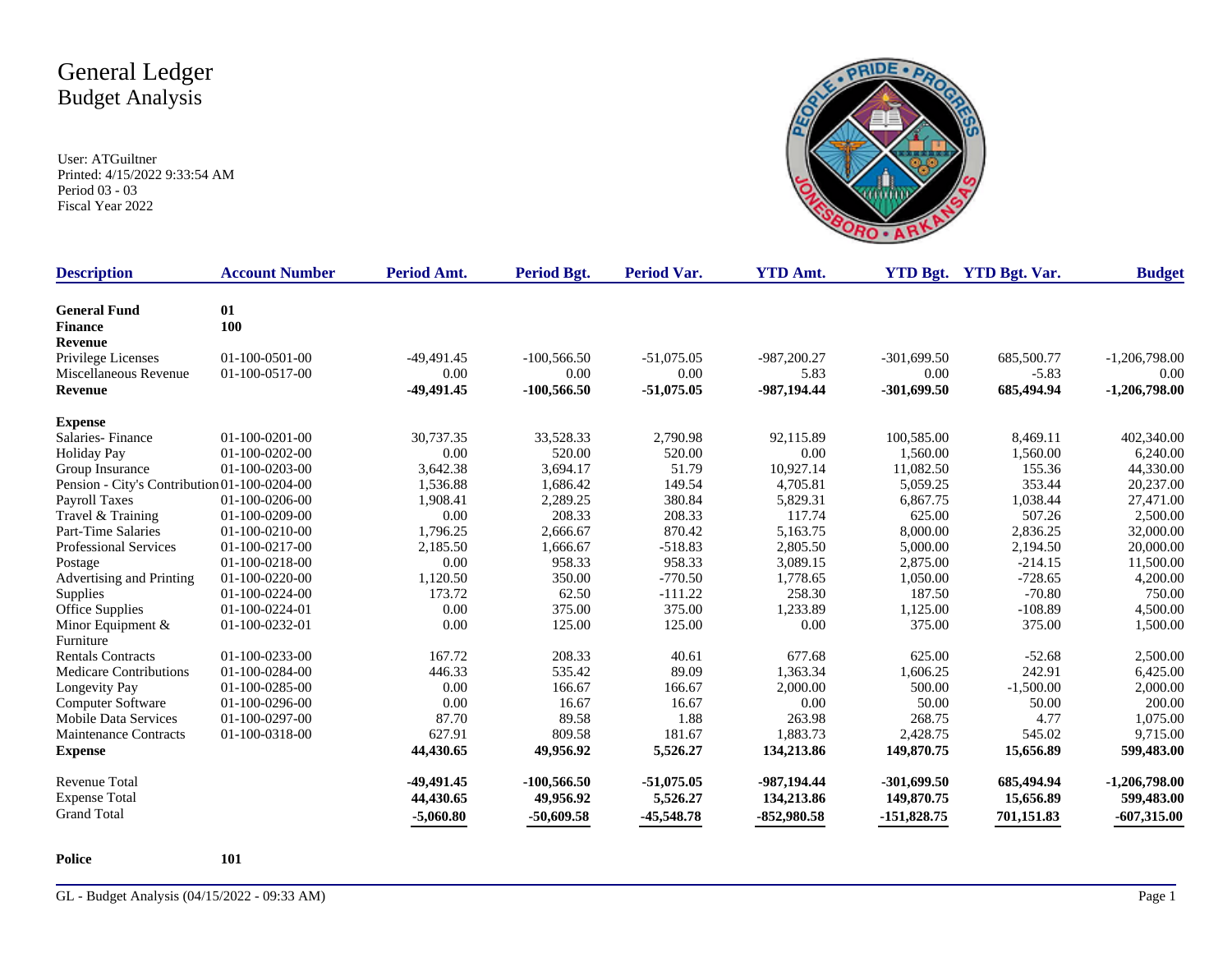| <b>Description</b>                           | <b>Account Number</b> | Period Amt.  | <b>Period Bgt.</b> | Period Var.  | <b>YTD Amt.</b> |               | YTD Bgt. YTD Bgt. Var. | <b>Budget</b>   |
|----------------------------------------------|-----------------------|--------------|--------------------|--------------|-----------------|---------------|------------------------|-----------------|
| Revenue                                      |                       |              |                    |              |                 |               |                        |                 |
| FingerprintBackground<br>Reports             | 01-101-0512-00        | $-101.00$    | $-500.00$          | $-399.00$    | $-470.00$       | $-1,500.00$   | $-1,030.00$            | $-6,000.00$     |
| Miscellaneous Revenue                        | 01-101-0517-00        | $-17,436.10$ | $-10,676.00$       | 6,760.10     | $-48,391.38$    | $-32,028.00$  | 16,363.38              | $-128, 112.00$  |
| Misc. Police False Alarms                    | 01-101-0518-00        | $-275.00$    | -250.00            | 25.00        | -675.00         | $-750.00$     | $-75.00$               | $-3,000.00$     |
| Police Training Revenue                      | 01-101-0560-00        | 0.00         | $-666.67$          | $-666.67$    | 0.00            | $-2,000.00$   | $-2,000.00$            | $-8,000.00$     |
| Property Tax - LOPFI                         | 01-101-0564-00        | -25,476.90   | $-58,333.33$       | $-32,856.43$ | $-125,784.48$   | $-175,000.00$ | $-49,215.52$           | $-700,000.00$   |
| 10% of Fines - LOPFI Police 01-101-0566-00   |                       | $-8,691.89$  | $-7,916.67$        | 775.22       | $-22,454.49$    | $-23,750.00$  | $-1,295.51$            | $-95,000.00$    |
| Act 1274 Child Seat Law                      | 01-101-0584-00        | $-147.45$    | $-58.33$           | 89.12        | $-341.37$       | $-175.00$     | 166.37                 | $-700.00$       |
| <b>Accident Reports</b>                      | 01-101-0585-00        | $-9,560.00$  | $-11,079.00$       | $-1,519.00$  | $-20,432.00$    | $-33,237.00$  | $-12,805.00$           | $-132,948.00$   |
| <b>Revenue</b>                               |                       | $-61,688.34$ | $-89,480.00$       | $-27,791.66$ | $-218,548.72$   | $-268,440.00$ | -49,891.28             | $-1,073,760.00$ |
| <b>Expense</b>                               |                       |              |                    |              |                 |               |                        |                 |
| Salaries-Police                              | 01-101-0201-00        | 579,973.51   | 658,875.42         | 78,901.91    | 1,753,657.96    | 1,976,626.25  | 222,968.29             | 7,906,505.00    |
| <b>Holiday Pay</b>                           | 01-101-0202-00        | 0.00         | 742.83             | 742.83       | 144.91          | 2,228.50      | 2,083.59               | 8,914.00        |
| Group Insurance                              | 01-101-0203-00        | 102,843.91   | 112,187.50         | 9,343.59     | 308,368.95      | 336,562.50    | 28,193.55              | 1,346,250.00    |
| Pension - City's Contribution 01-101-0204-00 |                       | 1,182.14     | 1,733.33           | 551.19       | 3,886.74        | 5,200.00      | 1,313.26               | 20,800.00       |
| LOPFI - City's Contribution 01-101-0205-00   |                       | 155,642.54   | 162,724.00         | 7,081.46     | 469,754.88      | 488,172.00    | 18,417.12              | 1,952,688.00    |
| LOPFI - SIT Credit                           | 01-101-0205-01        | 0.00         | $-65,637.92$       | $-65,637.92$ | 0.00            | $-196,913.75$ | $-196,913.75$          | $-787,655.00$   |
| Payroll Taxes                                | 01-101-0206-00        | 2,616.67     | 3,287.50           | 670.83       | 8,078.49        | 9,862.50      | 1,784.01               | 39,450.00       |
| Uniforms                                     | 01-101-0207-00        | 6,005.72     | 7,083.33           | 1,077.61     | 28,150.38       | 21,250.00     | $-6,900.38$            | 85,000.00       |
| Laundry & Cleaning                           | 01-101-0208-00        | 1,565.98     | 2,916.67           | 1,350.69     | 4,231.69        | 8,750.00      | 4,518.31               | 35,000.00       |
| Travel & Training                            | 01-101-0209-00        | 2,843.65     | 13,973.67          | 11,130.02    | 15,761.11       | 41,921.00     | 26.159.89              | 167,684.00      |
| Part-Time Salaries                           | 01-101-0210-00        | 3,754.60     | 4,000.00           | 245.40       | 9,496.60        | 12,000.00     | 2,503.40               | 48,000.00       |
| <b>Overtime Salaries</b>                     | $01-101-0211-00$      | 23,335.71    | 10,416.67          | $-12,919.04$ | 55,809.84       | 31,250.00     | $-24,559.84$           | 125,000.00      |
| Reimbursable Overtime                        | 01-101-0211-01        | 22,185.21    | 8.333.33           | $-13,851.88$ | 55.458.43       | 25,000.00     | $-30,458.43$           | 100,000.00      |
| Telephone Expense                            | 01-101-0213-00        | 5,677.76     | 3,630.00           | $-2,047.76$  | 8,400.28        | 10,890.00     | 2,489.72               | 43,560.00       |
| Insurance and Licenses                       | 01-101-0215-00        | 201.04       | 6,500.00           | 6,298.96     | 77,254.49       | 19,500.00     | $-57,754.49$           | 78,000.00       |
| <b>Earned Benefits Payout</b>                | 01-101-0216-00        | 29,134.12    | 12,500.00          | $-16,634.12$ | 65,378.11       | 37,500.00     | $-27,878.11$           | 150,000.00      |
| Professional Services                        | 01-101-0217-00        | 1,111.05     | 2,833.33           | 1,722.28     | 13,727.05       | 8,500.00      | $-5,227.05$            | 34,000.00       |
| Postage                                      | 01-101-0218-00        | 151.28       | 214.58             | 63.30        | 283.40          | 643.75        | 360.35                 | 2,575.00        |
| Advertising and Printing                     | 01-101-0220-00        | 453.70       | 500.00             | 46.30        | 822.60          | 1,500.00      | 677.40                 | 6,000.00        |
| <b>Equipment Maintenance</b>                 | 01-101-0222-00        | 1,463.76     | 971.67             | $-492.09$    | 1,583.11        | 2,915.00      | 1,331.89               | 11,660.00       |
| Auto Expense                                 | 01-101-0223-00        | 12,839.52    | 8,083.33           | $-4,756.19$  | 39,940.50       | 24,250.00     | $-15,690.50$           | 97,000.00       |
| Supplies                                     | 01-101-0224-00        | 11,587.80    | 14,237.58          | 2,649.78     | 34,757.34       | 42,712.75     | 7,955.41               | 170,851.00      |
| Office Supplies                              | 01-101-0224-01        | 388.29       | 875.00             | 486.71       | 1,935.04        | 2,625.00      | 689.96                 | 10,500.00       |
| Fuel                                         | 01-101-0225-00        | 32,821.23    | 31,250.00          | $-1,571.23$  | 98,185.64       | 93,750.00     | $-4,435.64$            | 375,000.00      |
| Dues & Subscriptions                         | 01-101-0228-00        | 4,461.86     | 2,450.00           | $-2,011.86$  | 11,575.67       | 7,350.00      | $-4,225.67$            | 29,400.00       |
| Community Outreach                           | 01-101-0230-00        | 2,799.12     | 1,062.50           | $-1,736.62$  | 8,170.65        | 3,187.50      | $-4,983.15$            | 12,750.00       |
| <b>Fixed Assets</b>                          | 01-101-0232-00        | 0.00         | 22,864.08          | 22,864.08    | 145,810.08      | 68,592.25     | $-77,217.83$           | 274,369.00      |
| Minor Equipment &                            | 01-101-0232-01        | 367.82       | 9,958.58           | 9,590.76     | 10,855.76       | 29,875.75     | 19,019.99              | 119,503.00      |
| Furniture                                    |                       |              |                    |              |                 |               |                        |                 |
| <b>Rentals Contracts</b>                     | 01-101-0233-00        | 4,419.17     | 6,130.00           | 1,710.83     | 20,642.78       | 18,390.00     | $-2,252.78$            | 73,560.00       |
| UnemploymentWkms.Comp.01-101-0279-00         |                       | 0.00         | 11,541.67          | 11,541.67    | 124,938.72      | 34,625.00     | $-90,313.72$           | 138,500.00      |
| <b>Medicare Contributions</b>                | 01-101-0284-00        | 8,077.79     | 9,950.83           | 1,873.04     | 24,316.43       | 29,852.50     | 5,536.07               | 119,410.00      |
| Longevity Pay                                | 01-101-0285-00        | 0.00         | 3,916.67           | 3,916.67     | 44,000.00       | 11,750.00     | $-32,250.00$           | 47,000.00       |
| Computer Software                            | 01-101-0296-00        | 0.00         | 6,438.83           | 6,438.83     | 11,876.87       | 19,316.50     | 7,439.63               | 77,266.00       |
| <b>Mobile Data Services</b>                  | 01-101-0297-00        | 17,182.41    | 10,416.67          | $-6,765.74$  | 28,912.62       | 31,250.00     | 2,337.38               | 125,000.00      |
| <b>Maintenance Contracts</b>                 | 01-101-0318-00        | 1,500.00     | 48,291.67          | 46,791.67    | 150,503.04      | 144,875.00    | $-5,628.04$            | 579,500.00      |
| GL - Budget Analysis (04/15/2022 - 09:33 AM) |                       |              |                    |              |                 |               |                        | Page 2          |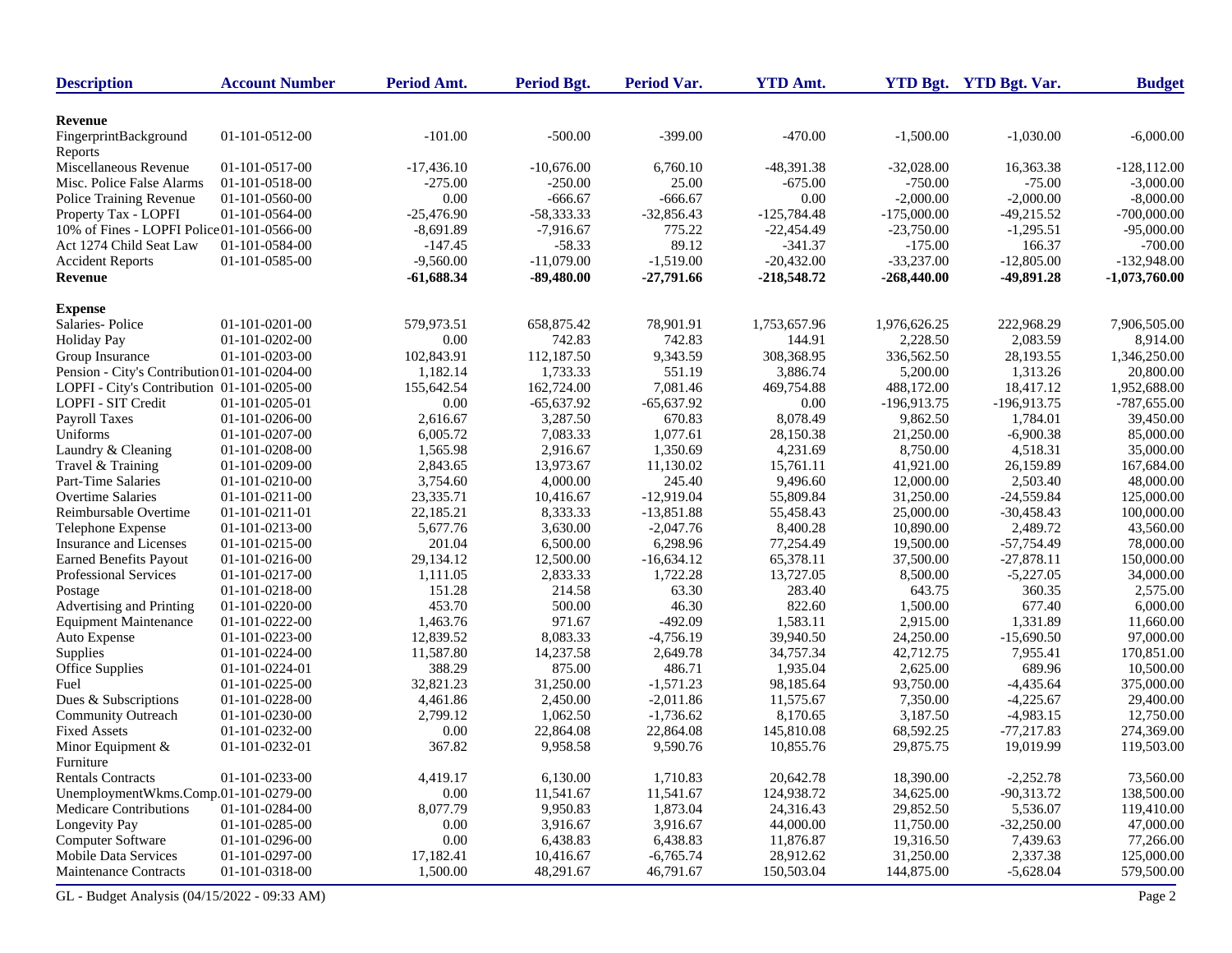| <b>Description</b>                                             | <b>Account Number</b>            | Period Amt.                         | <b>Period Bgt.</b>                   | Period Var.                        | <b>YTD Amt.</b>                     |                                       | YTD Bgt. YTD Bgt. Var.                 | <b>Budget</b>                           |
|----------------------------------------------------------------|----------------------------------|-------------------------------------|--------------------------------------|------------------------------------|-------------------------------------|---------------------------------------|----------------------------------------|-----------------------------------------|
| <b>Buy Money</b><br><b>Grants Match-BPVs</b><br><b>Expense</b> | 01-101-0333-00<br>01-101-2300-01 | $-2,927.00$<br>0.00<br>1,033,660.36 | 1,250.00<br>3,839.58<br>1,140,342.90 | 4,177.00<br>3,839.58<br>106,682.54 | $-2,927.00$<br>0.00<br>3,633,743.16 | 3,750.00<br>11,518.75<br>3,421,028.75 | 6,677.00<br>11,518.75<br>$-212,714.41$ | 15,000.00<br>46,075.00<br>13,684,115.00 |
| <b>Revenue Total</b><br><b>Expense Total</b>                   |                                  | -61,688.34                          | $-89,480.00$                         | $-27,791.66$                       | $-218,548.72$                       | $-268,440.00$                         | -49,891.28                             | $-1,073,760.00$                         |
| <b>Grand Total</b>                                             |                                  | 1,033,660.36<br>971,972.02          | 1,140,342.90<br>1,050,862.90         | 106,682.54<br>78,890.88            | 3,633,743.16<br>3,415,194.44        | 3,421,028.75<br>3,152,588.75          | $-212,714.41$<br>$-262,605.69$         | 13,684,115.00<br>12,610,355.00          |
| <b>Fire</b>                                                    | 102                              |                                     |                                      |                                    |                                     |                                       |                                        |                                         |
| <b>Revenue</b>                                                 |                                  |                                     |                                      |                                    |                                     |                                       |                                        |                                         |
| Miscellaneous Revenue                                          | 01-102-0517-00                   | $-31.26$                            | 0.00                                 | 31.26                              | $-4,418.33$                         | 0.00                                  | 4.418.33                               | 0.00                                    |
| <b>CWL Fire Truck</b>                                          | 01-102-0557-00                   | 0.00                                | $-41,666.67$                         | $-41,666.67$                       | 0.00                                | $-125,000.00$                         | $-125,000.00$                          | $-500,000.00$                           |
| Contribution                                                   |                                  |                                     |                                      |                                    |                                     |                                       |                                        |                                         |
| Property Tax - LOPFI                                           | 01-102-0564-00                   | $-25,476.90$                        | $-58,333.33$                         | $-32,856.43$                       | $-125,784.48$                       | $-175,000.00$                         | $-49,215.52$                           | $-700,000.00$                           |
| CWL - Fire Truck                                               | 01-102-0569-00                   | $-1,753.16$                         | $-1,753.17$                          | $-0.01$                            | $-5,259.48$                         | $-5,259.50$                           | $-0.02$                                | $-21,038.00$                            |
| <b>CWL Fire Hydrant</b>                                        | 01-102-0593-01                   | 0.00                                | $-5,000.00$                          | $-5,000.00$                        | $-60,000.00$                        | $-15,000.00$                          | 45,000.00                              | $-60,000.00$                            |
| Maintenance                                                    |                                  |                                     |                                      |                                    |                                     |                                       |                                        |                                         |
| <b>Revenue</b>                                                 |                                  | $-27,261.32$                        | $-106,753.17$                        | -79,491.85                         | -195,462.29                         | $-320,259.50$                         | $-124,797.21$                          | -1,281,038.00                           |
| <b>Expense</b>                                                 |                                  |                                     |                                      |                                    |                                     |                                       |                                        |                                         |
| Salaries-Fire                                                  | $01 - 102 - 0201 - 00$           | 538,994.44                          | 579,191.42                           | 40,196.98                          | 1,601,440.92                        | 1,737,574.25                          | 136, 133. 33                           | 6,950,297.00                            |
| <b>Holiday Pay</b>                                             | 01-102-0202-00                   | 0.00                                | 41.25                                | 41.25                              | 0.00                                | 123.75                                | 123.75                                 | 495.00                                  |
| Group Insurance                                                | $01-102-0203-00$                 | 90,387.19                           | 92,127.08                            | 1,739.89                           | 272,120.62                          | 276,381.25                            | 4,260.63                               | 1,105,525.00                            |
| Pension - City's Contribution 01-102-0204-00                   |                                  | 72.45                               | 80.00                                | 7.55                               | 216.83                              | 240.00                                | 23.17                                  | 960.00                                  |
| LOPFI - City's Contribution 01-102-0205-00                     |                                  | 228,728.13                          | 240,492.92                           | 11,764.79                          | 696,593.22                          | 721,478.75                            | 24,885.53                              | 2,885,915.00                            |
| LOPFI - SIT Credit                                             | 01-102-0205-01                   | 0.00                                | $-86,141.67$                         | $-86,141.67$                       | 0.00                                | $-258,425.00$                         | $-258,425.00$                          | $-1,033,700.00$                         |
| Payroll Taxes                                                  | 01-102-0206-00                   | 198.12                              | 245.25                               | 47.13                              | 568.15                              | 735.75                                | 167.60                                 | 2,943.00                                |
| Uniforms                                                       | 01-102-0207-00                   | 2,981.06                            | 3,500.00                             | 518.94                             | 8,246.54                            | 10,500.00                             | 2,253.46                               | 42,000.00                               |
| Laundry & Cleaning                                             | 01-102-0208-00                   | 477.15                              | 1,000.00                             | 522.85                             | 1,352.54                            | 3,000.00                              | 1,647.46                               | 12,000.00                               |
| Travel & Training                                              | 01-102-0209-00                   | 0.00                                | 3,833.33                             | 3,833.33                           | 400.00                              | 11,500.00                             | 11,100.00                              | 46,000.00                               |
| Part-Time Salaries                                             | 01-102-0210-00                   | 1,186.50                            | 1,250.00                             | 63.50                              | 3,153.50                            | 3,750.00                              | 596.50                                 | 15,000.00                               |
| <b>Overtime Salaries</b>                                       | $01-102-0211-00$                 | 3,357.58                            | 12,500.00                            | 9,142.42                           | 26,292.23                           | 37,500.00                             | 11,207.77                              | 150,000.00                              |
| Telephone Expense                                              | 01-102-0213-00                   | 40.58                               | 0.00                                 | $-40.58$                           | 40.58                               | 0.00                                  | $-40.58$                               | 0.00                                    |
| Insurance and Licenses                                         | 01-102-0215-00                   | 0.00                                | 6,841.67                             | 6,841.67                           | 82,076.24                           | 20,525.00                             | $-61,551.24$                           | 82,100.00                               |
| <b>Earned Benefits Payout</b>                                  | 01-102-0216-00                   | 27,896.81                           | 8,333.33                             | $-19,563.48$                       | 27,896.81                           | 25,000.00                             | $-2,896.81$                            | 100,000.00                              |
| <b>Professional Services</b>                                   | 01-102-0217-00                   | 3,455.00                            | 4,083.33                             | 628.33                             | 3,797.95                            | 12,250.00                             | 8,452.05                               | 49,000.00                               |
| Postage                                                        | 01-102-0218-00                   | 600.39                              | 83.33                                | $-517.06$                          | 670.17                              | 250.00                                | $-420.17$                              | 1,000.00                                |
| Advertising and Printing                                       | 01-102-0220-00                   | 133.25                              | 166.67                               | 33.42                              | 662.29                              | 500.00                                | $-162.29$                              | 2,000.00                                |
| Maintenance Bldg & Grns.                                       | 01-102-0221-00                   | 381.84                              | 1,250.00                             | 868.16                             | 441.19                              | 3,750.00                              | 3,308.81                               | 15,000.00                               |
| <b>Equipment Maintenance</b>                                   | 01-102-0222-00                   | 1,976.61                            | 2,750.00                             | 773.39                             | 3,268.14                            | 8,250.00                              | 4,981.86                               | 33,000.00                               |
| Auto Expense                                                   | 01-102-0223-00                   | 8,177.35                            | 8,333.33                             | 155.98                             | 37,041.06                           | 25,000.00                             | $-12,041.06$                           | 100,000.00                              |
| Supplies                                                       | 01-102-0224-00                   | 2,083.72                            | 1,875.00                             | $-208.72$                          | 7,612.13                            | 5,625.00                              | $-1,987.13$                            | 22,500.00                               |
| <b>Office Supplies</b>                                         | 01-102-0224-01                   | 13.84                               | 250.00                               | 236.16                             | 594.93                              | 750.00                                | 155.07                                 | 3,000.00                                |
| Fuel                                                           | 01-102-0225-00                   | 6,551.62                            | 7,083.33                             | 531.71                             | 20,308.59                           | 21,250.00                             | 941.41                                 | 85,000.00                               |
| Dues & Subscriptions                                           | 01-102-0228-00                   | 0.00                                | 666.67                               | 666.67                             | 2,467.47                            | 2,000.00                              | $-467.47$                              | 8,000.00                                |
| <b>Fixed Assets</b>                                            | 01-102-0232-00                   | 0.00                                | 66,250.00                            | 66,250.00                          | 665,248.00                          | 198,750.00                            | -466,498.00                            | 795,000.00                              |
| Minor Equipment $&$<br>Furniture                               | 01-102-0232-01                   | 0.00                                | 5,666.67                             | 5,666.67                           | 22,166.52                           | 17,000.00                             | $-5,166.52$                            | 68,000.00                               |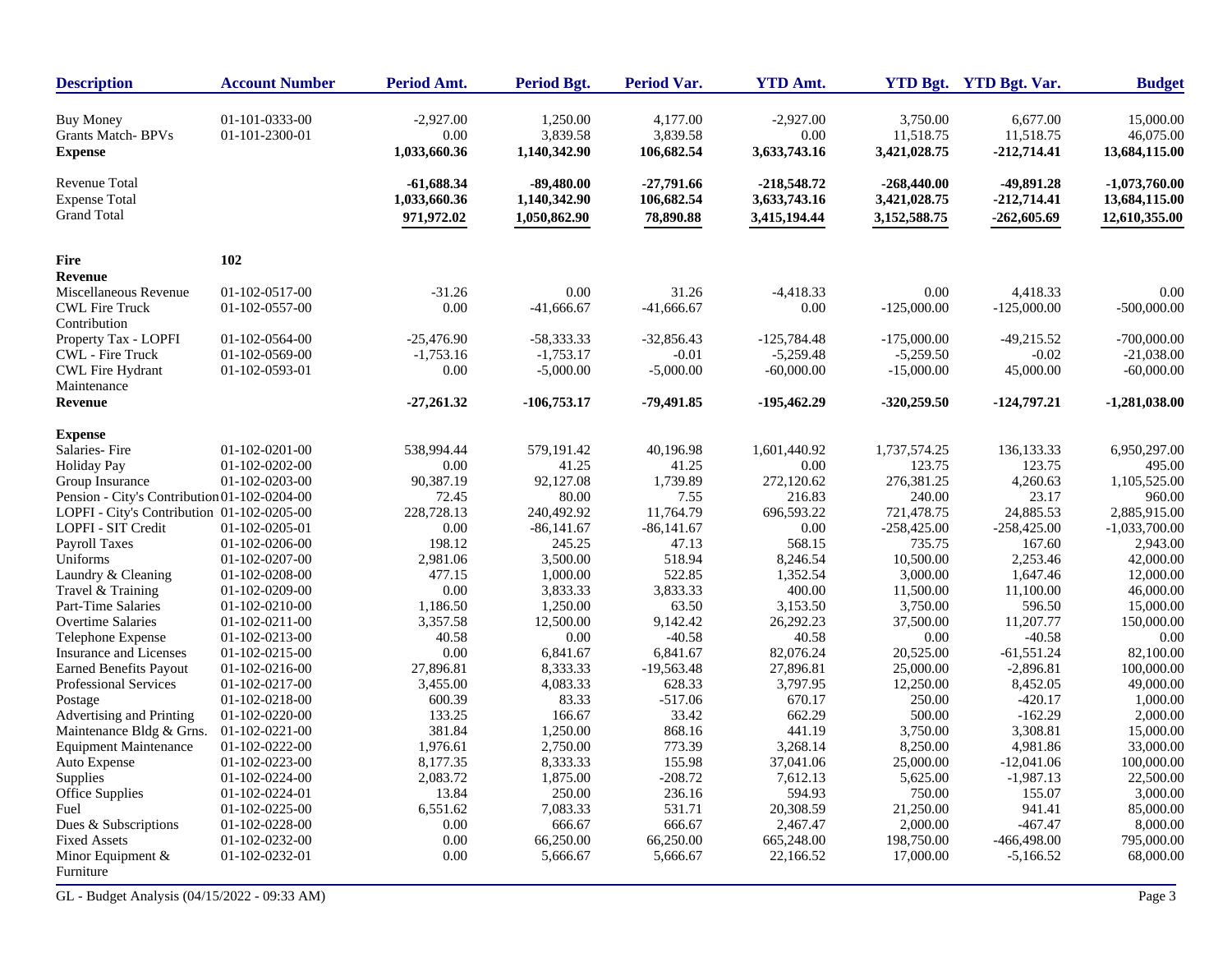| <b>Description</b>                         | <b>Account Number</b> | Period Amt.   | <b>Period Bgt.</b> | <b>Period Var.</b> | <b>YTD Amt.</b> |               | YTD Bgt. YTD Bgt. Var. | <b>Budget</b>       |
|--------------------------------------------|-----------------------|---------------|--------------------|--------------------|-----------------|---------------|------------------------|---------------------|
| <b>Rentals Contracts</b>                   | 01-102-0233-00        | 65.83         | 216.67             | 150.84             | 155.23          | 650.00        | 494.77                 | 2,600.00            |
| UnemploymentWkms.Comp.01-102-0279-00       |                       | 0.00          | 17,233.33          | 17,233.33          | 189,010.93      | 51,700.00     | -137,310.93            | 206,800.00          |
| <b>Medicare Contributions</b>              | 01-102-0284-00        | 6,923.83      | 8,654.42           | 1,730.59           | 20,576.87       | 25,963.25     | 5,386.38               | 103,853.00          |
| Longevity Pay                              | 01-102-0285-00        | 0.00          | 3,875.00           | 3,875.00           | 46,500.00       | 11,625.00     | $-34,875.00$           | 46,500.00           |
| Mobile Data Services                       | 01-102-0297-00        | 1,134.25      | 650.00             | $-484.25$          | 1,761.37        | 1,950.00      | 188.63                 | 7,800.00            |
| <b>Maintenance Contracts</b>               | 01-102-0318-00        | 1,500.00      | 3,416.67           | 1,916.67           | 15,657.76       | 10,250.00     | $-5,407.76$            | 41,000.00           |
| <b>CWL Fire Hydrant</b>                    | 01-102-0593-00        | 0.00          | 125.00             | 125.00             | 0.00            | 375.00        | 375.00                 | 1,500.00            |
| Maintenance                                |                       |               |                    |                    |                 |               |                        |                     |
| <b>Expense</b>                             |                       | 927,317.54    | 995,924.00         | 68,606.46          | 3,758,338.78    | 2,987,772.00  | $-770,566.78$          | 11,951,088.00       |
| <b>Revenue Total</b>                       |                       | $-27,261.32$  | $-106,753.17$      | -79,491.85         | -195,462.29     | $-320,259.50$ | $-124,797.21$          | $-1,281,038.00$     |
| <b>Expense Total</b>                       |                       | 927,317.54    | 995,924.00         | 68,606.46          | 3,758,338.78    | 2,987,772.00  | $-770,566.78$          | 11,951,088.00       |
| <b>Grand Total</b>                         |                       | 900,056.22    | 889,170.83         | $-10,885.39$       | 3,562,876.49    | 2,667,512.50  | -895,363.99            | 10,670,050.00       |
| <b>SROs</b>                                | 103                   |               |                    |                    |                 |               |                        |                     |
| <b>Revenue</b>                             |                       |               |                    |                    |                 |               |                        |                     |
| SRO Reimbursement -<br>Schools             | 01-103-0551-00        | 0.00          | $-74,387.42$       | $-74,387.42$       | $-236, 138.30$  | $-223,162.25$ | 12,976.05              | $-892,649.00$       |
| <b>Revenue</b>                             |                       | 0.00          | $-74,387,42$       | $-74,387.42$       | $-236,138.30$   | $-223,162.25$ | 12,976.05              | $-892,649.00$       |
| <b>Expense</b>                             |                       |               |                    |                    |                 |               |                        |                     |
| Salaries- SROs                             | $01-103-0201-00$      | 47.924.55     | 52,029.17          | 4,104.62           | 146,089.94      | 156,087.50    | 9,997.56               | 624,350.00          |
| Group Insurance                            | 01-103-0203-00        | 9,412.62      | 9,168.75           | $-243.87$          | 28,860.23       | 27,506.25     | $-1,353.98$            | 110,025.00          |
| LOPFI - City's Contribution 01-103-0205-00 |                       | 11,262.28     | 12,266.00          | 1,003.72           | 34,801.15       | 36,798.00     | 1,996.85               | 147,192.00          |
| Earned Benefits Payout                     | 01-103-0216-00        | 0.00          | 0.00               | 0.00               | 498.97          | 0.00          | $-498.97$              | 0.00                |
| <b>Medicare Contributions</b>              | 01-103-0284-00        | 572.20        | 756.83             | 184.63             | 1,776.51        | 2,270.50      | 493.99                 | 9,082.00            |
| Longevity Pay                              | 01-103-0285-00        | 0.00          | 166.67             | 166.67             | 2,000.00        | 500.00        | $-1,500.00$            | 2,000.00            |
| <b>Expense</b>                             |                       | 69,171.65     | 74,387.42          | 5,215.77           | 214,026.80      | 223,162.25    | 9,135.45               | 892,649.00          |
| <b>Revenue Total</b>                       |                       | 0.00          | $-74,387.42$       | $-74,387.42$       | $-236, 138.30$  | $-223,162.25$ | 12,976.05              | $-892,649.00$       |
| <b>Expense Total</b>                       |                       | 69,171.65     | 74,387.42          | 5,215.77           | 214,026.80      | 223,162.25    | 9,135.45               | 892,649.00          |
| <b>Grand Total</b>                         |                       | 69,171.65     | 0.00               | $-69,171.65$       | $-22,111.50$    | 0.00          | 22,111.50              | $\boldsymbol{0.00}$ |
| <b>Inspections</b>                         | 104                   |               |                    |                    |                 |               |                        |                     |
| <b>Revenue</b>                             |                       |               |                    |                    |                 |               |                        |                     |
| <b>Electrical Permits</b>                  | 01-104-0502-00        | $-11,997.75$  | $-10,416.67$       | 1,581.08           | $-50,204.65$    | $-31,250.00$  | 18,954.65              | $-125,000.00$       |
| <b>Plumbing Permits</b>                    | 01-104-0503-00        | $-12,257.89$  | $-12,486.58$       | $-228.69$          | $-48,017.94$    | $-37,459.75$  | 10,558.19              | $-149,839.00$       |
| <b>Building Permits</b>                    | 01-104-0504-00        | $-72,453.03$  | $-45,419.75$       | 27,033.28          | $-163,663.41$   | $-136,259.25$ | 27,404.16              | $-545,037.00$       |
| <b>HVAC Permits</b>                        | 01-104-0506-00        | $-9,807.44$   | $-8,333.33$        | 1,474.11           | $-22,139.55$    | $-25,000.00$  | $-2,860.45$            | $-100,000.00$       |
| <b>Demolition Permits</b>                  | 01-104-0514-00        | $-850.00$     | $-416.67$          | 433.33             | $-850.00$       | $-1,250.00$   | $-400.00$              | $-5,000.00$         |
| Cert of Occupancy Permits                  | 01-104-0527-00        | $-1,850.00$   | $-975.67$          | 874.33             | $-3,800.00$     | $-2,927.00$   | 873.00                 | $-11,708.00$        |
| <b>Revenue</b>                             |                       | $-109,216.11$ | $-78,048.67$       | 31,167.44          | $-288,675.55$   | $-234,146.00$ | 54,529.55              | -936,584.00         |
| <b>Expense</b>                             |                       |               |                    |                    |                 |               |                        |                     |
| Salaries-Inspections                       | 01-104-0201-00        | 21.692.31     | 23,595.50          | 1,903.19           | 64.451.72       | 70,786.50     | 6,334.78               | 283,146.00          |
| <b>Holiday Pay</b>                         | 01-104-0202-00        | 0.00          | 368.67             | 368.67             | 0.00            | 1,106.00      | 1,106.00               | 4,424.00            |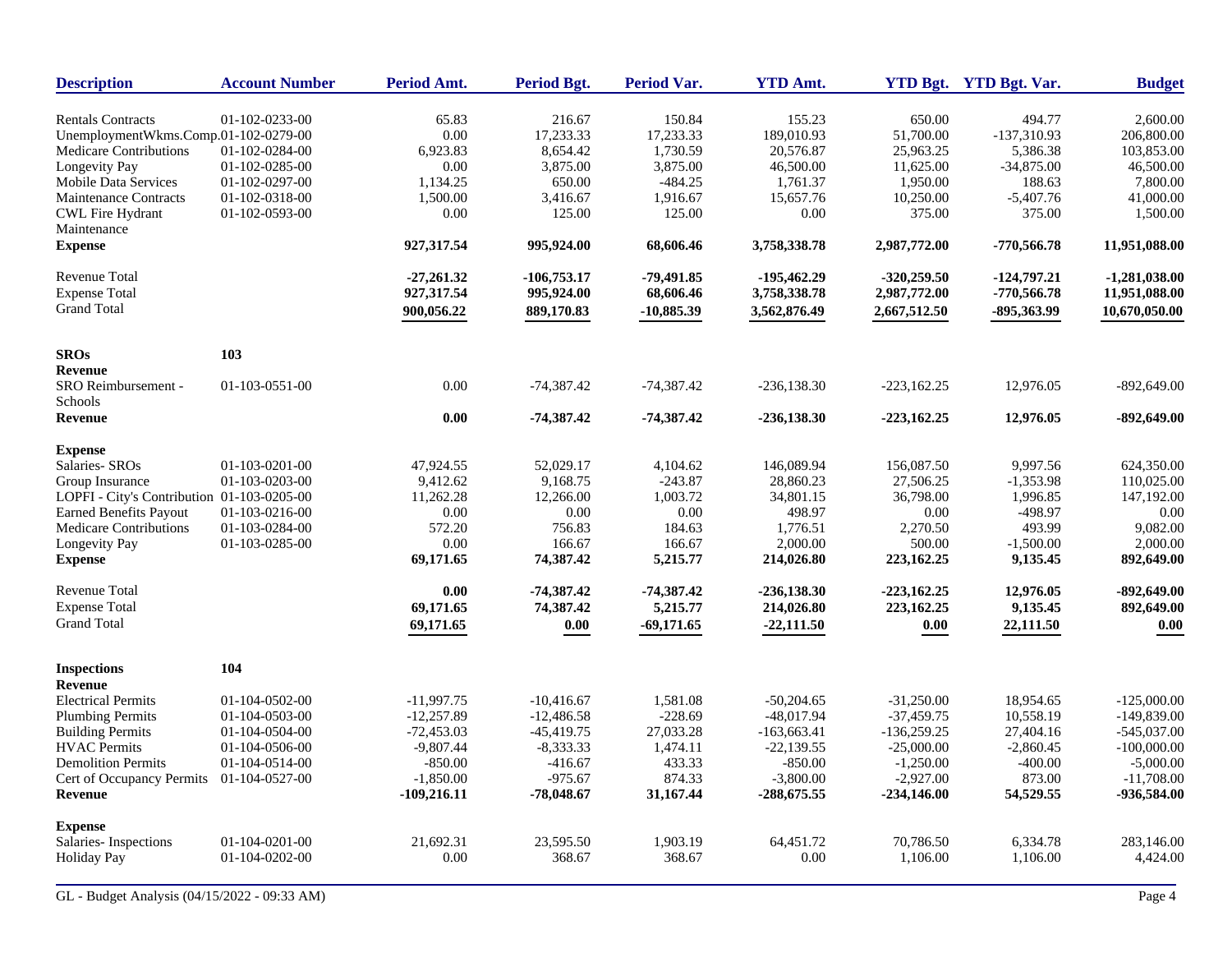| <b>Description</b>                           | <b>Account Number</b> | Period Amt.   | <b>Period Bgt.</b> | Period Var. | <b>YTD Amt.</b> |               | <b>YTD Bgt.</b> YTD Bgt. Var. | <b>Budget</b> |
|----------------------------------------------|-----------------------|---------------|--------------------|-------------|-----------------|---------------|-------------------------------|---------------|
| Group Insurance                              | 01-104-0203-00        | 4,525.64      | 4,589.17           | 63.53       | 13,576.92       | 13,767.50     | 190.58                        | 55,070.00     |
| Pension - City's Contribution 01-104-0204-00 |                       | 942.98        | 1,079.33           | 136.35      | 2,801.05        | 3,238.00      | 436.95                        | 12,952.00     |
| <b>Payroll Taxes</b>                         | 01-104-0206-00        | 1,213.34      | 1,485.75           | 272.41      | 3,606.48        | 4,457.25      | 850.77                        | 17,829.00     |
| Uniforms                                     | 01-104-0207-00        | 0.00          | 125.00             | 125.00      | 117.18          | 375.00        | 257.82                        | 1,500.00      |
| Travel & Training                            | 01-104-0209-00        | 0.00          | 208.33             | 208.33      | 0.00            | 625.00        | 625.00                        | 2,500.00      |
| Telephone Expense                            | 01-104-0213-00        | 470.34        | 237.50             | $-232.84$   | 85.51           | 712.50        | 626.99                        | 2,850.00      |
| Insurance and Licenses                       | 01-104-0215-00        | 0.00          | 125.00             | 125.00      | 1,175.63        | 375.00        | $-800.63$                     | 1,500.00      |
| Advertising and Printing                     | 01-104-0220-00        | 91.98         | 0.00               | $-91.98$    | 91.98           | 0.00          | $-91.98$                      | 0.00          |
| Auto Expense                                 | 01-104-0223-00        | 11.39         | 416.67             | 405.28      | 115.77          | 1,250.00      | 1,134.23                      | 5,000.00      |
| Supplies                                     | 01-104-0224-00        | 65.09         | 62.50              | $-2.59$     | 65.09           | 187.50        | 122.41                        | 750.00        |
| <b>Office Supplies</b>                       | 01-104-0224-01        | 0.00          | 83.33              | 83.33       | 30.96           | 250.00        | 219.04                        | 1,000.00      |
| Fuel                                         | 01-104-0225-00        | 845.45        | 916.67             | 71.22       | 2,553.46        | 2,750.00      | 196.54                        | 11,000.00     |
| Dues & Subscriptions                         | 01-104-0228-00        | 0.00          | 100.00             | 100.00      | 0.00            | 300.00        | 300.00                        | 1,200.00      |
| Minor Equipment $&$<br>Furniture             | 01-104-0232-01        | 0.00          | 83.33              | 83.33       | 0.00            | 250.00        | 250.00                        | 1,000.00      |
| <b>Medicare Contributions</b>                | 01-104-0284-00        | 283.76        | 347.42             | 63.66       | 843.45          | 1,042.25      | 198.80                        | 4,169.00      |
| <b>Mobile Data Services</b>                  | 01-104-0297-00        | 200.44        | 208.33             | 7.89        | 603.36          | 625.00        | 21.64                         | 2,500.00      |
| <b>Expense</b>                               |                       | 30,342.72     | 34,032.50          | 3,689.78    | 90,118.56       | 102,097.50    | 11,978.94                     | 408,390.00    |
| Revenue Total                                |                       | $-109,216.11$ | $-78,048.67$       | 31,167.44   | -288,675.55     | $-234,146.00$ | 54,529.55                     | -936,584.00   |
| <b>Expense Total</b>                         |                       | 30,342.72     | 34,032.50          | 3,689.78    | 90,118.56       | 102,097.50    | 11,978.94                     | 408,390.00    |
| <b>Grand Total</b>                           |                       | -78,873.39    | $-44,016.17$       | 34,857.22   | -198,556.99     | $-132,048.50$ | 66,508.49                     | $-528,194.00$ |
| <b>Animal Control</b>                        | 105                   |               |                    |             |                 |               |                               |               |
| <b>Revenue</b>                               |                       |               |                    |             |                 |               |                               |               |
| Dog Recovery                                 | 01-105-0513-00        | $-5,245.00$   | $-3,696.67$        | 1,548.33    | $-11,736.00$    | $-11,090.00$  | 646.00                        | $-44,360.00$  |
| <b>Revenue</b>                               |                       | $-5,245.00$   | $-3,696.67$        | 1,548.33    | $-11,736.00$    | $-11,090.00$  | 646.00                        | $-44,360.00$  |
| <b>Expense</b>                               |                       |               |                    |             |                 |               |                               |               |
| Salaries- Animal Control                     | 01-105-0201-00        | 24,689.40     | 33,722.75          | 9,033.35    | 75,211.85       | 101,168.25    | 25,956.40                     | 404,673.00    |
| <b>Holiday Pay</b>                           | 01-105-0202-00        | 259.48        | 522.33             | 262.85      | 627.12          | 1,567.00      | 939.88                        | 6,268.00      |
| Group Insurance                              | 01-105-0203-00        | 3,400.34      | 2,879.17           | $-521.17$   | 8,245.74        | 8,637.50      | 391.76                        | 34,550.00     |
| Pension - City's Contribution 01-105-0204-00 |                       | 223.95        | 567.67             | 343.72      | 754.46          | 1,703.00      | 948.54                        | 6,812.00      |
| <b>Payroll Taxes</b>                         | 01-105-0206-00        | 1,915.92      | 2,378.92           | 463.00      | 5,579.43        | 7,136.75      | 1,557.32                      | 28,547.00     |
| Uniforms                                     | 01-105-0207-00        | 1,176.28      | 583.33             | $-592.95$   | 1,994.97        | 1,750.00      | $-244.97$                     | 7,000.00      |
| Part-Time Salaries                           | 01-105-0210-00        | 3,788.25      | 3,750.00           | $-38.25$    | 9,021.25        | 11,250.00     | 2,228.75                      | 45,000.00     |
| Overtime Salaries                            | 01-105-0211-00        | 401.30        | 208.33             | $-192.97$   | 803.71          | 625.00        | $-178.71$                     | 2,500.00      |
| Telephone Expense                            | 01-105-0213-00        | 0.00          | 25.42              | 25.42       | 0.00            | 76.25         | 76.25                         | 305.00        |
| Insurance and Licenses                       | 01-105-0215-00        | 0.00          | 541.67             | 541.67      | 6,042.58        | 1,625.00      | $-4,417.58$                   | 6,500.00      |
| Earned Benefits Payout                       | 01-105-0216-00        | 3,345.21      | 416.67             | $-2,928.54$ | 6,392.49        | 1,250.00      | $-5,142.49$                   | 5,000.00      |
| Professional Services                        | 01-105-0217-00        | 1,732.45      | 2,083.33           | 350.88      | 7,206.41        | 6,250.00      | $-956.41$                     | 25,000.00     |
| Advertising and Printing                     | 01-105-0220-00        | 0.00          | 83.33              | 83.33       | $0.00\,$        | 250.00        | 250.00                        | 1,000.00      |
| Maintenance Bldg & Grns.                     | 01-105-0221-00        | $0.00\,$      | 83.33              | 83.33       | 0.00            | 250.00        | 250.00                        | 1,000.00      |
| <b>Equipment Maintenance</b>                 | 01-105-0222-00        | 0.00          | 166.67             | 166.67      | $0.00\,$        | 500.00        | 500.00                        | 2,000.00      |
| Auto Expense                                 | 01-105-0223-00        | 97.60         | 1,125.00           | 1,027.40    | 2,376.74        | 3,375.00      | 998.26                        | 13,500.00     |
| Supplies                                     | 01-105-0224-00        | 4,705.36      | 4,666.67           | $-38.69$    | 15,395.95       | 14,000.00     | $-1,395.95$                   | 56,000.00     |
| <b>Office Supplies</b>                       | 01-105-0224-01        | 251.88        | 104.17             | $-147.71$   | 571.26          | 312.50        | $-258.76$                     | 1,250.00      |
| Fuel                                         | 01-105-0225-00        | 1,610.85      | 2,000.00           | 389.15      | 5,420.34        | 6,000.00      | 579.66                        | 24,000.00     |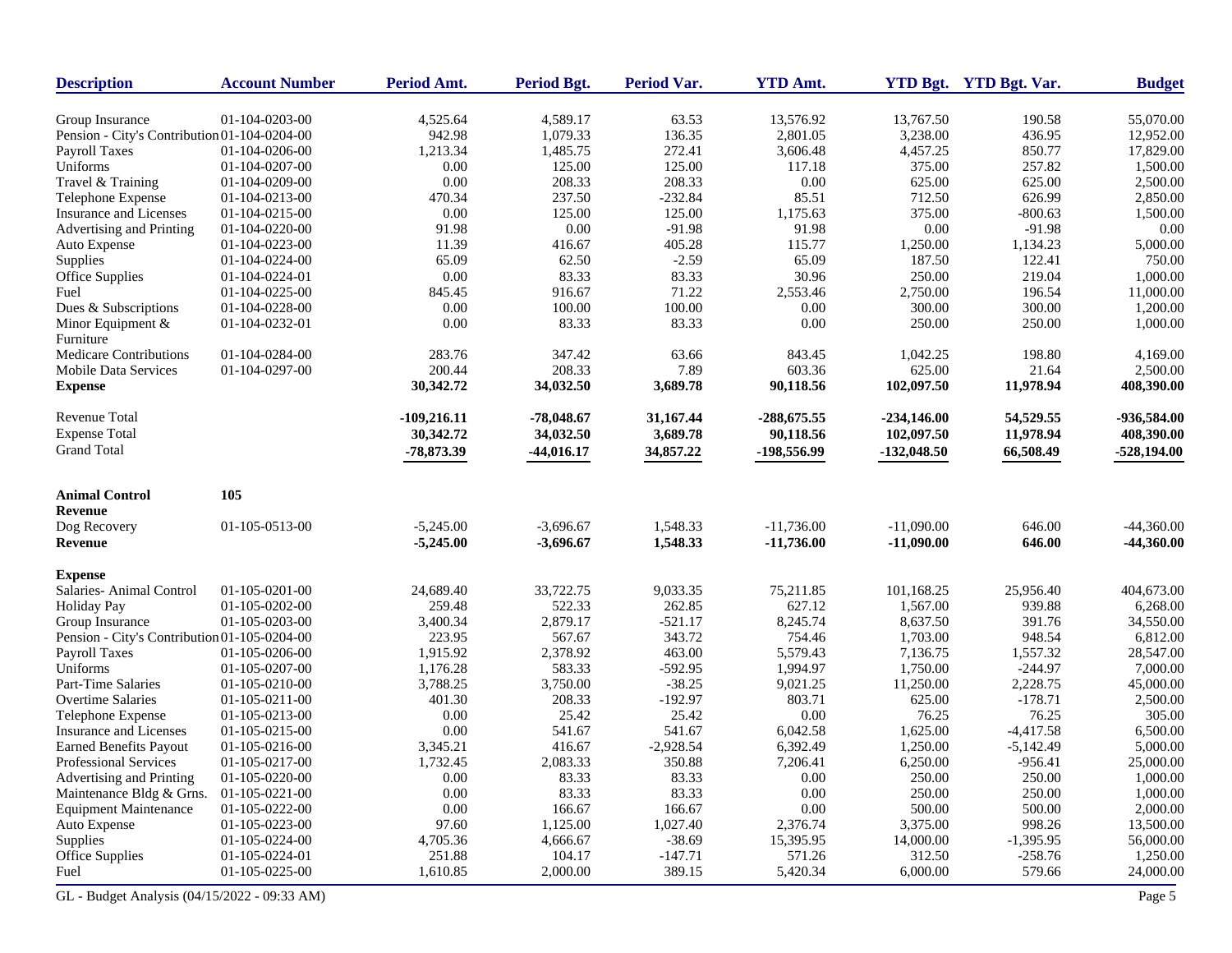| <b>Description</b>                           | <b>Account Number</b> | Period Amt.       | <b>Period Bgt.</b>  | <b>Period Var.</b> | <b>YTD Amt.</b>   |                    | YTD Bgt. YTD Bgt. Var. | <b>Budget</b>         |
|----------------------------------------------|-----------------------|-------------------|---------------------|--------------------|-------------------|--------------------|------------------------|-----------------------|
| Minor Equipment &<br>Furniture               | 01-105-0232-01        | 0.00              | 183.33              | 183.33             | 2,086.52          | 550.00             | $-1,536.52$            | 2,200.00              |
| <b>Rentals Contracts</b>                     | 01-105-0233-00        | 87.76             | 250.00              | 162.24             | 190.93            | 750.00             | 559.07                 | 3,000.00              |
| UnemploymentWkms.Comp.01-105-0279-00         |                       | 0.00              | 331.25              | 331.25             | 3,607.92          | 993.75             | $-2,614.17$            | 3,975.00              |
| Medicare Contributions                       | 01-105-0284-00        | 448.09            | 556.33              | 108.24             | 1,304.88          | 1,669.00           | 364.12                 | 6,676.00              |
| Longevity Pay                                | 01-105-0285-00        | 0.00              | 166.67              | 166.67             | 2,000.00          | 500.00             | $-1,500.00$            | 2,000.00              |
| <b>Computer Software</b>                     | 01-105-0296-00        | 0.00              | 250.00              | 250.00             | 0.00              | 750.00             | 750.00                 | 3,000.00              |
| Mobile Data Services                         | 01-105-0297-00        | 542.02            | 291.67              | $-250.35$          | 830.63            | 875.00             | 44.37                  | 3,500.00              |
| <b>Expense</b>                               |                       | 48,676.14         | 57,938.01           | 9,261.87           | 155,665.18        | 173,814.00         | 18,148.82              | 695,256.00            |
| <b>Revenue Total</b>                         |                       | $-5,245.00$       | $-3,696.67$         | 1,548.33           | $-11,736.00$      | $-11,090.00$       | 646.00                 | $-44,360.00$          |
| <b>Expense Total</b>                         |                       | 48,676.14         | 57,938.01           | 9,261.87           | 155,665.18        | 173,814.00         | 18,148.82              | 695,256.00            |
| <b>Grand Total</b>                           |                       | 43,431.14         | 54,241.34           | 10,810.20          | 143,929.18        | 162,724.00         | 18,794.82              | 650,896.00            |
|                                              |                       |                   |                     |                    |                   |                    |                        |                       |
| <b>City Clerk</b>                            | 106                   |                   |                     |                    |                   |                    |                        |                       |
| <b>Expense</b>                               | 01-106-0201-00        |                   |                     |                    |                   |                    | 3,400.69               | 170,875.00            |
| Salaries- City Clerk                         | 01-106-0202-00        | 13,153.20<br>0.00 | 14,239.58<br>111.83 | 1,086.38           | 39,318.06<br>0.00 | 42,718.75          |                        |                       |
| <b>Holiday Pay</b><br>Group Insurance        | 01-106-0203-00        | 2,047.02          | 2,079.17            | 111.83<br>32.15    | 6,141.06          | 335.50<br>6,237.50 | 335.50<br>96.44        | 1,342.00<br>24,950.00 |
| Pension - City's Contribution 01-106-0204-00 |                       | 96.28             | 272.00              | 175.72             | 589.17            | 816.00             | 226.83                 | 3,264.00              |
| Payroll Taxes                                | 01-106-0206-00        | 725.04            | 889.75              | 164.71             | 2,166.35          | 2,669.25           | 502.90                 | 10,677.00             |
| Uniforms                                     | 01-106-0207-00        | 0.00              | 12.50               | 12.50              | 0.00              | 37.50              | 37.50                  | 150.00                |
| Travel & Training                            | 01-106-0209-00        | 25.00             | 250.00              | 225.00             | 50.00             | 750.00             | 700.00                 | 3,000.00              |
| Professional Services                        | 01-106-0217-00        | 35.00             | 500.00              | 465.00             | 35.00             | 1,500.00           | 1,465.00               | 6,000.00              |
| Postage                                      | 01-106-0218-00        | 0.00              | 20.83               | 20.83              | 51.68             | 62.50              | 10.82                  | 250.00                |
| Advertising and Printing                     | 01-106-0220-00        | 221.65            | 20.83               | $-200.82$          | 221.65            | 62.50              | $-159.15$              | 250.00                |
| <b>Equipment Maintenance</b>                 | 01-106-0222-00        | 0.00              | 41.67               | 41.67              | 0.00              | 125.00             | 125.00                 | 500.00                |
| Supplies                                     | 01-106-0224-00        | 0.00              | 41.67               | 41.67              | 0.00              | 125.00             | 125.00                 | 500.00                |
| Office Supplies                              | 01-106-0224-01        | 0.00              | 104.17              | 104.17             | 171.14            | 312.50             | 141.36                 | 1,250.00              |
| Dues & Subscriptions                         | 01-106-0228-00        | 44.97             | 166.67              | 121.70             | 134.91            | 500.00             | 365.09                 | 2,000.00              |
| <b>Rentals Contracts</b>                     | 01-106-0233-00        | 27.91             | 104.17              | 76.26              | 59.20             | 312.50             | 253.30                 | 1,250.00              |
| <b>Medicare Contributions</b>                | 01-106-0284-00        | 169.57            | 208.08              | 38.51              | 506.66            | 624.25             | 117.59                 | 2,497.00              |
| Maintenance Contracts                        | 01-106-0318-00        | 26,573.47         | 2,237.50            | $-24,335.97$       | 26,573.47         | 6,712.50           | $-19,860.97$           | 26,850.00             |
| <b>Expense</b>                               |                       | 43,119.11         | 21,300.42           | $-21,818.69$       | 76,018.35         | 63,901.25          | $-12,117.10$           | 255,605.00            |
| <b>Revenue Total</b>                         |                       | 0.00              | 0.00                | 0.00               | 0.00              | 0.00               | 0.00                   | 0.00                  |
| <b>Expense Total</b>                         |                       | 43,119.11         | 21,300.42           | $-21,818.69$       | 76,018.35         | 63,901.25          | $-12,117.10$           | 255,605.00            |
| <b>Grand Total</b>                           |                       | 43,119.11         | 21,300.42           | $-21,818.69$       | 76,018.35         | 63,901.25          | $-12,117.10$           | 255,605.00            |
| <b>City Attorney</b>                         | 107                   |                   |                     |                    |                   |                    |                        |                       |
| <b>Expense</b>                               |                       |                   |                     |                    |                   |                    |                        |                       |
| Salaries- City Attorney                      | 01-107-0201-00        | 21,000.67         | 22,712.92           | 1,712.25           | 62,648.94         | 68,138.75          | 5,489.81               | 272,555.00            |
| <b>Holiday Pay</b>                           | 01-107-0202-00        | 0.00              | 212.42              | 212.42             | 0.00              | 637.25             | 637.25                 | 2,549.00              |
| Group Insurance                              | 01-107-0203-00        | 2,876.36          | 2,920.83            | 44.47              | 8,633.08          | 8,762.50           | 129.42                 | 35,050.00             |
| Pension - City's Contribution 01-107-0204-00 |                       | 557.72            | 595.00              | 37.28              | 1,656.39          | 1,785.00           | 128.61                 | 7,140.00              |
| Payroll Taxes                                | 01-107-0206-00        | 1,197.22          | 1,421.33            | 224.11             | 3,569.79          | 4,264.00           | 694.21                 | 17,056.00             |
| Travel & Training                            | 01-107-0209-00        | $0.00\,$          | 275.00              | 275.00             | 0.00              | 825.00             | 825.00                 | 3,300.00              |
| GL - Budget Analysis (04/15/2022 - 09:33 AM) |                       |                   |                     |                    |                   |                    |                        | Page 6                |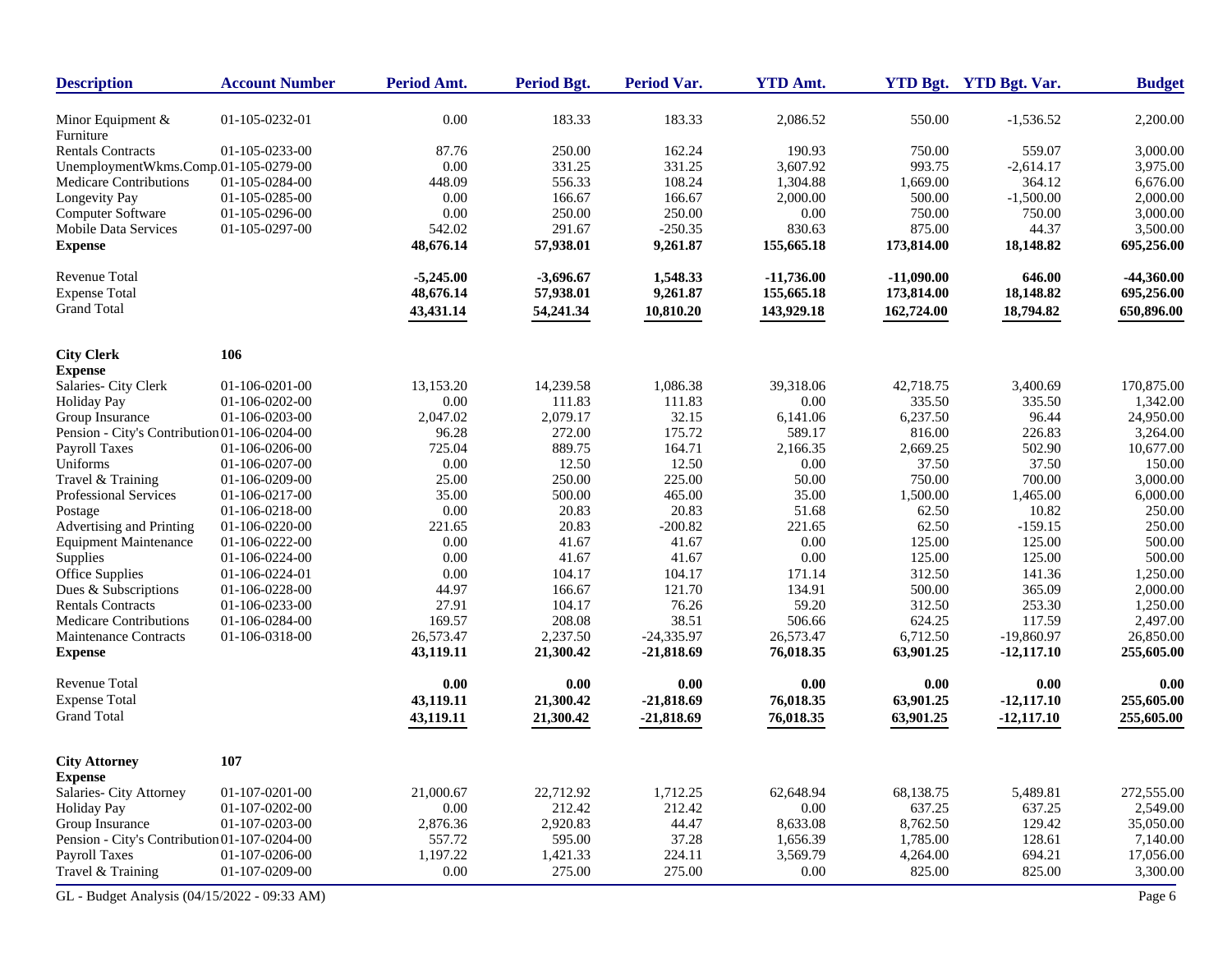| <b>Description</b>                           | <b>Account Number</b> | <b>Period Amt.</b> | Period Bgt.  | Period Var. | <b>YTD Amt.</b> |              | YTD Bgt. YTD Bgt. Var. | <b>Budget</b> |
|----------------------------------------------|-----------------------|--------------------|--------------|-------------|-----------------|--------------|------------------------|---------------|
| <b>Professional Services</b>                 | 01-107-0217-00        | 0.00               | 75.00        | 75.00       | 0.00            | 225.00       | 225.00                 | 900.00        |
| Postage                                      | 01-107-0218-00        | 0.00               | 41.67        | 41.67       | 0.00            | 125.00       | 125.00                 | 500.00        |
| Advertising and Printing                     | 01-107-0220-00        | 0.00               | 16.67        | 16.67       | 0.00            | 50.00        | 50.00                  | 200.00        |
| Supplies                                     | 01-107-0224-00        | 20.98              | 100.00       | 79.02       | 238.11          | 300.00       | 61.89                  | 1,200.00      |
| Office Supplies                              | 01-107-0224-01        | 0.00               | 100.00       | 100.00      | 236.98          | 300.00       | 63.02                  | 1,200.00      |
| Dues & Subscriptions                         | 01-107-0228-00        | 4,015.00           | 583.33       | $-3,431.67$ | 4,515.00        | 1,750.00     | $-2,765.00$            | 7,000.00      |
| Minor Equipment $&$                          | 01-107-0232-01        | 0.00               | 166.67       | 166.67      | 0.00            | 500.00       | 500.00                 | 2,000.00      |
| Furniture                                    |                       |                    |              |             |                 |              |                        |               |
| <b>Rentals Contracts</b>                     | 01-107-0233-00        | 43.38              | 100.00       | 56.62       | 71.73           | 300.00       | 228.27                 | 1,200.00      |
| <b>Medicare Contributions</b>                | 01-107-0284-00        | 280.00             | 332.42       | 52.42       | 834.86          | 997.25       | 162.39                 | 3,989.00      |
| Mobile Data Services                         | 01-107-0297-00        | 404.98             | 125.00       | $-279.98$   | 607.47          | 375.00       | $-232.47$              | 1,500.00      |
| <b>Expense</b>                               |                       | 30,396.31          | 29,778.26    | $-618.05$   | 83,012.35       | 89,334.75    | 6,322.40               | 357,339.00    |
| Revenue Total                                |                       | 0.00               | 0.00         | 0.00        | 0.00            | 0.00         | 0.00                   | 0.00          |
| <b>Expense Total</b>                         |                       | 30,396.31          | 29,778.26    | $-618.05$   | 83,012.35       | 89,334.75    | 6,322.40               | 357,339.00    |
| <b>Grand Total</b>                           |                       | 30,396.31          | 29,778.26    | $-618.05$   | 83,012.35       | 89,334.75    | 6,322.40               | 357,339.00    |
| <b>Planning</b>                              | 108                   |                    |              |             |                 |              |                        |               |
| <b>Revenue</b>                               |                       |                    |              |             |                 |              |                        |               |
| Misc. MAPCBZA Revenue 01-108-0516-00         |                       | $-1,512.00$        | $-3,148.17$  | $-1,636.17$ | $-4,785.00$     | $-9,444.50$  | $-4,659.50$            | $-37,778.00$  |
| Miscellaneous Revenue                        | 01-108-0517-00        | 0.00               | 0.00         | 0.00        | $-800.00$       | 0.00         | 800.00                 | 0.00          |
| SFR Planning Review Fee                      | 01-108-0731-00        | $-4,150.00$        | $-2,540.17$  | 1,609.83    | $-5,500.00$     | $-7,620.50$  | $-2,120.50$            | $-30,482.00$  |
| <b>CBP Planning Review Fee</b>               | 01-108-0732-00        | $-6.950.00$        | $-5,790.75$  | 1,159.25    | $-8,250.00$     | $-17,372.25$ | $-9,122.25$            | $-69,489.00$  |
| <b>Subdivision Planning Fee</b>              | 01-108-0733-00        | $-4,036.00$        | $-3,960.33$  | 75.67       | $-7,636.00$     | $-11,881.00$ | $-4,245.00$            | $-47,524.00$  |
| Signage Permit Fee                           | 01-108-0734-00        | $-3,924.00$        | $-2,743.67$  | 1,180.33    | $-13,748.14$    | $-8,231.00$  | 5,517.14               | $-32,924.00$  |
| Mapping & Duplicating Fee 01-108-0735-00     |                       | $-1,600.00$        | $-450.67$    | 1,149.33    | $-2,600.00$     | $-1,352.00$  | 1,248.00               | $-5,408.00$   |
| <b>Revenue</b>                               |                       | -22,172.00         | $-18,633.76$ | 3,538.24    | -43,319.14      | $-55,901,25$ | $-12,582.11$           | -223,605.00   |
| <b>Expense</b>                               |                       |                    |              |             |                 |              |                        |               |
| Salaries-Planning                            | 01-108-0201-00        | 20,309.45          | 25,472.00    | 5,162.55    | 62,758.80       | 76.416.00    | 13,657.20              | 305,664.00    |
| <b>Holiday Pay</b>                           | 01-108-0202-00        | 0.00               | 397.50       | 397.50      | 359.15          | 1,192.50     | 833.35                 | 4,770.00      |
| Group Insurance                              | 01-108-0203-00        | 2,477.98           | 2,916.67     | 438.69      | 5,790.46        | 8,750.00     | 2,959.54               | 35,000.00     |
| Pension - City's Contribution 01-108-0204-00 |                       | 593.32             | 977.50       | 384.18      | 2,211.06        | 2,932.50     | 721.44                 | 11,730.00     |
| Payroll Taxes                                | 01-108-0206-00        | 1,189.19           | 1,609.08     | 419.89      | 5,046.74        | 4,827.25     | $-219.49$              | 19,309.00     |
| Travel & Training                            | 01-108-0209-00        | 450.00             | 208.33       | $-241.67$   | 450.00          | 625.00       | 175.00                 | 2,500.00      |
| Telephone Expense                            | 01-108-0213-00        | 194.22             | 137.50       | $-56.72$    | 281.65          | 412.50       | 130.85                 | 1,650.00      |
| Insurance and Licenses                       | 01-108-0215-00        | 0.00               | 25.00        | 25.00       | 266.33          | 75.00        | $-191.33$              | 300.00        |
| <b>Earned Benefits Payout</b>                | 01-108-0216-00        | 0.00               | 0.00         | 0.00        | 19,721.82       | 0.00         | $-19,721.82$           | 0.00          |
| Professional Services                        | 01-108-0217-00        | 45.00              | 416.67       | 371.67      | 215.00          | 1,250.00     | 1,035.00               | 5,000.00      |
| Postage                                      | 01-108-0218-00        | 66.42              | 41.67        | $-24.75$    | 147.80          | 125.00       | $-22.80$               | 500.00        |
| Advertising and Printing                     | 01-108-0220-00        | 1,197.23           | 416.67       | $-780.56$   | 1,841.38        | 1,250.00     | $-591.38$              | 5,000.00      |
| Auto Expense                                 | 01-108-0223-00        | 0.00               | 83.33        | 83.33       | 0.00            | 250.00       | 250.00                 | 1,000.00      |
| Supplies                                     | 01-108-0224-00        | 0.00               | 208.33       | 208.33      | 16.82           | 625.00       | 608.18                 | 2,500.00      |
| Office Supplies                              | 01-108-0224-01        | 0.00               | 125.00       | 125.00      | 75.94           | 375.00       | 299.06                 | 1,500.00      |
| Fuel                                         | 01-108-0225-00        | 74.22              | 125.00       | 50.78       | 373.42          | 375.00       | 1.58                   | 1,500.00      |
| Dues & Subscriptions                         | 01-108-0228-00        | 0.00               | 166.67       | 166.67      | 0.00            | 500.00       | 500.00                 | 2,000.00      |
| Minor Equipment $&$<br>Furniture             | 01-108-0232-01        | 0.00               | 250.00       | 250.00      | 0.00            | 750.00       | 750.00                 | 3,000.00      |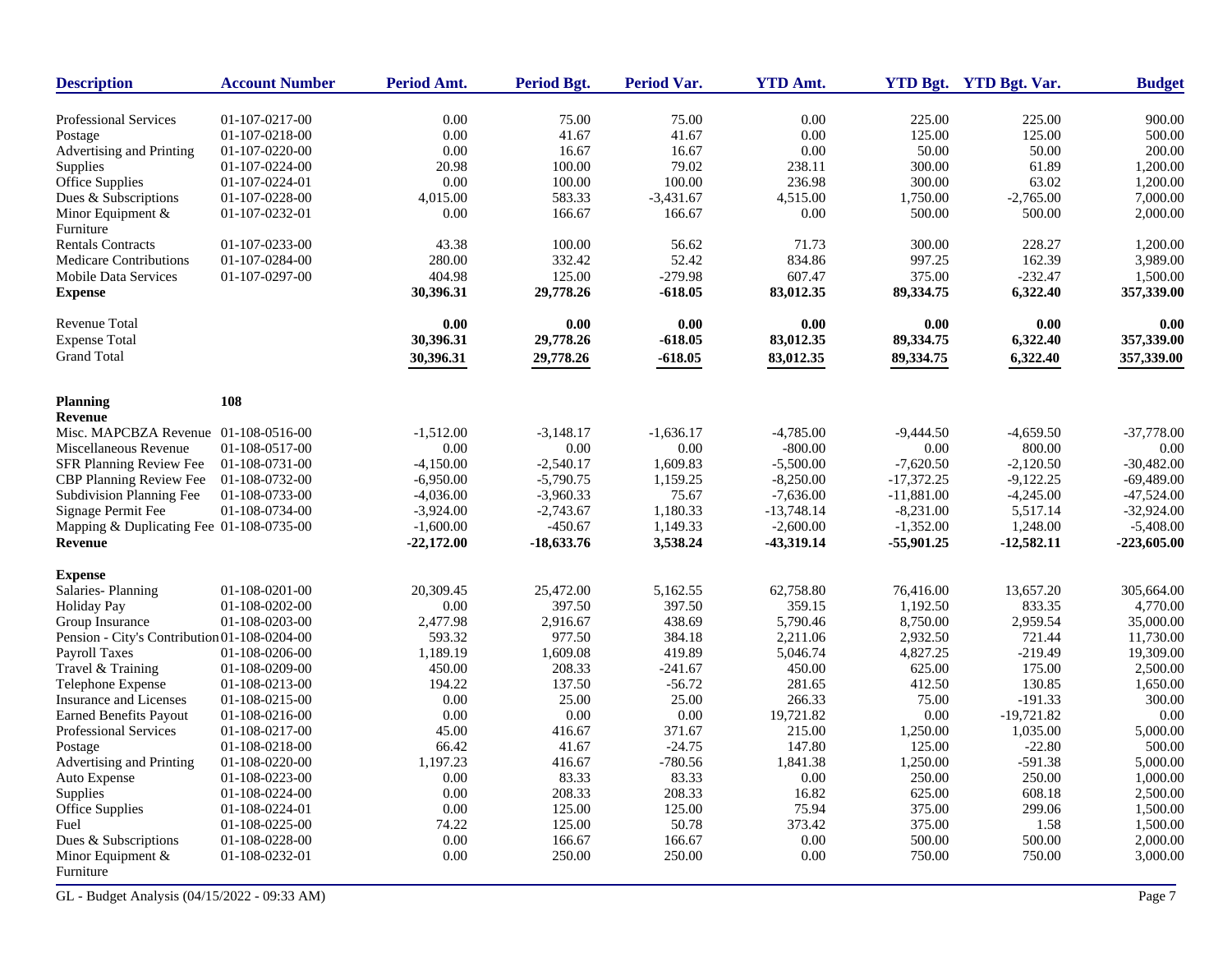| <b>Description</b>                           | <b>Account Number</b> | <b>Period Amt.</b> | Period Bgt.  | <b>Period Var.</b> | <b>YTD Amt.</b> |              | YTD Bgt. YTD Bgt. Var. | <b>Budget</b> |
|----------------------------------------------|-----------------------|--------------------|--------------|--------------------|-----------------|--------------|------------------------|---------------|
| <b>Rentals Contracts</b>                     | 01-108-0233-00        | 49.33              | 208.33       | 159.00             | 84.11           | 625.00       | 540.89                 | 2,500.00      |
| <b>Medicare Contributions</b>                | 01-108-0284-00        | 278.10             | 376.25       | 98.15              | 1,180.26        | 1,128.75     | $-51.51$               | 4,515.00      |
| Longevity Pay                                | 01-108-0285-00        | 0.00               | 83.33        | 83.33              | 1,000.00        | 250.00       | $-750.00$              | 1,000.00      |
| Computer Software                            | 01-108-0296-00        | 0.00               | 125.00       | 125.00             | 0.00            | 375.00       | 375.00                 | 1,500.00      |
| <b>Mobile Data Services</b>                  | 01-108-0297-00        | 20.04              | 62.50        | 42.46              | 60.08           | 187.50       | 127.42                 | 750.00        |
| <b>Maintenance Contracts</b>                 | 01-108-0318-00        | 41,500.00          | 13,241.67    | $-28,258.33$       | 41,500.00       | 39,725.00    | $-1,775.00$            | 158,900.00    |
| <b>Expense</b>                               |                       | 68,444.50          | 47,674.00    | $-20,770.50$       | 143,380.82      | 143,022.00   | $-358.82$              | 572,088.00    |
| <b>Revenue Total</b>                         |                       | $-22.172.00$       | $-18,633,76$ | 3,538.24           | -43,319.14      | $-55,901,25$ | $-12,582.11$           | $-223,605,00$ |
| <b>Expense Total</b>                         |                       | 68,444.50          | 47,674.00    | $-20,770.50$       | 143,380.82      | 143,022.00   | $-358.82$              | 572,088.00    |
| <b>Grand Total</b>                           |                       | 46,272.50          | 29,040.24    | $-17,232.26$       | 100,061.68      | 87,120.75    | $-12,940.93$           | 348,483.00    |
| <b>Information Systems</b>                   | 110                   |                    |              |                    |                 |              |                        |               |
| <b>Revenue</b>                               |                       |                    |              |                    |                 |              |                        |               |
| Miscellaneous Revenue                        | 01-110-0517-00        | $-1,108.42$        | 0.00         | 1,108.42           | $-1,108.42$     | 0.00         | 1,108.42               | 0.00          |
| <b>Revenue</b>                               |                       | $-1,108.42$        | 0.00         | 1,108.42           | $-1,108.42$     | 0.00         | 1,108.42               | 0.00          |
| <b>Expense</b>                               |                       |                    |              |                    |                 |              |                        |               |
| Salaries- Info. Systems                      | 01-110-0201-00        | 29,956.05          | 33,091.67    | 3,135.62           | 84,641.88       | 99,275.00    | 14,633.12              | 397,100.00    |
| <b>Holiday Pay</b>                           | 01-110-0202-00        | 0.00               | 515.50       | 515.50             | 0.00            | 1,546.50     | 1,546.50               | 6,186.00      |
| Group Insurance                              | 01-110-0203-00        | 5,347.74           | 4,875.00     | $-472.74$          | 14,002.00       | 14,625.00    | 623.00                 | 58,500.00     |
| Pension - City's Contribution 01-110-0204-00 |                       | 1,012.46           | 1,315.83     | 303.37             | 3,155.15        | 3,947.50     | 792.35                 | 15,790.00     |
| <b>Payroll Taxes</b>                         | 01-110-0206-00        | 1,734.10           | 2,109.33     | 375.23             | 4,930.05        | 6,328.00     | 1,397.95               | 25,312.00     |
| Uniforms                                     | 01-110-0207-00        | 0.00               | 66.67        | 66.67              | 0.00            | 200.00       | 200.00                 | 800.00        |
| Travel & Training                            | 01-110-0209-00        | $0.00\,$           | 1,250.00     | 1,250.00           | 0.00            | 3,750.00     | 3,750.00               | 15,000.00     |
| <b>Overtime Salaries</b>                     | 01-110-0211-00        | 255.50             | 416.67       | 161.17             | 568.35          | 1,250.00     | 681.65                 | 5,000.00      |
| Telephone Expense                            | 01-110-0213-00        | 1,976.79           | 1,500.00     | $-476.79$          | 4,431.86        | 4,500.00     | 68.14                  | 18,000.00     |
| Insurance and Licenses                       | 01-110-0215-00        | $0.00\,$           | 41.67        | 41.67              | 456.27          | 125.00       | $-331.27$              | 500.00        |
| Professional Services                        | 01-110-0217-00        | 39.95              | 1,333.33     | 1,293.38           | 241.53          | 4,000.00     | 3,758.47               | 16,000.00     |
| Postage                                      | 01-110-0218-00        | 13.88              | 20.83        | 6.95               | 31.20           | 62.50        | 31.30                  | 250.00        |
| Advertising and Printing                     | 01-110-0220-00        | 0.00               | 4.17         | 4.17               | 0.00            | 12.50        | 12.50                  | 50.00         |
| Auto Expense                                 | 01-110-0223-00        | 0.00               | 66.67        | 66.67              | 694.19          | 200.00       | $-494.19$              | 800.00        |
| Supplies                                     | 01-110-0224-00        | 2,952.79           | 1,458.33     | $-1,494.46$        | 6,952.17        | 4,375.00     | $-2,577.17$            | 17,500.00     |
| Office Supplies                              | 01-110-0224-01        | 0.00               | 83.33        | 83.33              | 0.00            | 250.00       | 250.00                 | 1,000.00      |
| Fuel                                         | 01-110-0225-00        | 66.89              | 166.67       | 99.78              | 487.77          | 500.00       | 12.23                  | 2,000.00      |
| Dues & Subscriptions                         | 01-110-0228-00        | 179.00             | 70.83        | $-108.17$          | 179.00          | 212.50       | 33.50                  | 850.00        |
| <b>Fixed Assets</b>                          | 01-110-0232-00        | 2,032.12           | 14,725.00    | 12,692.88          | 64,118.77       | 44,175.00    | $-19,943.77$           | 176,700.00    |
| Minor Equipment $&$<br>Furniture             | 01-110-0232-01        | 973.04             | 8,258.25     | 7,285.21           | 1,361.47        | 24,774.75    | 23,413.28              | 99,099.00     |
| Medicare Contributions                       | 01-110-0284-00        | 405.58             | 493.33       | 87.75              | 1,153.05        | 1,480.00     | 326.95                 | 5.920.00      |
| <b>Computer Software</b>                     | 01-110-0296-00        | 16,534.67          | 17,500.00    | 965.33             | 18,929.67       | 52,500.00    | 33,570.33              | 210,000.00    |
| <b>Mobile Data Services</b>                  | 01-110-0297-00        | 103.94             | 83.33        | $-20.61$           | 166.65          | 250.00       | 83.35                  | 1,000.00      |
| <b>Maintenance Contracts</b>                 | 01-110-0318-00        | 8,398.29           | 9,500.00     | 1,101.71           | 25,019.09       | 28,500.00    | 3,480.91               | 114,000.00    |
| Dedicated Circuits & Cable 01-110-0320-00    |                       | 13,392.15          | 13,333.33    | $-58.82$           | 36,803.51       | 40,000.00    | 3,196.49               | 160,000.00    |
| <b>Expense</b>                               |                       | 85,374.94          | 112,279.74   | 26,904.80          | 268,323.63      | 336,839.25   | 68,515.62              | 1,347,357.00  |
| <b>Revenue Total</b>                         |                       | $-1,108.42$        | 0.00         | 1,108.42           | -1,108.42       | 0.00         | 1,108.42               | 0.00          |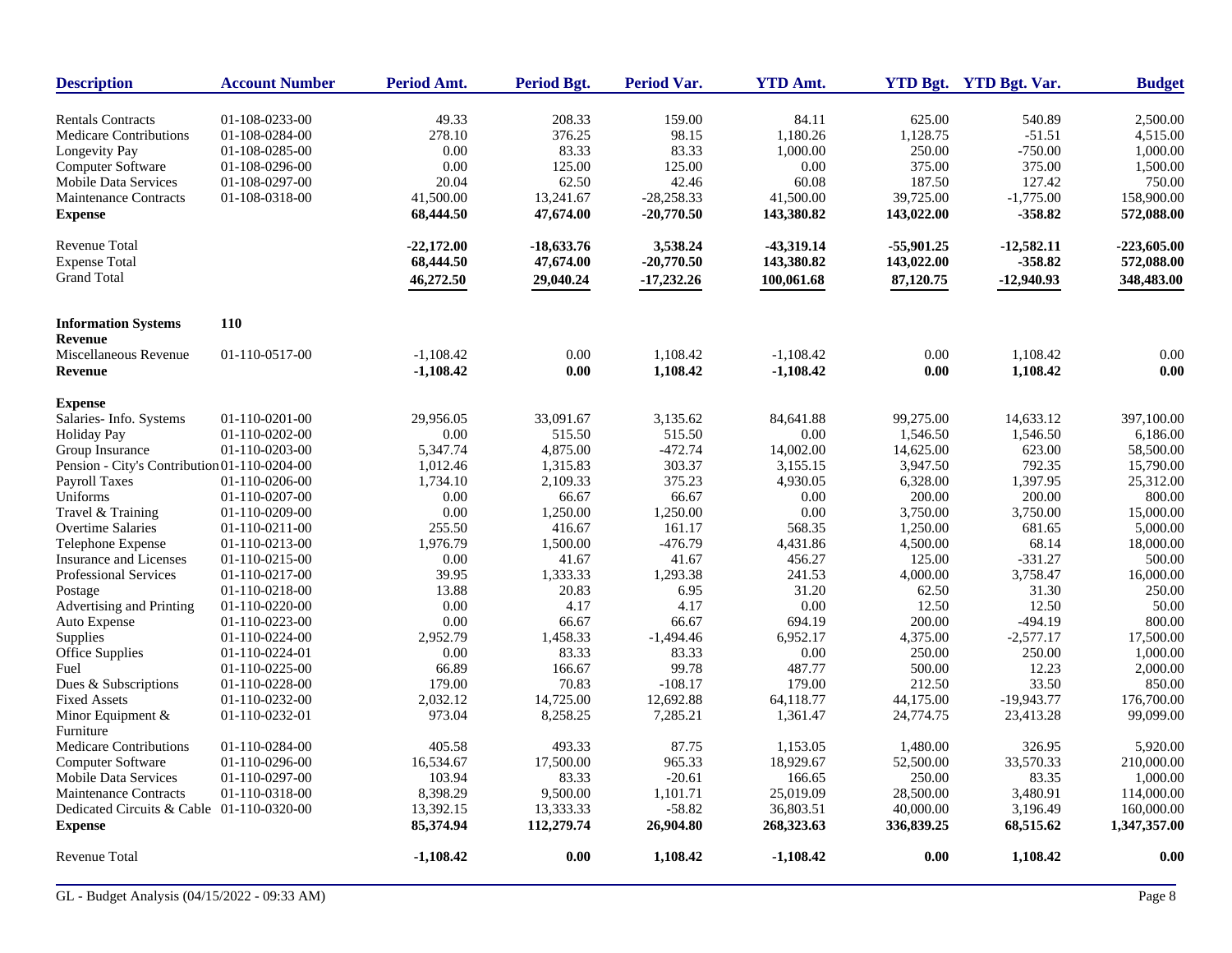| <b>Description</b>                           | <b>Account Number</b> | Period Amt.            | <b>Period Bgt.</b>       | Period Var.            | <b>YTD Amt.</b>           |                          | YTD Bgt. YTD Bgt. Var. | <b>Budget</b>                |
|----------------------------------------------|-----------------------|------------------------|--------------------------|------------------------|---------------------------|--------------------------|------------------------|------------------------------|
| <b>Expense Total</b><br><b>Grand Total</b>   |                       | 85,374.94<br>84,266.52 | 112,279.74<br>112,279.74 | 26,904.80<br>28,013.22 | 268,323.63<br>267, 215.21 | 336,839.25<br>336,839.25 | 68,515.62<br>69,624.04 | 1,347,357.00<br>1,347,357.00 |
| <b>Human Resources</b>                       | 113                   |                        |                          |                        |                           |                          |                        |                              |
| <b>Expense</b>                               |                       |                        |                          |                        |                           |                          |                        |                              |
| Salaries-Human Resource                      | 01-113-0201-00        | 9,423.92               | 13,308.67                | 3,884.75               | 33,622.18                 | 39,926.00                | 6,303.82               | 159,704.00                   |
| <b>Holiday Pay</b>                           | 01-113-0202-00        | 0.00                   | 205.50                   | 205.50                 | 0.00                      | 616.50                   | 616.50                 | 2.466.00                     |
| Group Insurance                              | 01-113-0203-00        | 65.64                  | 908.33                   | 842.69                 | 1,840.40                  | 2,725.00                 | 884.60                 | 10,900.00                    |
| Pension - City's Contribution 01-113-0204-00 |                       | 311.88                 | 340.00                   | 28.12                  | 929.14                    | 1,020.00                 | 90.86                  | 4,080.00                     |
| Payroll Taxes                                | 01-113-0206-00        | 698.30                 | 967.00                   | 268.70                 | 2,267.65                  | 2,901.00                 | 633.35                 | 11,604.00                    |
| Travel & Training                            | 01-113-0209-00        | 255.72                 | 125.00                   | $-130.72$              | 255.72                    | 375.00                   | 119.28                 | 1,500.00                     |
| Part-Time Salaries                           | 01-113-0210-00        | 1,902.00               | 2,083.33                 | 181.33                 | 4,088.00                  | 6,250.00                 | 2,162.00               | 25,000.00                    |
| Telephone Expense                            | 01-113-0213-00        | 92.04                  | 54.17                    | $-37.87$               | 138.15                    | 162.50                   | 24.35                  | 650.00                       |
| Professional Services                        | 01-113-0217-00        | 2,011.42               | 10,000.00                | 7,988.58               | 3,706.42                  | 30,000.00                | 26,293.58              | 120,000.00                   |
| Postage                                      | 01-113-0218-00        | 23.20                  | 41.67                    | 18.47                  | 34.80                     | 125.00                   | 90.20                  | 500.00                       |
| Advertising and Printing                     | 01-113-0220-00        | 0.00                   | 41.67                    | 41.67                  | 0.00                      | 125.00                   | 125.00                 | 500.00                       |
| Supplies                                     | 01-113-0224-00        | 39.55                  | 100.00                   | 60.45                  | 580.43                    | 300.00                   | $-280.43$              | 1,200.00                     |
| <b>Office Supplies</b>                       | 01-113-0224-01        | 0.00                   | 100.00                   | 100.00                 | 308.53                    | 300.00                   | $-8.53$                | 1,200.00                     |
| <b>HR Training Supplies</b>                  | 01-113-0224-02        | 0.00                   | 100.00                   | 100.00                 | 0.00                      | 300.00                   | 300.00                 | 1,200.00                     |
| Fuel                                         | 01-113-0225-00        | 0.00                   | 41.67                    | 41.67                  | 0.00                      | 125.00                   | 125.00                 | 500.00                       |
| Dues & Subscriptions                         | 01-113-0228-00        | 0.00                   | 66.67                    | 66.67                  | 155.00                    | 200.00                   | 45.00                  | 800.00                       |
| Medicare Contributions                       | 01-113-0284-00        | 163.30                 | 226.17                   | 62.87                  | 530.32                    | 678.50                   | 148.18                 | 2,714.00                     |
| Computer Software                            | 01-113-0296-00        | 300.00                 | 10,416.67                | 10,116.67              | 900.00                    | 31,250.00                | 30,350.00              | 125,000.00                   |
| <b>Maintenance Contracts</b>                 | 01-113-0318-00        | 0.00                   | 166.67                   | 166.67                 | 0.00                      | 500.00                   | 500.00                 | 2,000.00                     |
| <b>Expense</b>                               |                       | 15,286.97              | 39,293.19                | 24,006.22              | 49,356.74                 | 117,879.50               | 68,522.76              | 471,518.00                   |
| <b>Revenue Total</b>                         |                       | 0.00                   | 0.00                     | $0.00\,$               | 0.00                      | 0.00                     | 0.00                   | 0.00                         |
| <b>Expense Total</b>                         |                       | 15,286.97              | 39,293.19                | 24,006.22              | 49,356.74                 | 117,879.50               | 68,522.76              | 471,518.00                   |
| <b>Grand Total</b>                           |                       | 15,286.97              | 39,293.19                | 24,006.22              | 49,356.74                 | 117,879.50               | 68,522.76              | 471,518.00                   |
| <b>Court Services</b>                        | 114                   |                        |                          |                        |                           |                          |                        |                              |
| <b>Revenue</b>                               |                       |                        |                          |                        |                           |                          |                        |                              |
| <b>Probation Fees Received</b>               | 01-114-0595-00        | $-39,024.00$           | $-22,916.67$             | 16,107.33              | $-94,650.00$              | $-68,750.00$             | 25,900.00              | $-275,000.00$                |
| Revenue                                      |                       | $-39,024.00$           | $-22,916.67$             | 16,107.33              | $-94,650.00$              | $-68,750.00$             | 25,900.00              | $-275,000.00$                |
| <b>Expense</b>                               |                       |                        |                          |                        |                           |                          |                        |                              |
| Salaries- Court Services                     | 01-114-0201-00        | 11,546.32              | 12,441.08                | 894.76                 | 34,620.11                 | 37,323.25                | 2,703.14               | 149,293.00                   |
| <b>Holiday Pay</b>                           | 01-114-0202-00        | 0.00                   | 193.17                   | 193.17                 | 0.00                      | 579.50                   | 579.50                 | 2,318.00                     |
| Group Insurance                              | 01-114-0203-00        | 1,652.34               | 1,258.33                 | $-394.01$              | 4,957.02                  | 3,775.00                 | $-1,182.02$            | 15,100.00                    |
| Pension - City's Contribution 01-114-0204-00 |                       | 577.32                 | 619.33                   | 42.01                  | 1,731.03                  | 1,858.00                 | 126.97                 | 7,432.00                     |
| <b>Payroll Taxes</b>                         | 01-114-0206-00        | 671.01                 | 793.58                   | 122.57                 | 2,011.83                  | 2,380.75                 | 368.92                 | 9,523.00                     |
| Uniforms                                     | 01-114-0207-00        | 167.09                 | 166.67                   | $-0.42$                | 908.15                    | 500.00                   | $-408.15$              | 2,000.00                     |
| <b>Overtime Salaries</b>                     | 01-114-0211-00        | 0.00                   | 166.67                   | 166.67                 | $0.00\,$                  | 500.00                   | 500.00                 | 2,000.00                     |
| Supplies                                     | 01-114-0224-00        | 0.00                   | 250.00                   | 250.00                 | 8.68                      | 750.00                   | 741.32                 | 3,000.00                     |
| Office Supplies                              | 01-114-0224-01        | 0.00                   | 166.67                   | 166.67                 | 34.92                     | 500.00                   | 465.08                 | 2,000.00                     |
| Dues & Subscriptions                         | 01-114-0228-00        | 450.00                 | 250.00                   | $-200.00$              | 650.00                    | 750.00                   | 100.00                 | 3,000.00                     |
| Minor Equipment &                            | 01-114-0232-01        | 0.00                   | 83.33                    | 83.33                  | 0.00                      | 250.00                   | 250.00                 | 1,000.00                     |
| GL - Budget Analysis (04/15/2022 - 09:33 AM) |                       |                        |                          |                        |                           |                          |                        | Page 9                       |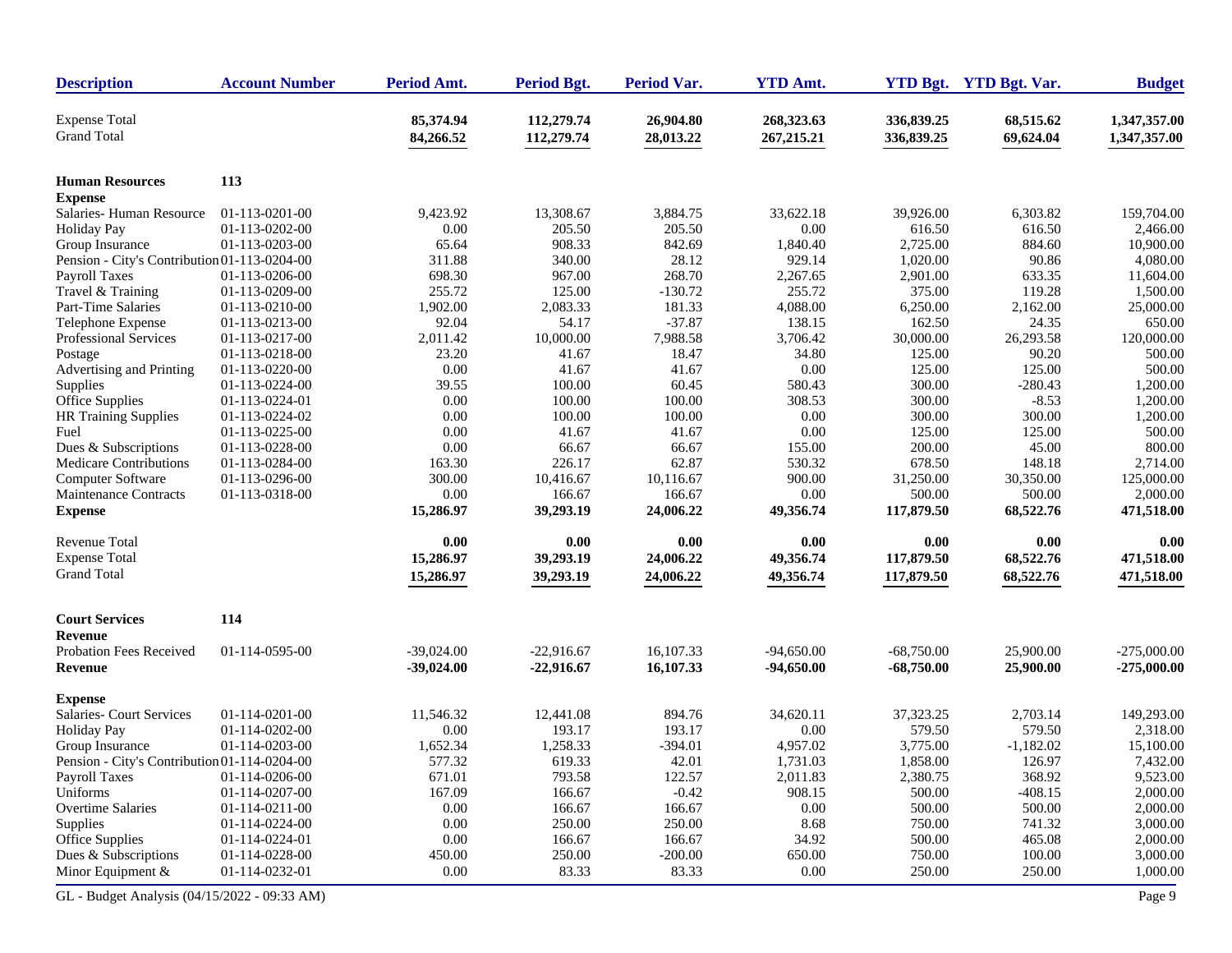| <b>Description</b>                                | <b>Account Number</b>            | Period Amt.  | <b>Period Bgt.</b> | Period Var.     | <b>YTD Amt.</b>      |                    | YTD Bgt. YTD Bgt. Var. | <b>Budget</b>         |
|---------------------------------------------------|----------------------------------|--------------|--------------------|-----------------|----------------------|--------------------|------------------------|-----------------------|
|                                                   |                                  |              |                    |                 |                      |                    |                        |                       |
| Furniture                                         |                                  |              |                    |                 |                      |                    |                        |                       |
| <b>Rentals Contracts</b>                          | 01-114-0233-00                   | 175.13       | 41.67              | $-133.46$       | 279.90               | 125.00             | $-154.90$              | 500.00                |
| <b>Medicare Contributions</b>                     | 01-114-0284-00                   | 156.93       | 185.58             | 28.65           | 470.51               | 556.75             | 86.24                  | 2.227.00              |
| Computer Software                                 | 01-114-0296-00                   | 0.00         | 83.33              | 83.33           | 0.00                 | 250.00             | 250.00                 | 1,000.00              |
| Maintenance Contracts                             | 01-114-0318-00                   | 0.00         | 41.67              | 41.67           | 0.00                 | 125.00             | 125.00                 | 500.00                |
| <b>Expense</b>                                    |                                  | 15,396.14    | 16,741.08          | 1,344.94        | 45,672.15            | 50,223.25          | 4,551.10               | 200,893.00            |
| <b>Revenue Total</b>                              |                                  | $-39,024.00$ | $-22,916.67$       | 16,107.33       | $-94,650.00$         | $-68,750.00$       | 25,900.00              | $-275,000.00$         |
| <b>Expense Total</b>                              |                                  | 15,396.14    | 16,741.08          | 1,344.94        | 45,672.15            | 50,223.25          | 4,551.10               | 200,893.00            |
| <b>Grand Total</b>                                |                                  | $-23,627.86$ | $-6,175.59$        | 17,452.27       | -48,977.85           | $-18,526.75$       | 30,451.10              | $-74,107.00$          |
|                                                   |                                  |              |                    |                 |                      |                    |                        |                       |
| <b>Building Maintenance</b><br><b>Expense</b>     | 115                              |              |                    |                 |                      |                    |                        |                       |
| Salaries- Building Maint.                         | 01-115-0201-00                   | 24,328.91    | 26,164.58          | 1,835.67        | 72,021.67            | 78,493.75          | 6,472.08               | 313,975.00            |
| <b>Holiday Pay</b>                                | 01-115-0202-00                   | 0.00         | 405.67             | 405.67          | 0.00                 | 1,217.00           | 1,217.00               | 4,868.00              |
| Group Insurance                                   | 01-115-0203-00                   | 2,467.80     | 2,500.00           | 32.20           | 7,403.40             | 7,500.00           | 96.60                  | 30,000.00             |
| Pension - City's Contribution 01-115-0204-00      |                                  | 1,085.93     | 1,218.75           | 132.82          | 3,225.25             | 3,656.25           | 431.00                 | 14,625.00             |
| <b>Payroll Taxes</b>                              | 01-115-0206-00                   | 1,455.04     | 1,838.50           | 383.46          | 4,304.17             | 5,515.50           | 1,211.33               | 22,062.00             |
| Uniforms                                          | 01-115-0207-00                   | 0.00         | 166.67             | 166.67          | 135.58               | 500.00             | 364.42                 | 2,000.00              |
| Travel & Training                                 | 01-115-0209-00                   | 0.00         | 83.33              | 83.33           | 0.00                 | 250.00             | 250.00                 | 1,000.00              |
| Part-Time Salaries                                | 01-115-0210-00                   | 0.00         | 3,000.00           | 3,000.00        | 0.00                 | 9,000.00           | 9,000.00               | 36,000.00             |
| <b>Overtime Salaries</b>                          | 01-115-0211-00                   | 0.00         | 83.33              | 83.33           | 0.00                 | 250.00             | 250.00                 | 1,000.00              |
| Telephone Expense                                 | 01-115-0213-00                   | 489.88       | 375.00             | $-114.88$       | 50.92                | 1,125.00           | 1,074.08               | 4,500.00              |
| <b>Utilities</b>                                  | 01-115-0214-00                   | 626.76       | 416.67             | $-210.09$       | 3,453.86             | 1,250.00           | $-2,203.86$            | 5,000.00              |
| Utilities- City Hall 2nd Floor 01-115-0214-01     |                                  | 2,223.98     | 1,750.00           | $-473.98$       | 6,768.46             | 5,250.00           | $-1,518.46$            | 21,000.00             |
| Insurance and Licenses                            | 01-115-0215-00                   | 25.00        | 291.67             | 266.67          | 2,922.49             | 875.00             | $-2,047.49$            | 3,500.00              |
| Professional Services                             | 01-115-0217-00                   | 0.00         | 41.67              | 41.67           | 0.00                 | 125.00             | 125.00                 | 500.00                |
| Postage                                           | 01-115-0218-00                   | 0.00         | 1.67               | 1.67            | 7.38                 | 5.00               | $-2.38$                | 20.00                 |
| Advertising and Printing                          | 01-115-0220-00                   | 0.00         | 41.67              | 41.67           | 0.00                 | 125.00             | 125.00                 | 500.00                |
| Maintenance Bldg & Grns.                          | 01-115-0221-00                   | 596.75       | 6,250.00           | 5,653.25        | 1,936.98             | 18,750.00          | 16,813.02              | 75,000.00             |
| MB&G - Police                                     | 01-115-0221-01                   | 8,056.80     | 4,583.33           | $-3,473.47$     | 21,308.49            | 13,750.00          | $-7,558.49$            | 55,000.00             |
| MB&G - Fire                                       | 01-115-0221-02                   | 6,854.18     | 4,583.33           | $-2,270.85$     | 18,816.34            | 13,750.00          | $-5,066.34$            | 55,000.00             |
| MB&G - Street                                     | 01-115-0221-03                   | 729.47       | 833.33             | 103.86          | 2,241.63             | 2,500.00           | 258.37                 | 10,000.00             |
| MB&G - Sanitation                                 | 01-115-0221-04                   | 783.74       | 833.33             | 49.59           | 2,318.67             | 2,500.00           | 181.33                 | 10,000.00             |
| MB&G - Parks                                      | 01-115-0221-05                   | 3,324.73     | 5,000.00           | 1,675.27        | 10,856.19            | 15,000.00          | 4,143.81               | 60,000.00             |
| MB&G - Forum                                      | 01-115-0221-08                   | 1,153.57     | 2,500.00           | 1,346.43        | 4,106.76             | 7,500.00           | 3,393.24               | 30,000.00             |
|                                                   | 01-115-0221-09                   | 12,776.69    | 12,500.00          | $-276.69$       | 29,838.60            | 37,500.00          | 7,661.40               | 150,000.00            |
| MB&G - Municipal Center<br>MB&G- Veterans Village | 01-115-0221-10                   | 0.00         | 0.00               | 0.00            | 3,310.42             | 0.00               | $-3,310.42$            | 0.00                  |
| <b>Equipment Maintenance</b>                      | 01-115-0222-00                   | 0.00         | 166.67             | 166.67          | 0.00                 | 500.00             | 500.00                 | 2,000.00              |
|                                                   | 01-115-0223-00                   | 327.87       | 833.33             | 505.46          | 1,045.08             | 2,500.00           | 1,454.92               | 10,000.00             |
| Auto Expense<br>Supplies                          | 01-115-0224-00                   | 3,972.11     | 2,533.33           | $-1,438.78$     | 8,516.30             | 7,600.00           | $-916.30$              | 30,400.00             |
| <b>Office Supplies</b>                            | 01-115-0224-01                   | $0.00\,$     | 208.33             | 208.33          | 528.58               | 625.00             | 96.42                  | 2,500.00              |
| Fuel                                              |                                  | 1,304.90     |                    |                 |                      |                    |                        |                       |
|                                                   | 01-115-0225-00<br>01-115-0232-01 |              | 1,333.33<br>291.67 | 28.43<br>291.67 | 3,899.44<br>3,424.26 | 4,000.00<br>875.00 | 100.56                 | 16,000.00<br>3,500.00 |
| Minor Equipment &<br>Furniture                    |                                  | 0.00         |                    |                 |                      |                    | $-2,549.26$            |                       |
| UnemploymentWkms.Comp.01-115-0279-00              |                                  | $0.00\,$     | 520.83             | 520.83          | 5,982.29             | 1,562.50           | $-4,419.79$            | 6,250.00              |
| Medicare Contributions                            | 01-115-0284-00                   | 340.29       | 429.92             | 89.63           | 1,006.62             | 1,289.75           | 283.13                 | 5,159.00              |
| Mobile Data Services                              | 01-115-0297-00                   | 12.04        | $0.00\,$           | $-12.04$        | 12.04                | $0.00\,$           | $-12.04$               | $0.00\,$              |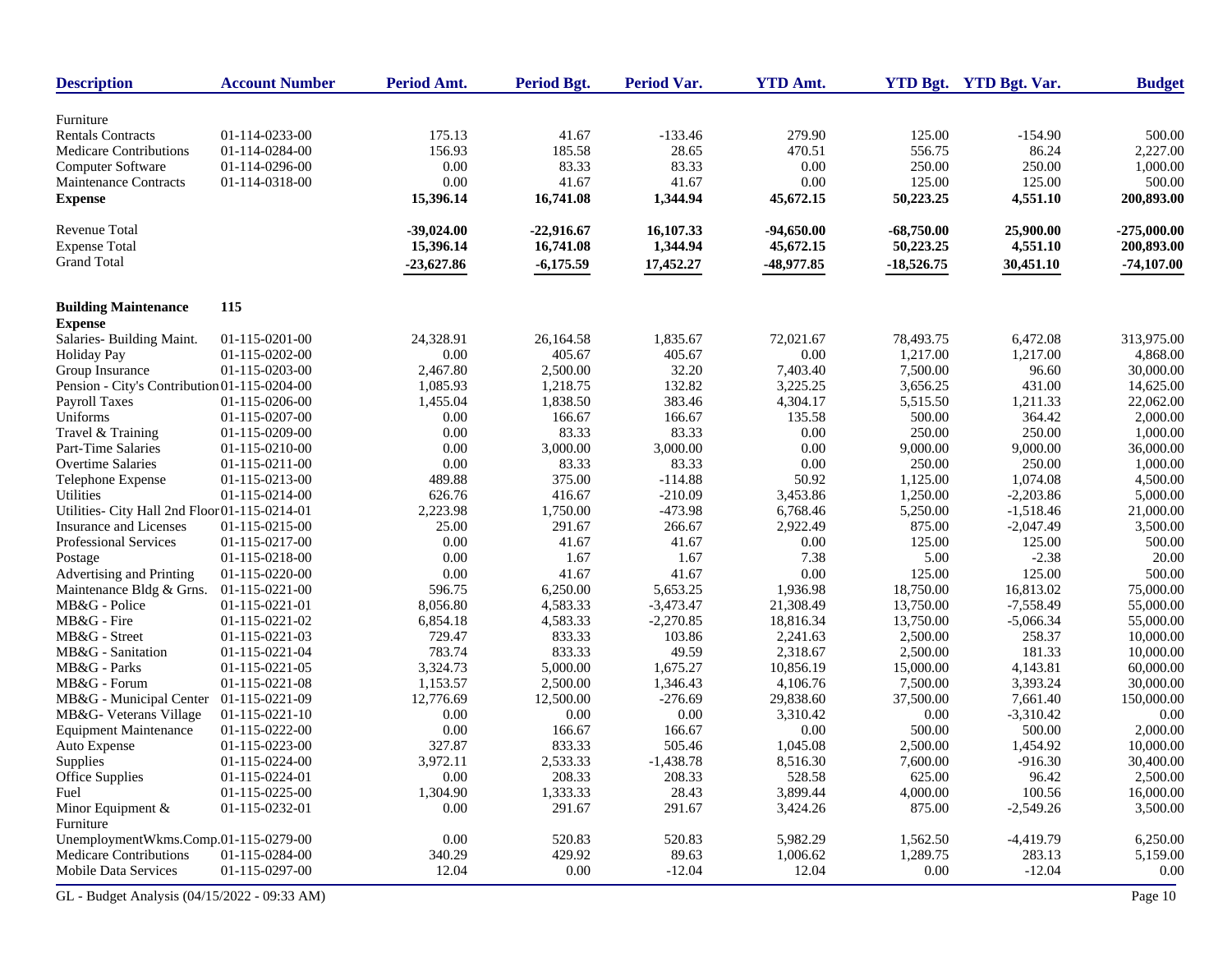| <b>Description</b>                           | <b>Account Number</b> | Period Amt.            | <b>Period Bgt.</b>     | Period Var.          | <b>YTD Amt.</b> |              | YTD Bgt. YTD Bgt. Var. | <b>Budget</b>            |
|----------------------------------------------|-----------------------|------------------------|------------------------|----------------------|-----------------|--------------|------------------------|--------------------------|
| <b>Expense</b>                               |                       | 72,936.44              | 81,779.91              | 8,843.47             | 219,441.87      | 245,339.75   | 25,897.88              | 981,359.00               |
| <b>Revenue Total</b>                         |                       | 0.00                   | 0.00                   | 0.00                 | 0.00            | 0.00         | 0.00                   | 0.00                     |
| <b>Expense Total</b><br><b>Grand Total</b>   |                       | 72,936.44<br>72,936.44 | 81,779.91<br>81,779.91 | 8,843.47<br>8,843.47 | 219,441.87      | 245,339.75   | 25,897.88<br>25,897.88 | 981,359.00<br>981,359.00 |
|                                              |                       |                        |                        |                      | 219,441.87      | 245,339.75   |                        |                          |
| <b>Code Enforcement</b><br><b>Revenue</b>    | 116                   |                        |                        |                      |                 |              |                        |                          |
| Mowing                                       | 01-116-0571-00        | $-1.666.02$            | $-3,333.33$            | $-1,667.31$          | $-4.026.98$     | $-10,000,00$ | $-5.973.02$            | $-40,000,00$             |
| <b>Revenue</b>                               |                       | $-1,666.02$            | $-3,333.33$            | $-1,667.31$          | -4,026.98       | $-10,000.00$ | $-5,973.02$            | $-40,000.00$             |
| <b>Expense</b>                               |                       |                        |                        |                      |                 |              |                        |                          |
| Salaries- Code Enforcement 01-116-0201-00    |                       | 20,618.79              | 22,799.42              | 2,180.63             | 59,170.15       | 68,398.25    | 9,228.10               | 273,593.00               |
| <b>Holiday Pay</b>                           | 01-116-0202-00        | 500.66                 | 354.50                 | $-146.16$            | 500.66          | 1,063.50     | 562.84                 | 4,254.00                 |
| Group Insurance                              | 01-116-0203-00        | 3,729.52               | 4,054.17               | 324.65               | 11,624.36       | 12,162.50    | 538.14                 | 48,650.00                |
| Pension - City's Contribution 01-116-0204-00 |                       | 928.18                 | 966.67                 | 38.49                | 2,604.38        | 2,900.00     | 295.62                 | 11,600.00                |
| <b>Payroll Taxes</b>                         | 01-116-0206-00        | 1,647.53               | 1,440.25               | $-207.28$            | 3,795.70        | 4,320.75     | 525.05                 | 17,283.00                |
| Uniforms                                     | 01-116-0207-00        | 273.42                 | 266.67                 | $-6.75$              | 1,180.49        | 800.00       | -380.49                | 3,200.00                 |
| Travel & Training                            | 01-116-0209-00        | 0.00                   | 75.00                  | 75.00                | 290.00          | 225.00       | $-65.00$               | 900.00                   |
| <b>Overtime Salaries</b>                     | 01-116-0211-00        | 0.00                   | 83.33                  | 83.33                | 0.00            | 250.00       | 250.00                 | 1.000.00                 |
| Telephone Expense                            | 01-116-0213-00        | 556.68                 | 283.33                 | $-273.35$            | 838.41          | 850.00       | 11.59                  | 3,400.00                 |
| Insurance and Licenses                       | 01-116-0215-00        | 0.00                   | 108.33                 | 108.33               | 1,227.71        | 325.00       | $-902.71$              | 1,300.00                 |
| <b>Earned Benefits Payout</b>                | 01-116-0216-00        | 7,329.60               | 0.00                   | $-7,329.60$          | 7,329.60        | 0.00         | $-7,329.60$            | 0.00                     |
| Postage                                      | 01-116-0218-00        | 116.00                 | 416.67                 | 300.67               | 560.00          | 1,250.00     | 690.00                 | 5,000.00                 |
| Advertising and Printing                     | 01-116-0220-00        | 0.00                   | 83.33                  | 83.33                | 1,063.50        | 250.00       | $-813.50$              | 1,000.00                 |
| Auto Expense                                 | 01-116-0223-00        | 76.72                  | 250.00                 | 173.28               | 646.35          | 750.00       | 103.65                 | 3,000.00                 |
| Supplies                                     | 01-116-0224-00        | 151.85                 | 666.67                 | 514.82               | 2,396.91        | 2,000.00     | $-396.91$              | 8,000.00                 |
| Office Supplies                              | 01-116-0224-01        | 0.00                   | 133.33                 | 133.33               | 34.17           | 400.00       | 365.83                 | 1,600.00                 |
| Fuel                                         | 01-116-0225-00        | 1,137.95               | 1,125.00               | $-12.95$             | 3,353.18        | 3,375.00     | 21.82                  | 13,500.00                |
| Minor Equipment $&$<br>Furniture             | 01-116-0232-01        | 0.00                   | 404.17                 | 404.17               | 0.00            | 1,212.50     | 1,212.50               | 4,850.00                 |
| Medicare Contributions                       | 01-116-0284-00        | 385.34                 | 336.83                 | $-48.51$             | 887.74          | 1,010.50     | 122.76                 | 4,042.00                 |
| Computer Software                            | 01-116-0296-00        | 0.00                   | 916.67                 | 916.67               | 10,121.20       | 2,750.00     | $-7,371.20$            | 11,000.00                |
| <b>Mobile Data Services</b>                  | 01-116-0297-00        | 412.30                 | 208.33                 | $-203.97$            | 618.45          | 625.00       | 6.55                   | 2,500.00                 |
| Mowing                                       | 01-116-0316-00        | 100.00                 | 1,583.33               | 1,483.33             | 1,010.00        | 4,750.00     | 3,740.00               | 19,000.00                |
| CondemnationsDemolitions 01-116-0317-00      |                       | 405.00                 | 3,333.33               | 2,928.33             | 1,510.00        | 10,000.00    | 8,490.00               | 40,000.00                |
| <b>Expense</b>                               |                       | 38,369.54              | 39,889.33              | 1,519.79             | 110,762.96      | 119,668.00   | 8,905.04               | 478,672.00               |
| <b>Revenue Total</b>                         |                       | $-1.666.02$            | $-3,333.33$            | $-1,667.31$          | $-4,026.98$     | $-10,000.00$ | $-5,973.02$            | $-40,000.00$             |
| <b>Expense Total</b>                         |                       | 38,369.54              | 39,889.33              | 1,519.79             | 110,762.96      | 119,668.00   | 8,905.04               | 478,672.00               |
| <b>Grand Total</b>                           |                       | 36,703.52              | 36,556.00              | $-147.52$            | 106,735.98      | 109,668.00   | 2,932.02               | 438,672.00               |
| Sanitation - Administration118               |                       |                        |                        |                      |                 |              |                        |                          |
| Revenue                                      |                       |                        |                        |                      |                 |              |                        |                          |
| Miscellaneous Revenue                        | 01-118-0517-00        | $-17.32$               | 0.00                   | 17.32                | $-17.32$        | 0.00         | 17.32                  | 0.00                     |
| <b>Revenue</b>                               |                       | $-17.32$               | 0.00                   | 17.32                | $-17.32$        | 0.00         | 17.32                  | 0.00                     |
|                                              |                       |                        |                        |                      |                 |              |                        |                          |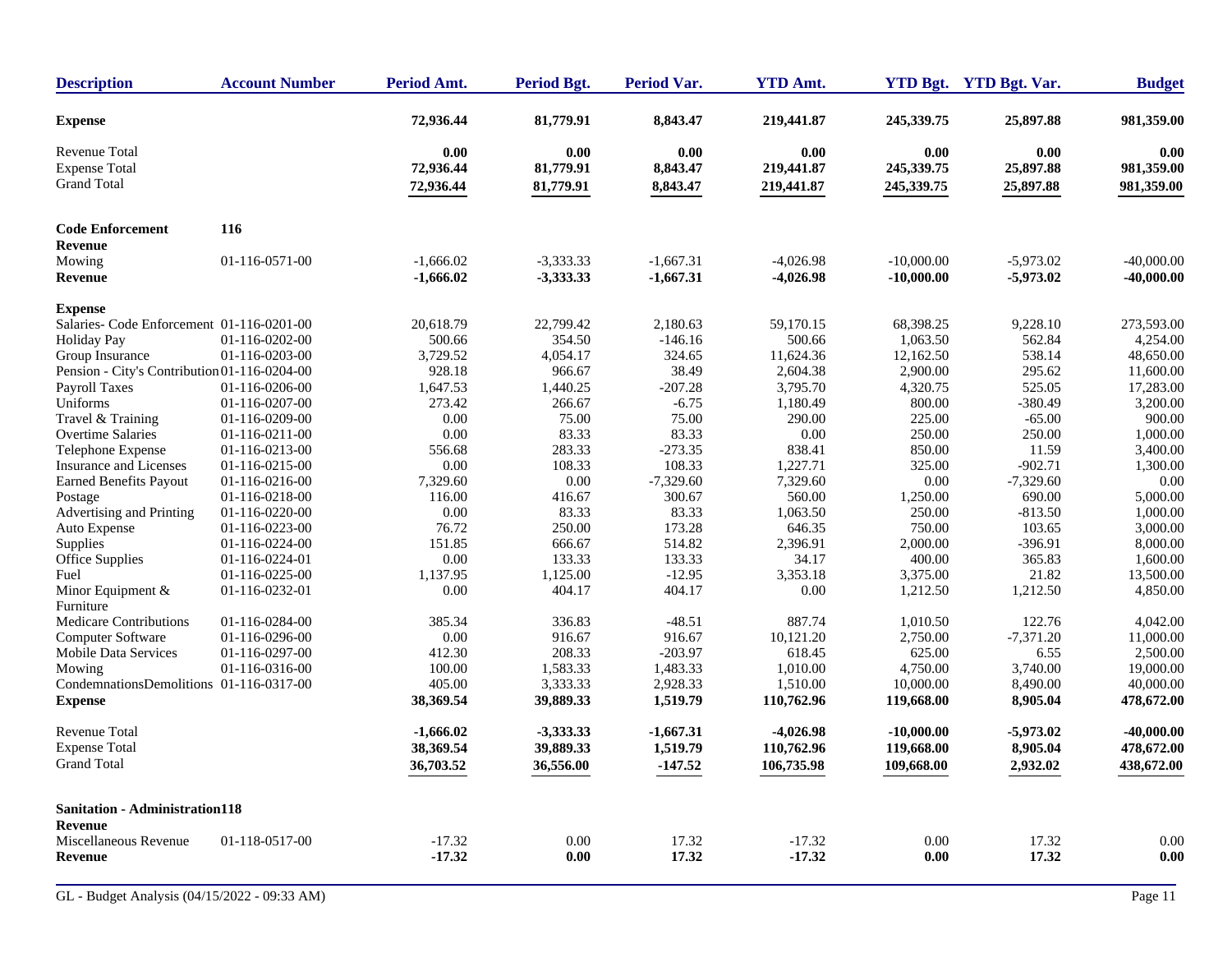| <b>Description</b>                           | <b>Account Number</b> | Period Amt. | <b>Period Bgt.</b> | <b>Period Var.</b> | <b>YTD Amt.</b> |             | YTD Bgt. YTD Bgt. Var. | <b>Budget</b> |
|----------------------------------------------|-----------------------|-------------|--------------------|--------------------|-----------------|-------------|------------------------|---------------|
| <b>Expense</b>                               |                       |             |                    |                    |                 |             |                        |               |
| Salaries- Sanitation Admin. 01-118-0201-00   |                       | 9,386.44    | 15,999.92          | 6,613.48           | 28,114.64       | 47,999.75   | 19,885.11              | 191,999.00    |
| <b>Holiday Pay</b>                           | 01-118-0202-00        | 0.00        | 248.25             | 248.25             | 0.00            | 744.75      | 744.75                 | 2,979.00      |
| Group Insurance                              | 01-118-0203-00        | 438.76      | 1,125.00           | 686.24             | 1,316.28        | 3,375.00    | 2,058.72               | 13,500.00     |
| Pension - City's Contribution 01-118-0204-00 |                       | 469.32      | 714.92             | 245.60             | 1,455.73        | 2,144.75    | 689.02                 | 8,579.00      |
| Payroll Taxes                                | 01-118-0206-00        | 579.52      | 1,012.50           | 432.98             | 1,797.79        | 3,037.50    | 1,239.71               | 12,150.00     |
| Uniforms                                     | 01-118-0207-00        | 15.97       | 0.00               | $-15.97$           | 23.43           | 0.00        | $-23.43$               | 0.00          |
| Travel & Training                            | 01-118-0209-00        | 0.00        | 0.00               | 0.00               | 175.00          | 0.00        | $-175.00$              | 0.00          |
| Telephone Expense                            | 01-118-0213-00        | 243.31      | 229.17             | $-14.14$           | 320.29          | 687.50      | 367.21                 | 2,750.00      |
| Insurance and Licenses                       | 01-118-0215-00        | 7,573.39    | 3,995.00           | $-3,578.39$        | 50,074.38       | 11,843.20   | $-38,231.18$           | 50,024.20     |
| <b>Professional Services</b>                 | 01-118-0217-00        | 0.00        | 2,800.00           | 2,800.00           | 60,000.00       | 8,400.00    | $-51,600.00$           | 33,600.00     |
| Postage                                      | 01-118-0218-00        | 0.00        | 8.33               | 8.33               | 0.00            | 25.00       | 25.00                  | 100.00        |
| Advertising and Printing                     | 01-118-0220-00        | 216.89      | 33.33              | $-183.56$          | 216.89          | 100.00      | $-116.89$              | 400.00        |
| <b>Equipment Maintenance</b>                 | 01-118-0222-00        | 0.00        | 33.33              | 33.33              | 0.00            | 100.00      | 100.00                 | 400.00        |
| Auto Expense                                 | 01-118-0223-00        | 0.00        | 83.33              | 83.33              | 0.00            | 250.00      | 250.00                 | 1,000.00      |
| Supplies                                     | 01-118-0224-00        | 5.79        | 208.33             | 202.54             | 167.77          | 625.00      | 457.23                 | 2,500.00      |
| Office Supplies                              | 01-118-0224-01        | 0.00        | 100.00             | 100.00             | 96.64           | 300.00      | 203.36                 | 1,200.00      |
| Fuel                                         | 01-118-0225-00        | 246.28      | 208.33             | $-37.95$           | 246.28          | 625.00      | 378.72                 | 2,500.00      |
| Dues & Subscriptions                         | 01-118-0228-00        | 0.00        | 1.67               | 1.67               | 0.00            | 5.00        | 5.00                   | 20.00         |
| Minor Equipment &                            | 01-118-0232-01        | 1,383.38    | 166.67             | $-1,216.71$        | 1,383.38        | 500.00      | $-883.38$              | 2,000.00      |
| Furniture                                    |                       |             |                    |                    |                 |             |                        |               |
| <b>Rentals Contracts</b>                     | 01-118-0233-00        | 53.67       | 83.33              | 29.66              | 104.34          | 250.00      | 145.66                 | 1,000.00      |
| <b>Medicare Contributions</b>                | 01-118-0284-00        | 135.54      | 236.75             | 101.21             | 420.47          | 710.25      | 289.78                 | 2,841.00      |
| Longevity Pay                                | 01-118-0285-00        | 0.00        | 83.33              | 83.33              | 1,000.00        | 250.00      | $-750.00$              | 1,000.00      |
| Mobile Data Services                         | 01-118-0297-00        | 12.03       | 0.00               | $-12.03$           | 12.03           | 0.00        | $-12.03$               | 0.00          |
| <b>Expense</b>                               |                       | 20,760.29   | 27,371.49          | 6,611.20           | 146,925.34      | 81,972.70   | $-64,952.64$           | 330,542.20    |
|                                              |                       |             |                    |                    |                 |             |                        |               |
| <b>Revenue Total</b>                         |                       | $-17.32$    | 0.00               | 17.32              | $-17.32$        | 0.00        | 17.32                  | 0.00          |
| <b>Expense Total</b>                         |                       | 20,760.29   | 27,371.49          | 6,611.20           | 146,925.34      | 81,972.70   | $-64,952.64$           | 330,542.20    |
| <b>Grand Total</b>                           |                       | 20,742.97   | 27,371.49          | 6,628.52           | 146,908.02      | 81,972.70   | $-64,935.32$           | 330,542.20    |
| <b>Sanitation - Incinerator</b>              | 119                   |             |                    |                    |                 |             |                        |               |
| Revenue                                      |                       |             |                    |                    |                 |             |                        |               |
| <b>Incinerator Tipping Fees</b>              | 01-119-0523-00        | $-3,756.55$ | $-2,916.67$        | 839.88             | $-12,920.49$    | $-8,750.00$ | 4,170.49               | $-35,000.00$  |
| <b>Revenue</b>                               |                       | $-3,756.55$ | $-2,916.67$        | 839.88             | $-12,920.49$    | $-8,750.00$ | 4,170.49               | $-35,000.00$  |
| <b>Expense</b>                               |                       |             |                    |                    |                 |             |                        |               |
| Salaries-Sanit. Incinerator                  | 01-119-0201-00        | 6,294.74    | 7,833.83           | 1,539.09           | 18,295.99       | 23,501.50   | 5,205.51               | 94,006.00     |
| <b>Holiday Pay</b>                           | 01-119-0202-00        | 0.00        | 120.58             | 120.58             | 0.00            | 361.75      | 361.75                 | 1,447.00      |
| Group Insurance                              | 01-119-0203-00        | 1,624.86    | 1,666.67           | 41.81              | 4,055.44        | 5,000.00    | 944.56                 | 20,000.00     |
| Pension - City's Contribution 01-119-0204-00 |                       | 120.11      | 340.00             | 219.89             | 496.27          | 1.020.00    | 523.73                 | 4,080.00      |
| Payroll Taxes                                | 01-119-0206-00        | 350.43      | 508.33             | 157.90             | 1,751.31        | 1,525.00    | $-226.31$              | 6,100.00      |
| Uniforms                                     | 01-119-0207-00        | 107.19      | 100.00             | $-7.19$            | 259.05          | 300.00      | 40.95                  | 1,200.00      |
| Travel & Training                            | 01-119-0209-00        | 0.00        | 166.67             | 166.67             | 800.00          | 500.00      | $-300.00$              | 2,000.00      |
| Overtime Salaries                            | 01-119-0211-00        | 489.78      | 166.67             | $-323.11$          | 1,259.29        | 500.00      | $-759.29$              | 2,000.00      |
| Insurance and Licenses                       | 01-119-0215-00        | 0.00        | 83.33              | 83.33              | 0.00            | 250.00      | 250.00                 | 1,000.00      |
| <b>Earned Benefits Payout</b>                | 01-119-0216-00        | 0.00        | 0.00               | $0.00\,$           | 10,672.48       | 0.00        | $-10,672.48$           | 0.00          |
| Professional Services                        | 01-119-0217-00        | 0.00        | 25.00              | 25.00              | 0.00            | 75.00       | 75.00                  | 300.00        |
| GL - Budget Analysis (04/15/2022 - 09:33 AM) |                       |             |                    |                    |                 |             |                        | Page 12       |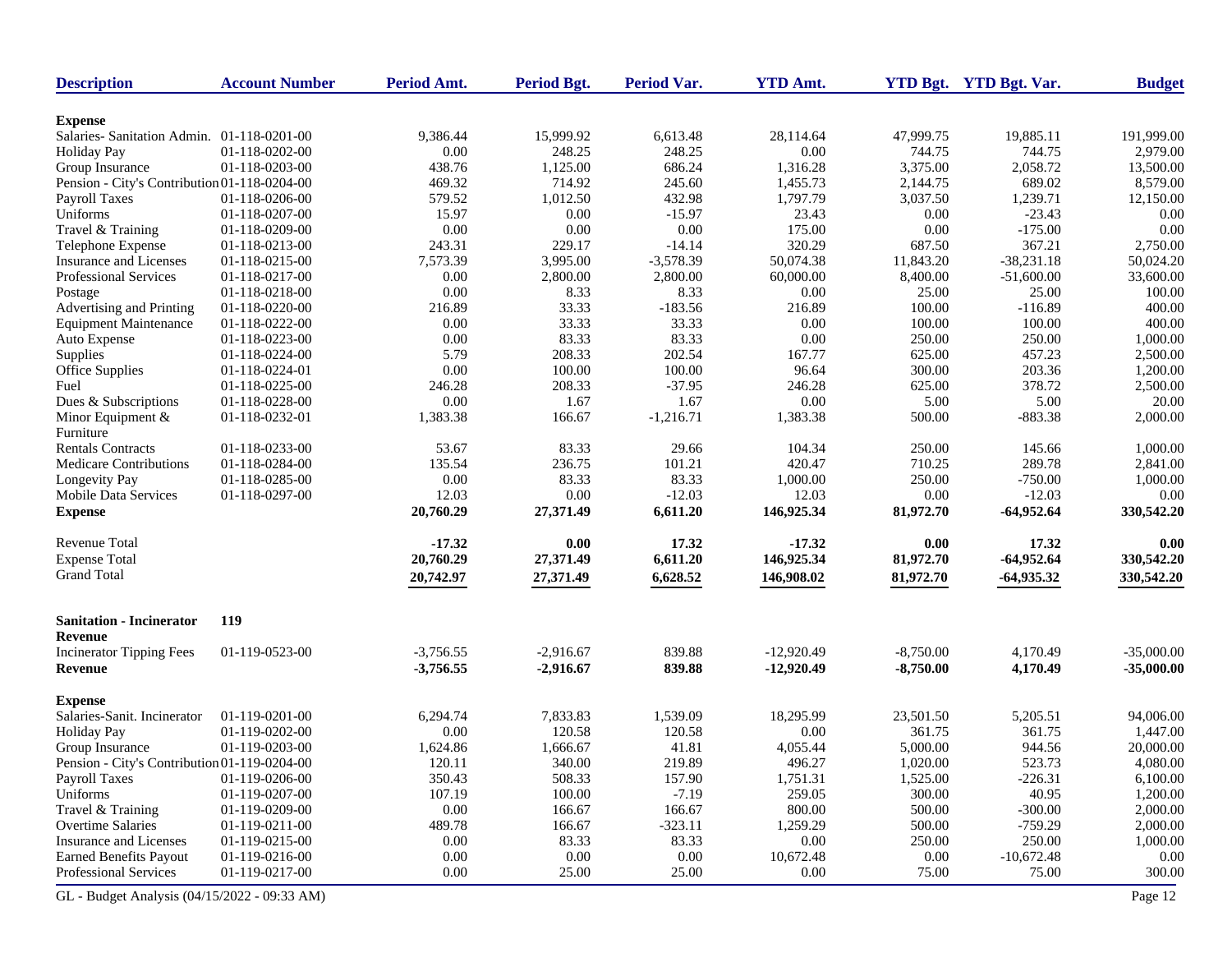| <b>Description</b>                           | <b>Account Number</b> | Period Amt.   | Period Bgt. | Period Var.  | <b>YTD Amt.</b> |             | YTD Bgt. YTD Bgt. Var. | <b>Budget</b> |
|----------------------------------------------|-----------------------|---------------|-------------|--------------|-----------------|-------------|------------------------|---------------|
| Advertising and Printing                     | 01-119-0220-00        | 0.00          | 100.00      | 100.00       | 0.00            | 300.00      | 300.00                 | 1,200.00      |
| <b>Equipment Maintenance</b>                 | 01-119-0222-00        | 0.00          | 10,833.33   | 10,833.33    | 0.00            | 32,500.00   | 32,500.00              | 130,000.00    |
| Auto Expense                                 | 01-119-0223-00        | 1,571.02      | 833.33      | $-737.69$    | 1,796.50        | 2,500.00    | 703.50                 | 10,000.00     |
| Supplies                                     | 01-119-0224-00        | 302.60        | 666.67      | 364.07       | 1,714.48        | 2,000.00    | 285.52                 | 8,000.00      |
| Fuel                                         | 01-119-0225-00        | 958.27        | 333.33      | $-624.94$    | 2,234.66        | 1,000.00    | $-1,234.66$            | 4,000.00      |
| <b>Fixed Assets</b>                          | 01-119-0232-00        | 0.00          | 11,916.67   | 11,916.67    | 0.00            | 35,750.00   | 35,750.00              | 143,000.00    |
| <b>Rentals Contracts</b>                     | 01-119-0233-00        | 0.00          | 83.33       | 83.33        | 0.00            | 250.00      | 250.00                 | 1,000.00      |
| Medicare Contributions                       | 01-119-0284-00        | 81.95         | 118.83      | 36.88        | 409.57          | 356.50      | $-53.07$               | 1,426.00      |
| Longevity Pay                                | 01-119-0285-00        | 0.00          | 83.33       | 83.33        | 1,000.00        | 250.00      | $-750.00$              | 1,000.00      |
| <b>Expense</b>                               |                       | 11,900.95     | 35,979.90   | 24,078.95    | 44,745.04       | 107,939.75  | 63,194.71              | 431,759.00    |
| Revenue Total                                |                       | $-3,756.55$   | $-2,916.67$ | 839.88       | $-12,920.49$    | $-8,750.00$ | 4,170.49               | $-35,000.00$  |
| <b>Expense Total</b>                         |                       | 11,900.95     | 35,979.90   | 24,078.95    | 44,745.04       | 107,939.75  | 63,194.71              | 431,759.00    |
| <b>Grand Total</b>                           |                       | 8,144.40      | 33,063.23   | 24,918.83    | 31,824.55       | 99,189.75   | 67,365.20              | 396,759.00    |
| <b>Sanitation - Residential</b>              | <b>120</b>            |               |             |              |                 |             |                        |               |
| Revenue                                      |                       |               |             |              |                 |             |                        |               |
| Miscellaneous Revenue                        | 01-120-0517-00        | 212.56        | 0.00        | $-212.56$    | 0.00            | 0.00        | 0.00                   | 0.00          |
| Sale of City Property                        | 01-120-0592-00        | $-181,725.00$ | $-1,666.67$ | 180,058.33   | $-184,280.00$   | $-5,000.00$ | 179,280.00             | $-20,000.00$  |
| Revenue                                      |                       | $-181,512.44$ | $-1,666.67$ | 179,845.77   | $-184,280.00$   | $-5,000.00$ | 179,280.00             | $-20,000.00$  |
| <b>Expense</b>                               |                       |               |             |              |                 |             |                        |               |
| Salaries- Sanit. Residential                 | 01-120-0201-00        | 93,373.43     | 106,844.58  | 13,471.15    | 278,738.58      | 320.533.75  | 41,795.17              | 1,282,135.00  |
| <b>Holiday Pay</b>                           | 01-120-0202-00        | 0.00          | 1,646.83    | 1,646.83     | 0.00            | 4,940.50    | 4,940.50               | 19,762.00     |
| Group Insurance                              | 01-120-0203-00        | 18,952.98     | 19,166.67   | 213.69       | 55,659.76       | 57,500.00   | 1,840.24               | 230,000.00    |
| Pension - City's Contribution 01-120-0204-00 |                       | 3,236.63      | 3,359.42    | 122.79       | 10,280.19       | 10,078.25   | $-201.94$              | 40,313.00     |
| Payroll Taxes                                | 01-120-0206-00        | 5,969.05      | 7,175.92    | 1,206.87     | 18,253.88       | 21,527.75   | 3,273.87               | 86,111.00     |
| Uniforms                                     | 01-120-0207-00        | 1,459.38      | 1,250.00    | $-209.38$    | 3,704.78        | 3,750.00    | 45.22                  | 15,000.00     |
| Travel & Training                            | 01-120-0209-00        | 0.00          | 0.00        | 0.00         | 350.00          | 0.00        | $-350.00$              | 0.00          |
| Part-Time Salaries                           | 01-120-0210-00        | 6,545.00      | 2,083.33    | $-4,461.67$  | 12,248.72       | 6,250.00    | $-5,998.72$            | 25,000.00     |
| <b>Overtime Salaries</b>                     | 01-120-0211-00        | 4,237.29      | 4,166.67    | $-70.62$     | 15,066.70       | 12,500.00   | $-2,566.70$            | 50,000.00     |
| Insurance and Licenses                       | 01-120-0215-00        | 255.00        | 255.00      | 0.00         | 906.80          | 906.80      | 0.00                   | 975.80        |
| <b>Earned Benefits Payout</b>                | 01-120-0216-00        | 0.00          | 583.33      | 583.33       | 0.00            | 1,750.00    | 1,750.00               | 7,000.00      |
| Professional Services                        | 01-120-0217-00        | 0.00          | 83.33       | 83.33        | 162.65          | 250.00      | 87.35                  | 1,000.00      |
| Advertising and Printing                     | 01-120-0220-00        | 39.65         | 16.67       | $-22.98$     | 39.65           | 50.00       | 10.35                  | 200.00        |
| <b>Equipment Maintenance</b>                 | 01-120-0222-00        | 0.00          | 250.00      | 250.00       | 0.00            | 750.00      | 750.00                 | 3,000.00      |
| Auto Expense                                 | 01-120-0223-00        | 37,322.03     | 16,666.67   | $-20,655.36$ | 63,537.89       | 50,000.00   | $-13,537.89$           | 200,000.00    |
| Supplies                                     | 01-120-0224-00        | 2,527.29      | 16,666.67   | 14,139.38    | 38,234.12       | 50,000.00   | 11,765.88              | 200,000.00    |
| Fuel                                         | 01-120-0225-00        | 35,377.58     | 18,333.33   | $-17,044.25$ | 77,863.82       | 55,000.00   | $-22,863.82$           | 220,000.00    |
| <b>Fixed Assets</b>                          | 01-120-0232-00        | 0.00          | 12,500.00   | 12,500.00    | 0.00            | 37,500.00   | 37,500.00              | 150,000.00    |
| Minor Equipment $\&$                         | 01-120-0232-01        | 4,150.12      | 416.67      | $-3,733.45$  | 4,150.12        | 1,250.00    | $-2,900.12$            | 5,000.00      |
| Furniture                                    |                       |               |             |              |                 |             |                        |               |
| <b>Rentals Contracts</b>                     | 01-120-0233-00        | 0.00          | 166.67      | 166.67       | 331.85          | 500.00      | 168.15                 | 2,000.00      |
| UnemploymentWkms.Comp.01-120-0279-00         |                       | 0.00          | 6,895.83    | 6,895.83     | 75,163.02       | 20,687.50   | $-54,475.52$           | 82,750.00     |
| Medicare Contributions                       | 01-120-0284-00        | 1,396.01      | 1,678.25    | 282.24       | 4,269.04        | 5,034.75    | 765.71                 | 20,139.00     |
| Longevity Pay                                | 01-120-0285-00        | 0.00          | 1,000.00    | 1,000.00     | 12,000.00       | 3,000.00    | $-9,000.00$            | 12,000.00     |
| <b>Tipping Fees</b>                          | 01-120-0290-00        | 108,777.75    | 135,416.67  | 26,638.92    | 376,702.09      | 406,250.00  | 29,547.91              | 1,625,000.00  |
| <b>Interest Expense</b>                      | 01-120-0756-00        | 3,954.81      | 2,479.17    | $-1,475.64$  | 8,945.97        | 7,437.50    | $-1,508.47$            | 29,750.00     |
| GL - Budget Analysis (04/15/2022 - 09:33 AM) |                       |               |             |              |                 |             |                        | Page 13       |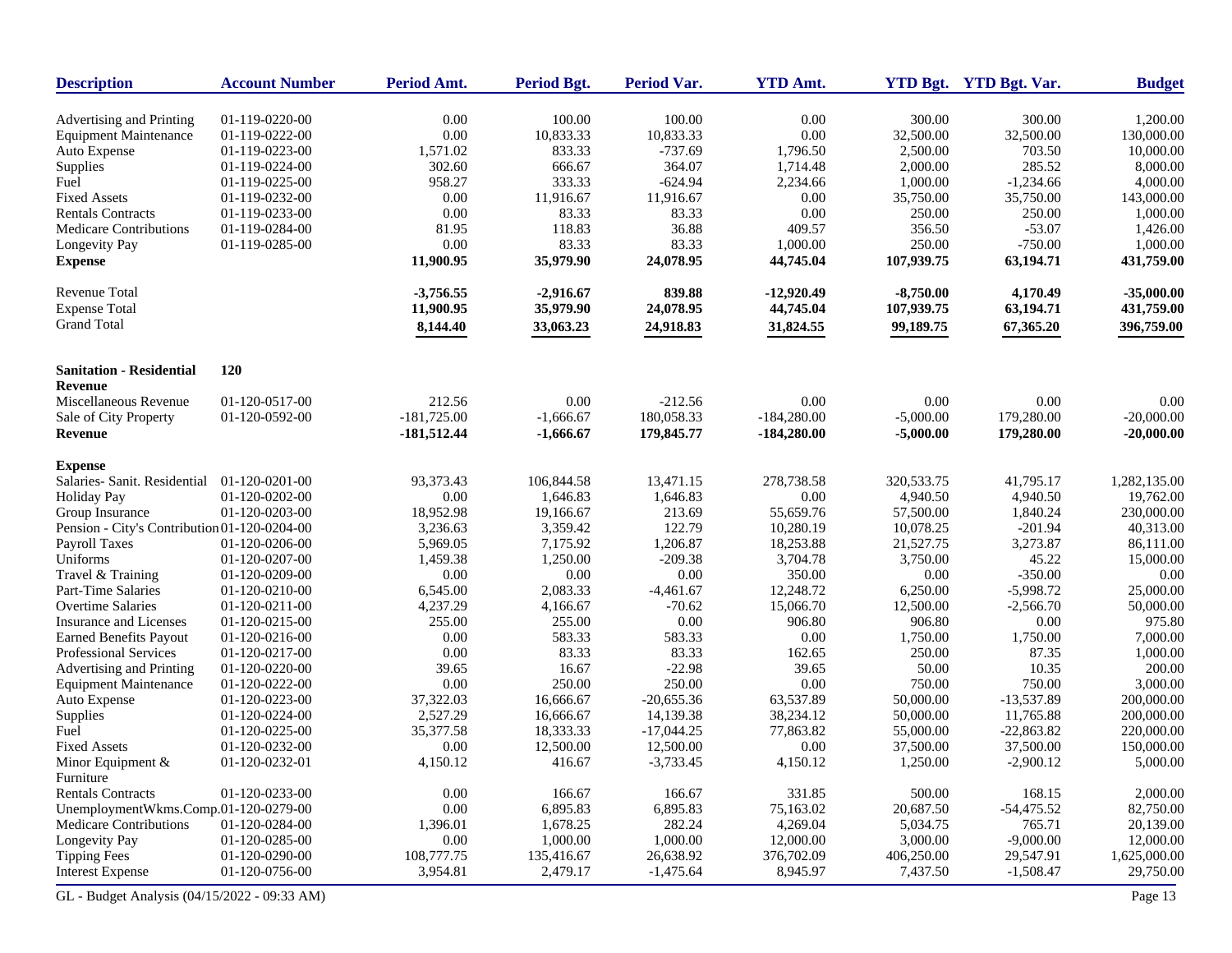| <b>Description</b>                                                 | <b>Account Number</b> | Period Amt.                               | <b>Period Bgt.</b>                    | Period Var.                           | <b>YTD Amt.</b>                             |                                             | YTD Bgt. YTD Bgt. Var.               | <b>Budget</b>                                |
|--------------------------------------------------------------------|-----------------------|-------------------------------------------|---------------------------------------|---------------------------------------|---------------------------------------------|---------------------------------------------|--------------------------------------|----------------------------------------------|
| Principal Payment<br><b>Expense</b>                                | 01-120-0756-01        | 47.832.39<br>375,406.39                   | 31.641.00<br>390,742.68               | $-16.191.39$<br>15,336.29             | 108.768.96<br>1,165,378.59                  | 94.923.00<br>1,172,369.80                   | $-13,845.96$<br>6,991.21             | 379,692.00<br>4,686,827.80                   |
| <b>Revenue Total</b><br><b>Expense Total</b><br><b>Grand Total</b> |                       | $-181,512.44$<br>375,406.39<br>193,893.95 | -1.666.67<br>390,742.68<br>389,076.01 | 179,845.77<br>15,336.29<br>195,182.06 | $-184,280.00$<br>1,165,378.59<br>981,098.59 | $-5,000.00$<br>1,172,369.80<br>1,167,369.80 | 179,280.00<br>6,991.21<br>186,271.21 | $-20,000,00$<br>4,686,827.80<br>4,666,827.80 |
| <b>Sanitation - Recycling</b><br><b>Revenue</b>                    | 121                   |                                           |                                       |                                       |                                             |                                             |                                      |                                              |
| <b>Recycling Proceeds</b>                                          | 01-121-0525-00        | $-2.761.47$                               | $-3.155.33$                           | $-393.86$                             | $-14.376.88$                                | $-9.466.00$                                 | 4,910.88                             | $-37,864,00$                                 |
| Sale of City Property                                              | 01-121-0592-00        | $-625.00$                                 | $-721.92$                             | $-96.92$                              | $-2,050.00$                                 | $-2,165.75$                                 | $-115.75$                            | $-8,663.00$                                  |
| Revenue                                                            |                       | $-3,386.47$                               | $-3,877.25$                           | $-490.78$                             | $-16,426.88$                                | $-11,631.75$                                | 4,795.13                             | $-46,527.00$                                 |
| <b>Expense</b>                                                     |                       |                                           |                                       |                                       |                                             |                                             |                                      |                                              |
| Salaries-Sanitation<br>Recycling                                   | 01-121-0201-00        | 5,517.31                                  | 5,924.83                              | 407.52                                | 16,391.10                                   | 17,774.50                                   | 1,383.40                             | 71,098.00                                    |
| <b>Holiday Pay</b>                                                 | 01-121-0202-00        | 0.00                                      | 92.17                                 | 92.17                                 | 0.00                                        | 276.50                                      | 276.50                               | 1,106.00                                     |
| Group Insurance                                                    | 01-121-0203-00        | 806.08                                    | 833.33                                | 27.25                                 | 2,418.24                                    | 2,500.00                                    | 81.76                                | 10,000.00                                    |
| Pension - City's Contribution 01-121-0204-00                       |                       | 294.95                                    | 297.50                                | 2.55                                  | 861.74                                      | 892.50                                      | 30.76                                | 3,570.00                                     |
| Payroll Taxes                                                      | 01-121-0206-00        | 345.96                                    | 375.33                                | 29.37                                 | 1,009.22                                    | 1,126.00                                    | 116.78                               | 4,504.00                                     |
| Uniforms                                                           | 01-121-0207-00        | 40.00                                     | 66.67                                 | 26.67                                 | 180.00                                      | 200.00                                      | 20.00                                | 800.00                                       |
| <b>Overtime Salaries</b>                                           | 01-121-0211-00        | 381.72                                    | 41.67                                 | $-340.05$                             | 843.65                                      | 125.00                                      | $-718.65$                            | 500.00                                       |
| Advertising and Printing                                           | 01-121-0220-00        | 0.00                                      | 25.00                                 | 25.00                                 | 0.00                                        | 75.00                                       | 75.00                                | 300.00                                       |
| <b>Equipment Maintenance</b>                                       | 01-121-0222-00        | 0.00                                      | 25.00                                 | 25.00                                 | 0.00                                        | 75.00                                       | 75.00                                | 300.00                                       |
| Auto Expense                                                       | 01-121-0223-00        | 2,334.12                                  | 1,250.00                              | $-1,084.12$                           | 4,373.90                                    | 3,750.00                                    | $-623.90$                            | 15,000.00                                    |
| Supplies                                                           | 01-121-0224-00        | 558.19                                    | 625.00                                | 66.81                                 | 1,827.32                                    | 1,875.00                                    | 47.68                                | 7,500.00                                     |
| Fuel                                                               | 01-121-0225-00        | 3,340.84                                  | 1,958.33                              | $-1,382.51$                           | 7,205.75                                    | 5,875.00                                    | $-1,330.75$                          | 23,500.00                                    |
| <b>Fixed Assets</b>                                                | 01-121-0232-00        | 0.00                                      | 12,500.00                             | 12,500.00                             | 0.00                                        | 37,500.00                                   | 37,500.00                            | 150,000.00                                   |
| <b>Rentals Contracts</b>                                           | 01-121-0233-00        | 0.00                                      | 16.67                                 | 16.67                                 | 331.85                                      | 50.00                                       | $-281.85$                            | 200.00                                       |
| <b>Medicare Contributions</b>                                      | 01-121-0284-00        | 80.91                                     | 87.75                                 | 6.84                                  | 236.03                                      | 263.25                                      | 27.22                                | 1,053.00                                     |
| <b>Tipping Fees</b>                                                | 01-121-0290-00        | 1,721.66                                  | 1,250.00                              | $-471.66$                             | 4,963.78                                    | 3,750.00                                    | $-1,213.78$                          | 15,000.00                                    |
| <b>Recycling Processing</b>                                        | 01-121-0291-00        | 5,717.00                                  | 8,333.33                              | 2,616.33                              | 20,306.36                                   | 25,000.00                                   | 4,693.64                             | 100,000.00                                   |
| <b>Expense</b>                                                     |                       | 21,138.74                                 | 33,702.58                             | 12,563.84                             | 60,948.94                                   | 101,107.75                                  | 40,158.81                            | 404,431.00                                   |
| <b>Revenue Total</b>                                               |                       | $-3,386.47$                               | $-3,877.25$                           | $-490.78$                             | $-16,426.88$                                | $-11,631.75$                                | 4,795.13                             | $-46,527.00$                                 |
| <b>Expense Total</b>                                               |                       | 21,138.74                                 | 33,702.58                             | 12,563.84                             | 60,948.94                                   | 101,107.75                                  | 40,158.81                            | 404,431.00                                   |
| <b>Grand Total</b>                                                 |                       | 17,752.27                                 | 29,825.33                             | 12,073.06                             | 44,522.06                                   | 89,476.00                                   | 44,953.94                            | 357,904.00                                   |
| <b>Parks - Administration</b>                                      | 123                   |                                           |                                       |                                       |                                             |                                             |                                      |                                              |
| <b>Revenue</b>                                                     |                       |                                           |                                       |                                       |                                             |                                             |                                      |                                              |
| Miscellaneous Revenue<br>Revenue                                   | 01-123-0517-00        | 0.00<br>0.00                              | 0.00<br>0.00                          | 0.00<br>0.00                          | $-26.62$<br>$-26.62$                        | 0.00<br>0.00                                | 26.62<br>26.62                       | 0.00<br>0.00                                 |
|                                                                    |                       |                                           |                                       |                                       |                                             |                                             |                                      |                                              |
| <b>Expense</b><br>Salaries-Parks                                   | 01-123-0201-00        | 15,976.99                                 | 17,608.67                             | 1,631.68                              | 44,195.98                                   | 52,826.00                                   | 8,630.02                             | 211,304.00                                   |
| <b>Holiday Pay</b>                                                 | 01-123-0202-00        | 0.00                                      | 272.83                                | 272.83                                | 0.00                                        | 818.50                                      | 818.50                               | 3,274.00                                     |
|                                                                    |                       |                                           |                                       |                                       |                                             |                                             |                                      |                                              |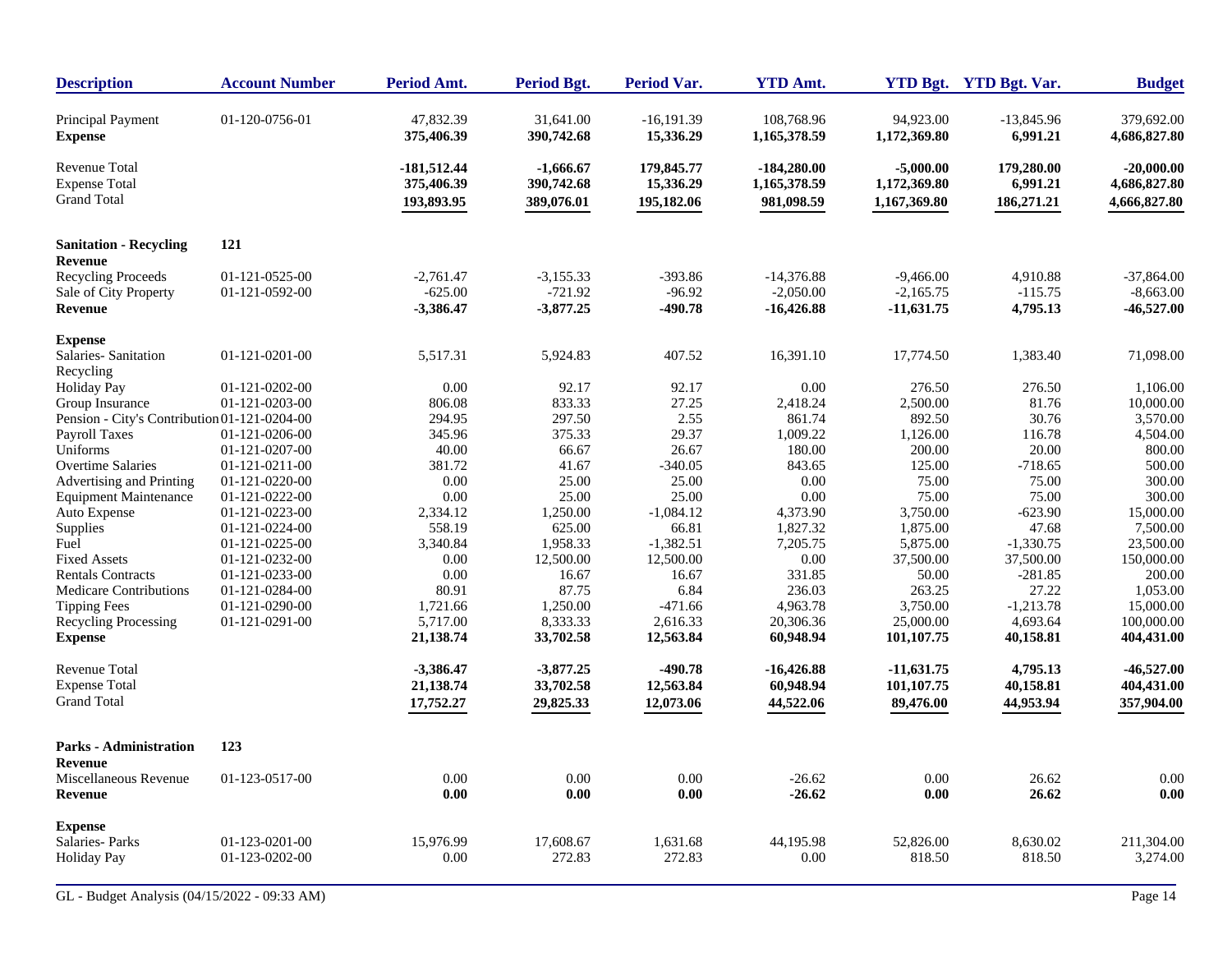| <b>Description</b>                           | <b>Account Number</b> | Period Amt.  | Period Bgt.  | <b>Period Var.</b> | <b>YTD Amt.</b> |              | YTD Bgt. YTD Bgt. Var. | <b>Budget</b> |
|----------------------------------------------|-----------------------|--------------|--------------|--------------------|-----------------|--------------|------------------------|---------------|
| Group Insurance                              | 01-123-0203-00        | 1,709.12     | 1,958.33     | 249.21             | 3,483.88        | 5,875.00     | 2,391.12               | 23,500.00     |
| Pension - City's Contribution 01-123-0204-00 |                       | 798.86       | 833.33       | 34.47              | 2,148.03        | 2,500.00     | 351.97                 | 10,000.00     |
| <b>Payroll Taxes</b>                         | 01-123-0206-00        | 955.44       | 1,186.08     | 230.64             | 2,704.83        | 3,558.25     | 853.42                 | 14,233.00     |
| Uniforms                                     | 01-123-0207-00        | 110.57       | 41.67        | $-68.90$           | 110.57          | 125.00       | 14.43                  | 500.00        |
| Travel & Training                            | 01-123-0209-00        | 0.00         | 208.33       | 208.33             | 0.00            | 625.00       | 625.00                 | 2,500.00      |
| Part-Time Salaries                           | 01-123-0210-00        | 208.00       | 1,250.00     | 1,042.00           | 942.50          | 3,750.00     | 2,807.50               | 15,000.00     |
| Telephone Expense                            | 01-123-0213-00        | 276.10       | 1,041.67     | 765.57             | 392.09          | 3,125.00     | 2,732.91               | 12,500.00     |
| Insurance and Licenses                       | 01-123-0215-00        | 0.00         | 6,166.67     | 6,166.67           | 68,390.00       | 18,500.00    | $-49,890.00$           | 74,000.00     |
| <b>Professional Services</b>                 | 01-123-0217-00        | 41.85        | 125.00       | 83.15              | 63.05           | 375.00       | 311.95                 | 1,500.00      |
| Postage                                      | 01-123-0218-00        | 58.00        | 20.83        | $-37.17$           | 58.00           | 62.50        | 4.50                   | 250.00        |
| Advertising and Printing                     | 01-123-0220-00        | 70.00        | 166.67       | 96.67              | 255.90          | 500.00       | 244.10                 | 2,000.00      |
| Maintenance Bldg & Grns.                     | 01-123-0221-00        | 0.00         | 208.33       | 208.33             | 57.51           | 625.00       | 567.49                 | 2,500.00      |
| Auto Expense                                 | 01-123-0223-00        | 2,195.69     | 166.67       | $-2,029.02$        | 2,513.97        | 500.00       | $-2,013.97$            | 2,000.00      |
| Supplies                                     | 01-123-0224-00        | 1,411.66     | 416.67       | -994.99            | 1,655.56        | 1,250.00     | $-405.56$              | 5,000.00      |
| Office Supplies                              | 01-123-0224-01        | 1.28         | 166.67       | 165.39             | 56.97           | 500.00       | 443.03                 | 2,000.00      |
| Fuel                                         | 01-123-0225-00        | 1,071.33     | 833.33       | $-238.00$          | 2,800.94        | 2,500.00     | $-300.94$              | 10,000.00     |
| Dues & Subscriptions                         | 01-123-0228-00        | 0.00         | 62.50        | 62.50              | 0.00            | 187.50       | 187.50                 | 750.00        |
| Minor Equipment $&$<br>Furniture             | 01-123-0232-01        | 0.00         | 62.50        | 62.50              | 0.00            | 187.50       | 187.50                 | 750.00        |
| <b>Rentals Contracts</b>                     | 01-123-0233-00        | 61.37        | 62.50        | 1.13               | 157.50          | 187.50       | 30.00                  | 750.00        |
| UnemploymentWkms.Comp.01-123-0279-00         |                       | 0.00         | 2,166.67     | 2,166.67           | 29,814.25       | 6,500.00     | $-23,314.25$           | 26,000.00     |
| Medicare Contributions                       | 01-123-0284-00        | 223.44       | 277.33       | 53.89              | 632.56          | 832.00       | 199.44                 | 3,328.00      |
| Computer Software                            | 01-123-0296-00        | 0.00         | 2,083.33     | 2,083.33           | 0.00            | 6,250.00     | 6,250.00               | 25,000.00     |
| Mobile Data Services                         | 01-123-0297-00        | 94.02        | 108.33       | 14.31              | 256.97          | 325.00       | 68.03                  | 1,300.00      |
| <b>Maintenance Contracts</b>                 | 01-123-0318-00        | 0.00         | 208.33       | 208.33             | 0.00            | 625.00       | 625.00                 | 2,500.00      |
| <b>Expense</b>                               |                       | 25,263.72    | 37,703.24    | 12,439.52          | 160,691.06      | 113,109.75   | $-47,581.31$           | 452,439.00    |
| <b>Revenue Total</b>                         |                       | 0.00         | 0.00         | 0.00               | $-26.62$        | 0.00         | 26.62                  | 0.00          |
| <b>Expense Total</b>                         |                       | 25,263.72    | 37,703.24    | 12,439.52          | 160,691.06      | 113,109.75   | -47,581.31             | 452,439.00    |
| <b>Grand Total</b>                           |                       | 25,263.72    | 37,703.24    | 12,439.52          | 160,664.44      | 113,109.75   | -47,554.69             | 452,439.00    |
| Parks - Softball                             | 124                   |              |              |                    |                 |              |                        |               |
| <b>Revenue</b>                               |                       |              |              |                    |                 |              |                        |               |
| SS-Youth Leage<br>Concessions                | 01-124-0619-00        | $-11,528.77$ | $-3,750.00$  | 7,778.77           | $-11,528.77$    | $-11,250.00$ | 278.77                 | $-45,000.00$  |
| SS-Youth Tournament<br>Concession            | 01-124-0619-01        | $-11,197.00$ | $-6,250.00$  | 4,947.00           | $-11,197.00$    | $-18,750.00$ | $-7,553.00$            | $-75,000.00$  |
| <b>SS-Adult League</b><br>Concessions        | 01-124-0619-02        | 0.00         | $-1,000.00$  | $-1,000.00$        | 0.00            | $-3,000.00$  | $-3,000.00$            | $-12,000.00$  |
| SS-Adult Tournament<br>Concession            | 01-124-0619-03        | $-5,749.50$  | $-2,090.50$  | 3,659.00           | $-5,749.50$     | $-6,271.50$  | $-522.00$              | $-25,086.00$  |
| SS-Sponsorships                              | 01-124-0640-00        | $-2,100.00$  | $-1,137.50$  | 962.50             | $-2,900.00$     | $-3,412.50$  | $-512.50$              | $-13,650.00$  |
| <b>SS-League Entry Fees</b>                  | 01-124-0641-00        | $-25,545.00$ | $-5,862.08$  | 19,682.92          | $-35,000.00$    | $-17,586.25$ | 17,413.75              | $-70,345.00$  |
| <b>SS-Tournament Entry Fees</b>              | 01-124-0641-01        | 0.00         | $-2,083.33$  | $-2,083.33$        | 0.00            | $-6,250.00$  | $-6,250.00$            | $-25,000.00$  |
| <b>SS-Gate Fees</b>                          | 01-124-0646-00        | 0.00         | $-1,666.67$  | $-1,666.67$        | 0.00            | $-5,000.00$  | $-5,000.00$            | $-20,000.00$  |
| SS-Field Rental                              | 01-124-0648-00        | $-800.00$    | -274.75      | 525.25             | $-800.00$       | $-824.25$    | $-24.25$               | $-3,297.00$   |
| <b>Revenue</b>                               |                       | $-56,920.27$ | $-24,114.83$ | 32,805.44          | $-67,175.27$    | $-72,344.50$ | $-5,169.23$            | -289,378.00   |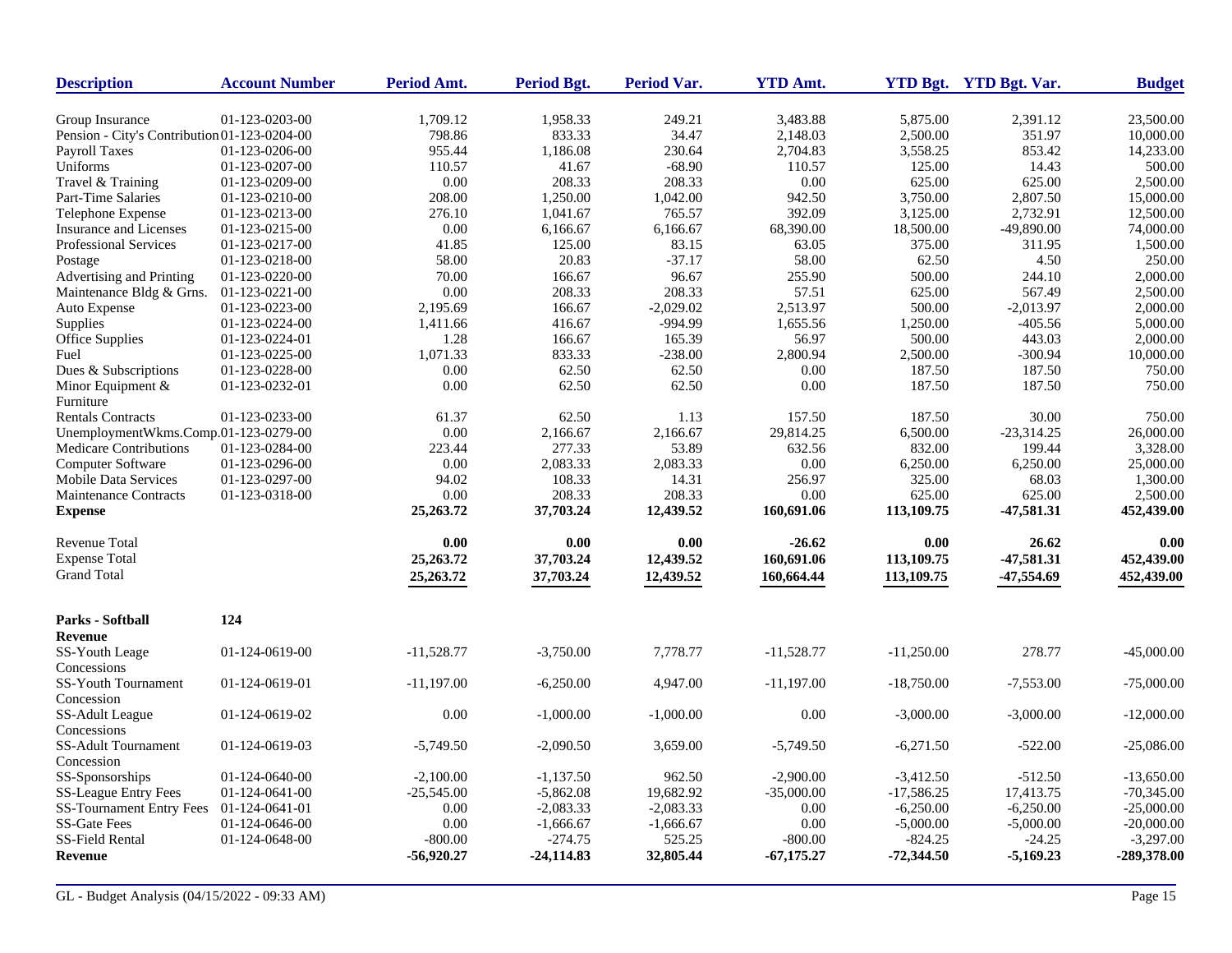| <b>Description</b>                           | <b>Account Number</b> | Period Amt.  | <b>Period Bgt.</b> | <b>Period Var.</b> | <b>YTD Amt.</b> |              | YTD Bgt. YTD Bgt. Var. | <b>Budget</b> |
|----------------------------------------------|-----------------------|--------------|--------------------|--------------------|-----------------|--------------|------------------------|---------------|
| <b>Expense</b>                               |                       |              |                    |                    |                 |              |                        |               |
| Salaries-Softball                            | 01-124-0201-00        | 8,517.73     | 10,409.42          | 1,891.69           | 23,099.65       | 31,228.25    | 8,128.60               | 124,913.00    |
| <b>Holiday Pay</b>                           | 01-124-0202-00        | 429.10       | 160.83             | $-268.27$          | 429.10          | 482.50       | 53.40                  | 1,930.00      |
| Group Insurance                              | 01-124-0203-00        | 795.48       | 1,916.67           | 1,121.19           | 3,244.04        | 5,750.00     | 2,505.96               | 23,000.00     |
| Pension - City's Contribution 01-124-0204-00 |                       | 182.36       | 312.50             | 130.14             | 606.98          | 937.50       | 330.52                 | 3,750.00      |
| Payroll Taxes                                | 01-124-0206-00        | 1,627.28     | 1,611.17           | $-16.11$           | 3,118.91        | 4,833.50     | 1,714.59               | 19,334.00     |
| Uniforms                                     | 01-124-0207-00        | 0.00         | 62.50              | 62.50              | 601.14          | 187.50       | $-413.64$              | 750.00        |
| Travel & Training                            | 01-124-0209-00        | $-185.00$    | 62.50              | 247.50             | 0.00            | 187.50       | 187.50                 | 750.00        |
| Part-Time Salaries                           | 01-124-0210-00        | 11,201.82    | 14,583.33          | 3,381.51           | 21,623.82       | 43,750.00    | 22,126.18              | 175,000.00    |
| <b>Overtime Salaries</b>                     | 01-124-0211-00        | 0.00         | 833.33             | 833.33             | 0.00            | 2,500.00     | 2,500.00               | 10,000.00     |
| Telephone Expense                            | 01-124-0213-00        | 286.26       | 90.00              | $-196.26$          | 389.40          | 270.00       | $-119.40$              | 1,080.00      |
| Insurance and Licenses                       | 01-124-0215-00        | 0.00         | 208.33             | 208.33             | 0.00            | 625.00       | 625.00                 | 2,500.00      |
| <b>Earned Benefits Payout</b>                | 01-124-0216-00        | 6,436.47     | 0.00               | $-6,436.47$        | 6,436.47        | 0.00         | $-6,436.47$            | 0.00          |
| Professional Services                        | 01-124-0217-00        | 598.00       | 20.83              | $-577.17$          | 611.95          | 62.50        | $-549.45$              | 250.00        |
| Postage                                      | 01-124-0218-00        | 0.00         | 16.67              | 16.67              | 0.00            | 50.00        | 50.00                  | 200.00        |
| Advertising and Printing                     | 01-124-0220-00        | 0.00         | 250.00             | 250.00             | 0.00            | 750.00       | 750.00                 | 3,000.00      |
| Maintenance Bldg & Grns.                     | 01-124-0221-00        | 158.37       | 4,166.67           | 4,008.30           | 7,476.36        | 12,500.00    | 5,023.64               | 50,000.00     |
| <b>Equipment Maintenance</b>                 | 01-124-0222-00        | 4.84         | 500.00             | 495.16             | 336.54          | 1,500.00     | 1,163.46               | 6,000.00      |
| Auto Expense                                 | 01-124-0223-00        | 339.81       | 208.33             | $-131.48$          | 884.62          | 625.00       | $-259.62$              | 2,500.00      |
| Supplies                                     | 01-124-0224-00        | 61.73        | 2,916.67           | 2,854.94           | 810.95          | 8,750.00     | 7,939.05               | 35,000.00     |
| <b>Office Supplies</b>                       | 01-124-0224-01        | 81.55        | 83.33              | 1.78               | 81.55           | 250.00       | 168.45                 | 1,000.00      |
| Fuel                                         | 01-124-0225-00        | 223.41       | 541.67             | 318.26             | 685.88          | 1,625.00     | 939.12                 | 6,500.00      |
| Dues & Subscriptions                         | 01-124-0228-00        | 0.00         | 416.67             | 416.67             | 1,080.00        | 1,250.00     | 170.00                 | 5,000.00      |
| <b>Fixed Assets</b>                          | 01-124-0232-00        | 0.00         | 3,208.33           | 3,208.33           | 0.00            | 9,625.00     | 9,625.00               | 38,500.00     |
| Minor Equipment &                            | 01-124-0232-01        | 0.00         | 475.00             | 475.00             | 0.00            | 1,425.00     | 1,425.00               | 5,700.00      |
| Furniture                                    |                       |              |                    |                    |                 |              |                        |               |
| <b>Rentals Contracts</b>                     | 01-124-0233-00        | 92.23        | 625.00             | 532.77             | 6,181.12        | 1,875.00     | $-4,306.12$            | 7,500.00      |
| Contract Labor                               | 01-124-0236-00        | 3,600.00     | 6,250.00           | 2,650.00           | 3,600.00        | 18,750.00    | 15,150.00              | 75,000.00     |
| Concessions- Cost of Goods 01-124-0280-00    |                       | 0.00         | 7,083.33           | 7,083.33           | 0.00            | 21,250.00    | 21,250.00              | 85,000.00     |
| Dry Goods- Cost of Goods                     | 01-124-0281-00        | 0.00         | 20.83              | 20.83              | 0.00            | 62.50        | 62.50                  | 250.00        |
| TShirt Cost-Sold in                          | 01-124-0282-00        | 0.00         | 416.67             | 416.67             | 0.00            | 1,250.00     | 1,250.00               | 5,000.00      |
| Concession                                   |                       |              |                    |                    |                 |              |                        |               |
| <b>Medicare Contributions</b>                | 01-124-0284-00        | 380.58       | 256.00             | $-124.58$          | 729.43          | 768.00       | 38.57                  | 3,072.00      |
| Mobile Data Services                         | 01-124-0297-00        | 20.04        | 12.50              | $-7.54$            | 20.04           | 37.50        | 17.46                  | 150.00        |
| <b>Expense</b>                               |                       | 34,852.06    | 57,719.08          | 22,867.02          | 82,047.95       | 173, 157. 25 | 91,109.30              | 692,629.00    |
| <b>Revenue Total</b>                         |                       | $-56,920.27$ | $-24,114.83$       | 32,805.44          | $-67,175.27$    | $-72,344.50$ | $-5,169.23$            | -289,378.00   |
| <b>Expense Total</b>                         |                       | 34,852.06    | 57,719.08          | 22,867.02          | 82,047.95       | 173, 157. 25 | 91,109.30              | 692,629.00    |
| <b>Grand Total</b>                           |                       | $-22,068.21$ | 33,604.25          | 55,672.46          | 14,872.68       | 100,812.75   | 85,940.07              | 403,251.00    |
| <b>Parks - Cemetery Care</b>                 | 125                   |              |                    |                    |                 |              |                        |               |
| Revenue                                      |                       |              |                    |                    |                 |              |                        |               |
| <b>Burial Permits</b>                        | 01-125-0505-00        | $-8,040.00$  | $-2,916.67$        | 5,123.33           | $-13,060.00$    | $-8,750.00$  | 4,310.00               | $-35,000.00$  |
| <b>Revenue</b>                               |                       | $-8,040.00$  | $-2,916.67$        | 5,123.33           | $-13,060.00$    | $-8,750.00$  | 4,310.00               | $-35,000.00$  |
| <b>Expense</b>                               |                       |              |                    |                    |                 |              |                        |               |
| Salaries- Cemetery                           | 01-125-0201-00        | 9,915.99     | 10,415.08          | 499.09             | 24,535.21       | 31,245.25    | 6,710.04               | 124,981.00    |
| <b>Holiday Pay</b>                           | 01-125-0202-00        | 0.00         | 161.33             | 161.33             | 0.00            | 484.00       | 484.00                 | 1,936.00      |
| GL - Budget Analysis (04/15/2022 - 09:33 AM) |                       |              |                    |                    |                 |              |                        | Page 16       |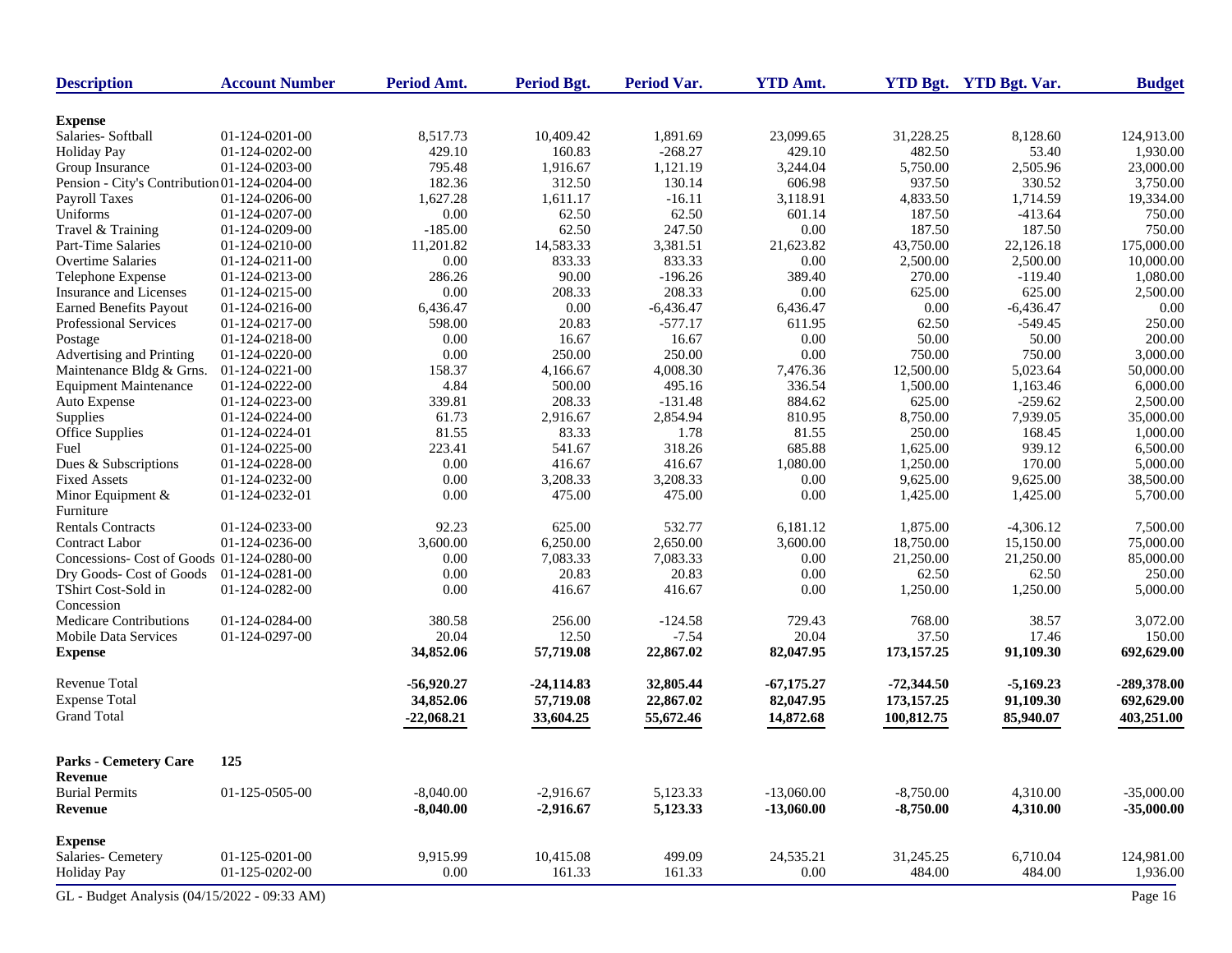| <b>Description</b>                           | <b>Account Number</b> | Period Amt. | <b>Period Bgt.</b> | <b>Period Var.</b> | <b>YTD Amt.</b> |             | YTD Bgt. YTD Bgt. Var. | <b>Budget</b> |
|----------------------------------------------|-----------------------|-------------|--------------------|--------------------|-----------------|-------------|------------------------|---------------|
| Group Insurance                              | 01-125-0203-00        | 2,474.82    | 2,341.67           | $-133.15$          | 5,771.38        | 7,025.00    | 1,253.62               | 28,100.00     |
| Pension - City's Contribution 01-125-0204-00 |                       | 52.70       | 83.33              | 30.63              | 52.70           | 250.00      | 197.30                 | 1,000.00      |
| Payroll Taxes                                | 01-125-0206-00        | 779.04      | 1,094.83           | 315.79             | 2,086.76        | 3,284.50    | 1,197.74               | 13,138.00     |
| Uniforms                                     | 01-125-0207-00        | 77.64       | 125.00             | 47.36              | 1,038.98        | 375.00      | $-663.98$              | 1,500.00      |
| Part-Time Salaries                           | 01-125-0210-00        | 3,684.00    | 6,666.67           | 2,982.67           | 11,537.44       | 20,000.00   | 8,462.56               | 80,000.00     |
| Overtime Salaries                            | 01-125-0211-00        | 162.00      | 416.67             | 254.67             | 363.77          | 1,250.00    | 886.23                 | 5,000.00      |
| Telephone Expense                            | 01-125-0213-00        | 222.80      | 45.83              | $-176.97$          | 346.96          | 137.50      | $-209.46$              | 550.00        |
| Insurance and Licenses                       | 01-125-0215-00        | 0.00        | 433.33             | 433.33             | 5,127.51        | 1,300.00    | $-3,827.51$            | 5,200.00      |
| Professional Services                        | 01-125-0217-00        | 0.00        | 10.00              | 10.00              | 0.00            | 30.00       | 30.00                  | 120.00        |
| Advertising and Printing                     | 01-125-0220-00        | 68.88       | 8.33               | $-60.55$           | 68.88           | 25.00       | $-43.88$               | 100.00        |
| Maintenance Bldg & Grns.                     | 01-125-0221-00        | 0.00        | 375.00             | 375.00             | 0.00            | 1,125.00    | 1,125.00               | 4,500.00      |
| <b>Equipment Maintenance</b>                 | 01-125-0222-00        | 509.59      | 291.67             | $-217.92$          | 1,623.59        | 875.00      | $-748.59$              | 3,500.00      |
| Auto Expense                                 | 01-125-0223-00        | 1,625.59    | 833.33             | $-792.26$          | 1,953.40        | 2,500.00    | 546.60                 | 10,000.00     |
| Supplies                                     | 01-125-0224-00        | 294.93      | 666.67             | 371.74             | 2,117.72        | 2,000.00    | $-117.72$              | 8,000.00      |
| Office Supplies                              | 01-125-0224-01        | 0.00        | 41.67              | 41.67              | 0.00            | 125.00      | 125.00                 | 500.00        |
| Fuel                                         | 01-125-0225-00        | 981.53      | 1,458.33           | 476.80             | 2,819.90        | 4,375.00    | 1,555.10               | 17,500.00     |
| Dues & Subscriptions                         | 01-125-0228-00        | 0.00        | 4.17               | 4.17               | 0.00            | 12.50       | 12.50                  | 50.00         |
| Minor Equipment &                            | 01-125-0232-01        | 0.00        | 188.33             | 188.33             | 0.00            | 565.00      | 565.00                 | 2,260.00      |
| Furniture                                    |                       |             |                    |                    |                 |             |                        |               |
| UnemploymentWkms.Comp.01-125-0279-00         |                       | 0.00        | 485.42             | 485.42             | 5,087.29        | 1,456.25    | $-3,631.04$            | 5,825.00      |
| Medicare Contributions                       | 01-125-0284-00        | 182.22      | 256.00             | 73.78              | 488.07          | 768.00      | 279.93                 | 3,072.00      |
| Mobile Data Services                         | 01-125-0297-00        | 12.55       | 16.67              | 4.12               | 12.55           | 50.00       | 37.45                  | 200.00        |
| <b>Expense</b>                               |                       | 21,044.28   | 26,419.33          | 5,375.05           | 65,032.11       | 79,258.00   | 14,225.89              | 317,032.00    |
| <b>Revenue Total</b>                         |                       |             |                    |                    |                 |             |                        |               |
|                                              |                       | $-8,040.00$ | $-2,916.67$        | 5,123.33           | $-13,060.00$    | $-8,750.00$ | 4,310.00               | $-35,000.00$  |
| <b>Expense Total</b>                         |                       | 21,044.28   | 26,419.33          | 5,375.05           | 65,032.11       | 79,258.00   | 14,225.89              | 317,032.00    |
| <b>Grand Total</b>                           |                       | 13,004.28   | 23,502.66          | 10,498.38          | 51,972.11       | 70,508.00   | 18,535.89              | 282,032.00    |
| Parks - Winter                               | 126                   |             |                    |                    |                 |             |                        |               |
| Wonderland                                   |                       |             |                    |                    |                 |             |                        |               |
| Revenue                                      |                       |             |                    |                    |                 |             |                        |               |
| <b>WWL-Skating Rink</b>                      | 01-126-0619-00        | 0.00        | $-125.00$          | $-125.00$          | $-14.00$        | $-375.00$   | $-361.00$              | $-1,500.00$   |
| Concession                                   |                       |             |                    |                    |                 |             |                        |               |
| WWL-Skating Rink<br>Admissions               | 01-126-0646-00        | 0.00        | $-683.17$          | $-683.17$          | $-110.00$       | $-2,049.50$ | $-1,939.50$            | $-8,198.00$   |
| WWL-Skating Rink Rental                      | 01-126-0648-00        | 0.00        | $-125.00$          | $-125.00$          | 0.00            | $-375.00$   | $-375.00$              | $-1,500.00$   |
| Revenue                                      |                       | 0.00        | -933.17            | -933.17            | $-124.00$       | $-2,799.50$ | $-2,675.50$            | $-11,198.00$  |
| <b>Expense</b>                               |                       |             |                    |                    |                 |             |                        |               |
| <b>Payroll Taxes</b>                         | 01-126-0206-00        | 0.00        | 51.67              | 51.67              | 175.47          | 155.00      | $-20.47$               | 620.00        |
| Part-Time Salaries                           | 01-126-0210-00        | 0.00        | 833.33             | 833.33             | 2,829.75        | 2,500.00    | $-329.75$              | 10,000.00     |
| Overtime Salaries                            | 01-126-0211-00        | 0.00        | 20.83              | 20.83              | 0.00            | 62.50       | 62.50                  | 250.00        |
| <b>Professional Services</b>                 | 01-126-0217-00        | 0.00        | 0.00               | 0.00               | 535.00          | 0.00        | $-535.00$              | 0.00          |
| Advertising and Printing                     | 01-126-0220-00        | 0.00        | 125.00             | 125.00             | 0.00            | 375.00      | 375.00                 | 1,500.00      |
| Maintenance Bldg & Grns.                     | 01-126-0221-00        | 0.00        | 125.00             | 125.00             | 631.56          | 375.00      | $-256.56$              | 1,500.00      |
| <b>Equipment Maintenance</b>                 | 01-126-0222-00        | 0.00        | 41.67              | 41.67              | 0.00            | 125.00      | 125.00                 | 500.00        |
| Supplies                                     | 01-126-0224-00        | 0.00        | 125.00             | 125.00             | 1,783.20        | 375.00      | $-1,408.20$            | 1,500.00      |
| Concessions- Cost of Goods 01-126-0280-00    |                       | 0.00        | 166.67             | 166.67             | 0.00            | 500.00      | 500.00                 | 2,000.00      |
|                                              |                       |             |                    |                    |                 |             |                        |               |
| GL - Budget Analysis (04/15/2022 - 09:33 AM) |                       |             |                    |                    |                 |             |                        | Page 17       |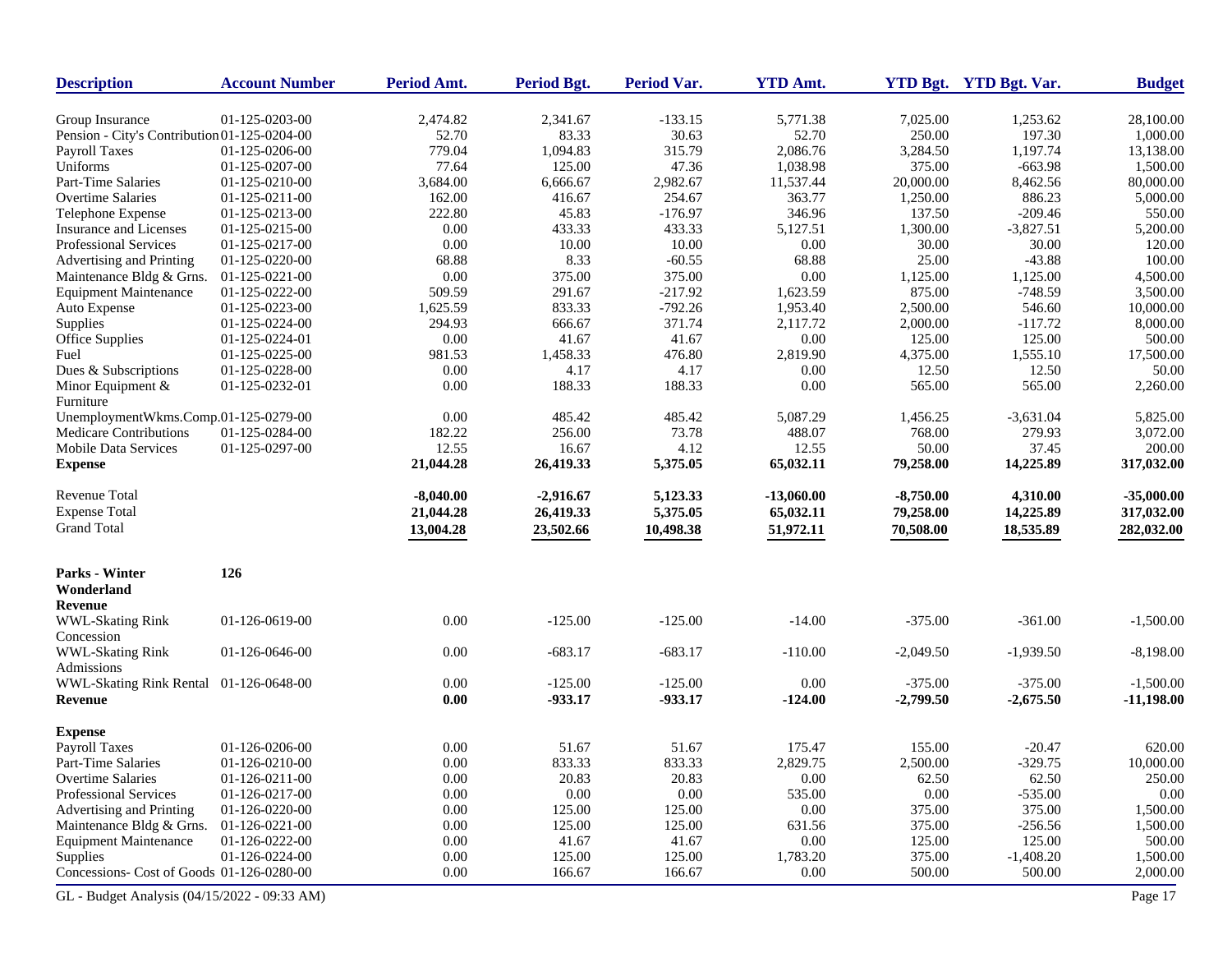| <b>Description</b>                                                                                                                                                                                                                                                                                                                                                              | <b>Account Number</b>                                                                                                                                                                                                                                    | Period Amt.                                                                                                                                   | <b>Period Bgt.</b>                                                                                                                                        | Period Var.                                                                                                                                     | <b>YTD Amt.</b>                                                                                                                                       |                                                                                                                                                                | YTD Bgt. YTD Bgt. Var.                                                                                                                                           | <b>Budget</b>                                                                                                                                                                  |
|---------------------------------------------------------------------------------------------------------------------------------------------------------------------------------------------------------------------------------------------------------------------------------------------------------------------------------------------------------------------------------|----------------------------------------------------------------------------------------------------------------------------------------------------------------------------------------------------------------------------------------------------------|-----------------------------------------------------------------------------------------------------------------------------------------------|-----------------------------------------------------------------------------------------------------------------------------------------------------------|-------------------------------------------------------------------------------------------------------------------------------------------------|-------------------------------------------------------------------------------------------------------------------------------------------------------|----------------------------------------------------------------------------------------------------------------------------------------------------------------|------------------------------------------------------------------------------------------------------------------------------------------------------------------|--------------------------------------------------------------------------------------------------------------------------------------------------------------------------------|
| <b>Medicare Contributions</b><br><b>Expense</b>                                                                                                                                                                                                                                                                                                                                 | 01-126-0284-00                                                                                                                                                                                                                                           | 0.00<br>0.00                                                                                                                                  | 12.08<br>1,501.25                                                                                                                                         | 12.08<br>1,501.25                                                                                                                               | 41.06<br>5,996.04                                                                                                                                     | 36.25<br>4,503.75                                                                                                                                              | $-4.81$<br>$-1,492.29$                                                                                                                                           | 145.00<br>18,015.00                                                                                                                                                            |
| <b>Revenue Total</b><br><b>Expense Total</b><br><b>Grand Total</b>                                                                                                                                                                                                                                                                                                              |                                                                                                                                                                                                                                                          | 0.00<br>0.00<br>0.00                                                                                                                          | $-933.17$<br>1,501.25<br>568.08                                                                                                                           | -933.17<br>1,501.25<br>568.08                                                                                                                   | $-124.00$<br>5,996.04<br>5,872.04                                                                                                                     | $-2,799.50$<br>4,503.75<br>1,704.25                                                                                                                            | $-2,675.50$<br>$-1,492.29$<br>$-4,167.79$                                                                                                                        | $-11,198.00$<br>18,015.00<br>6,817.00                                                                                                                                          |
| <b>Parks - Urban Parks</b>                                                                                                                                                                                                                                                                                                                                                      | 127                                                                                                                                                                                                                                                      |                                                                                                                                               |                                                                                                                                                           |                                                                                                                                                 |                                                                                                                                                       |                                                                                                                                                                |                                                                                                                                                                  |                                                                                                                                                                                |
| <b>Revenue</b><br>UP-Miscellaneous Revenue 01-127-0517-00<br><b>Revenue</b>                                                                                                                                                                                                                                                                                                     |                                                                                                                                                                                                                                                          | $-221.38$<br>$-221.38$                                                                                                                        | 0.00<br>0.00                                                                                                                                              | 221.38<br>221.38                                                                                                                                | $-221.38$<br>$-221.38$                                                                                                                                | 0.00<br>0.00                                                                                                                                                   | 221.38<br>221.38                                                                                                                                                 | 0.00<br>0.00                                                                                                                                                                   |
| <b>Expense</b>                                                                                                                                                                                                                                                                                                                                                                  |                                                                                                                                                                                                                                                          |                                                                                                                                               |                                                                                                                                                           |                                                                                                                                                 |                                                                                                                                                       |                                                                                                                                                                |                                                                                                                                                                  |                                                                                                                                                                                |
| Salaries- Urban Parks<br><b>Holiday Pay</b><br>Group Insurance<br>Pension - City's Contribution 01-127-0204-00<br><b>Payroll Taxes</b><br>Uniforms<br>Travel & Training<br>Part-Time Salaries<br><b>Overtime Salaries</b><br>Insurance and Licenses<br>Professional Services<br>Postage<br>Advertising and Printing<br>Maintenance Bldg & Grns.<br><b>Equipment Maintenance</b> | 01-127-0201-00<br>01-127-0202-00<br>01-127-0203-00<br>01-127-0206-00<br>01-127-0207-00<br>01-127-0209-00<br>01-127-0210-00<br>01-127-0211-00<br>01-127-0215-00<br>01-127-0217-00<br>01-127-0218-00<br>01-127-0220-00<br>01-127-0221-00<br>01-127-0222-00 | 9,987.67<br>$0.00\,$<br>840.30<br>162.56<br>1,063.80<br>143.12<br>24.00<br>7,501.30<br>0.00<br>0.00<br>0.00<br>0.00<br>0.00<br>0.00<br>905.51 | 13,758.33<br>213.17<br>1,708.33<br>225.00<br>1,323.42<br>166.67<br>25.00<br>6,666.67<br>625.00<br>4.17<br>8.33<br>20.83<br>125.00<br>2,500.00<br>1,000.00 | 3,770.66<br>213.17<br>868.03<br>62.44<br>259.62<br>23.55<br>1.00<br>$-834.63$<br>625.00<br>4.17<br>8.33<br>20.83<br>125.00<br>2,500.00<br>94.49 | 34,853.85<br>0.00<br>4,542.30<br>581.96<br>3,627.71<br>760.56<br>24.00<br>24,380.17<br>232.27<br>0.00<br>0.00<br>0.00<br>478.13<br>846.68<br>1,019.38 | 41,275.00<br>639.50<br>5,125.00<br>675.00<br>3,970.25<br>500.00<br>75.00<br>20,000.00<br>1,875.00<br>12.50<br>25.00<br>62.50<br>375.00<br>7,500.00<br>3,000.00 | 6,421.15<br>639.50<br>582.70<br>93.04<br>342.54<br>$-260.56$<br>51.00<br>$-4,380.17$<br>1,642.73<br>12.50<br>25.00<br>62.50<br>$-103.13$<br>6,653.32<br>1,980.62 | 165,100.00<br>2,558.00<br>20,500.00<br>2,700.00<br>15,881.00<br>2,000.00<br>300.00<br>80,000.00<br>7,500.00<br>50.00<br>100.00<br>250.00<br>1,500.00<br>30,000.00<br>12,000.00 |
| Auto Expense<br>Supplies<br>Office Supplies<br>Fuel<br><b>Fixed Assets</b><br>Minor Equipment &                                                                                                                                                                                                                                                                                 | 01-127-0223-00<br>01-127-0224-00<br>01-127-0224-01<br>01-127-0225-00<br>01-127-0232-00<br>01-127-0232-01                                                                                                                                                 | 147.21<br>1,889.88<br>0.00<br>674.08<br>$0.00\,$<br>351.49                                                                                    | 666.67<br>2,083.33<br>125.00<br>1,458.33<br>7,000.00<br>334.17                                                                                            | 519.46<br>193.45<br>125.00<br>784.25<br>7,000.00<br>$-17.32$                                                                                    | 1,360.78<br>4,325.34<br>0.00<br>2,554.88<br>0.00<br>978.98                                                                                            | 2,000.00<br>6,250.00<br>375.00<br>4,375.00<br>21,000.00<br>1,002.50                                                                                            | 639.22<br>1,924.66<br>375.00<br>1,820.12<br>21,000.00<br>23.52                                                                                                   | 8,000.00<br>25,000.00<br>1,500.00<br>17,500.00<br>84,000.00<br>4,010.00                                                                                                        |
| Furniture<br><b>Medicare Contributions</b><br>Longevity Pay<br><b>Expense</b>                                                                                                                                                                                                                                                                                                   | 01-127-0284-00<br>01-127-0285-00                                                                                                                                                                                                                         | 248.82<br>0.00<br>23,939.74                                                                                                                   | 309.50<br>83.33<br>40,430.25                                                                                                                              | 60.68<br>83.33<br>16,490.51                                                                                                                     | 848.49<br>1,000.00<br>82,415.48                                                                                                                       | 928.50<br>250.00<br>121,290.75                                                                                                                                 | 80.01<br>$-750.00$<br>38,875.27                                                                                                                                  | 3,714.00<br>1,000.00<br>485,163.00                                                                                                                                             |
| <b>Revenue Total</b><br><b>Expense Total</b><br><b>Grand Total</b>                                                                                                                                                                                                                                                                                                              |                                                                                                                                                                                                                                                          | $-221.38$<br>23,939.74<br>23,718.36                                                                                                           | 0.00<br>40,430.25<br>40,430.25                                                                                                                            | 221.38<br>16,490.51<br>16,711.89                                                                                                                | $-221.38$<br>82,415.48<br>82,194.10                                                                                                                   | 0.00<br>121,290.75<br>121,290.75                                                                                                                               | 221.38<br>38,875.27<br>39,096.65                                                                                                                                 | 0.00<br>485,163.00<br>485,163.00                                                                                                                                               |
| Parks - Craighead Forest 128<br>Park                                                                                                                                                                                                                                                                                                                                            |                                                                                                                                                                                                                                                          |                                                                                                                                               |                                                                                                                                                           |                                                                                                                                                 |                                                                                                                                                       |                                                                                                                                                                |                                                                                                                                                                  |                                                                                                                                                                                |
| Revenue<br>CFP-Miscellaneous Revenue 01-128-0517-00                                                                                                                                                                                                                                                                                                                             |                                                                                                                                                                                                                                                          | $-238.25$                                                                                                                                     | 0.00                                                                                                                                                      | 238.25                                                                                                                                          | $-535.11$                                                                                                                                             | $0.00\,$                                                                                                                                                       | 535.11                                                                                                                                                           | 0.00                                                                                                                                                                           |
| GL - Budget Analysis (04/15/2022 - 09:33 AM)                                                                                                                                                                                                                                                                                                                                    |                                                                                                                                                                                                                                                          |                                                                                                                                               |                                                                                                                                                           |                                                                                                                                                 |                                                                                                                                                       |                                                                                                                                                                |                                                                                                                                                                  | Page 18                                                                                                                                                                        |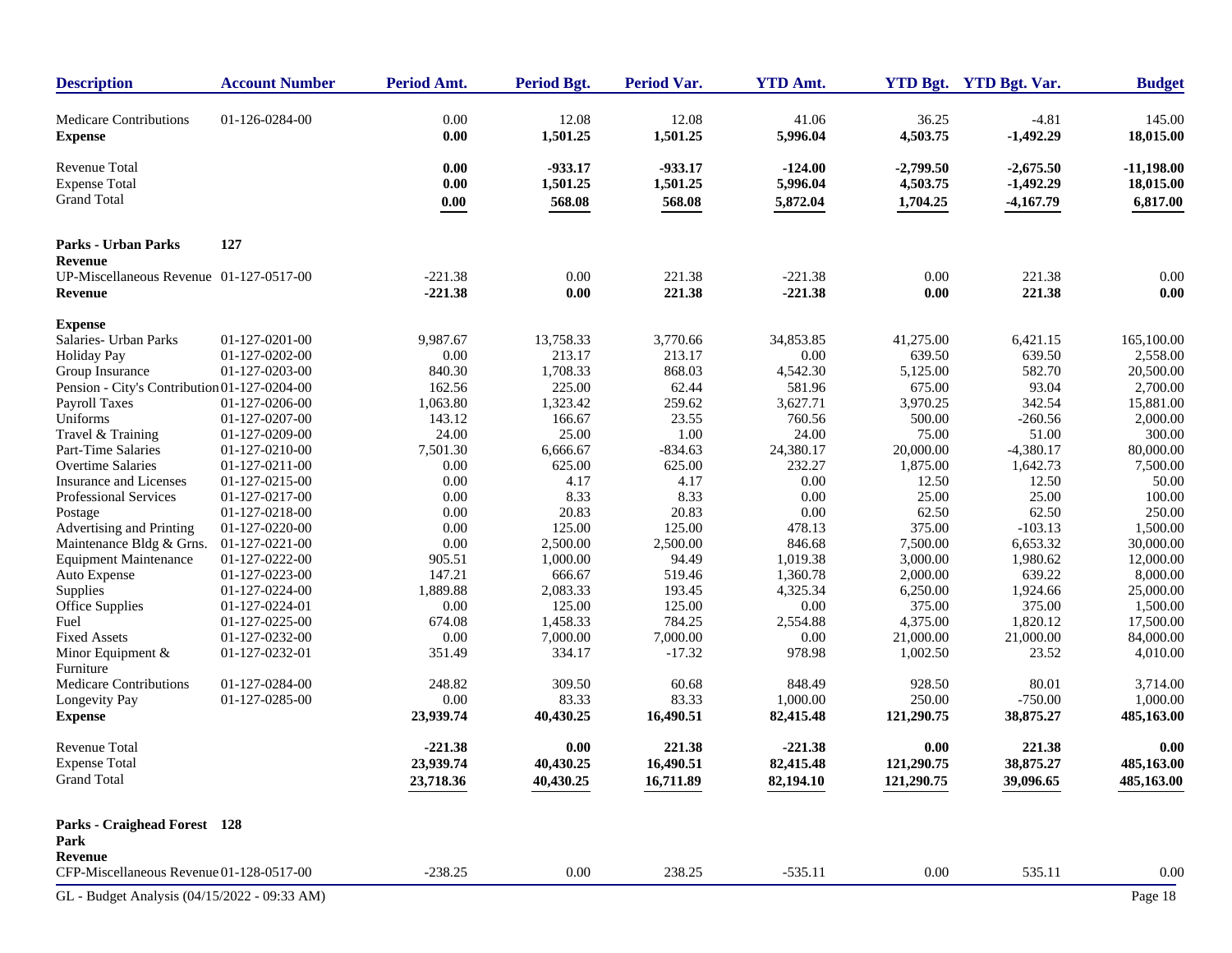| <b>Description</b>                           | <b>Account Number</b>            | <b>Period Amt.</b>         | <b>Period Bgt.</b>         | Period Var.      | <b>YTD Amt.</b>             |                             | YTD Bgt. YTD Bgt. Var.   | <b>Budget</b>              |
|----------------------------------------------|----------------------------------|----------------------------|----------------------------|------------------|-----------------------------|-----------------------------|--------------------------|----------------------------|
| <b>Pavilion Rentals</b><br>Campground Fees   | 01-128-0623-00<br>01-128-0624-00 | $-3.150.00$<br>$-8,493.51$ | $-2.369.50$<br>$-8,332.33$ | 780.50<br>161.18 | $-5.370.00$<br>$-24,395.21$ | $-7.108.50$<br>$-24,997.00$ | $-1,738.50$<br>$-601.79$ | $-28.434.00$<br>-99,988.00 |
| <b>Revenue</b>                               |                                  | $-11,881.76$               | $-10,701.83$               | 1,179.93         | $-30,300.32$                | $-32,105.50$                | $-1,805.18$              | $-128,422.00$              |
| <b>Expense</b>                               |                                  |                            |                            |                  |                             |                             |                          |                            |
| Salaries- CFP                                | 01-128-0201-00                   | 13,042.06                  | 13,906.17                  | 864.11           | 39,105.06                   | 41,718.50                   | 2,613.44                 | 166,874.00                 |
| <b>Holiday Pay</b>                           | 01-128-0202-00                   | 0.00                       | 215.58                     | 215.58           | 0.00                        | 646.75                      | 646.75                   | 2,587.00                   |
| Group Insurance                              | 01-128-0203-00                   | 1,627.02                   | 2,500.00                   | 872.98           | 4,061.52                    | 7,500.00                    | 3,438.48                 | 30,000.00                  |
| Pension - City's Contribution 01-128-0204-00 |                                  | 462.30                     | 475.00                     | 12.70            | 1,496.93                    | 1,425.00                    | $-71.93$                 | 5,700.00                   |
| <b>Payroll Taxes</b>                         | 01-128-0206-00                   | 921.05                     | 1,348.25                   | 427.20           | 2,900.72                    | 4,044.75                    | 1,144.03                 | 16,179.00                  |
| Uniforms                                     | 01-128-0207-00                   | 173.36                     | 291.67                     | 118.31           | 520.08                      | 875.00                      | 354.92                   | 3,500.00                   |
| Travel & Training                            | 01-128-0209-00                   | 0.00                       | 25.00                      | 25.00            | 0.00                        | 75.00                       | 75.00                    | 300.00                     |
| Part-Time Salaries                           | 01-128-0210-00                   | 2,327.00                   | 7,083.33                   | 4,756.33         | 6,355.75                    | 21,250.00                   | 14,894.25                | 85,000.00                  |
| <b>Overtime Salaries</b>                     | 01-128-0211-00                   | 159.80                     | 375.00                     | 215.20           | 1,021.77                    | 1,125.00                    | 103.23                   | 4,500.00                   |
| Telephone Expense                            | 01-128-0213-00                   | 92.04                      | 91.67                      | $-0.37$          | 92.04                       | 275.00                      | 182.96                   | 1,100.00                   |
| <b>Insurance and Licenses</b>                | 01-128-0215-00                   | 0.00                       | 8.33                       | 8.33             | 0.00                        | 25.00                       | 25.00                    | 100.00                     |
| Advertising and Printing                     | 01-128-0220-00                   | 169.65                     | 125.00                     | $-44.65$         | 2,427.25                    | 375.00                      | $-2,052.25$              | 1,500.00                   |
| Maintenance Bldg & Grns.                     | 01-128-0221-00                   | 86.58                      | 2,083.33                   | 1,996.75         | 11,582.16                   | 6,250.00                    | $-5,332.16$              | 25,000.00                  |
| <b>Equipment Maintenance</b>                 | 01-128-0222-00                   | 98.63                      | 708.33                     | 609.70           | 456.71                      | 2,125.00                    | 1,668.29                 | 8,500.00                   |
| Auto Expense                                 | 01-128-0223-00                   | 17.53                      | 333.33                     | 315.80           | 1,498.74                    | 1,000.00                    | $-498.74$                | 4,000.00                   |
| Supplies                                     | 01-128-0224-00                   | 2,039.99                   | 1,666.67                   | $-373.32$        | 5,352.24                    | 5,000.00                    | $-352.24$                | 20,000.00                  |
| <b>Office Supplies</b>                       | 01-128-0224-01                   | 0.00                       | 83.33                      | 83.33            | 0.00                        | 250.00                      | 250.00                   | 1,000.00                   |
| Fuel                                         | 01-128-0225-00                   | 699.42                     | 833.33                     | 133.91           | 2,189.93                    | 2,500.00                    | 310.07                   | 10,000.00                  |
| Dues & Subscriptions                         | 01-128-0228-00                   | 0.00                       | 0.00                       | 0.00             | 63.12                       | 0.00                        | $-63.12$                 | 0.00                       |
| <b>Fixed Assets</b>                          | 01-128-0232-00                   | 54,699.00                  | 4,583.33                   | $-50,115.67$     | 54,699.00                   | 13,750.00                   | $-40,949.00$             | 55,000.00                  |
| Minor Equipment $&$                          | 01-128-0232-01                   | 2,495.22                   | 1,145.83                   | $-1,349.39$      | 2,495.22                    | 3,437.50                    | 942.28                   | 13,750.00                  |
| Furniture                                    |                                  |                            |                            |                  |                             |                             |                          |                            |
| Medicare Contributions                       | 01-128-0284-00                   | 215.43                     | 315.33                     | 99.90            | 678.44                      | 946.00                      | 267.56                   | 3,784.00                   |
| Longevity Pay                                | 01-128-0285-00                   | $0.00\,$                   | 166.67                     | 166.67           | 2,000.00                    | 500.00                      | $-1,500.00$              | 2,000.00                   |
| <b>Mobile Data Services</b>                  | 01-128-0297-00                   | 164.92                     | 0.00                       | $-164.92$        | 247.38                      | 0.00                        | $-247.38$                | 0.00                       |
| <b>Expense</b>                               |                                  | 79,491.00                  | 38,364.48                  | $-41,126.52$     | 139,244.06                  | 115,093.50                  | $-24,150.56$             | 460,374.00                 |
| <b>Revenue Total</b>                         |                                  | $-11,881.76$               | $-10,701.83$               | 1,179.93         | $-30,300.32$                | $-32,105.50$                | $-1,805.18$              | $-128,422.00$              |
| <b>Expense Total</b>                         |                                  | 79,491.00                  | 38,364.48                  | $-41,126.52$     | 139,244.06                  | 115,093.50                  | $-24,150.56$             | 460,374.00                 |
| <b>Grand Total</b>                           |                                  | 67,609.24                  | 27,662.65                  | -39,946.59       | 108,943.74                  | 82,988.00                   | $-25,955.74$             | 331,952.00                 |
|                                              |                                  |                            |                            |                  |                             |                             |                          |                            |
| <b>Parks - Joe Mack</b>                      | 129                              |                            |                            |                  |                             |                             |                          |                            |
| <b>Campbell Park</b>                         |                                  |                            |                            |                  |                             |                             |                          |                            |
| <b>Revenue</b>                               |                                  |                            |                            |                  |                             |                             |                          |                            |
| Joe Mack Campbell Park<br>Revenue            | 01-129-0632-00                   | $-6,200.00$                | $-1,403.50$                | 4,796.50         | $-13,135.00$                | $-4,210.50$                 | 8,924.50                 | $-16,842.00$               |
| JMC-Sponsorships                             | 01-129-0640-00                   | $-9,250.00$                | $-16,666.67$               | $-7,416.67$      | $-14,250.00$                | $-50,000.00$                | $-35,750.00$             | $-200,000.00$              |
| <b>Revenue</b>                               |                                  | $-15,450.00$               | $-18,070.17$               | $-2,620.17$      | $-27,385.00$                | $-54,210.50$                | $-26,825.50$             | $-216,842.00$              |
| <b>Expense</b>                               |                                  |                            |                            |                  |                             |                             |                          |                            |
| Salaries- JMC                                | 01-129-0201-00                   | 10,183.38                  | 11,096.33                  | 912.95           | 30,316.33                   | 33,289.00                   | 2,972.67                 | 133,156.00                 |
| <b>Holiday Pay</b>                           | 01-129-0202-00                   | 0.00                       | 171.67                     | 171.67           | 0.00                        | 515.00                      | 515.00                   | 2,060.00                   |
|                                              |                                  |                            |                            |                  |                             |                             |                          |                            |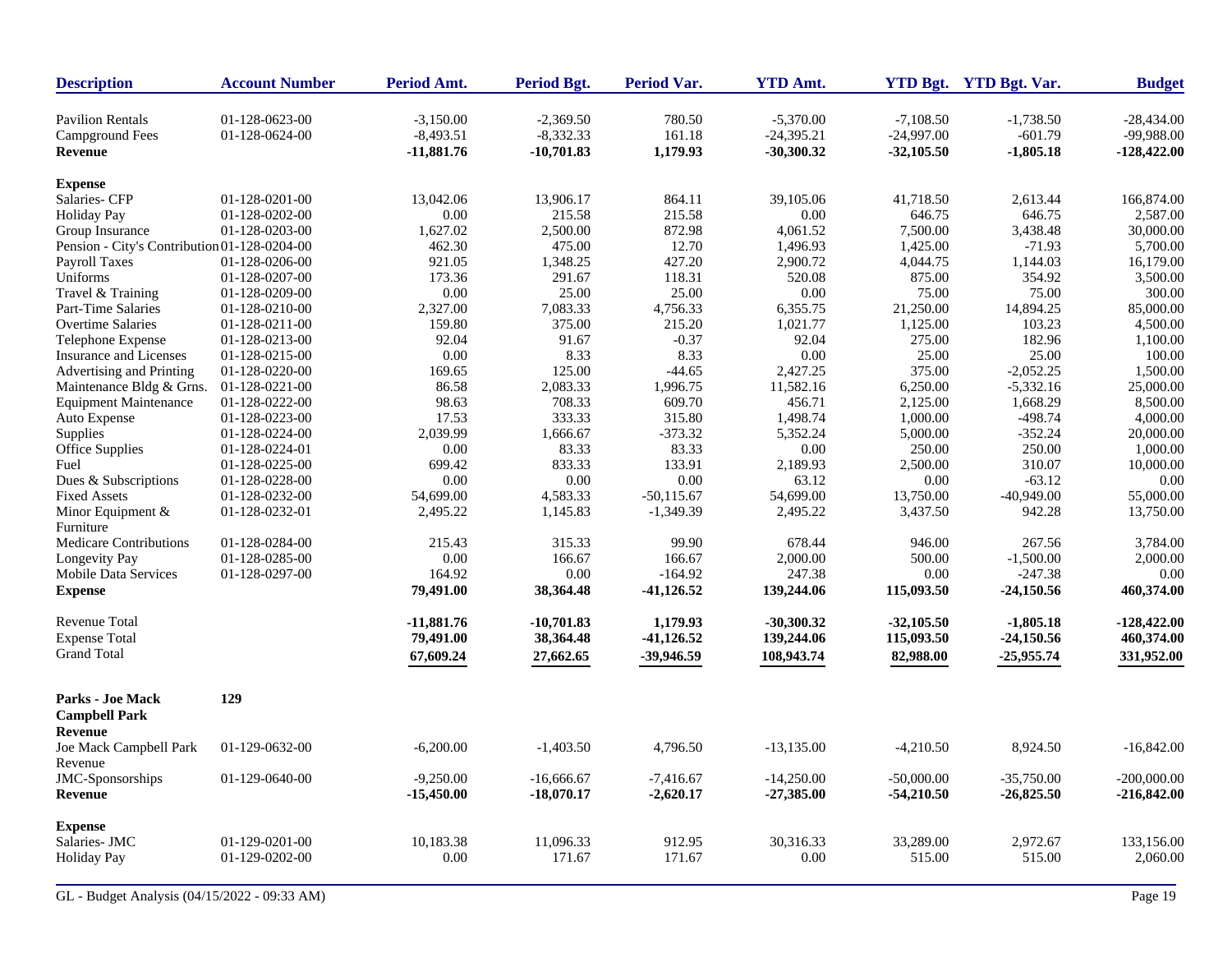| <b>Description</b>                           | <b>Account Number</b> | Period Amt.        | <b>Period Bgt.</b> | <b>Period Var.</b> | <b>YTD Amt.</b> |              | YTD Bgt. YTD Bgt. Var. | <b>Budget</b> |
|----------------------------------------------|-----------------------|--------------------|--------------------|--------------------|-----------------|--------------|------------------------|---------------|
| Group Insurance                              | 01-129-0203-00        | 1,198.02           | 841.67             | $-356.35$          | 3,598.86        | 2,525.00     | $-1,073.86$            | 10,100.00     |
| Pension - City's Contribution 01-129-0204-00 |                       | 460.41             | 491.67             | 31.26              | 1,371.58        | 1,475.00     | 103.42                 | 5,900.00      |
| Payroll Taxes                                | 01-129-0206-00        | 907.11             | 1,176.50           | 269.39             | 2,612.52        | 3,529.50     | 916.98                 | 14,118.00     |
| Uniforms                                     | 01-129-0207-00        | 73.08              | 333.33             | 260.25             | 305.99          | 1,000.00     | 694.01                 | 4,000.00      |
| Travel & Training                            | 01-129-0209-00        | 0.00               | 25.00              | 25.00              | 0.00            | 75.00        | 75.00                  | 300.00        |
| <b>Part-Time Salaries</b>                    | 01-129-0210-00        | 4,748.43           | 7,083.33           | 2,334.90           | 12,892.42       | 21,250.00    | 8,357.58               | 85,000.00     |
| <b>Overtime Salaries</b>                     | 01-129-0211-00        | 108.49             | 625.00             | 516.51             | 156.86          | 1,875.00     | 1,718.14               | 7,500.00      |
| Telephone Expense                            | 01-129-0213-00        | 184.08             | 0.00               | $-184.08$          | 307.16          | 0.00         | $-307.16$              | 0.00          |
| <b>Insurance and Licenses</b>                | 01-129-0215-00        | 0.00               | 41.67              | 41.67              | 0.00            | 125.00       | 125.00                 | 500.00        |
| <b>Professional Services</b>                 | 01-129-0217-00        | $0.00\,$           | 20.83              | 20.83              | 0.00            | 62.50        | 62.50                  | 250.00        |
|                                              |                       |                    |                    | $-447.45$          | 509.95          | 187.50       | $-322.45$              | 750.00        |
| Advertising and Printing                     | 01-129-0220-00        | 509.95<br>1,215.59 | 62.50              | 2,534.41           | 2,235.70        | 11,250.00    | 9,014.30               |               |
| Maintenance Bldg & Grns.                     | 01-129-0221-00        |                    | 3,750.00           |                    |                 |              |                        | 45,000.00     |
| <b>Equipment Maintenance</b>                 | 01-129-0222-00        | 268.82             | 1,666.67           | 1,397.85           | 787.42          | 5,000.00     | 4,212.58               | 20,000.00     |
| Auto Expense                                 | 01-129-0223-00        | $0.00\,$           | 375.00             | 375.00             | 3,002.96        | 1,125.00     | $-1,877.96$            | 4,500.00      |
| Supplies                                     | 01-129-0224-00        | 2,033.69           | 2,333.33           | 299.64             | 4,101.33        | 7,000.00     | 2,898.67               | 28,000.00     |
| Office Supplies                              | 01-129-0224-01        | $0.00\,$           | 20.83              | 20.83              | 0.00            | 62.50        | 62.50                  | 250.00        |
| Fuel                                         | 01-129-0225-00        | 399.88             | 708.33             | 308.45             | 990.55          | 2,125.00     | 1,134.45               | 8,500.00      |
| <b>Fixed Assets</b>                          | 01-129-0232-00        | 0.00               | 10,875.00          | 10,875.00          | 0.00            | 32,625.00    | 32,625.00              | 130,500.00    |
| Minor Equipment &                            | 01-129-0232-01        | 0.00               | 1,386.67           | 1,386.67           | 3,251.76        | 4,160.00     | 908.24                 | 16,640.00     |
| Furniture                                    |                       |                    |                    |                    |                 |              |                        |               |
| <b>RentalsContracts</b>                      | 01-129-0233-00        | 0.00               | 41.67              | 41.67              | 21.70           | 125.00       | 103.30                 | 500.00        |
| <b>Medicare Contributions</b>                | 01-129-0284-00        | 212.16             | 275.17             | 63.01              | 611.01          | 825.50       | 214.49                 | 3,302.00      |
| <b>Mobile Data Services</b>                  | 01-129-0297-00        | 50.13              | 41.67              | $-8.46$            | 60.15           | 125.00       | 64.85                  | 500.00        |
| <b>Expense</b>                               |                       | 22,553.22          | 43,443.84          | 20,890.62          | 67,134.25       | 130,331.50   | 63,197.25              | 521,326.00    |
| Revenue Total                                |                       | -15,450.00         | $-18,070.17$       | $-2,620.17$        | $-27,385.00$    | $-54,210.50$ | $-26,825.50$           | $-216,842.00$ |
| <b>Expense Total</b>                         |                       | 22,553.22          | 43,443.84          | 20,890.62          | 67,134.25       | 130,331.50   | 63,197.25              | 521,326.00    |
| <b>Grand Total</b>                           |                       | 7,103.22           | 25,373.67          | 18,270.45          | 39,749.25       | 76,121.00    | 36,371.75              | 304,484.00    |
| <b>Outside Agencies</b>                      | 130                   |                    |                    |                    |                 |              |                        |               |
| <b>Revenue</b>                               |                       |                    |                    |                    |                 |              |                        |               |
| <b>BBQ</b> Fest Revenue                      | 01-130-0335-01        | 0.00               | $-9,166.67$        | $-9,166.67$        | 0.00            | $-27,500.00$ | $-27,500.00$           | $-110,000.00$ |
| <b>Revenue</b>                               |                       | 0.00               | -9,166.67          | $-9,166.67$        | 0.00            | $-27,500.00$ | $-27,500.00$           | $-110,000.00$ |
| <b>Expense</b>                               |                       |                    |                    |                    |                 |              |                        |               |
| <b>Industrial Development</b>                | 01-130-0293-00        | $0.00\,$           | 13,937.50          | 13,937.50          | 0.00            | 41,812.50    | 41,812.50              | 167,250.00    |
| <b>Airport Improvements</b>                  | 01-130-0294-00        | 0.00               | 5,833.33           | 5,833.33           | 0.00            | 17,500.00    | 17,500.00              | 70,000.00     |
| Craighead District Court                     | 01-130-0300-00        | 0.00               | 50,000.00          | 50,000.00          | 159,126.30      | 150,000.00   | $-9,126.30$            | 600,000.00    |
| <b>DAV</b>                                   | 01-130-0321-00        | 0.00               | 416.67             | 416.67             | 0.00            | 1,250.00     | 1,250.00               | 5,000.00      |
| Contribution to MPO                          | 01-130-0331-00        | 0.00               | 2,293.75           | 2,293.75           | 28,644.04       | 6,881.25     | $-21,762.79$           | 27,525.00     |
| <b>BBQ</b> Fest Expense                      | 01-130-0335-00        | 0.00               | 9,166.67           | 9,166.67           | 0.00            | 27,500.00    | 27,500.00              | 110,000.00    |
| <b>Expense</b>                               |                       | 0.00               | 81,647.92          | 81,647.92          | 187,770.34      | 244,943.75   | 57,173.41              | 979,775.00    |
| <b>Revenue Total</b>                         |                       | 0.00               | $-9,166.67$        | $-9,166.67$        | 0.00            | $-27,500,00$ | $-27,500.00$           | $-110,000.00$ |
| <b>Expense Total</b>                         |                       | 0.00               | 81,647.92          | 81,647.92          | 187,770.34      | 244,943.75   | 57,173.41              | 979,775.00    |
| <b>Grand Total</b>                           |                       | 0.00               | 72,481.25          | 72,481.25          | 187,770.34      | 217,443.75   | 29,673.41              | 869,775.00    |
|                                              |                       |                    |                    |                    |                 |              |                        |               |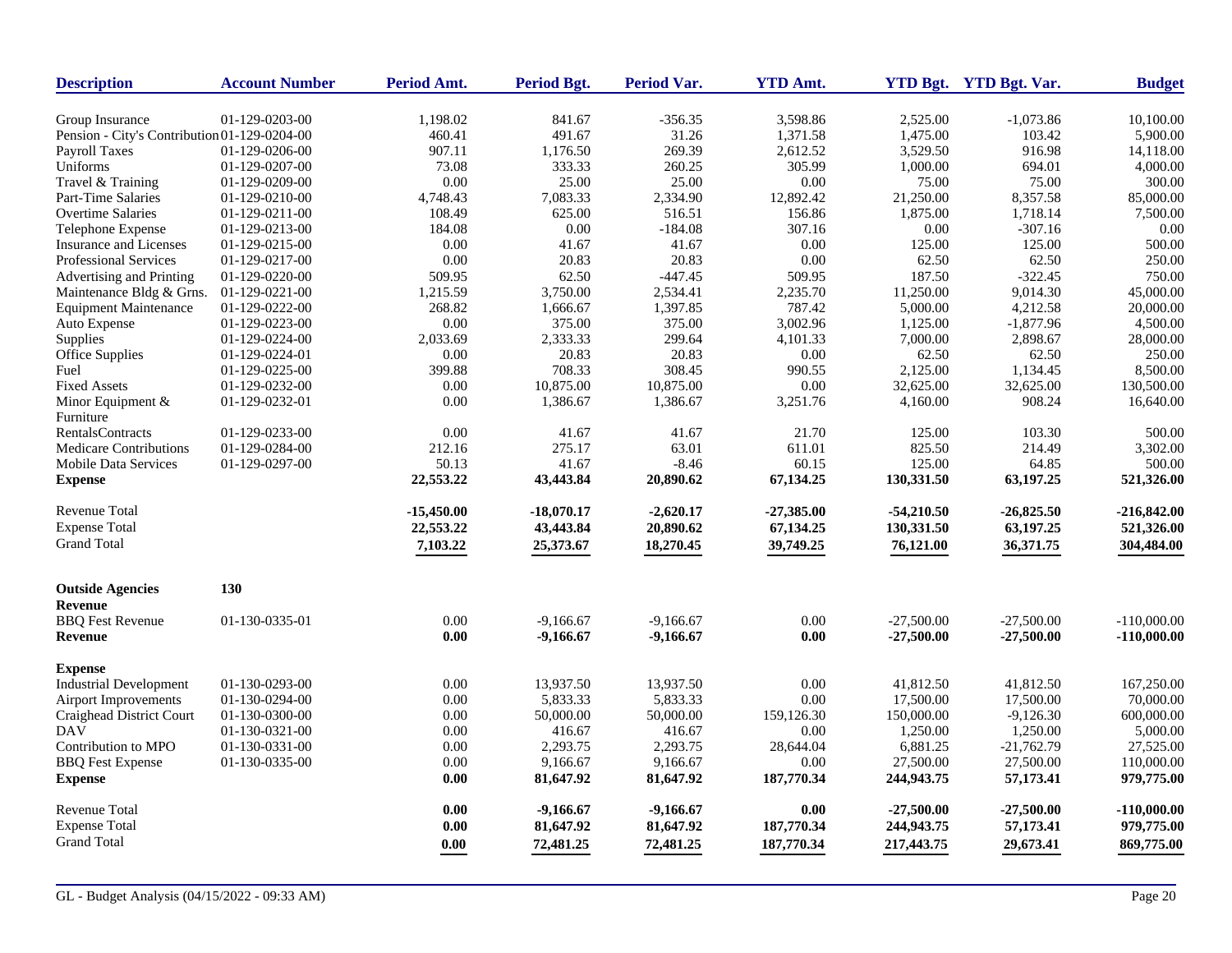| <b>Description</b>                           | <b>Account Number</b> | Period Amt. | Period Bgt. | <b>Period Var.</b> | <b>YTD Amt.</b> |            | YTD Bgt. YTD Bgt. Var. | <b>Budget</b> |
|----------------------------------------------|-----------------------|-------------|-------------|--------------------|-----------------|------------|------------------------|---------------|
| <b>Mayor's Office</b><br><b>Expense</b>      | 131                   |             |             |                    |                 |            |                        |               |
| Salaries-Mayor's Office                      | 01-131-0201-00        | 30.701.26   | 35,824.50   | 5,123.24           | 92,009.80       | 107,473.50 | 15,463.70              | 429,894.00    |
| <b>Holiday Pay</b>                           | 01-131-0202-00        | 0.00        | 388.67      | 388.67             | 0.00            | 1,166.00   | 1,166.00               | 4,664.00      |
| Group Insurance                              | 01-131-0203-00        | 3,684.28    | 2,958.33    | $-725.95$          | 11,052.84       | 8,875.00   | $-2,177.84$            | 35,500.00     |
| Pension - City's Contribution 01-131-0204-00 |                       | 321.30      | 487.08      | 165.78             | 939.14          | 1,461.25   | 522.11                 | 5,845.00      |
| <b>Payroll Taxes</b>                         | 01-131-0206-00        | 1,812.60    | 2,245.00    | 432.40             | 5,396.06        | 6,735.00   | 1,338.94               | 26,940.00     |
| Travel & Training                            | 01-131-0209-00        | 37.17       | 833.33      | 796.16             | 698.52          | 2,500.00   | 1,801.48               | 10,000.00     |
| <b>Overtime Salaries</b>                     | 01-131-0211-00        | 381.40      | 0.00        | $-381.40$          | 565.18          | 0.00       | $-565.18$              | 0.00          |
| Mayor's Expense                              | 01-131-0212-00        | 940.06      | 1,500.00    | 559.94             | 2.589.13        | 4,500.00   | 1,910.87               | 18,000.00     |
| Telephone Expense                            | 01-131-0213-00        | 327.21      | 150.00      | $-177.21$          | 470.61          | 450.00     | $-20.61$               | 1,800.00      |
| Insurance and Licenses                       | 01-131-0215-00        | 11.33       | 62.50       | 51.17              | 575.40          | 187.50     | $-387.90$              | 750.00        |
| <b>Professional Services</b>                 | 01-131-0217-00        | 0.00        | 1,666.67    | 1,666.67           | 2,500.00        | 5,000.00   | 2,500.00               | 20,000.00     |
| Postage                                      | 01-131-0218-00        | 0.60        | 83.33       | 82.73              | 0.60            | 250.00     | 249.40                 | 1,000.00      |
| Advertising and Printing                     | 01-131-0220-00        | 39.65       | 166.67      | 127.02             | 67.68           | 500.00     | 432.32                 | 2,000.00      |
| Auto Expense                                 | 01-131-0223-00        | 0.00        | 125.00      | 125.00             | 5.70            | 375.00     | 369.30                 | 1,500.00      |
| Supplies                                     | 01-131-0224-00        | 165.60      | 375.00      | 209.40             | 1,159.86        | 1,125.00   | $-34.86$               | 4,500.00      |
| <b>Office Supplies</b>                       | 01-131-0224-01        | 0.00        | 250.00      | 250.00             | 785.68          | 750.00     | $-35.68$               | 3,000.00      |
| Fuel                                         | 01-131-0225-00        | 404.86      | 666.67      | 261.81             | 1,063.09        | 2,000.00   | 936.91                 | 8,000.00      |
| Dues & Subscriptions                         | 01-131-0228-00        | 7,857.60    | 833.33      | $-7,024.27$        | 7,922.55        | 2,500.00   | $-5,422.55$            | 10,000.00     |
| Minor Equipment &                            | 01-131-0232-01        | 0.00        | 125.00      | 125.00             | 681.36          | 375.00     | $-306.36$              | 1,500.00      |
| Furniture                                    |                       |             |             |                    |                 |            |                        |               |
| <b>Rentals Contracts</b>                     | 01-131-0233-00        | 86.10       | 208.33      | 122.23             | 192.80          | 625.00     | 432.20                 | 2,500.00      |
|                                              |                       |             |             | 101.08             |                 |            | 312.99                 |               |
| Medicare Contributions                       | 01-131-0284-00        | 423.92      | 525.00      |                    | 1,262.01        | 1,575.00   | 62.50                  | 6,300.00      |
| <b>Computer Software</b>                     | 01-131-0296-00        | 0.00        | 20.83       | 20.83              | 0.00            | 62.50      |                        | 250.00        |
| Mobile Data Services                         | 01-131-0297-00        | 49.11       | 41.67       | $-7.44$            | 49.11           | 125.00     | 75.89                  | 500.00        |
| <b>Expense</b>                               |                       | 47,244.05   | 49,536.91   | 2,292.86           | 129,987.12      | 148,610.75 | 18,623.63              | 594,443.00    |
| Revenue Total                                |                       | 0.00        | 0.00        | 0.00               | 0.00            | 0.00       | 0.00                   | 0.00          |
| <b>Expense Total</b>                         |                       | 47,244.05   | 49,536.91   | 2,292.86           | 129,987.12      | 148,610.75 | 18,623.63              | 594,443.00    |
| <b>Grand Total</b>                           |                       | 47,244.05   | 49,536.91   | 2,292.86           | 129,987.12      | 148,610.75 | 18,623.63              | 594,443.00    |
| Council                                      | 132                   |             |             |                    |                 |            |                        |               |
| <b>Expense</b>                               |                       |             |             |                    |                 |            |                        |               |
| Salaries-Council                             | 01-132-0201-00        | 9,800.40    | 9,996.50    | 196.10             | 29,401.20       | 29,989.50  | 588.30                 | 119.958.00    |
| Group Insurance                              | 01-132-0203-00        | 7,400.98    | 7,500.00    | 99.02              | 22,202.94       | 22,500.00  | 297.06                 | 90,000.00     |
| <b>Payroll Taxes</b>                         | 01-132-0206-00        | 390.48      | 619.75      | 229.27             | 1,171.44        | 1,859.25   | 687.81                 | 7,437.00      |
| Travel & Training                            | 01-132-0209-00        | 0.00        | 666.67      | 666.67             | $-185.00$       | 2,000.00   | 2,185.00               | 8,000.00      |
| Telephone Expense                            | 01-132-0213-00        | 184.08      | 83.33       | $-100.75$          | 259.98          | 250.00     | $-9.98$                | 1,000.00      |
| Advertising and Printing                     | 01-132-0220-00        | 0.00        | 83.33       | 83.33              | 0.00            | 250.00     | 250.00                 | 1,000.00      |
| <b>Medicare Contributions</b>                | 01-132-0284-00        | 91.34       | 144.92      | 53.58              | 274.02          | 434.75     | 160.73                 | 1,739.00      |
| <b>Mobile Data Services</b>                  | 01-132-0297-00        | 194.08      | 108.33      | $-85.75$           | 291.12          | 325.00     | 33.88                  | 1,300.00      |
| <b>Expense</b>                               |                       | 18,061.36   | 19,202.83   | 1,141.47           | 53,415.70       | 57,608.50  | 4,192.80               | 230,434.00    |
| <b>Revenue Total</b>                         |                       | 0.00        | 0.00        | 0.00               | 0.00            | 0.00       | 0.00                   | 0.00          |
| <b>Expense Total</b>                         |                       | 18,061.36   | 19,202.83   | 1,141.47           | 53,415.70       | 57,608.50  | 4,192.80               | 230,434.00    |
| <b>Grand Total</b>                           |                       | 18,061.36   | 19,202.83   | 1,141.47           | 53,415.70       | 57,608.50  | 4,192.80               | 230,434.00    |
|                                              |                       |             |             |                    |                 |            |                        |               |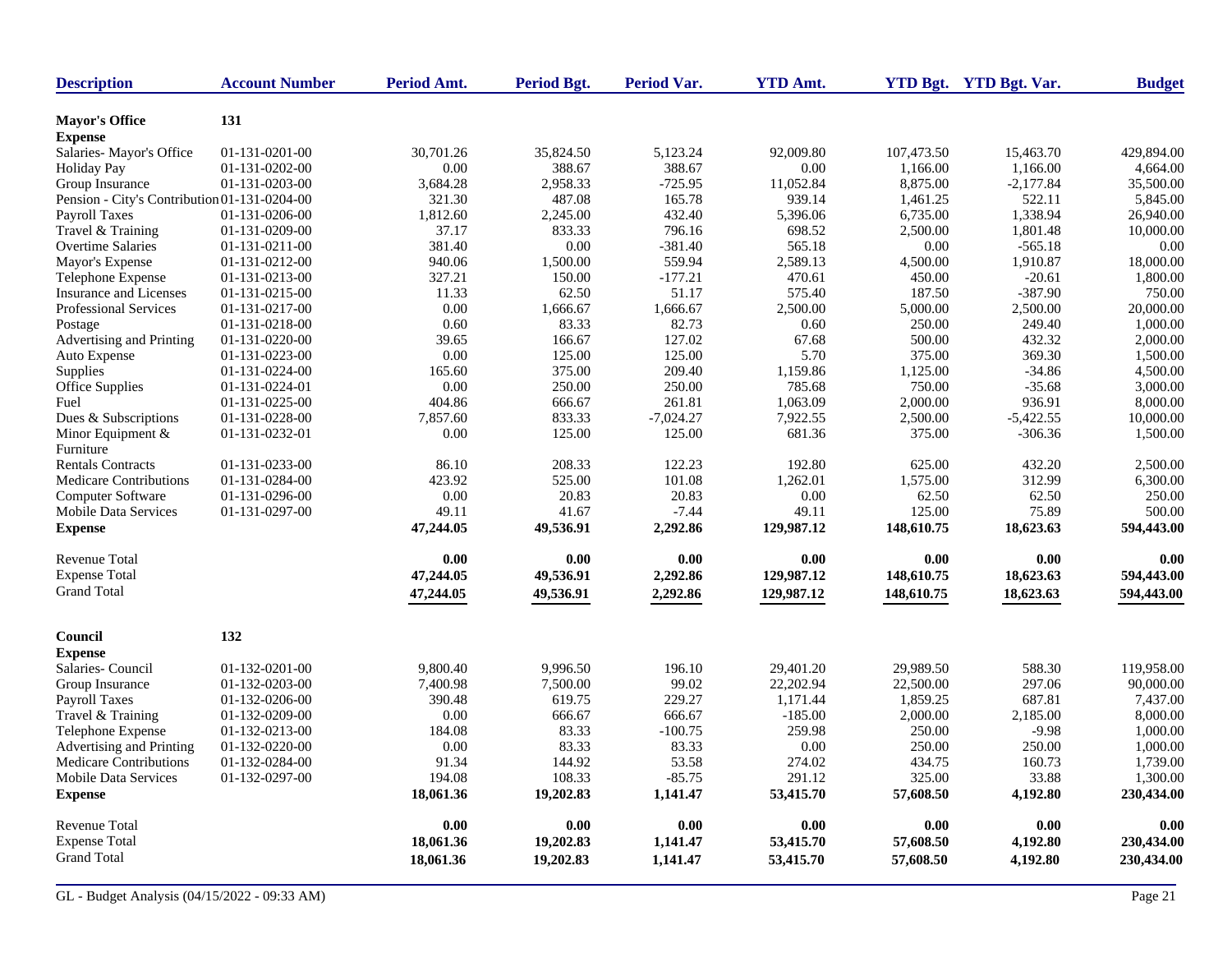| <b>Description</b>                                          | <b>Account Number</b>            | Period Amt.                        | <b>Period Bgt.</b>                 | Period Var.                              | <b>YTD Amt.</b>                    |                                    | YTD Bgt. YTD Bgt. Var.         | <b>Budget</b>                            |
|-------------------------------------------------------------|----------------------------------|------------------------------------|------------------------------------|------------------------------------------|------------------------------------|------------------------------------|--------------------------------|------------------------------------------|
|                                                             |                                  |                                    |                                    |                                          |                                    |                                    |                                |                                          |
| Jail<br><b>Expense</b>                                      | 133                              |                                    |                                    |                                          |                                    |                                    |                                |                                          |
| Professional Services<br>Jail Fees<br><b>Expense</b>        | 01-133-0217-00<br>01-133-0229-00 | 225.00<br>269,592.40<br>269,817.40 | 166.67<br>227,925.75<br>228,092.42 | $-58.33$<br>$-41,666.65$<br>$-41,724.98$ | 615.00<br>683,777.16<br>684,392.16 | 500.00<br>683,777.25<br>684,277.25 | $-115.00$<br>0.09<br>$-114.91$ | 2,000.00<br>2,735,109.00<br>2,737,109.00 |
|                                                             |                                  |                                    |                                    |                                          |                                    |                                    |                                |                                          |
| Revenue Total<br><b>Expense Total</b><br><b>Grand Total</b> |                                  | 0.00<br>269,817.40<br>269,817.40   | 0.00<br>228,092.42<br>228,092.42   | 0.00<br>-41,724.98<br>-41,724.98         | 0.00<br>684,392.16<br>684,392.16   | 0.00<br>684,277.25<br>684,277.25   | 0.00<br>$-114.91$<br>$-114.91$ | 0.00<br>2,737,109.00<br>2,737,109.00     |
| <b>General Admin</b><br>Revenue                             | 134                              |                                    |                                    |                                          |                                    |                                    |                                |                                          |
| Civil Court Costs                                           | 01-134-0507-00                   | $-21,517.59$                       | $-18,750.00$                       | 2,767.59                                 | $-62,694.28$                       | $-56,250.00$                       | 6,444.28                       | $-225,000.00$                            |
| Fines                                                       | 01-134-0508-00                   | $-78,227.07$                       | $-79,166.67$                       | $-939.60$                                | $-183,677.19$                      | $-237,500.00$                      | $-53,822.81$                   | $-950,000.00$                            |
| <b>State Turnback Funds</b>                                 | 01-134-0510-00                   | $-75,785.70$                       | $-72,134.58$                       | 3,651.12                                 | $-305,766.82$                      | $-289,802.64$                      | 15,964.18                      | $-1,097,774.00$                          |
| City Property Tax                                           | $01-134-0511-00$                 | 0.00                               | 0.00                               | 0.00                                     | 0.00                               | 0.00                               | 0.00                           | 0.00                                     |
| <b>Interest Earned</b>                                      | 01-134-0515-00                   | $-6,548.12$                        | $-8,666.67$                        | $-2,118.55$                              | $-19,061.54$                       | $-26,000.00$                       | $-6,938.46$                    | $-104,000.00$                            |
| Miscellaneous Revenue                                       | 01-134-0517-00                   | $-659.43$                          | 0.00                               | 659.43                                   | $-1,909.43$                        | 0.00                               | 1,909.43                       | 0.00                                     |
| Misc. Mun. Court Receipts                                   | 01-134-0519-00                   | $-310.00$                          | $-583.33$                          | $-273.33$                                | $-792.50$                          | $-1,750.00$                        | $-957.50$                      | $-7,000.00$                              |
| Domestic Refuse                                             | 01-134-0521-00                   | $-264.74$                          | $-333.33$                          | $-68.59$                                 | $-798.56$                          | $-1,000.00$                        | $-201.44$                      | $-4,000.00$                              |
| <b>Municipal Center Leases</b>                              | 01-134-0524-00                   | $-12,948.00$                       | $-11,778.00$                       | 1,170.00                                 | $-36,504.00$                       | $-35,334.00$                       | 1,170.00                       | $-141,336.00$                            |
| <b>Tower Rentals</b>                                        | 01-134-0528-00                   | $-1,050.00$                        | $-525.00$                          | 525.00                                   | $-4,200.00$                        | $-1,575.00$                        | 2,625.00                       | $-6,300.00$                              |
| <b>County Sales Tax</b>                                     | 01-134-0547-00                   | $-1,413,542.94$                    | $-1,368,111.06$                    | 45,431.88                                | $-5,006,919.59$                    | $-4,625,146.32$                    | 381,773.27                     | $-18,473,077.00$                         |
| <b>City Sales Tax</b>                                       | 01-134-0549-00                   | $-1,769,568.23$                    | $-1,742,009.48$                    | 27,558.75                                | $-6,233,743.78$                    | $-5,908,162.42$                    | 325,581.36                     | $-23,338,642.00$                         |
| Craighead County Court<br>Rental                            | 01-134-0552-00                   | 0.00                               | $-2,335.17$                        | $-2,335.17$                              | $-14,011.22$                       | $-7,005.50$                        | 7,005.72                       | $-28,022.00$                             |
| <b>Franchise Tax Revenue</b>                                | 01-134-0555-00                   | $-186,058.48$                      | $-125,000,00$                      | 61.058.48                                | $-632,394.33$                      | $-375,000,00$                      | 257,394.33                     | $-1.500,000,00$                          |
| Liab Ins Equip Act<br>27-22-101                             | 01-134-0559-00                   | $-14,472.87$                       | $-9,166.67$                        | 5,306.20                                 | $-31,123.69$                       | $-27,500.00$                       | 3,623.69                       | $-110,000.00$                            |
| Alcohol Beverage Tax                                        | 01-134-0583-00                   | $-52,805.04$                       | $-45,404.33$                       | 7,400.71                                 | $-157,316.27$                      | $-136,213.00$                      | 21,103.27                      | $-544,852.00$                            |
| District Court Jail<br>Defrayment                           | 01-134-0597-00                   | 0.00                               | $-7,977.92$                        | $-7,977.92$                              | $-18,413.73$                       | $-23,933.75$                       | $-5,520.02$                    | $-95,735.00$                             |
| <b>Revenue</b>                                              |                                  | $-3,633,758.21$                    | $-3,491,942.21$                    | 141,816.00                               | -12,709,326.93                     | $-11,752,172.63$                   | 957,154.30                     | -46,625,738.00                           |
| <b>Expense</b>                                              |                                  |                                    |                                    |                                          |                                    |                                    |                                |                                          |
| <b>Bank Service Charge</b>                                  | 01-134-0200-00                   | 3.157.08                           | 1.750.00                           | $-1,407.08$                              | 8,476.23                           | 5,250.00                           | $-3,226.23$                    | 21,000.00                                |
| Group Insurance                                             | 01-134-0203-00                   | 0.00                               | 166.67                             | 166.67                                   | 0.00                               | 500.00                             | 500.00                         | 2,000.00                                 |
| Telephone Expense                                           | 01-134-0213-00                   | 197.50                             | 208.33                             | 10.83                                    | 592.50                             | 625.00                             | 32.50                          | 2,500.00                                 |
| Insurance and Licenses                                      | 01-134-0215-00                   | 0.00                               | 10,166.67                          | 10,166.67                                | 53,375.16                          | 30,500.00                          | $-22,875.16$                   | 122,000.00                               |
| <b>Earned Benefits Payout</b>                               | 01-134-0216-00                   | 0.00                               | 6,250.00                           | 6,250.00                                 | 0.00                               | 18,750.00                          | 18,750.00                      | 75,000.00                                |
| Professional Services                                       | 01-134-0217-00                   | 0.00                               | 5,000.00                           | 5,000.00                                 | 10.756.10                          | 15,000.00                          | 4,243.90                       | 60,000.00                                |
| <b>Mosquito Control Services</b>                            | 01-134-0226-00                   | 37,833.33                          | 37,833.33                          | 0.00                                     | 113,499.99                         | 113,500.00                         | 0.01                           | 454,000.00                               |
| Dues & Subscriptions                                        | 01-134-0228-00                   | 0.00                               | 8,646.75                           | 8,646.75                                 | 103,760.32                         | 25,940.25                          | $-77,820.07$                   | 103,761.00                               |
| UnemploymentWkms.Comp.01-134-0279-00                        |                                  | 550.00                             | 3,020.83                           | 2,470.83                                 | 30,503.96                          | 9,062.50                           | $-21,441.46$                   | 36,250.00                                |
| <b>Elected Retirement</b>                                   | 01-134-0295-00                   | 8,604.79                           | 8,604.83                           | 0.04                                     | 25,814.37                          | 25,814.50                          | 0.13                           | 103,258.00                               |
| <b>Tornado Sirens Annual</b>                                | 01-134-0322-00                   | 0.00                               | 1,583.33                           | 1,583.33                                 | 17,752.77                          | 4,750.00                           | $-13,002.77$                   | 19,000.00                                |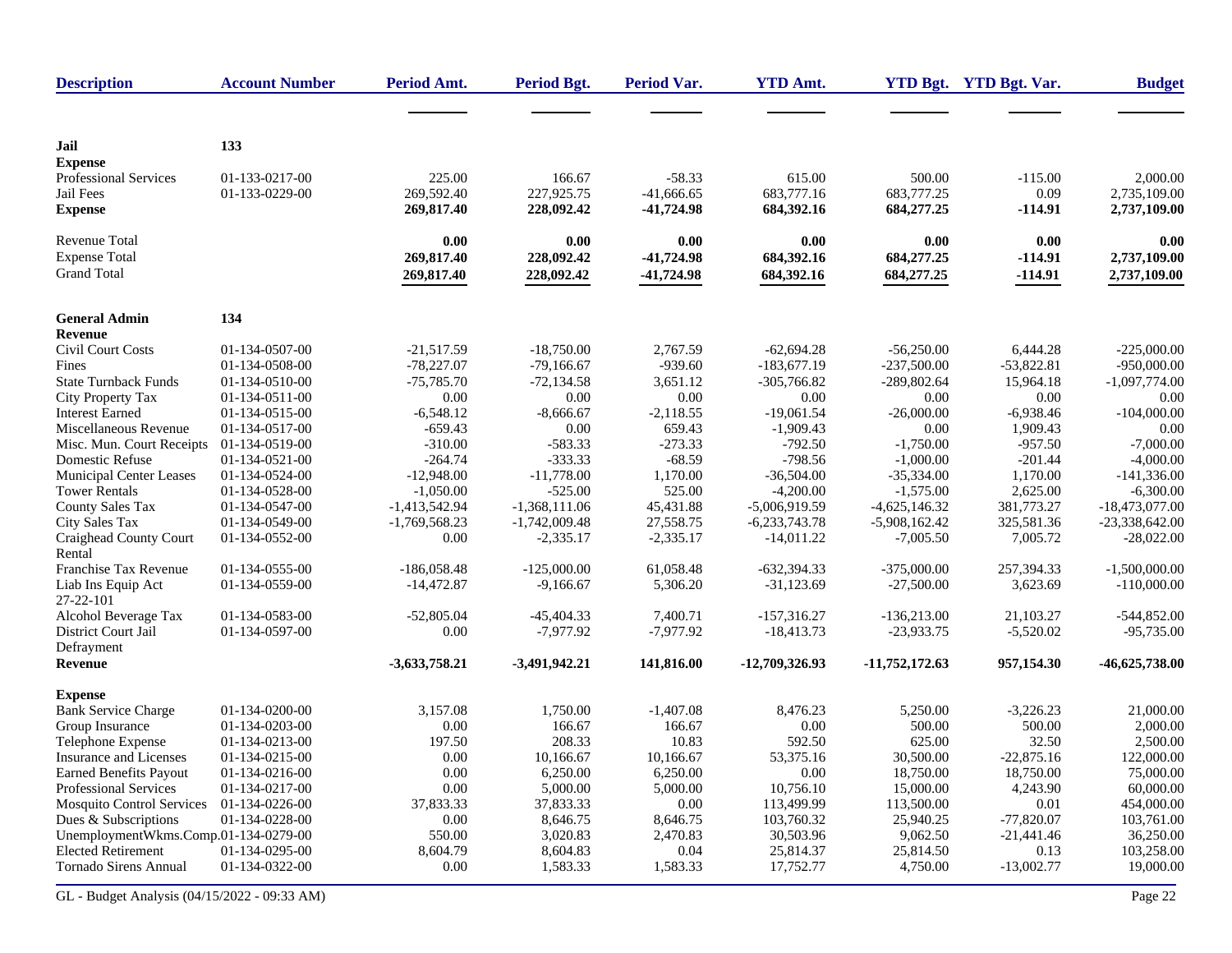| <b>Description</b>                                                 | <b>Account Number</b> | Period Amt.                                     | <b>Period Bgt.</b>                              | <b>Period Var.</b>                    | <b>YTD Amt.</b>                                  |                                                    | YTD Bgt. YTD Bgt. Var.                    | <b>Budget</b>                                    |
|--------------------------------------------------------------------|-----------------------|-------------------------------------------------|-------------------------------------------------|---------------------------------------|--------------------------------------------------|----------------------------------------------------|-------------------------------------------|--------------------------------------------------|
| Maint.                                                             |                       |                                                 |                                                 |                                       |                                                  |                                                    |                                           |                                                  |
| <b>Expense</b>                                                     |                       | 50,342.70                                       | 83,230.74                                       | 32,888.04                             | 364,531.40                                       | 249,692.25                                         | $-114,839.15$                             | 998,769.00                                       |
| <b>Revenue Total</b><br><b>Expense Total</b><br><b>Grand Total</b> |                       | $-3,633,758.21$<br>50,342.70<br>$-3,583,415.51$ | $-3,491,942.21$<br>83,230.74<br>$-3,408,711.47$ | 141,816.00<br>32,888.04<br>174,704.04 | $-12,709,326.93$<br>364,531.40<br>-12,344,795.53 | $-11,752,172.63$<br>249,692.25<br>$-11,502,480.38$ | 957,154.30<br>$-114,839.15$<br>842,315.15 | $-46,625,738.00$<br>998,769.00<br>-45,626,969.00 |
| <b>Parks - Miracle League</b>                                      | 135                   |                                                 |                                                 |                                       |                                                  |                                                    |                                           |                                                  |
| Revenue<br>ML-Youth League<br>Concessions                          | 01-135-0619-00        | 0.00                                            | $-83.33$                                        | $-83.33$                              | 0.00                                             | $-250.00$                                          | $-250.00$                                 | $-1,000.00$                                      |
| ML-Sponsorships                                                    | 01-135-0640-00        | 0.00                                            | $-583.33$                                       | $-583.33$                             | 0.00                                             | $-1,750.00$                                        | $-1,750.00$                               | $-7,000.00$                                      |
| ML-League Entry Fees                                               | 01-135-0641-00        | $-1,530.00$                                     | $-125.00$                                       | 1,405.00                              | $-1,580.00$                                      | $-375.00$                                          | 1,205.00                                  | $-1,500.00$                                      |
| ML-Field Rental                                                    | 01-135-0648-00        | $-300.00$                                       | 0.00                                            | 300.00                                | $-300.00$                                        | 0.00                                               | 300.00                                    | 0.00                                             |
| ML-Donations                                                       | 01-135-0650-00        | $-55.00$                                        | 0.00                                            | 55.00                                 | $-55.00$                                         | 0.00                                               | 55.00                                     | 0.00                                             |
| Revenue                                                            |                       | $-1,885.00$                                     | $-791.66$                                       | 1,093.34                              | $-1,935.00$                                      | $-2,375.00$                                        | $-440.00$                                 | $-9,500.00$                                      |
| <b>Expense</b>                                                     |                       |                                                 |                                                 |                                       |                                                  |                                                    |                                           |                                                  |
| <b>Payroll Taxes</b>                                               | 01-135-0206-00        | 70.92                                           | 180.83                                          | 109.91                                | 547.65                                           | 542.50                                             | $-5.15$                                   | 2,170.00                                         |
| Travel & Training                                                  | 01-135-0209-00        | 0.00                                            | 41.67                                           | 41.67                                 | 0.00                                             | 125.00                                             | 125.00                                    | 500.00                                           |
| <b>Part-Time Salaries</b>                                          | 01-135-0210-00        | 1,143.78                                        | 2,916.67                                        | 1,772.89                              | 8,832.89                                         | 8,750.00                                           | $-82.89$                                  | 35,000.00                                        |
| <b>Overtime Salaries</b>                                           | 01-135-0211-00        | 0.00                                            | 12.50                                           | 12.50                                 | 0.00                                             | 37.50                                              | 37.50                                     | 150.00                                           |
| Insurance and Licenses                                             | 01-135-0215-00        | 0.00                                            | 166.67                                          | 166.67                                | 1,944.57                                         | 500.00                                             | $-1,444.57$                               | 2,000.00                                         |
| Advertising and Printing                                           | 01-135-0220-00        | 0.00                                            | 83.33                                           | 83.33                                 | 0.00                                             | 250.00                                             | 250.00                                    | 1,000.00                                         |
| Maintenance Bldg & Grns.                                           | 01-135-0221-00        | 0.00                                            | 416.67                                          | 416.67                                | 57.51                                            | 1,250.00                                           | 1,192.49                                  | 5,000.00                                         |
| <b>Equipment Maintenance</b>                                       | 01-135-0222-00        | 0.00                                            | 83.33                                           | 83.33                                 | 0.00                                             | 250.00                                             | 250.00                                    | 1,000.00                                         |
| Supplies                                                           | 01-135-0224-00        | 0.00                                            | 666.67                                          | 666.67                                | 0.00                                             | 2,000.00                                           | 2,000.00                                  | 8,000.00                                         |
| Office Supplies                                                    | 01-135-0224-01        | 0.00                                            | 20.83                                           | 20.83                                 | 0.00                                             | 62.50                                              | 62.50                                     | 250.00                                           |
| Dues & Subscriptions                                               | 01-135-0228-00        | 0.00                                            | 83.33                                           | 83.33                                 | 0.00                                             | 250.00                                             | 250.00                                    | 1,000.00                                         |
| Concessions- Cost of Goods 01-135-0280-00                          |                       | 0.00                                            | 250.00                                          | 250.00                                | 0.00                                             | 750.00                                             | 750.00                                    | 3,000.00                                         |
| <b>Medicare Contributions</b>                                      | 01-135-0284-00        | 16.59                                           | 42.25                                           | 25.66                                 | 128.08                                           | 126.75                                             | $-1.33$                                   | 507.00                                           |
| <b>Expense</b>                                                     |                       | 1,231.29                                        | 4,964.75                                        | 3,733.46                              | 11,510.70                                        | 14,894.25                                          | 3,383.55                                  | 59,577.00                                        |
| <b>Revenue Total</b>                                               |                       | $-1,885.00$                                     | $-791.66$                                       | 1,093.34                              | $-1,935.00$                                      | $-2,375.00$                                        | $-440.00$                                 | $-9,500.00$                                      |
| <b>Expense Total</b>                                               |                       | 1,231.29                                        | 4,964.75                                        | 3,733.46                              | 11,510.70                                        | 14,894.25                                          | 3,383.55                                  | 59,577.00                                        |
| <b>Grand Total</b>                                                 |                       | $-653.71$                                       | 4,173.09                                        | 4,826.80                              | 9,575.70                                         | 12,519.25                                          | 2,943.55                                  | 50,077.00                                        |
|                                                                    |                       |                                                 |                                                 |                                       |                                                  |                                                    |                                           |                                                  |
| <b>Parks - Community</b><br><b>Centers</b>                         | 136                   |                                                 |                                                 |                                       |                                                  |                                                    |                                           |                                                  |
| Revenue                                                            |                       |                                                 |                                                 |                                       |                                                  |                                                    |                                           |                                                  |
| Miscellaneous Revenue                                              | 01-136-0517-00        | 0.00                                            | 0.00                                            | 0.00                                  | $-591.95$                                        | 0.00                                               | 591.95                                    | 0.00                                             |
| E.B. Watson Center Revenue01-136-0621-00                           |                       | $-1,320.00$                                     | $-500.00$                                       | 820.00                                | $-2,680.00$                                      | $-1,500.00$                                        | 1,180.00                                  | $-6,000.00$                                      |
| Earl Bell Center Revenue                                           | 01-136-0622-00        | $-829.00$                                       | $-666.67$                                       | 162.33                                | $-1,399.00$                                      | $-2,000.00$                                        | $-601.00$                                 | $-8,000.00$                                      |
| Allen Park Revenue                                                 | 01-136-0625-00        | $-1,240.00$                                     | $-916.67$                                       | 323.33                                | $-1,370.00$                                      | $-2,750.00$                                        | $-1,380.00$                               | $-11,000.00$                                     |
| Parker Park Revenue                                                | 01-136-0626-00        | $-860.00$                                       | $-930.58$                                       | $-70.58$                              | $-2,600.00$                                      | $-2,791.75$                                        | $-191.75$                                 | $-11,167.00$                                     |
| Tennis Court Fees                                                  | 01-136-0628-00        | 0.00                                            | $-41.67$                                        | $-41.67$                              | 0.00                                             | $-125.00$                                          | $-125.00$                                 | $-500.00$                                        |
| <b>Contract Instructor Fees</b>                                    | 01-136-0630-00        | $-616.00$                                       | $-166.67$                                       | 449.33                                | $-791.00$                                        | $-500.00$                                          | 291.00                                    | $-2,000.00$                                      |
| GL - Budget Analysis (04/15/2022 - 09:33 AM)                       |                       |                                                 |                                                 |                                       |                                                  |                                                    |                                           | Page 23                                          |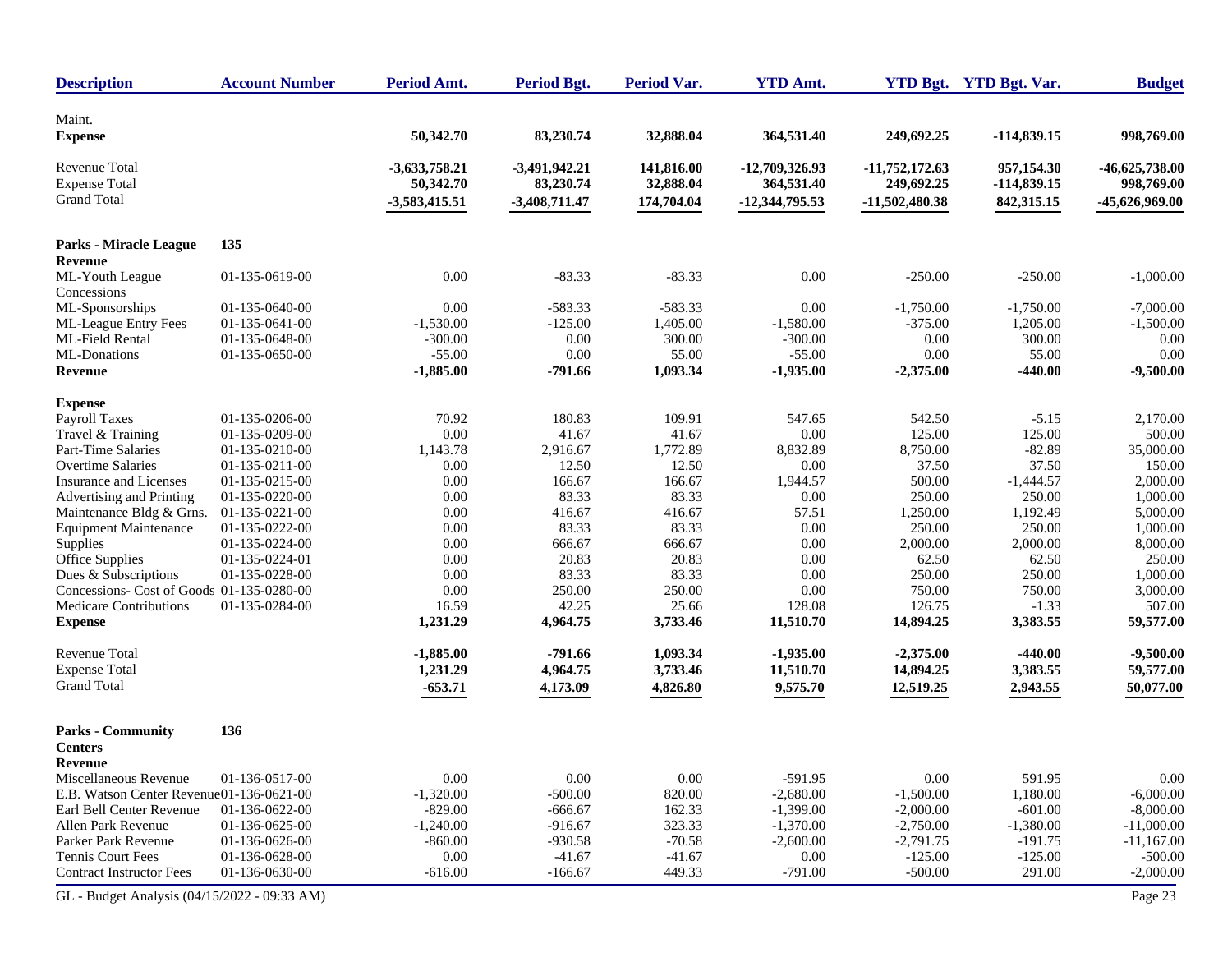| <b>Description</b>                           | <b>Account Number</b> | Period Amt.             | <b>Period Bgt.</b>  | <b>Period Var.</b> | <b>YTD Amt.</b>         |                     | YTD Bgt. YTD Bgt. Var. | <b>Budget</b>        |
|----------------------------------------------|-----------------------|-------------------------|---------------------|--------------------|-------------------------|---------------------|------------------------|----------------------|
| Miles Park Revenue<br>Revenue                | 01-136-0631-00        | $-60.00$<br>$-4,925.00$ | 0.00<br>$-3,222.26$ | 60.00<br>1,702.74  | $-60.00$<br>$-9,491.95$ | 0.00<br>$-9,666.75$ | 60.00<br>$-174.80$     | 0.00<br>$-38,667.00$ |
| <b>Expense</b>                               |                       |                         |                     |                    |                         |                     |                        |                      |
| Salaries-Community<br>Centers                | 01-136-0201-00        | 3,573.65                | 3,795.58            | 221.93             | 10,651.92               | 11,386.75           | 734.83                 | 45,547.00            |
| <b>Holiday Pay</b>                           | 01-136-0202-00        | 0.00                    | 58.42               | 58.42              | 0.00                    | 175.25              | 175.25                 | 701.00               |
| Group Insurance                              | 01-136-0203-00        | 402.54                  | 416.67              | 14.13              | 1,207.62                | 1,250.00            | 42.38                  | 5,000.00             |
| Pension - City's Contribution 01-136-0204-00 |                       | 178.68                  | 166.67              | $-12.01$           | 607.60                  | 500.00              | $-107.60$              | 2,000.00             |
| Payroll Taxes                                | 01-136-0206-00        | 1,077.07                | 977.75              | $-99.32$           | 3,030.90                | 2,933.25            | $-97.65$               | 11,733.00            |
| Uniforms                                     | 01-136-0207-00        | 18.12                   | 166.67              | 148.55             | 58.89                   | 500.00              | 441.11                 | 2,000.00             |
| Part-Time Salaries                           | 01-136-0210-00        | 13,997.58               | 11,666.67           | $-2,330.91$        | 37,330.58               | 35,000.00           | $-2,330.58$            | 140,000.00           |
| <b>Overtime Salaries</b>                     | 01-136-0211-00        | 0.00                    | 125.00              | 125.00             | 0.00                    | 375.00              | 375.00                 | 1,500.00             |
| Telephone Expense                            | 01-136-0213-00        | 46.02                   | 0.00                | $-46.02$           | 46.02                   | 0.00                | $-46.02$               | 0.00                 |
| Insurance and Licenses                       | 01-136-0215-00        | 0.00                    | 125.00              | 125.00             | 0.00                    | 375.00              | 375.00                 | 1,500.00             |
| <b>Professional Services</b>                 | 01-136-0217-00        | 0.00                    | 16.67               | 16.67              | 0.00                    | 50.00               | 50.00                  | 200.00               |
| Maintenance Bldg & Grns.                     | 01-136-0221-00        | 0.00                    | 1,250.00            | 1,250.00           | 48.17                   | 3,750.00            | 3,701.83               | 15,000.00            |
| <b>Equipment Maintenance</b>                 | 01-136-0222-00        | 272.44                  | 125.00              | $-147.44$          | 272.44                  | 375.00              | 102.56                 | 1,500.00             |
| Auto Expense                                 | 01-136-0223-00        | 283.16                  | 83.33               | $-199.83$          | 1,073.73                | 250.00              | $-823.73$              | 1,000.00             |
| Supplies                                     | 01-136-0224-00        | 2,588.32                | 2,916.67            | 328.35             | 7,716.85                | 8,750.00            | 1,033.15               | 35,000.00            |
| <b>Office Supplies</b>                       | 01-136-0224-01        | 0.00                    | 125.00              | 125.00             | 512.34                  | 375.00              | $-137.34$              | 1,500.00             |
| <b>Fixed Assets</b>                          | 01-136-0232-00        | 0.00                    | 1,666.67            | 1,666.67           | 0.00                    | 5,000.00            | 5,000.00               | 20,000.00            |
| Minor Equipment &                            | 01-136-0232-01        | 0.00                    | 733.33              | 733.33             | 1,041.25                | 2,200.00            | 1,158.75               | 8,800.00             |
| Furniture                                    |                       |                         |                     |                    |                         |                     |                        |                      |
| <b>Medicare Contributions</b>                | 01-136-0284-00        | 251.91                  | 222.25              | $-29.66$           | 708.87                  | 666.75              | $-42.12$               | 2,667.00             |
| Longevity Pay                                | 01-136-0285-00        | 0.00                    | 125.00              | 125.00             | 1,500.00                | 375.00              | $-1,125.00$            | 1,500.00             |
| <b>Expense</b>                               |                       | 22,689.49               | 24,762.35           | 2,072.86           | 65,807.18               | 74,287.00           | 8,479.82               | 297,148.00           |
| <b>Revenue Total</b>                         |                       | $-4,925.00$             | $-3,222.26$         | 1,702.74           | $-9,491.95$             | $-9,666.75$         | $-174.80$              | $-38,667.00$         |
| <b>Expense Total</b>                         |                       |                         | 24,762.35           | 2,072.86           |                         | 74,287.00           |                        |                      |
|                                              |                       | 22,689.49               |                     |                    | 65,807.18               |                     | 8,479.82               | 297,148.00           |
| <b>Grand Total</b>                           |                       | 17,764.49               | 21,540.09           | 3,775.60           | 56,315.23               | 64,620.25           | 8,305.02               | 258,481.00           |
| <b>Parks - Shooting Complex 137</b>          |                       |                         |                     |                    |                         |                     |                        |                      |
| Revenue                                      |                       |                         |                     |                    |                         |                     |                        |                      |
| SR-Concessions                               | 01-137-0619-00        | 0.00                    | $-1,666.67$         | $-1,666.67$        | 0.00                    | $-5,000.00$         | $-5,000.00$            | $-20,000.00$         |
| SR-Sponsorship                               | 01-137-0640-00        | $-5,000.00$             | $-5,000.00$         | 0.00               | $-5,000.00$             | $-15,000.00$        | $-10,000.00$           | $-60,000,00$         |
| SR-Membership Fees                           | 01-137-0641-00        | $-6,170.00$             | $-11,666.67$        | $-5,496.67$        | $-11,770.00$            | $-35,000.00$        | $-23,230.00$           | $-140,000.00$        |
| SR-Merchandise Fees                          | 01-137-0641-01        | $-7,304.00$             | $-3,333.33$         | 3,970.67           | $-13,817.00$            | $-10,000.00$        | 3,817.00               | $-40,000.00$         |
| Revenue                                      |                       | $-18,474.00$            | $-21,666.67$        | $-3,192.67$        | $-30,587.00$            | $-65,000.00$        | $-34,413.00$           | $-260,000.00$        |
| <b>Expense</b>                               |                       |                         |                     |                    |                         |                     |                        |                      |
| Salaries- Shooting Complex 01-137-0201-00    |                       | 2,832.30                | 8,565.83            | 5,733.53           | 7,080.75                | 25,697.50           | 18,616.75              | 102,790.00           |
| <b>Holiday Pay</b>                           | 01-137-0202-00        | 0.00                    | 131.83              | 131.83             | 0.00                    | 395.50              | 395.50                 | 1,582.00             |
| Group Insurance                              | 01-137-0203-00        | 397.74                  | 2,000.00            | 1,602.26           | 1,193.22                | 6,000.00            | 4,806.78               | 24,000.00            |
| Pension - City's Contribution 01-137-0204-00 |                       | 0.00                    | 433.33              | 433.33             | 0.00                    | 1,300.00            | 1,300.00               | 5,200.00             |
| Payroll Taxes                                | 01-137-0206-00        | 960.55                  | 1,094.67            | 134.12             | 2,585.90                | 3,284.00            | 698.10                 | 13,136.00            |
| Uniforms                                     | 01-137-0207-00        | 246.15                  | 208.33              | $-37.82$           | 371.96                  | 625.00              | 253.04                 | 2,500.00             |
| Travel & Training                            | 01-137-0209-00        | $0.00\,$                | 208.33              | 208.33             | $0.00\,$                | 625.00              | 625.00                 | 2,500.00             |
| GL - Budget Analysis (04/15/2022 - 09:33 AM) |                       |                         |                     |                    |                         |                     |                        | Page 24              |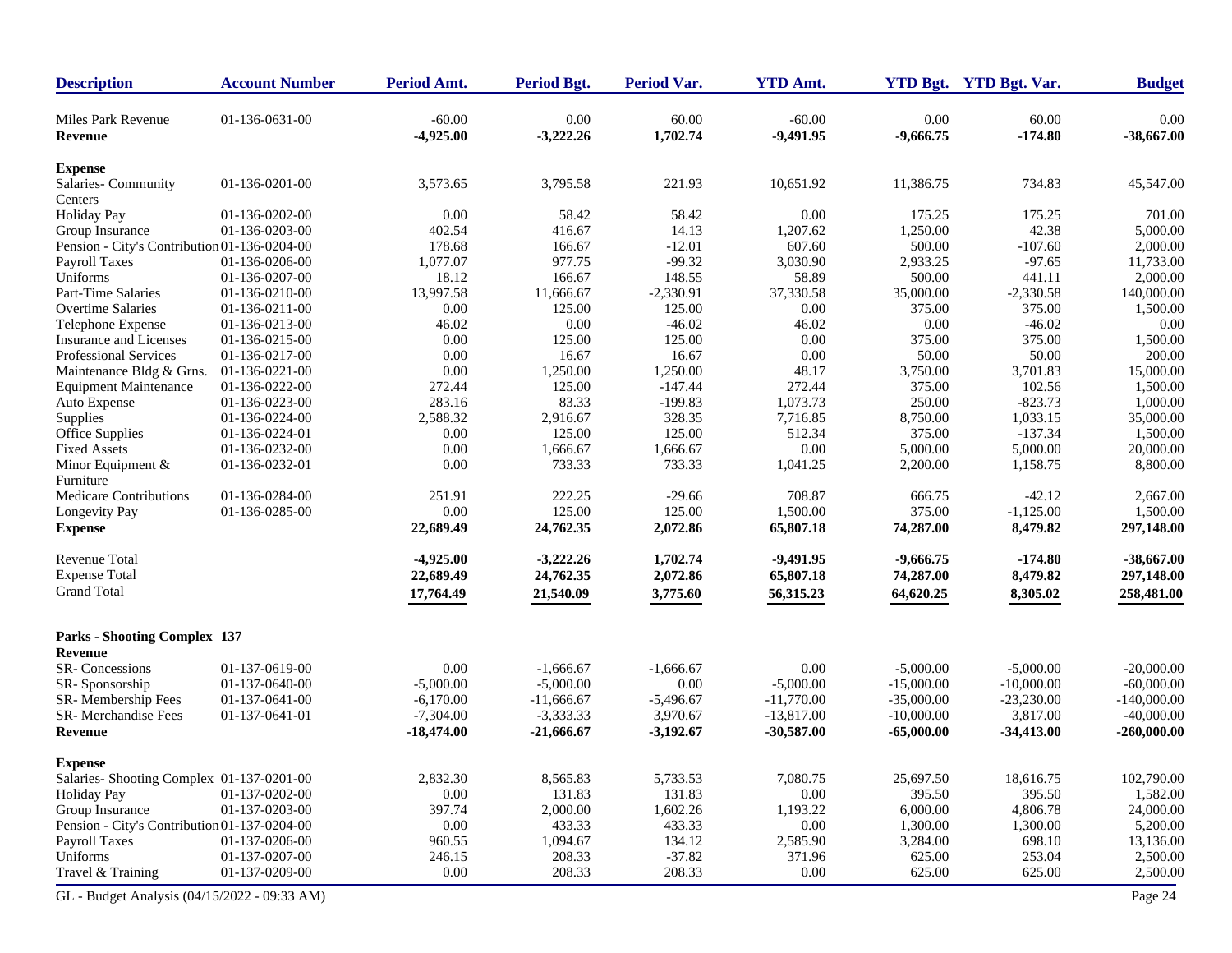| <b>Description</b>             | <b>Account Number</b> | Period Amt.  | Period Bgt.  | Period Var. | <b>YTD Amt.</b> |              | YTD Bgt. YTD Bgt. Var. | <b>Budget</b> |
|--------------------------------|-----------------------|--------------|--------------|-------------|-----------------|--------------|------------------------|---------------|
| Part-Time Salaries             | 01-137-0210-00        | 12,755.13    | 8,333.33     | $-4,421.80$ | 35,047.21       | 25,000.00    | $-10,047.21$           | 100,000.00    |
| Overtime Salaries              | 01-137-0211-00        | 68.25        | 625.00       | 556.75      | 68.25           | 1,875.00     | 1,806.75               | 7,500.00      |
| Telephone Expense              | 01-137-0213-00        | 92.04        | 95.00        | 2.96        | 128.64          | 285.00       | 156.36                 | 1,140.00      |
| Insurance and Licenses         | 01-137-0215-00        | 0.00         | 0.00         | 0.00        | 4,620.00        | 0.00         | $-4,620.00$            | 0.00          |
| Professional Services          | 01-137-0217-00        | 0.00         | 41.67        | 41.67       | 0.00            | 125.00       | 125.00                 | 500.00        |
| Postage                        | 01-137-0218-00        | 0.00         | 20.83        | 20.83       | 58.00           | 62.50        | 4.50                   | 250.00        |
| Advertising and Printing       | 01-137-0220-00        | 35.00        | 208.33       | 173.33      | 109.75          | 625.00       | 515.25                 | 2,500.00      |
| Maintenance Bldg & Grns.       | 01-137-0221-00        | 65.54        | 4,166.67     | 4,101.13    | 825.06          | 12,500.00    | 11,674.94              | 50,000.00     |
| <b>Equipment Maintenance</b>   | 01-137-0222-00        | 0.00         | 500.00       | 500.00      | 0.00            | 1,500.00     | 1,500.00               | 6,000.00      |
| Auto Expense                   | 01-137-0223-00        | 0.00         | 208.33       | 208.33      | 0.00            | 625.00       | 625.00                 | 2,500.00      |
| Supplies                       | 01-137-0224-00        | 6,371.08     | 10,833.33    | 4,462.25    | 12,464.66       | 32,500.00    | 20,035.34              | 130,000.00    |
| Office Supplies                | 01-137-0224-01        | 0.00         | 125.00       | 125.00      | 770.69          | 375.00       | $-395.69$              | 1,500.00      |
| Fuel                           | 01-137-0225-00        | 197.24       | 500.00       | 302.76      | 445.95          | 1,500.00     | 1,054.05               | 6,000.00      |
| Dues & Subscriptions           | 01-137-0228-00        | 0.00         | 208.33       | 208.33      | 0.00            | 625.00       | 625.00                 | 2,500.00      |
| <b>Fixed Assets</b>            | 01-137-0232-00        | 0.00         | 19,416.67    | 19,416.67   | 0.00            | 58,250.00    | 58,250.00              | 233,000.00    |
| Minor Equipment &<br>Furniture | 01-137-0232-01        | 0.00         | 833.33       | 833.33      | 0.00            | 2,500.00     | 2,500.00               | 10,000.00     |
| <b>RentalsContracts</b>        | 01-137-0233-00        | 542.50       | 416.67       | $-125.83$   | 1,772.27        | 1,250.00     | $-522.27$              | 5,000.00      |
| <b>Medicare Contributions</b>  | 01-137-0284-00        | 224.65       | 256.00       | 31.35       | 604.79          | 768.00       | 163.21                 | 3,072.00      |
| Mobile Data Services           | 01-137-0297-00        | 12.04        | 150.00       | 137.96      | 12.04           | 450.00       | 437.96                 | 1,800.00      |
| <b>Expense</b>                 |                       | 24,800.21    | 59,580.81    | 34,780.60   | 68,159.14       | 178,742.50   | 110,583.36             | 714,970.00    |
| Revenue Total                  |                       | $-18,474.00$ | $-21,666.67$ | $-3,192.67$ | $-30,587.00$    | $-65,000.00$ | $-34,413.00$           | $-260,000.00$ |
| <b>Expense Total</b>           |                       | 24,800.21    | 59,580.81    | 34,780.60   | 68,159.14       | 178,742.50   | 110,583.36             | 714,970.00    |
| <b>Grand Total</b>             |                       | 6,326.21     | 37,914.14    | 31,587.93   | 37,572.14       | 113,742.50   | 76,170.36              | 454,970.00    |
| <b>Parks - Jonesboro Pool</b>  | 138                   |              |              |             |                 |              |                        |               |
| <b>Center</b>                  |                       |              |              |             |                 |              |                        |               |
| <b>Revenue</b>                 |                       |              |              |             |                 |              |                        |               |
| <b>JPC</b> Concessions         | 01-138-0619-00        | 0.00         | $-1,476.75$  | $-1,476.75$ | 0.00            | $-4,430.25$  | $-4,430.25$            | $-17,721.00$  |
| <b>JPC</b> Admissions          | 01-138-0646-00        | 0.00         | $-3,154.92$  | $-3,154.92$ | 0.00            | $-9,464.75$  | $-9,464.75$            | $-37,859.00$  |
| <b>JPC</b> Rentals             | 01-138-0648-00        | 0.00         | $-1,707.58$  | $-1,707.58$ | $-2,000.00$     | $-5,122.75$  | $-3,122.75$            | $-20,491.00$  |
| <b>Revenue</b>                 |                       | $0.00\,$     | $-6,339.25$  | $-6,339.25$ | $-2,000.00$     | $-19,017.75$ | $-17,017.75$           | $-76,071.00$  |
| <b>Expense</b>                 |                       |              |              |             |                 |              |                        |               |
| <b>Payroll Taxes</b>           | 01-138-0206-00        | 8.14         | 421.08       | 412.94      | 102.09          | 1,263.25     | 1,161.16               | 5,053.00      |
| Uniforms                       | 01-138-0207-00        | 0.00         | 166.67       | 166.67      | 0.00            | 500.00       | 500.00                 | 2,000.00      |
| Travel & Training              | 01-138-0209-00        | 0.00         | 41.67        | 41.67       | 0.00            | 125.00       | 125.00                 | 500.00        |
| Part-Time Salaries             | 01-138-0210-00        | 131.25       | 6,666.67     | 6,535.42    | 1,646.50        | 20,000.00    | 18,353.50              | 80,000.00     |
| <b>Overtime Salaries</b>       | 01-138-0211-00        | 0.00         | 125.00       | 125.00      | 0.00            | 375.00       | 375.00                 | 1,500.00      |
| Insurance and Licenses         | 01-138-0215-00        | 0.00         | 8.33         | 8.33        | 0.00            | 25.00        | 25.00                  | 100.00        |
| Maintenance Bldg & Grns.       | 01-138-0221-00        | 0.00         | 2,916.67     | 2,916.67    | 4,996.43        | 8,750.00     | 3,753.57               | 35,000.00     |
| <b>Equipment Maintenance</b>   | 01-138-0222-00        | $0.00\,$     | 208.33       | 208.33      | 0.00            | 625.00       | 625.00                 | 2,500.00      |
| Supplies                       | 01-138-0224-00        | 0.00         | 2,500.00     | 2,500.00    | 234.69          | 7,500.00     | 7,265.31               | 30,000.00     |
| Office Supplies                | 01-138-0224-01        | 0.00         | 12.50        | 12.50       | 0.00            | 37.50        | 37.50                  | 150.00        |
| Fuel                           | 01-138-0225-00        | 0.00         | 83.33        | 83.33       | 0.00            | 250.00       | 250.00                 | 1,000.00      |
| Dues & Subscriptions           | 01-138-0228-00        | 0.00         | 20.83        | 20.83       | 0.00            | 62.50        | 62.50                  | 250.00        |
| <b>Fixed Assets</b>            | 01-138-0232-00        | 0.00         | 750.00       | 750.00      | 0.00            | 2,250.00     | 2,250.00               | 9,000.00      |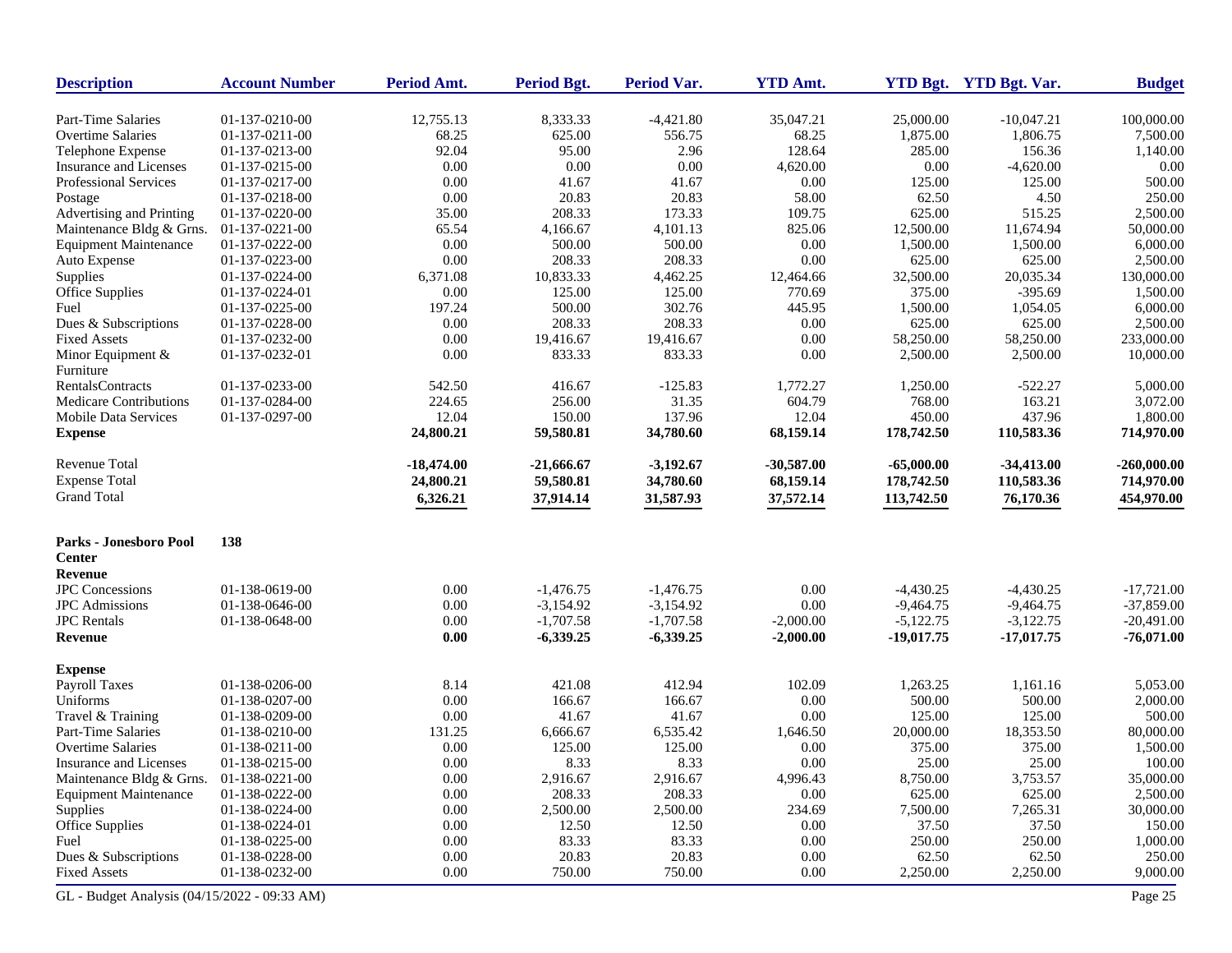| <b>Description</b>                               | <b>Account Number</b> | <b>Period Amt.</b> | Period Bgt. | Period Var. | <b>YTD Amt.</b> |              | YTD Bgt. YTD Bgt. Var. | <b>Budget</b> |
|--------------------------------------------------|-----------------------|--------------------|-------------|-------------|-----------------|--------------|------------------------|---------------|
| Minor Equipment $&$                              | 01-138-0232-01        | 0.00               | 265.00      | 265.00      | 0.00            | 795.00       | 795.00                 | 3,180.00      |
| Furniture                                        |                       |                    |             |             |                 |              |                        |               |
| <b>RentalsContracts</b>                          | 01-138-0233-00        | 0.00               | 62.50       | 62.50       | 0.00            | 187.50       | 187.50                 | 750.00        |
| Concessions-Cost of Goods 01-138-0280-00<br>Sold |                       | 0.00               | 1,500.00    | 1,500.00    | 0.00            | 4,500.00     | 4,500.00               | 18,000.00     |
| <b>Medicare Contributions</b>                    | 01-138-0284-00        | 1.90               | 98.50       | 96.60       | 23.87           | 295.50       | 271.63                 | 1.182.00      |
| <b>Expense</b>                                   |                       | 141.29             | 15,847.08   | 15,705.79   | 7,003.58        | 47,541.25    | 40,537.67              | 190,165.00    |
| <b>Revenue Total</b>                             |                       | 0.00               | $-6,339.25$ | $-6,339.25$ | $-2,000.00$     | $-19,017.75$ | $-17,017.75$           | $-76,071.00$  |
| <b>Expense Total</b>                             |                       | 141.29             | 15,847.08   | 15,705.79   | 7,003.58        | 47,541.25    | 40,537.67              | 190,165.00    |
| <b>Grand Total</b>                               |                       | 141.29             | 9,507.83    | 9,366.54    | 5,003.58        | 28,523.50    | 23,519.92              | 114,094.00    |
| <b>Parks - Sports Programs</b>                   | 139                   |                    |             |             |                 |              |                        |               |
| <b>Expense</b>                                   |                       |                    |             |             |                 |              |                        |               |
| Salaries- Sports Programs                        | 01-139-0201-00        | 9,275.80           | 10,023.75   | 747.95      | 27,827.40       | 30,071.25    | 2,243.85               | 120,285.00    |
| <b>Holiday Pay</b>                               | 01-139-0202-00        | 0.00               | 158.17      | 158.17      | 0.00            | 474.50       | 474.50                 | 1,898.00      |
| Group Insurance                                  | 01-139-0203-00        | 2,046.02           | 2,500.00    | 453.98      | 6,138.06        | 7,500.00     | 1,361.94               | 30,000.00     |
| Pension - City's Contribution 01-139-0204-00     |                       | 463.80             | 495.83      | 32.03       | 1,391.40        | 1,487.50     | 96.10                  | 5,950.00      |
| Payroll Taxes                                    | 01-139-0206-00        | 911.57             | 1,054.92    | 143.35      | 2,670.77        | 3,164.75     | 493.98                 | 12,659.00     |
| Uniforms                                         | 01-139-0207-00        | 0.00               | 41.67       | 41.67       | 0.00            | 125.00       | 125.00                 | 500.00        |
| Travel & Training                                | 01-139-0209-00        | 0.00               | 20.83       | 20.83       | 0.00            | 62.50        | 62.50                  | 250.00        |
| Part-Time Salaries                               | 01-139-0210-00        | 6,545.00           | 6,666.67    | 121.67      | 18,422.25       | 20,000.00    | 1,577.75               | 80,000.00     |
| <b>Overtime Salaries</b>                         | 01-139-0211-00        | 0.00               | 166.67      | 166.67      | 181.50          | 500.00       | 318.50                 | 2,000.00      |
| Telephone Expense                                | 01-139-0213-00        | 276.12             | 145.83      | $-130.29$   | 394.27          | 437.50       | 43.23                  | 1,750.00      |
| Postage                                          | 01-139-0218-00        | 0.00               | 20.83       | 20.83       | 0.00            | 62.50        | 62.50                  | 250.00        |
| Advertising and Printing                         | 01-139-0220-00        | 0.00               | 125.00      | 125.00      | 0.00            | 375.00       | 375.00                 | 1,500.00      |
| Maintenance Bldg & Grns.                         | 01-139-0221-00        | 0.00               | 125.00      | 125.00      | 0.00            | 375.00       | 375.00                 | 1,500.00      |
| <b>Equipment Maintenance</b>                     | 01-139-0222-00        | $0.00\,$           | 125.00      | 125.00      | 0.00            | 375.00       | 375.00                 | 1,500.00      |
| Auto Expense                                     | 01-139-0223-00        | 184.41             | 208.33      | 23.92       | 281.90          | 625.00       | 343.10                 | 2,500.00      |
| Supplies                                         | 01-139-0224-00        | 917.79             | 1,333.33    | 415.54      | 2,074.33        | 4,000.00     | 1,925.67               | 16,000.00     |
| Office Supplies                                  | 01-139-0224-01        | 0.00               | 62.50       | 62.50       | 0.00            | 187.50       | 187.50                 | 750.00        |
| Fuel                                             | 01-139-0225-00        | 783.99             | 500.00      | $-283.99$   | 2,171.62        | 1,500.00     | $-671.62$              | 6,000.00      |
| Minor Equipment $&$<br>Furniture                 | 01-139-0232-01        | 0.00               | 41.67       | 41.67       | 0.00            | 125.00       | 125.00                 | 500.00        |
| <b>Rentals Contracts</b>                         | 01-139-0233-00        | 321.48             | 83.33       | $-238.15$   | 336.72          | 250.00       | $-86.72$               | 1,000.00      |
| Medicare Contributions                           | 01-139-0284-00        | 213.20             | 246.67      | 33.47       | 624.63          | 740.00       | 115.37                 | 2,960.00      |
| <b>Expense</b>                                   |                       | 21,939.18          | 24,146.00   | 2,206.82    | 62,514.85       | 72,438.00    | 9,923.15               | 289,752.00    |
| <b>Revenue Total</b>                             |                       | 0.00               | 0.00        | 0.00        | 0.00            | 0.00         | 0.00                   | 0.00          |
| <b>Expense Total</b>                             |                       | 21,939.18          | 24,146.00   | 2,206.82    | 62,514.85       | 72,438.00    | 9,923.15               | 289,752.00    |
| <b>Grand Total</b>                               |                       | 21,939.18          | 24,146.00   | 2,206.82    | 62,514.85       | 72,438.00    | 9,923.15               | 289,752.00    |
| <b>Communications</b>                            | 141                   |                    |             |             |                 |              |                        |               |
| <b>Revenue</b>                                   |                       |                    |             |             |                 |              |                        |               |
| Miscellaneous Revenue                            | 01-141-0517-00        | $-3,000.00$        | 0.00        | 3,000.00    | $-3,000.00$     | 0.00         | 3,000.00               | 0.00          |
| Revenue                                          |                       | $-3,000.00$        | 0.00        | 3,000.00    | $-3,000.00$     | 0.00         | 3,000.00               | 0.00          |
|                                                  |                       |                    |             |             |                 |              |                        |               |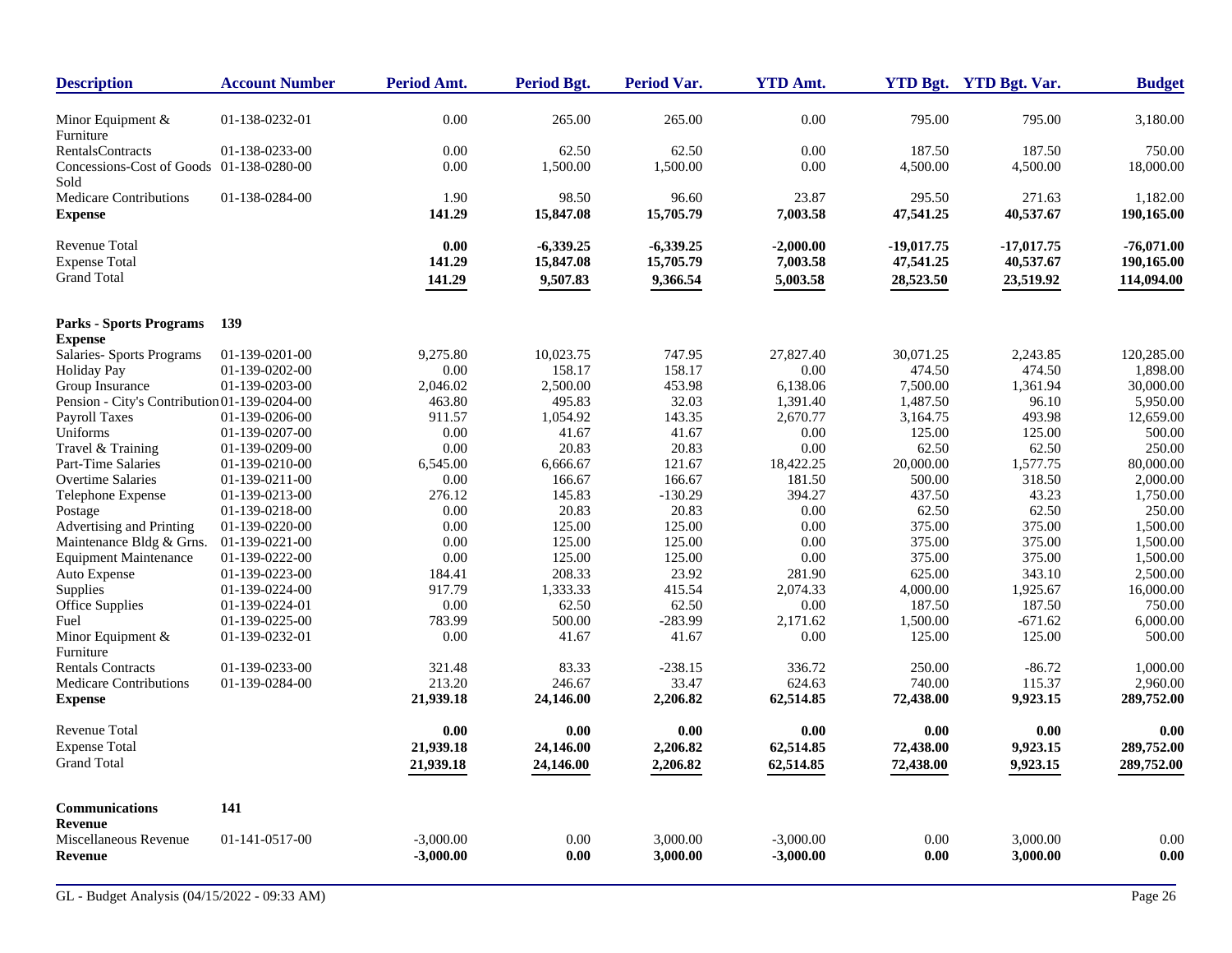| <b>Description</b>                           | <b>Account Number</b> | Period Amt.         | <b>Period Bgt.</b> | <b>Period Var.</b> | <b>YTD Amt.</b> |              | YTD Bgt. YTD Bgt. Var. | <b>Budget</b> |
|----------------------------------------------|-----------------------|---------------------|--------------------|--------------------|-----------------|--------------|------------------------|---------------|
| <b>Expense</b>                               |                       |                     |                    |                    |                 |              |                        |               |
| Salaries-Communications                      | 01-141-0201-00        | 11,650.28           | 12,583.33          | 933.05             | 34,479.02       | 37,750.00    | 3,270.98               | 151,000.00    |
| <b>Holiday Pay</b>                           | 01-141-0202-00        | 0.00                | 195.25             | 195.25             | 0.00            | 585.75       | 585.75                 | 2,343.00      |
| Group Insurance                              | 01-141-0203-00        | 1,199.02            | 1,666.67           | 467.65             | 3,597.06        | 5,000.00     | 1,402.94               | 20,000.00     |
| Pension - City's Contribution 01-141-0204-00 |                       | 280.80              | 325.00             | 44.20              | 836.36          | 975.00       | 138.64                 | 3,900.00      |
| <b>Payroll Taxes</b>                         | 01-141-0206-00        | 683.40              | 792.25             | 108.85             | 2,020.96        | 2,376.75     | 355.79                 | 9,507.00      |
| Travel & Training                            | 01-141-0209-00        | $0.00\,$            | 100.00             | 100.00             | 314.09          | 300.00       | $-14.09$               | 1,200.00      |
| Telephone Expense                            | 01-141-0213-00        | 276.12              | 125.00             | $-151.12$          | 398.13          | 375.00       | $-23.13$               | 1,500.00      |
| Professional Services                        | 01-141-0217-00        | 0.00                | 41.67              | 41.67              | 0.00            | 125.00       | 125.00                 | 500.00        |
| Advertising and Printing                     | 01-141-0220-00        | 0.00                | 8.33               | 8.33               | 0.00            | 25.00        | 25.00                  | 100.00        |
| <b>Equipment Maintenance</b>                 | 01-141-0222-00        | 0.00                | 50.00              | 50.00              | 0.00            | 150.00       | 150.00                 | 600.00        |
| Auto Expense                                 | 01-141-0223-00        | 0.00                | 33.33              | 33.33              | 0.00            | 100.00       | 100.00                 | 400.00        |
| Supplies                                     | 01-141-0224-00        | 0.00                | 33.33              | 33.33              | 1,138.23        | 100.00       | $-1,038.23$            | 400.00        |
| Office Supplies                              | 01-141-0224-01        | 0.00                | 12.50              | 12.50              | 0.00            | 37.50        | 37.50                  | 150.00        |
| Fuel                                         | 01-141-0225-00        | 94.80               | 41.67              | $-53.13$           | 139.79          | 125.00       | $-14.79$               | 500.00        |
| Dues & Subscriptions                         | 01-141-0228-00        | 4.00                | 133.33             | 129.33             | 251.88          | 400.00       | 148.12                 | 1,600.00      |
| <b>Fixed Assets</b>                          | 01-141-0232-00        | 0.00                | 0.00               | 0.00               | 2,212.32        | 0.00         | $-2,212.32$            | 0.00          |
| Minor Equipment &<br>Furniture               | 01-141-0232-01        | $0.00\,$            | 166.67             | 166.67             | 1,593.85        | 500.00       | $-1,093.85$            | 2,000.00      |
| Medicare Contributions                       | 01-141-0284-00        | 159.83              | 185.25             | 25.42              | 472.63          | 555.75       | 83.12                  | 2,223.00      |
| <b>Mobile Data Services</b>                  | 01-141-0297-00        | 111.18              | 0.00               | $-111.18$          | 166.77          | 0.00         | $-166.77$              | 0.00          |
| Maintenance Contracts                        | 01-141-0318-00        | $0.00\,$            | 4.17               | 4.17               | 0.00            | 12.50        | 12.50                  | 50.00         |
| <b>Expense</b>                               |                       | 14,459.43           | 16,497.75          | 2,038.32           | 47,621.09       | 49,493.25    | 1,872.16               | 197,973.00    |
| Revenue Total                                |                       | $-3,000.00$         | 0.00               | 3,000.00           | $-3,000.00$     | 0.00         | 3,000.00               | 0.00          |
| <b>Expense Total</b>                         |                       | 14,459.43           | 16,497.75          | 2,038.32           | 47,621.09       | 49,493.25    | 1,872.16               | 197,973.00    |
| <b>Grand Total</b>                           |                       | 11,459.43           | 16,497.75          | 5,038.32           | 44,621.09       | 49,493.25    | 4,872.16               | 197,973.00    |
| <b>Land Bank</b>                             | 162                   |                     |                    |                    |                 |              |                        |               |
| <b>Expense</b>                               |                       |                     |                    |                    |                 |              |                        |               |
| Travel & Training                            | 01-162-0209-00        | 0.00                | 250.00             | 250.00             | 0.00            | 750.00       | 750.00                 | 3,000.00      |
| Insurance and Licenses                       | 01-162-0215-00        | 0.00                | 12.50              | 12.50              | 136.47          | 37.50        | $-98.97$               | 150.00        |
| Professional Services                        | 01-162-0217-00        | 0.00                | 500.00             | 500.00             | 450.00          | 1,500.00     | 1,050.00               | 6,000.00      |
| Supplies                                     | 01-162-0224-00        | 0.00                | 20.83              | 20.83              | 0.00            | 62.50        | 62.50                  | 250.00        |
| Dues & Subscriptions                         | 01-162-0228-00        | 0.00                | 41.67              | 41.67              | 0.00            | 125.00       | 125.00                 | 500.00        |
| <b>Rentals Contracts</b>                     | 01-162-0233-00        | 0.00                | 83.33              | 83.33              | 0.00            | 250.00       | 250.00                 | 1,000.00      |
| Land & Improvements                          | 01-162-0253-00        | 0.00                | 4,166.67           | 4,166.67           | 0.00            | 12,500.00    | 12,500.00              | 50,000.00     |
| CondemnationsDemolitions 01-162-0317-00      |                       | 0.00                | 1,166.67           | 1,166.67           | $0.00\,$        | 3,500.00     | 3,500.00               | 14,000.00     |
| <b>Expense</b>                               |                       | 0.00                | 6,241.67           | 6,241.67           | 586.47          | 18,725.00    | 18,138.53              | 74,900.00     |
| Revenue Total                                |                       | 0.00                | 0.00               | 0.00               | 0.00            | 0.00         | 0.00                   | 0.00          |
| <b>Expense Total</b>                         |                       | $\boldsymbol{0.00}$ | 6,241.67           | 6,241.67           | 586.47          | 18,725.00    | 18,138.53              | 74,900.00     |
| <b>Grand Total</b>                           |                       | $\boldsymbol{0.00}$ | 6,241.67           | 6,241.67           | 586.47          | 18,725.00    | 18,138.53              | 74,900.00     |
| <b>Capital Improvement</b><br>Revenue        | 170                   |                     |                    |                    |                 |              |                        |               |
| City Water & Light                           | 01-170-0538-00        | $-14,913.51$        | $-14,913.50$       | $0.01\,$           | $-44,740.51$    | $-44,740.50$ | $0.01\,$               | $-178,962.00$ |
| GL - Budget Analysis (04/15/2022 - 09:33 AM) |                       |                     |                    |                    |                 |              |                        | Page 27       |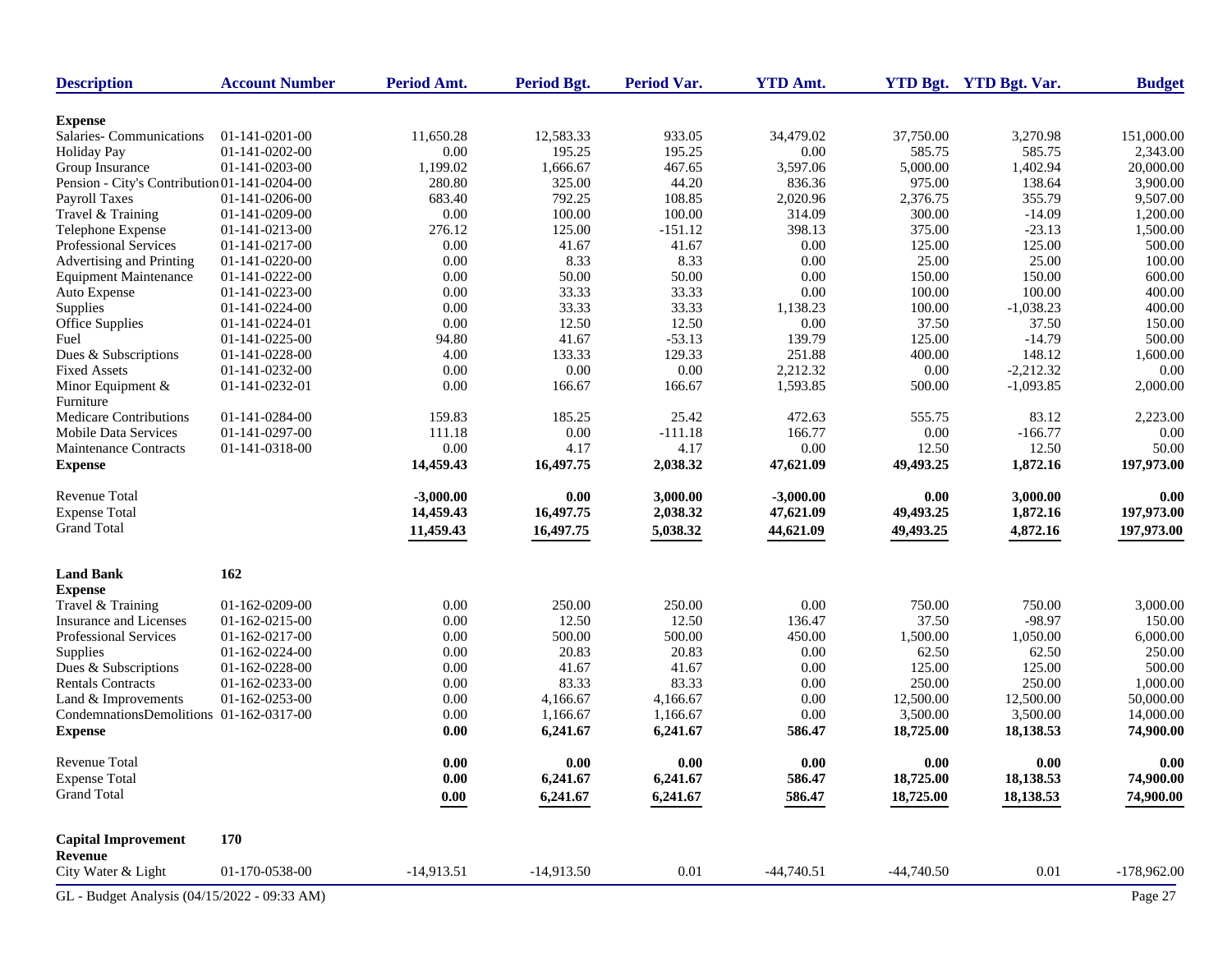| <b>Description</b>                           | <b>Account Number</b> | Period Amt.  | <b>Period Bgt.</b> | <b>Period Var.</b> | <b>YTD Amt.</b> |              | YTD Bgt. YTD Bgt. Var. | <b>Budget</b> |
|----------------------------------------------|-----------------------|--------------|--------------------|--------------------|-----------------|--------------|------------------------|---------------|
| Revenue                                      |                       | $-14,913.51$ | $-14,913.50$       | 0.01               | $-44,740.51$    | $-44,740.50$ | 0.01                   | $-178,962.00$ |
| <b>Expense</b>                               |                       |              |                    |                    |                 |              |                        |               |
| US Army Corps of<br>Engineers                | 01-170-0752-02        | $0.00\,$     | 12,500.00          | 12,500.00          | 0.00            | 37,500.00    | 37,500.00              | 150,000.00    |
| Misc. Drainage Projects                      | 01-170-0752-03        | 2,493.66     | 0.00               | $-2,493.66$        | 6,399.66        | 0.00         | $-6,399.66$            | 0.00          |
| <b>USGS</b> Stream Gauges                    | 01-170-0752-04        | 0.00         | 2,458.33           | 2,458.33           | 7,375.00        | 7,375.00     | 0.00                   | 29,500.00     |
| <b>CI Facilities Project</b>                 | 01-170-0753-00        | 0.00         | 28,364.17          | 28,364.17          | 0.00            | 85,092.50    | 85,092.50              | 340,370.00    |
| GIS Web Mapping                              | 01-170-0753-10        | 0.00         | 208.33             | 208.33             | 0.00            | 625.00       | 625.00                 | 2,500.00      |
| <b>NEA Development</b>                       | 01-170-0754-01        | 0.00         | 18,958.33          | 18,958.33          | 0.00            | 56,875.00    | 56,875.00              | 227,500.00    |
| CI Parks Projects                            | 01-170-0755-00        | 1,948.35     | 177,916.67         | 175,968.32         | 70,496.70       | 533,750.00   | 463,253.30             | 2,135,000.00  |
| Jonesboro Shooting                           | 01-170-0755-09        | 800.00       | 133,750.00         | 132,950.00         | 842.96          | 401,250.00   | 400,407.04             | 1,605,000.00  |
| Complex<br><b>Expense</b>                    |                       | 5,242.01     | 374,155.83         | 368,913.82         | 85,114.32       | 1,122,467.50 | 1,037,353.18           | 4,489,870.00  |
| <b>Revenue Total</b>                         |                       | -14,913.51   | $-14,913.50$       | 0.01               | $-44,740.51$    | $-44,740.50$ | 0.01                   | $-178,962.00$ |
| <b>Expense Total</b>                         |                       | 5,242.01     | 374,155.83         | 368,913.82         | 85,114.32       | 1,122,467.50 | 1,037,353.18           | 4,489,870.00  |
| <b>Grand Total</b>                           |                       | $-9,671.50$  | 359,242.33         | 368,913.83         | 40,373.81       | 1,077,727.00 | 1,037,353.19           | 4,310,908.00  |
| <b>Other Expenses</b>                        | 888                   |              |                    |                    |                 |              |                        |               |
|                                              |                       |              |                    |                    |                 |              |                        |               |
| <b>Expense</b>                               |                       |              |                    |                    |                 |              |                        |               |
| Coronavirus Pandemic<br>Expense              | 01-888-0500-03        | 10,692.00    | 0.00               | $-10,692.00$       | 25,704.00       | 0.00         | $-25,704.00$           | 0.00          |
| <b>Insurance Claim Expenses</b>              | 01-888-0500-16        | 2,277.80     | 0.00               | $-2,277.80$        | 14,438.30       | 0.00         | $-14,438.30$           | 0.00          |
| <b>Expense</b>                               |                       | 12,969.80    | 0.00               | $-12,969.80$       | 40,142.30       | 0.00         | $-40,142.30$           | $0.00\,$      |
| Revenue Total                                |                       | 0.00         | 0.00               | 0.00               | 0.00            | 0.00         | 0.00                   | 0.00          |
| <b>Expense Total</b>                         |                       | 12,969.80    | 0.00               | $-12,969.80$       | 40,142.30       | 0.00         | $-40,142.30$           | 0.00          |
| <b>Grand Total</b>                           |                       | 12,969.80    | 0.00               | $-12,969.80$       | 40,142.30       | 0.00         | $-40,142.30$           | 0.00          |
| <b>Grants Administration</b>                 | 900                   |              |                    |                    |                 |              |                        |               |
| <b>Expense</b>                               |                       |              |                    |                    |                 |              |                        |               |
| Salaries- Grants Admin                       | 01-900-0201-00        | 5,517.66     | 6,680.67           | 1,163.01           | 16,247.66       | 20,042.00    | 3,794.34               | 80,168.00     |
| <b>Holiday Pay</b>                           | 01-900-0202-00        | 0.00         | 102.83             | 102.83             | 0.00            | 308.50       | 308.50                 | 1,234.00      |
| Group Insurance                              | 01-900-0203-00        | 916.82       | 843.83             | $-72.99$           | 2,757.69        | 2,531.50     | $-226.19$              | 10,126.00     |
| Pension - City's Contribution 01-900-0204-00 |                       | 219.73       | 308.33             | 88.60              | 606.07          | 925.00       | 318.93                 | 3,700.00      |
| Payroll Taxes                                | 01-900-0206-00        | 318.86       | 472.25             | 153.39             | 968.87          | 1,416.75     | 447.88                 | 5,667.00      |
| Travel & Training                            | 01-900-0209-00        | 41.11        | 666.67             | 625.56             | 87.90           | 2,000.00     | 1,912.10               | 8,000.00      |
| Part-Time Salaries                           | 01-900-0210-00        | $0.00\,$     | 833.33             | 833.33             | 504.00          | 2,500.00     | 1,996.00               | 10,000.00     |
| Telephone Expense                            | 01-900-0213-00        | 184.08       | 91.67              | $-92.41$           | 259.98          | 275.00       | 15.02                  | 1,100.00      |
| Professional Services                        | 01-900-0217-00        | $0.00\,$     | 5,000.00           | 5,000.00           | 0.00            | 15,000.00    | 15,000.00              | 60,000.00     |
| Postage                                      | 01-900-0218-00        | $0.00\,$     | 20.67              | 20.67              | $0.00\,$        | 62.00        | 62.00                  | 248.00        |
| Advertising and Printing                     | 01-900-0220-00        | 0.00         | 166.67             | 166.67             | 0.00            | 500.00       | 500.00                 | 2,000.00      |
| Supplies                                     | 01-900-0224-00        | 0.00         | 41.67              | 41.67              | 0.00            | 125.00       | 125.00                 | 500.00        |
| Office Supplies                              | 01-900-0224-01        | 0.00         | 41.67              | 41.67              | 102.58          | 125.00       | 22.42                  | 500.00        |
| Fuel                                         | 01-900-0225-00        | 0.00         | 4.17               | 4.17               | 0.00            | 12.50        | 12.50                  | 50.00         |
| Dues & Subscriptions                         | 01-900-0228-00        | 84.95        | 416.67             | 331.72             | 84.95           | 1,250.00     | 1,165.05               | 5,000.00      |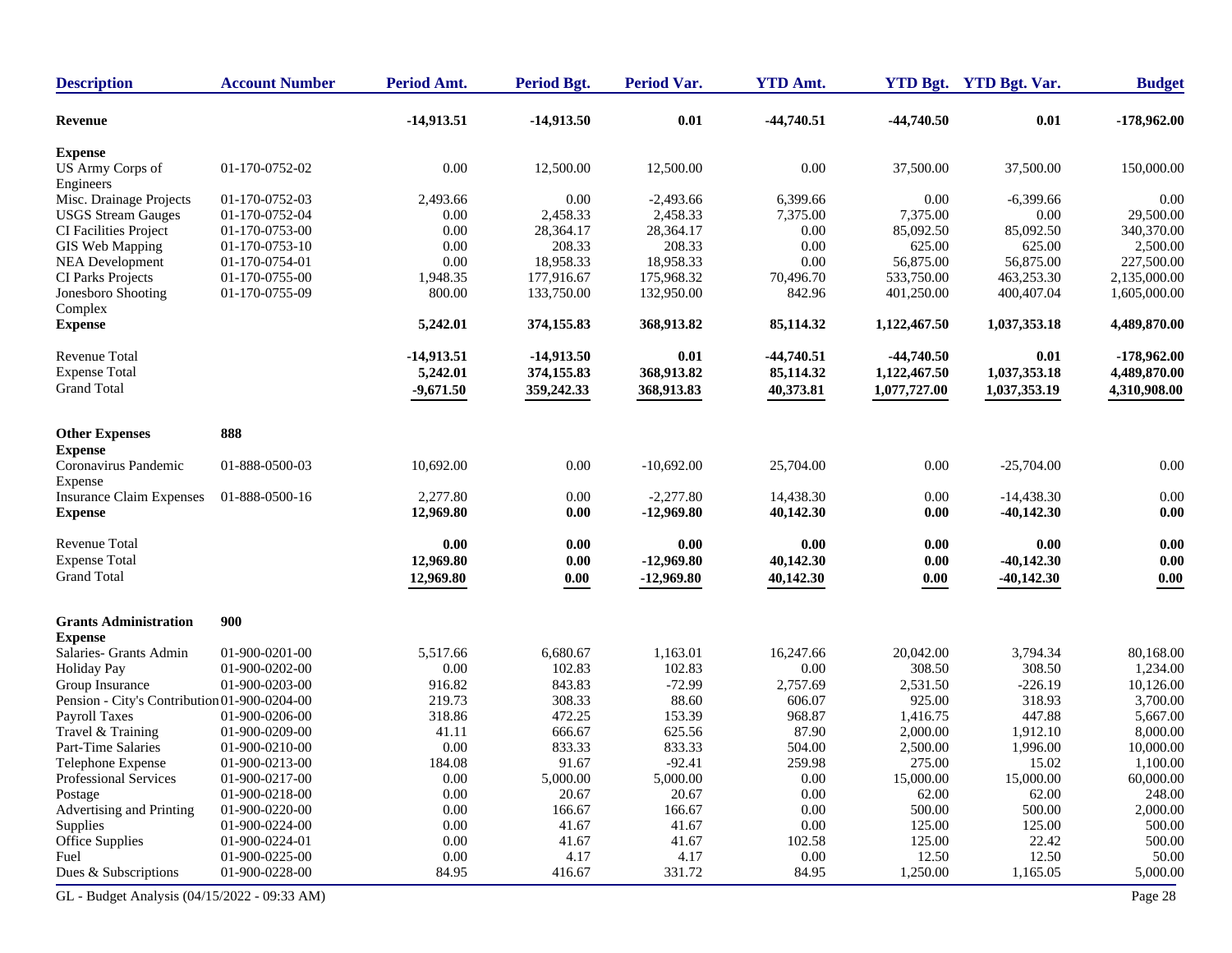| 01-900-0232-01<br>$0.00\,$<br>100.00<br>100.00<br>0.00<br>300.00<br>300.00<br>Minor Equipment &<br>Furniture<br>44.79<br><b>Rentals Contracts</b><br>01-900-0233-00<br>63.54<br>108.33<br>118.87<br>325.00<br>206.13<br>74.57<br>110.42<br>35.85<br>331.25<br>104.60<br><b>Medicare Contributions</b><br>01-900-0284-00<br>226.65<br>$0.00\,$<br>83.33<br>83.33<br>0.00<br>250.00<br>250.00<br>Computer Software<br>01-900-0296-00<br>54.17<br>$-7.97$<br>162.87<br>162.50<br>$-0.37$<br>Mobile Data Services<br>01-900-0297-00<br>62.14<br>Grants Cost Share -<br>0.00<br>1,125.00<br>1,125.00<br>0.00<br>3,375.00<br>3,375.00<br>01-900-2300-02<br>Americorps<br><b>Expense</b><br>7,483.46<br>17,272.35<br>9,788.89<br>22,128.09<br>51,817.00<br>29,688.91 | <b>Budget</b> |
|---------------------------------------------------------------------------------------------------------------------------------------------------------------------------------------------------------------------------------------------------------------------------------------------------------------------------------------------------------------------------------------------------------------------------------------------------------------------------------------------------------------------------------------------------------------------------------------------------------------------------------------------------------------------------------------------------------------------------------------------------------------|---------------|
|                                                                                                                                                                                                                                                                                                                                                                                                                                                                                                                                                                                                                                                                                                                                                               | 1,200.00      |
|                                                                                                                                                                                                                                                                                                                                                                                                                                                                                                                                                                                                                                                                                                                                                               | 1,300.00      |
|                                                                                                                                                                                                                                                                                                                                                                                                                                                                                                                                                                                                                                                                                                                                                               | 1,325.00      |
|                                                                                                                                                                                                                                                                                                                                                                                                                                                                                                                                                                                                                                                                                                                                                               | 1,000.00      |
|                                                                                                                                                                                                                                                                                                                                                                                                                                                                                                                                                                                                                                                                                                                                                               | 650.00        |
|                                                                                                                                                                                                                                                                                                                                                                                                                                                                                                                                                                                                                                                                                                                                                               | 13,500.00     |
|                                                                                                                                                                                                                                                                                                                                                                                                                                                                                                                                                                                                                                                                                                                                                               | 207,268.00    |
| <b>Revenue Total</b><br>0.00<br>0.00<br>0.00<br>0.00<br>0.00<br>0.00                                                                                                                                                                                                                                                                                                                                                                                                                                                                                                                                                                                                                                                                                          | 0.00          |
| <b>Expense Total</b><br>7,483.46<br>17,272.35<br>9,788.89<br>22,128.09<br>51,817.00<br>29,688.91                                                                                                                                                                                                                                                                                                                                                                                                                                                                                                                                                                                                                                                              | 207,268.00    |
| <b>Grand Total</b><br>51,817.00<br>7,483.46<br>17,272.35<br>9,788.89<br>22,128.09<br>29,688.91                                                                                                                                                                                                                                                                                                                                                                                                                                                                                                                                                                                                                                                                | 207,268.00    |
| 901<br><b>Veterans Cottages</b>                                                                                                                                                                                                                                                                                                                                                                                                                                                                                                                                                                                                                                                                                                                               |               |
| <b>Expense</b>                                                                                                                                                                                                                                                                                                                                                                                                                                                                                                                                                                                                                                                                                                                                                |               |
| $-41.89$<br>Travel & Training<br>01-901-0209-00<br>41.89<br>0.00<br>$-41.89$<br>41.89<br>0.00                                                                                                                                                                                                                                                                                                                                                                                                                                                                                                                                                                                                                                                                 | 0.00          |
| 1,253.18<br>$-1,253.18$<br>3,034.80<br>0.00<br>Maintenance Bldg & Grns.<br>01-901-0221-00<br>0.00<br>$-3,034.80$                                                                                                                                                                                                                                                                                                                                                                                                                                                                                                                                                                                                                                              | 0.00<br>0.00  |
| 0.00<br>53.17<br>$-53.17$<br>Supplies<br>01-901-0224-00<br>0.00<br>0.00<br>0.00                                                                                                                                                                                                                                                                                                                                                                                                                                                                                                                                                                                                                                                                               |               |
| 3,129.86<br>$-3,129.86$<br><b>Expense</b><br>1,295.07<br>0.00<br>$-1,295.07$<br>0.00                                                                                                                                                                                                                                                                                                                                                                                                                                                                                                                                                                                                                                                                          | 0.00          |
| Revenue Total<br>0.00<br>0.00<br>0.00<br>0.00<br>0.00<br>0.00                                                                                                                                                                                                                                                                                                                                                                                                                                                                                                                                                                                                                                                                                                 | 0.00          |
| <b>Expense Total</b><br>1,295.07<br>$-1,295.07$<br>3,129.86<br>$-3,129.86$<br>0.00<br>0.00                                                                                                                                                                                                                                                                                                                                                                                                                                                                                                                                                                                                                                                                    | 0.00          |
| <b>Grand Total</b><br>$-1,295.07$<br>3,129.86<br>1,295.07<br>$-3,129.86$<br>$0.00\,$<br>0.00                                                                                                                                                                                                                                                                                                                                                                                                                                                                                                                                                                                                                                                                  | $0.00\,$      |
| 999<br><b>Other Revenues</b>                                                                                                                                                                                                                                                                                                                                                                                                                                                                                                                                                                                                                                                                                                                                  |               |
| Revenue                                                                                                                                                                                                                                                                                                                                                                                                                                                                                                                                                                                                                                                                                                                                                       |               |
| $-7.225.59$<br>0.00<br>7,225.59<br>$-47,404,21$<br>0.00<br>47.404.21<br><b>Insurance Claim Recovery</b><br>01-999-0500-16                                                                                                                                                                                                                                                                                                                                                                                                                                                                                                                                                                                                                                     | 0.00          |
| 7,225.59<br>47,404.21<br>$-7,225.59$<br>0.00<br>$-47,404.21$<br>0.00<br><b>Revenue</b>                                                                                                                                                                                                                                                                                                                                                                                                                                                                                                                                                                                                                                                                        | 0.00          |
| Revenue Total<br>$-7,225.59$<br>0.00<br>7,225.59<br>$-47,404.21$<br>0.00<br>47,404.21                                                                                                                                                                                                                                                                                                                                                                                                                                                                                                                                                                                                                                                                         | 0.00          |
| <b>Expense Total</b><br>0.00<br>0.00<br>0.00<br>0.00<br>0.00<br>0.00                                                                                                                                                                                                                                                                                                                                                                                                                                                                                                                                                                                                                                                                                          | 0.00          |
| <b>Grand Total</b><br>$-7,225.59$<br>7,225.59<br>$-47,404.21$<br>47,404.21<br>$0.00\,$<br>0.00                                                                                                                                                                                                                                                                                                                                                                                                                                                                                                                                                                                                                                                                | 0.00          |
| <b>Revenue Total</b><br>$-4,282,240.16$<br>$-4,111,055.67$<br>171,184.49<br>$-15,281,282,72$<br>-13,609,512.88<br>1,671,769.84<br>$-54,055,099.00$                                                                                                                                                                                                                                                                                                                                                                                                                                                                                                                                                                                                            |               |
| <b>Expense Total</b><br>3,656,990.14<br>4,479,875.21<br>822,885.07<br>12,836,448.37<br>603,177.38<br>53,758,503.00<br>13,439,625.75                                                                                                                                                                                                                                                                                                                                                                                                                                                                                                                                                                                                                           |               |
| <b>Grand Total</b><br>994,069.56<br>$-625,250.02$<br>368,819.54<br>$-2,444,834.35$<br>$-169,887.13$<br>2,274,947.22                                                                                                                                                                                                                                                                                                                                                                                                                                                                                                                                                                                                                                           |               |
| 01<br>368,819.54<br>$-169,887.13$<br>-296,596.00<br><b>General Fund</b><br>$-625,250.02$<br>994,069.56<br>$-2,444,834.35$<br>2,274,947.22                                                                                                                                                                                                                                                                                                                                                                                                                                                                                                                                                                                                                     | -296,596.00   |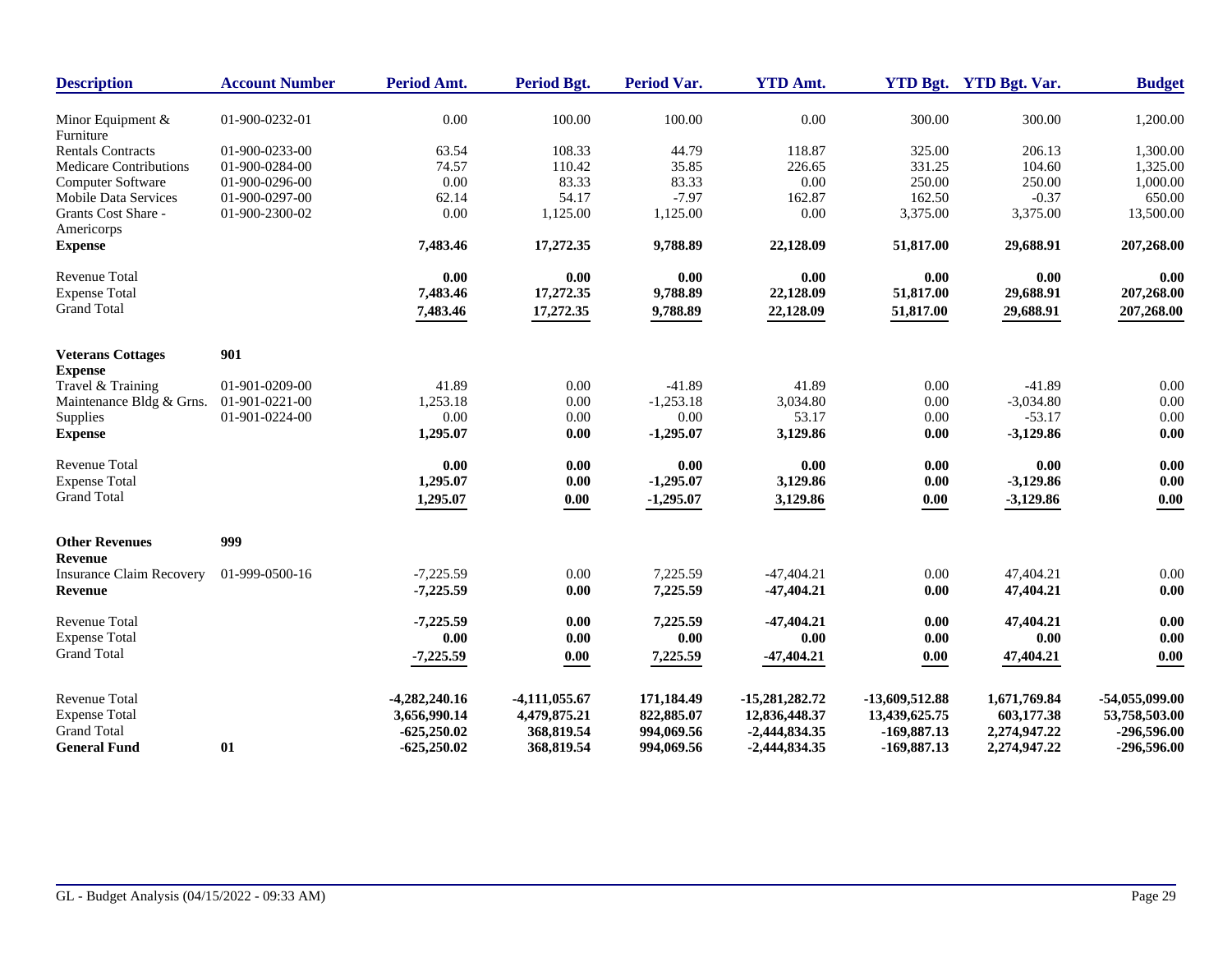

| <b>Description</b>                           | <b>Account Number</b>  | <b>Period Amt.</b> | <b>Period Bgt.</b> | Period Var.   | <b>YTD Amt.</b> |                 | YTD Bgt. YTD Bgt. Var. | <b>Budget</b>   |
|----------------------------------------------|------------------------|--------------------|--------------------|---------------|-----------------|-----------------|------------------------|-----------------|
| <b>Street Fund</b>                           | 02                     |                    |                    |               |                 |                 |                        |                 |
| <b>General Admin</b>                         | 134                    |                    |                    |               |                 |                 |                        |                 |
| <b>Revenue</b>                               |                        |                    |                    |               |                 |                 |                        |                 |
| <b>State Turnback Funds</b>                  | 02-134-0510-00         | $-282,803.58$      | $-287,097.62$      | $-4,294.04$   | $-972.234.77$   | -933,520.17     | 38,714.60              | $-3,823,658.00$ |
| State Turnback Funds-Hwy 02-134-0510-01      |                        | $-155,207.05$      | $-141,374.60$      | 13,832.45     | $-523,868.62$   | $-454,244.19$   | 69,624.43              | $-1,904,185.00$ |
| Const                                        |                        |                    |                    |               |                 |                 |                        |                 |
| <b>Interest Earned</b>                       | 02-134-0515-00         | $-730.04$          | $-1,333.33$        | $-603.29$     | $-2,228.29$     | $-4,000.00$     | $-1,771.71$            | $-16,000.00$    |
| Miscellaneous Revenue                        | 02-134-0517-00         | 0.00               | $-8,358.75$        | $-8,358.75$   | $-2,300.00$     | $-25,076.25$    | $-22,776.25$           | $-100,305.00$   |
| County Road Tax                              | 02-134-0520-00         | $-57,805.36$       | $-170,449.92$      | $-112,644.56$ | $-302,813.53$   | $-511,349.75$   | $-208,536.22$          | $-2,045,399.00$ |
| Natural Gas Severance Tax                    | 02-134-0548-00         | $-32,332.22$       | $-13,333.33$       | 18,998.89     | $-108,692.05$   | $-40,000.00$    | 68,692.05              | $-160,000.00$   |
| Adopt an Intersection                        | 02-134-0582-00         | 0.00               | $-1,594.00$        | $-1,594.00$   | 0.00            | $-4,782.00$     | $-4,782.00$            | $-19,128.00$    |
| Revenue                                      |                        | $-528,878.25$      | $-623,541.55$      | $-94,663.30$  | $-1,912,137.26$ | $-1,972,972.36$ | $-60,835.10$           | $-8,068,675.00$ |
| Revenue Total                                |                        | $-528,878.25$      | $-623,541.55$      | $-94,663.30$  | $-1,912,137.26$ | $-1,972,972.36$ | $-60,835.10$           | $-8,068,675.00$ |
| <b>Expense Total</b>                         |                        | 0.00               | 0.00               | 0.00          | 0.00            | 0.00            | 0.00                   | 0.00            |
| <b>Grand Total</b>                           |                        | $-528,878.25$      | $-623,541.55$      | $-94,663.30$  | $-1,912,137.26$ | $-1,972,972.36$ | $-60,835.10$           | $-8,068,675.00$ |
| <b>Street Department</b>                     | <b>160</b>             |                    |                    |               |                 |                 |                        |                 |
| <b>Revenue</b>                               |                        |                    |                    |               |                 |                 |                        |                 |
| Miscellaneous Revenue                        | 02-160-0517-00         | $-1,495.05$        | 0.00               | 1,495.05      | $-2,596.45$     | 0.00            | 2,596.45               | 0.00            |
| <b>Street Plate Fees</b>                     | 02-160-0721-00         | $-735.00$          | $-375.00$          | 360.00        | $-1,815.00$     | $-1,125.00$     | 690.00                 | $-4,500.00$     |
| <b>Barricade Fees</b>                        | 02-160-0722-00         | 0.00               | $-83.33$           | $-83.33$      | 0.00            | $-250.00$       | $-250.00$              | $-1,000.00$     |
| Cone Fees                                    | 02-160-0723-00         | 0.00               | $-6.25$            | $-6.25$       | 0.00            | $-18.75$        | $-18.75$               | $-75.00$        |
| <b>Asphalt Repair Fees</b>                   | 02-160-0724-00         | $-2,300.00$        | $-1,083.33$        | 1,216.67      | $-4,830.00$     | $-3,250.00$     | 1,580.00               | $-13,000.00$    |
| Sign & Post Fees                             | 02-160-0725-00         | 0.00               | $-83.33$           | $-83.33$      | 0.00            | $-250.00$       | $-250.00$              | $-1,000.00$     |
| Revenue                                      |                        | $-4,530.05$        | $-1,631.24$        | 2,898.81      | $-9,241.45$     | $-4,893.75$     | 4,347.70               | -19,575.00      |
| <b>Expense</b>                               |                        |                    |                    |               |                 |                 |                        |                 |
| Salaries-Street                              | 02-160-0201-00         | 134,205.94         | 169,826.67         | 35,620.73     | 403,756.97      | 509,480.00      | 105,723.03             | 2,037,920.00    |
| <b>Holiday Pay</b>                           | 02-160-0202-00         | 277.28             | 2,641.17           | 2,363.89      | 290.17          | 7,923.50        | 7,633.33               | 31,694.00       |
| Group Insurance                              | $02 - 160 - 0203 - 00$ | 20,954.20          | 23,791.67          | 2,837.47      | 63,352.88       | 71,375.00       | 8,022.12               | 285,500.00      |
| Pension - City's Contribution 02-160-0204-00 |                        | 4,540.43           | 4,927.08           | 386.65        | 14,067.77       | 14,781.25       | 713.48                 | 59,125.00       |
| Payroll Taxes                                | 02-160-0206-00         | 7,813.78           | 11,240.67          | 3,426.89      | 24,337.93       | 33,722.00       | 9,384.07               | 134,888.00      |
| Uniforms                                     | 02-160-0207-00         | 1,259.42           | 1,833.33           | 573.91        | 5,558.43        | 5,500.00        | $-58.43$               | 22,000.00       |
| Travel & Training                            | 02-160-0209-00         | 0.00               | 166.67             | 166.67        | 0.00            | 500.00          | 500.00                 | 2,000.00        |
| Part-Time Salaries                           | 02-160-0210-00         | 0.00               | 6,500.00           | 6,500.00      | 0.00            | 19,500.00       | 19,500.00              | 78,000.00       |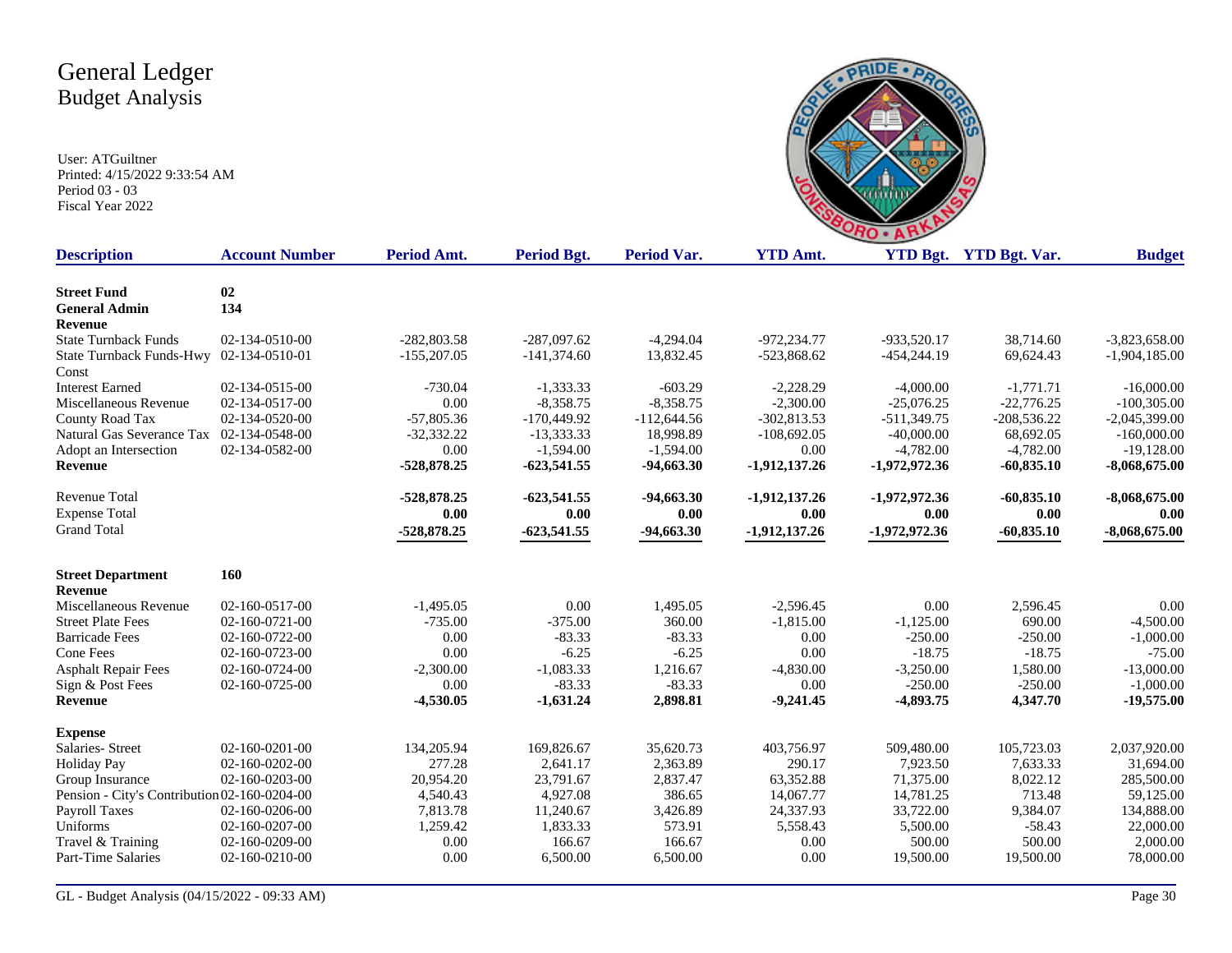| <b>Description</b>                           | <b>Account Number</b> | Period Amt.         | Period Bgt.              | Period Var.             | <b>YTD Amt.</b>      |                           | <b>YTD Bgt.</b> YTD Bgt. Var. | <b>Budget</b>                |
|----------------------------------------------|-----------------------|---------------------|--------------------------|-------------------------|----------------------|---------------------------|-------------------------------|------------------------------|
| <b>Overtime Salaries</b>                     | 02-160-0211-00        | 1,212.04            | 1,666.67                 | 454.63                  | 10,475.16            | 5,000.00                  | $-5,475.16$                   | 20,000.00                    |
| Telephone Expense                            | 02-160-0213-00        | 276.12              | 183.33                   | $-92.79$                | 392.11               | 550.00                    | 157.89                        | 2,200.00                     |
| Insurance and Licenses                       | 02-160-0215-00        | 1,889.40            | 5,291.67                 | 3,402.27                | 65,798.33            | 15,875.00                 | -49,923.33                    | 63,500.00                    |
| <b>Earned Benefits Payout</b>                | 02-160-0216-00        | 559.76              | 500.00                   | $-59.76$                | 865.83               | 1,500.00                  | 634.17                        | 6,000.00                     |
| Professional Services                        | 02-160-0217-00        | 52.00               | 1,666.67                 | 1,614.67                | 122.80               | 5,000.00                  | 4,877.20                      | 20,000.00                    |
| Postage                                      | 02-160-0218-00        | 0.00                | 8.33                     | 8.33                    | 0.00                 | 25.00                     | 25.00                         | 100.00                       |
| Advertising and Printing                     | 02-160-0220-00        | 368.34              | 25.00                    | $-343.34$               | 368.34               | 75.00                     | $-293.34$                     | 300.00                       |
| Maintenance Bldg & Grns.                     | 02-160-0221-00        | 0.00                | 0.00                     | 0.00                    | 62.47                | 0.00                      | $-62.47$                      | 0.00                         |
| <b>Equipment Maintenance</b>                 | 02-160-0222-00        | 1,720.83            | 1,666.67                 | $-54.16$                | 7,873.28             | 5,000.00                  | $-2,873.28$                   | 20,000.00                    |
| Auto Expense                                 | 02-160-0223-00        | 16,033.23           | 25,000.00                | 8,966.77                | 45,615.55            | 75,000.00                 | 29,384.45                     | 300,000.00                   |
| Supplies                                     | 02-160-0224-00        | 23,470.00           | 7,500.00                 | $-15,970.00$            | 33,265.99            | 22,500.00                 | $-10,765.99$                  | 90,000.00                    |
| Office Supplies                              | 02-160-0224-01        | 0.00                | 83.33                    | 83.33                   | 10.90                | 250.00                    | 239.10                        | 1,000.00                     |
| Fuel                                         | 02-160-0225-00        | 39,851.81           | 16,666.67                | $-23,185.14$            | 54,935.08            | 50,000.00                 | $-4,935.08$                   | 200,000.00                   |
| Dues & Subscriptions                         | 02-160-0228-00        | 0.00                | 8.33                     | 8.33                    | 0.00                 | 25.00                     | 25.00                         | 100.00                       |
| <b>Fixed Assets</b>                          | 02-160-0232-00        | 3,533.62            | 70,074.67                | 66,541.05               | 316,342.71           | 210,224.00                | $-106, 118.71$                | 840,896.00                   |
| Minor Equipment &<br>Furniture               | 02-160-0232-01        | 0.00                | 458.33                   | 458.33                  | 1,463.43             | 1,375.00                  | $-88.43$                      | 5,500.00                     |
| <b>Rentals Contracts</b>                     | 02-160-0233-00        | 89.00               | 500.00                   | 411.00                  | 542.03               | 1,500.00                  | 957.97                        | 6,000.00                     |
| <b>Street Materials</b>                      | 02-160-0235-00        | 10,270.90           | 33,333.33                | 23,062.43               | 58,198.25            | 100,000.00                | 41,801.75                     | 400,000.00                   |
| <b>Street Contracts</b>                      | 02-160-0236-00        | 5,236.00            | 16,666.67                | 11,430.67               | 30,806.30            | 50,000.00                 | 19,193.70                     | 200,000.00                   |
| <b>Street Signalization</b>                  | 02-160-0239-00        | 963.19              | 14,583.33                | 13,620.14               | 21,494.45            | 43,750.00                 | 22,255.55                     | 175,000.00                   |
| UnemploymentWkms.Comp.02-160-0279-00         |                       | 0.00                | 6,291.67                 | 6,291.67                | 67,887.95            | 18,875.00                 | $-49,012.95$                  | 75,500.00                    |
| Medicare Contributions                       | 02-160-0284-00        | 1,827.45            | 2,628.83                 | 801.38                  | 5,691.90             | 7,886.50                  | 2,194.60                      | 31,546.00                    |
|                                              | 02-160-0285-00        | 0.00                | 666.67                   | 666.67                  | 8,000.00             | 2,000.00                  | $-6,000.00$                   | 8,000.00                     |
| Longevity Pay                                | 02-160-0296-00        |                     |                          | 199.17                  |                      | 597.50                    |                               |                              |
| Computer Software                            |                       | 0.00                | 199.17                   |                         | 0.00                 |                           | 597.50                        | 2,390.00                     |
| <b>Mobile Data Services</b>                  | 02-160-0297-00        | 1,061.59            | 291.67<br>1,085.00       | $-769.92$<br>1,085.00   | 1,644.56<br>0.00     | 875.00                    | $-769.56$                     | 3,500.00                     |
| Maintenance Contracts<br><b>Expense</b>      | 02-160-0318-00        | 0.00<br>277,466.33  | 427,973.27               | 150,506.94              | 1,243,221.57         | 3,255.00<br>1,283,919.75  | 3,255.00<br>40,698.18         | 13,020.00<br>5,135,679.00    |
| Revenue Total                                |                       | $-4,530.05$         | $-1,631.24$              | 2,898.81                | $-9,241.45$          | $-4,893.75$               | 4,347.70                      | $-19,575.00$                 |
| <b>Expense Total</b>                         |                       | 277,466.33          | 427,973.27               | 150,506.94              | 1,243,221.57         | 1,283,919.75              | 40,698.18                     | 5,135,679.00                 |
| <b>Grand Total</b>                           |                       | 272,936.28          | 426,342.03               | 153,405.75              | 1,233,980.12         | 1,279,026.00              | 45,045.88                     | 5,116,104.00                 |
| <b>Street Engineering</b><br>Revenue         | 161                   |                     |                          |                         |                      |                           |                               |                              |
| Miscellaneous Revenue                        | 02-161-0517-00        | 0.00                | 0.00                     | 0.00                    | $-7,063.08$          | 0.00                      | 7,063.08                      | 0.00                         |
| Floodplain Permits                           | 02-161-0553-00        | $-50.00$            | $-1,404.25$              | $-1,354.25$             | $-85.00$             | $-4,212.75$               | $-4,127.75$                   | $-16,851.00$                 |
| <b>RoadLane Closure Permits</b>              | 02-161-0556-00        | $-75.00$            | $-63.42$                 | 11.58                   | $-175.00$            | $-190.25$                 | $-15.25$                      | $-761.00$                    |
| <b>Residential Site Permits</b>              | 02-161-0558-00        | $-2,425.00$         | $-1,397.83$              | 1,027.17                | $-3,850.00$          | $-4,193.50$               | $-343.50$                     | $-16,774.00$                 |
| Stormwater Grading Permits 02-161-0563-00    |                       | $-4,597.00$         | $-3,833.33$              | 763.67                  | $-10,047.00$         | $-11,500.00$              | $-1,453.00$                   | $-46,000.00$                 |
| <b>Site Dev Review Permits</b>               | 02-161-0565-00        | 0.00                | $-376.25$                | $-376.25$               | 0.00                 | $-1,128.75$               | $-1,128.75$                   | $-4,515.00$                  |
| <b>Stormwater Management</b>                 | 02-161-0573-00        | $-1,050.00$         | $-4,077.83$              | $-3,027.83$             | $-5,500.00$          | $-12,233.50$              | $-6,733.50$                   | $-48,934.00$                 |
| Permits                                      |                       |                     |                          |                         |                      |                           |                               |                              |
| Driveway Permits                             | 02-161-0575-00        | $-1,675.00$         | $-1,851.50$              | $-176.50$               | $-3,415.00$          | $-5,554.50$               | $-2,139.50$                   | $-22,218.00$                 |
| <b>Stormwater Appeal Fees</b><br>Revenue     | 02-161-0577-00        | 0.00<br>$-9,872.00$ | $-91.92$<br>$-13,096.33$ | $-91.92$<br>$-3,224.33$ | 0.00<br>$-30,135.08$ | $-275.75$<br>$-39,289.00$ | $-275.75$<br>$-9,153.92$      | $-1,103.00$<br>$-157,156.00$ |
| <b>Expense</b>                               |                       |                     |                          |                         |                      |                           |                               |                              |
| Salaries-Engineering                         | 02-161-0201-00        | 52,685.29           | 63,455.08                | 10,769.79               | 158,045.17           | 190,365.25                | 32,320.08                     | 761,461.00                   |
| GL - Budget Analysis (04/15/2022 - 09:33 AM) |                       |                     |                          |                         |                      |                           |                               | Page 31                      |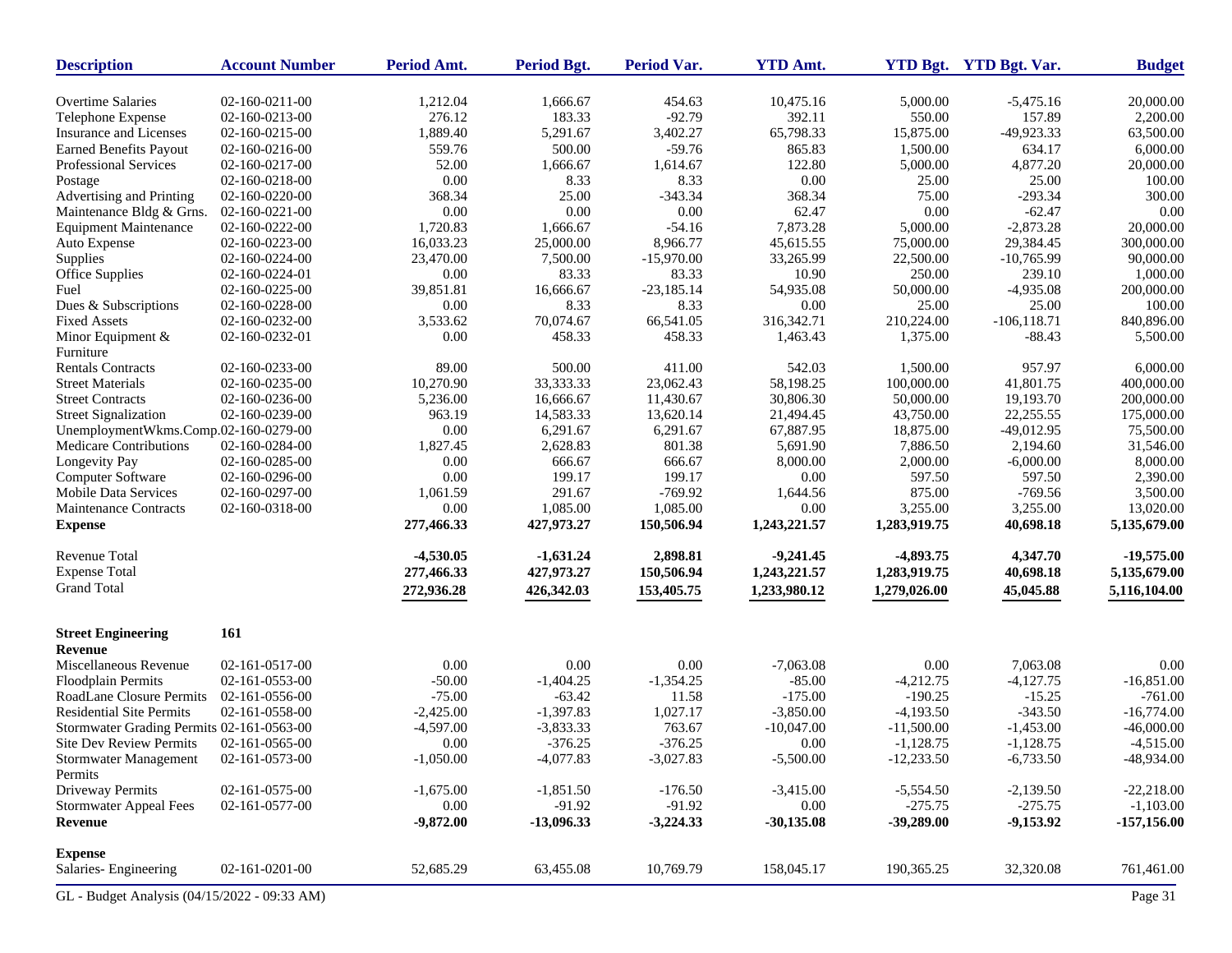| <b>Description</b>                           | <b>Account Number</b> | Period Amt. | <b>Period Bgt.</b> | <b>Period Var.</b> | <b>YTD Amt.</b> |               | YTD Bgt. YTD Bgt. Var. | <b>Budget</b> |
|----------------------------------------------|-----------------------|-------------|--------------------|--------------------|-----------------|---------------|------------------------|---------------|
| <b>Holiday Pay</b>                           | 02-161-0202-00        | 0.00        | 982.75             | 982.75             | 0.00            | 2.948.25      | 2,948.25               | 11,793.00     |
| Group Insurance                              | 02-161-0203-00        | 7,477.14    | 8,833.33           | 1,356.19           | 22,431.42       | 26,500.00     | 4,068.58               | 106,000.00    |
| Pension - City's Contribution 02-161-0204-00 |                       | 2,431.94    | 2,592.50           | 160.56             | 7,445.27        | 7.777.50      | 332.23                 | 31,110.00     |
| Payroll Taxes                                | 02-161-0206-00        | 2,981.01    | 4,023.50           | 1,042.49           | 9,128.38        | 12,070.50     | 2,942.12               | 48,282.00     |
| Travel & Training                            | 02-161-0209-00        | 0.00        | 500.00             | 500.00             | 270.00          | 1,500.00      | 1,230.00               | 6,000.00      |
| Telephone Expense                            | 02-161-0213-00        | 1,476.52    | 1,260.00           | $-216.52$          | 3,674.37        | 3,780.00      | 105.63                 | 15,120.00     |
| Insurance and Licenses                       | 02-161-0215-00        | 270.00      | 333.33             | 63.33              | 3,930.43        | 1,000.00      | $-2,930.43$            | 4,000.00      |
| Professional Services                        | 02-161-0217-00        | 0.00        | 125.00             | 125.00             | 172.00          | 375.00        | 203.00                 | 1,500.00      |
| Postage                                      | 02-161-0218-00        | 15.16       | 58.33              | 43.17              | 305.16          | 175.00        | $-130.16$              | 700.00        |
| Advertising and Printing                     | 02-161-0220-00        | 66.30       | 208.33             | 142.03             | 1,324.70        | 625.00        | $-699.70$              | 2,500.00      |
| Auto Expense                                 | 02-161-0223-00        | 32.55       | 208.33             | 175.78             | 283.66          | 625.00        | 341.34                 | 2,500.00      |
| Supplies                                     | 02-161-0224-00        | 0.00        | 166.67             | 166.67             | 535.66          | 500.00        | $-35.66$               | 2,000.00      |
| Office Supplies                              | 02-161-0224-01        | 0.00        | 125.00             | 125.00             | 196.34          | 375.00        | 178.66                 | 1,500.00      |
| Fuel                                         | 02-161-0225-00        | 3,343.54    | 1,166.67           | $-2,176.87$        | 4,111.72        | 3,500.00      | $-611.72$              | 14,000.00     |
| Dues & Subscriptions                         | 02-161-0228-00        | 40.00       | 125.00             | 85.00              | 40.00           | 375.00        | 335.00                 | 1,500.00      |
| <b>Fixed Assets</b>                          | 02-161-0232-00        | 0.00        | 1,041.67           | 1,041.67           | 11,490.00       | 3,125.00      | $-8,365.00$            | 12,500.00     |
| Minor Equipment &                            | 02-161-0232-01        | 0.00        | 1,666.67           | 1,666.67           | 0.00            | 5,000.00      | 5,000.00               | 20,000.00     |
| Furniture                                    |                       |             |                    |                    |                 |               |                        |               |
| <b>Rentals Contracts</b>                     | 02-161-0233-00        | 33.97       | 208.33             | 174.36             | 260.76          | 625.00        | 364.24                 | 2,500.00      |
| <b>Street Signalization</b>                  | 02-161-0239-00        | 10,164.18   | 11,074.17          | 909.99             | 14,070.12       | 33,222.50     | 19,152.38              | 132,890.00    |
| Medicare Contributions                       | 02-161-0284-00        | 697.15      | 941.00             | 243.85             | 2,134.81        | 2,823.00      | 688.19                 | 11,292.00     |
| Longevity Pay                                | 02-161-0285-00        | 0.00        | 250.00             | 250.00             | 3,000.00        | 750.00        | $-2,250.00$            | 3,000.00      |
| Computer Software                            | 02-161-0296-00        | 0.00        | 4,166.67           | 4,166.67           | 0.00            | 12,500.00     | 12,500.00              | 50,000.00     |
| <b>Mobile Data Services</b>                  | 02-161-0297-00        | 481.53      | 375.00             | $-106.53$          | 943.31          | 1,125.00      | 181.69                 | 4,500.00      |
| Maintenance Contracts                        | 02-161-0318-00        | 0.00        | 1,750.00           | 1,750.00           | 0.00            | 5.250.00      | 5,250.00               | 21,000.00     |
| <b>Street Overlays</b>                       | 02-161-0329-00        | 0.00        | 83,333.33          | 83,333.33          | 0.00            | 250,000.00    | 250,000.00             | 1,000,000.00  |
| <b>Expense</b>                               |                       | 82,196.28   | 188,970.66         | 106,774.38         | 243,793.28      | 566,912.00    | 323,118.72             | 2,267,648.00  |
| <b>Revenue Total</b>                         |                       | $-9,872.00$ | $-13,096.33$       | $-3,224.33$        | $-30,135.08$    | $-39,289.00$  | $-9,153.92$            | $-157,156.00$ |
| <b>Expense Total</b>                         |                       | 82,196.28   | 188,970.66         | 106,774.38         | 243,793.28      | 566,912.00    | 323,118.72             | 2,267,648.00  |
| <b>Grand Total</b>                           |                       | 72,324.28   | 175,874.33         | 103,550.05         | 213,658.20      | 527,623.00    | 313,964.80             | 2,110,492.00  |
| <b>Capital Improvement</b>                   | 170                   |             |                    |                    |                 |               |                        |               |
| Revenue<br>AHTD100657 MLK<br>Extension       | 02-170-0536-13        | 0.00        | -48,333.33         | -48,333.33         | 0.00            | $-145,000.00$ | $-145,000.00$          | $-580,000.00$ |
| Revenue                                      |                       | 0.00        | -48,333.33         | -48,333.33         | 0.00            | $-145,000.00$ | $-145,000.00$          | -580,000.00   |
| <b>Expense</b>                               |                       |             |                    |                    |                 |               |                        |               |
| Caraway - Parker to Fox<br>Meadow            | 02-170-0751-03        | 44,482.38   | 0.00               | $-44,482.38$       | 73,943.07       | 0.00          | $-73,943.07$           | 0.00          |
| Misc. Street Projects                        | 02-170-0751-04        | 60,377.28   | 62,500.00          | 2,122.72           | 60,377.28       | 187,500.00    | 127, 122. 72           | 750,000.00    |
| SidewalksMisc Concrete                       | 02-170-0751-05        | 30,759.60   | 62,500.00          | 31,740.40          | 88,465.50       | 187,500.00    | 99,034.50              | 750,000.00    |
| <b>AHTD Bridge Inspections</b>               | 02-170-0751-09        | 0.00        | 250.00             | 250.00             | 0.00            | 750.00        | 750.00                 | 3,000.00      |
| Railroad Maintenance                         | 02-170-0751-11        | 0.00        | 12,500.00          | 12,500.00          | 9,838.00        | 37,500.00     | 27,662.00              | 150,000.00    |
| AHTD100881 1B- Widening02-170-0759-09        |                       | 0.00        | 0.00               | 0.00               | 15,268.99       | 0.00          | $-15,268.99$           | 0.00          |
| <b>Expense</b>                               |                       | 135,619.26  | 137,750.00         | 2,130.74           | 247,892.84      | 413,250.00    | 165,357.16             | 1,653,000.00  |
| Revenue Total                                |                       | $0.00\,$    | $-48,333.33$       | -48,333.33         | 0.00            | $-145,000.00$ | $-145,000.00$          | $-580,000.00$ |
| GL - Budget Analysis (04/15/2022 - 09:33 AM) |                       |             |                    |                    |                 |               |                        | Page 32       |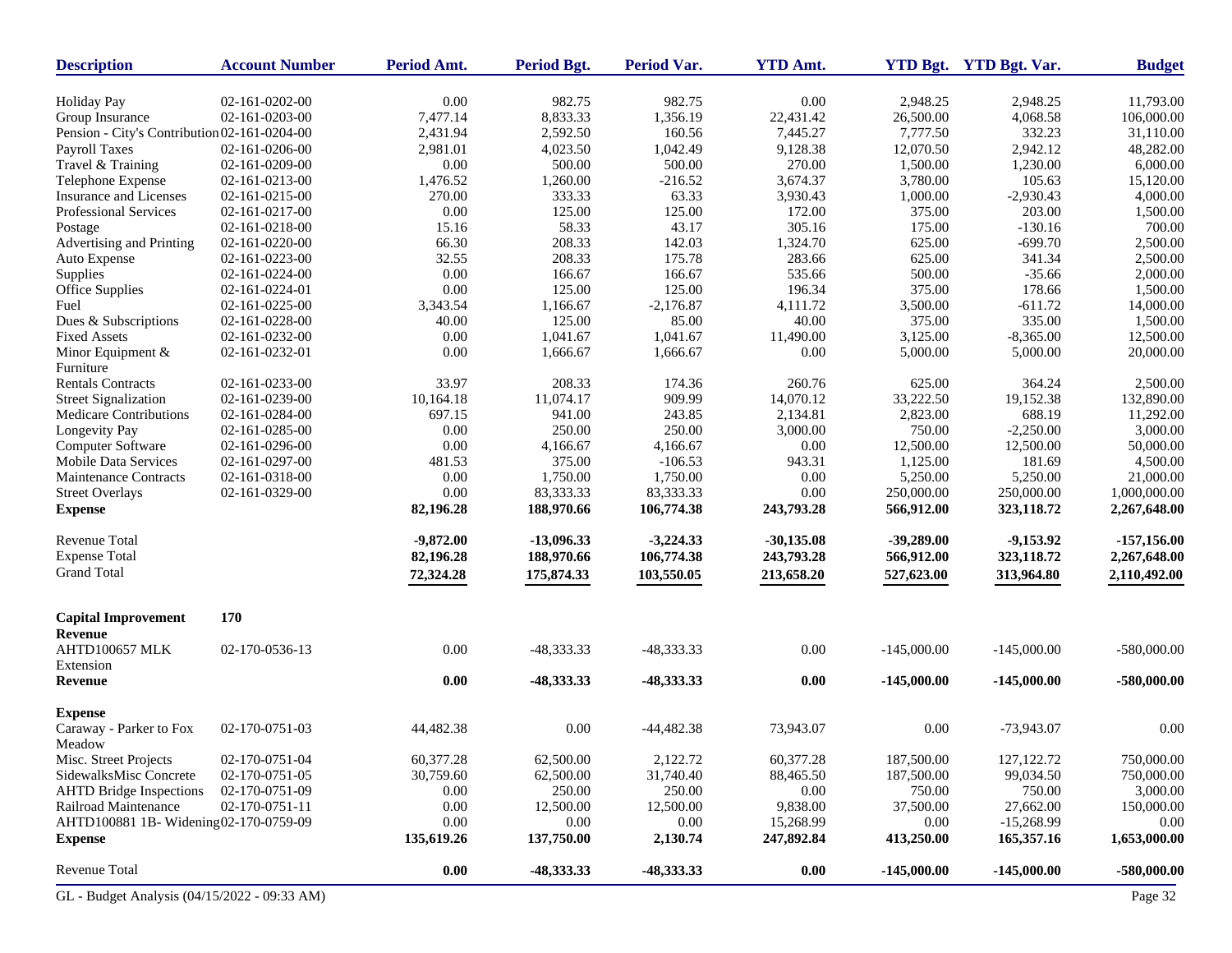| <b>Description</b>                      | <b>Account Number</b> | Period Amt.   | Period Bgt.   | <b>Period Var.</b> | <b>YTD Amt.</b> |                 | YTD Bgt. YTD Bgt. Var. | <b>Budget</b>   |
|-----------------------------------------|-----------------------|---------------|---------------|--------------------|-----------------|-----------------|------------------------|-----------------|
| <b>Expense Total</b>                    |                       | 135,619.26    | 137,750.00    | 2,130.74           | 247,892.84      | 413,250.00      | 165,357.16             | 1,653,000.00    |
| <b>Grand Total</b>                      |                       | 135,619.26    | 89,416.67     | $-46,202.59$       | 247,892.84      | 268,250.00      | 20,357.16              | 1,073,000.00    |
| <b>Other Expenses</b><br><b>Expense</b> | 888                   |               |               |                    |                 |                 |                        |                 |
| <b>Insurance Claim Expenses</b>         | 02-888-0500-16        | 0.00          | 0.00          | $0.00\,$           | 216.684.42      | 0.00            | $-216,684.42$          | 0.00            |
| <b>Expense</b>                          |                       | 0.00          | 0.00          | 0.00               | 216,684.42      | 0.00            | $-216,684.42$          | 0.00            |
| <b>Revenue Total</b>                    |                       | 0.00          | 0.00          | 0.00               | 0.00            | 0.00            | 0.00                   | 0.00            |
| <b>Expense Total</b>                    |                       | 0.00          | 0.00          | 0.00               | 216,684.42      | 0.00            | $-216,684.42$          | 0.00            |
| <b>Grand Total</b>                      |                       | 0.00          | 0.00          | 0.00               | 216,684.42      | 0.00            | $-216,684.42$          | 0.00            |
| <b>Other Revenues</b><br>Revenue        | 999                   |               |               |                    |                 |                 |                        |                 |
| <b>Insurance Claim Recovery</b>         | 02-999-0500-16        | $-13,042.21$  | 0.00          | 13.042.21          | $-13.042.21$    | 0.00            | 13.042.21              | 0.00            |
| <b>Revenue</b>                          |                       | $-13,042.21$  | 0.00          | 13,042.21          | $-13,042.21$    | 0.00            | 13,042.21              | 0.00            |
| <b>Revenue Total</b>                    |                       | $-13,042.21$  | 0.00          | 13,042.21          | $-13,042.21$    | 0.00            | 13,042.21              | 0.00            |
| <b>Expense Total</b>                    |                       | 0.00          | 0.00          | 0.00               | 0.00            | 0.00            | 0.00                   | 0.00            |
| <b>Grand Total</b>                      |                       | $-13,042.21$  | 0.00          | 13,042.21          | $-13,042.21$    | 0.00            | 13,042.21              | 0.00            |
| <b>Revenue Total</b>                    | 02                    | $-556,322.51$ | $-686,602.45$ | $-130,279.94$      | $-1,964,556.00$ | $-2,162,155.11$ | $-197,599.11$          | $-8,825,406.00$ |
| <b>Expense Total</b>                    |                       | 495,281.87    | 754,693.93    | 259,412.06         | 1,951,592.11    | 2,264,081.75    | 312,489.64             | 9,056,327.00    |
| <b>Grand Total</b>                      |                       | $-61,040.64$  | 68,091.48     | 129, 132. 12       | $-12,963.89$    | 101,926.64      | 114,890.53             | 230,921.00      |
| <b>Street Fund</b>                      |                       | $-61,040.64$  | 68,091.48     | 129, 132. 12       | $-12,963.89$    | 101,926.64      | 114,890.53             | 230,921.00      |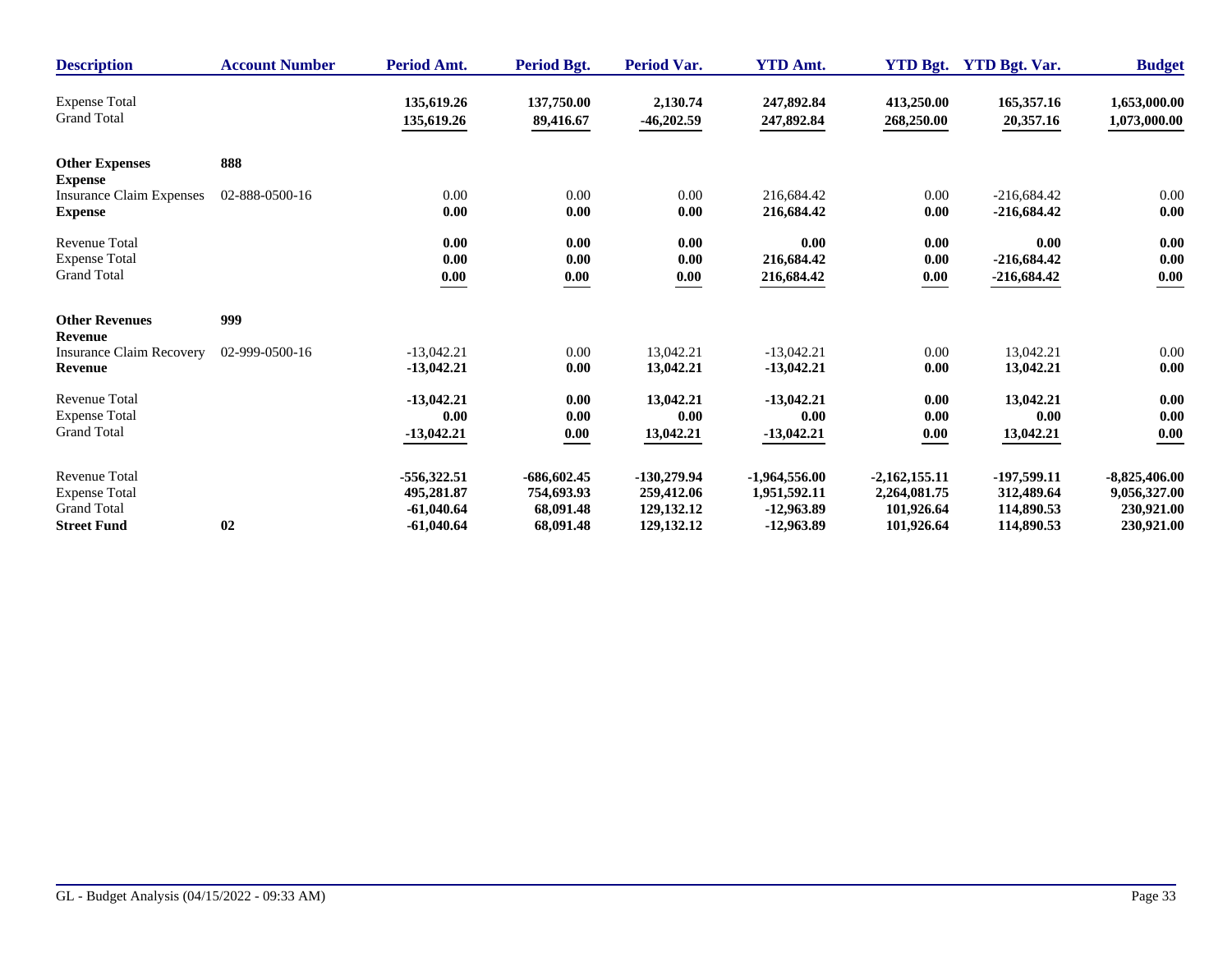User: ATGuiltner Printed: 4/15/2022 9:33:54 AM Period 03 - 03 Fiscal Year 2022



| <b>Description</b>                           | <b>Account Number</b> | Period Amt.   | <b>Period Bgt.</b> | <b>Period Var.</b> | <b>YTD Amt.</b> |               | YTD Bgt. YTD Bgt. Var. | <b>Budget</b>   |
|----------------------------------------------|-----------------------|---------------|--------------------|--------------------|-----------------|---------------|------------------------|-----------------|
| <b>Emergency 911 Fund</b>                    | 06                    |               |                    |                    |                 |               |                        |                 |
| E-911                                        | 145                   |               |                    |                    |                 |               |                        |                 |
| Revenue                                      |                       |               |                    |                    |                 |               |                        |                 |
| <b>Interest Earned</b>                       | 06-145-0515-00        | $-138.47$     | $-233.33$          | $-94.86$           | $-441.06$       | $-700.00$     | $-258.94$              | $-2,800.00$     |
| E911 Surcharge                               | 06-145-0550-00        | $-8,501.84$   | $-7,916.67$        | 585.17             | $-25,603.97$    | $-23,750.00$  | 1,853.97               | $-95,000.00$    |
| <b>PSAP Distribution</b>                     | 06-145-0600-00        | $-396,086.22$ | $-140,000.00$      | 256,086.22         | $-396,086.22$   | $-420,000.00$ | $-23,913.78$           | $-1,680,000.00$ |
| <b>Revenue</b>                               |                       | -404,726.53   | $-148,150.00$      | 256,576.53         | $-422, 131, 25$ | $-444,450.00$ | $-22,318.75$           | $-1,777,800.00$ |
| <b>Expense</b>                               |                       |               |                    |                    |                 |               |                        |                 |
| Salaries-E-911                               | 06-145-0201-00        | 57,368.89     | 70,790.58          | 13,421.69          | 164,723.95      | 212,371.75    | 47,647.80              | 849,487.00      |
| <b>Holiday Pay</b>                           | 06-145-0202-00        | 0.00          | 3,022.75           | 3,022.75           | 11.48           | 9,068.25      | 9,056.77               | 36,273.00       |
| Group Insurance                              | 06-145-0203-00        | 8,946.44      | 11,541.67          | 2,595.23           | 25,955.58       | 34,625.00     | 8,669.42               | 138,500.00      |
| Pension - City's Contribution 06-145-0204-00 |                       | 1,683.12      | 2,250.00           | 566.88             | 5,143.34        | 6,750.00      | 1,606.66               | 27,000.00       |
| <b>Payroll Taxes</b>                         | 06-145-0206-00        | 3,633.58      | 4,638.42           | 1,004.84           | 10,784.73       | 13,915.25     | 3,130.52               | 55,661.00       |
| Uniforms                                     | 06-145-0207-00        | 0.00          | 83.33              | 83.33              | 0.00            | 250.00        | 250.00                 | 1,000.00        |
| Travel & Training                            | 06-145-0209-00        | 112.48        | 416.67             | 304.19             | 431.48          | 1,250.00      | 818.52                 | 5,000.00        |
| <b>Part-Time Salaries</b>                    | 06-145-0210-00        | 240.00        | 416.67             | 176.67             | 4,398.75        | 1,250.00      | $-3,148.75$            | 5,000.00        |
| <b>Overtime Salaries</b>                     | 06-145-0211-00        | 4,999.29      | 833.33             | $-4,165.96$        | 14,264.24       | 2,500.00      | $-11,764.24$           | 10,000.00       |
| Telephone Expense                            | 06-145-0213-00        | 304.60        | 208.33             | $-96.27$           | 493.18          | 625.00        | 131.82                 | 2,500.00        |
| <b>Insurance and Licenses</b>                | 06-145-0215-00        | 0.00          | 1,258.33           | 1,258.33           | 15,032.88       | 3,775.00      | $-11,257.88$           | 15,100.00       |
| <b>Earned Benefits Payout</b>                | 06-145-0216-00        | 0.00          | 833.33             | 833.33             | 96.03           | 2,500.00      | 2,403.97               | 10,000.00       |
| Professional Services                        | 06-145-0217-00        | 14.50         | 41.67              | 27.17              | 92.50           | 125.00        | 32.50                  | 500.00          |
| Advertising and Printing                     | 06-145-0220-00        | 0.00          | 25.00              | 25.00              | 0.00            | 75.00         | 75.00                  | 300.00          |
| Maintenance Bldg & Grns.                     | 06-145-0221-00        | 419.76        | 333.33             | $-86.43$           | 8,211.05        | 1,000.00      | $-7,211.05$            | 4,000.00        |
| <b>Equipment Maintenance</b>                 | 06-145-0222-00        | 0.00          | 83.33              | 83.33              | 0.00            | 250.00        | 250.00                 | 1,000.00        |
| Auto Expense                                 | 06-145-0223-00        | 0.00          | 66.67              | 66.67              | 0.00            | 200.00        | 200.00                 | 800.00          |
| Supplies                                     | 06-145-0224-00        | 1,125.15      | 700.00             | $-425.15$          | 1,507.44        | 2,100.00      | 592.56                 | 8,400.00        |
| Office Supplies                              | 06-145-0224-01        | 8.94          | 166.67             | 157.73             | 769.90          | 500.00        | $-269.90$              | 2,000.00        |
| Fuel                                         | 06-145-0225-00        | 496.79        | 416.67             | $-80.12$           | 1,319.51        | 1,250.00      | $-69.51$               | 5,000.00        |
| Dues & Subscriptions                         | 06-145-0228-00        | 488.25        | 698.00             | 209.75             | 956.68          | 2,094.00      | 1,137.32               | 8,376.00        |
| <b>Fixed Assets</b>                          | 06-145-0232-00        | 0.00          | 1,541.67           | 1,541.67           | 9,042.06        | 4,625.00      | $-4,417.06$            | 18,500.00       |
| Minor Equipment $&$                          | 06-145-0232-01        | 0.00          | 987.50             | 987.50             | 1,942.58        | 2,962.50      | 1,019.92               | 11,850.00       |
| Furniture                                    |                       |               |                    |                    |                 |               |                        |                 |
| <b>Rentals Contracts</b>                     | 06-145-0233-00        | 1,165.81      | 1,666.67           | 500.86             | 4,059.70        | 5,000.00      | 940.30                 | 20,000.00       |
| UnemploymentWkms.Comp.06-145-0279-00         |                       | 0.00          | 979.17             | 979.17             | 11,621.56       | 2,937.50      | $-8,684.06$            | 11,750.00       |
| <b>Medicare Contributions</b>                | 06-145-0284-00        | 849.79        | 1,084.75           | 234.96             | 2,522.21        | 3,254.25      | 732.04                 | 13,017.00       |
| Longevity Pay                                | 06-145-0285-00        | 0.00          | 166.67             | 166.67             | 2,000.00        | 500.00        | $-1,500.00$            | 2,000.00        |
| <b>Mobile Data Services</b>                  | 06-145-0297-00        | 198.70        | 83.33              | $-115.37$          | 349.05          | 250.00        | $-99.05$               | 1,000.00        |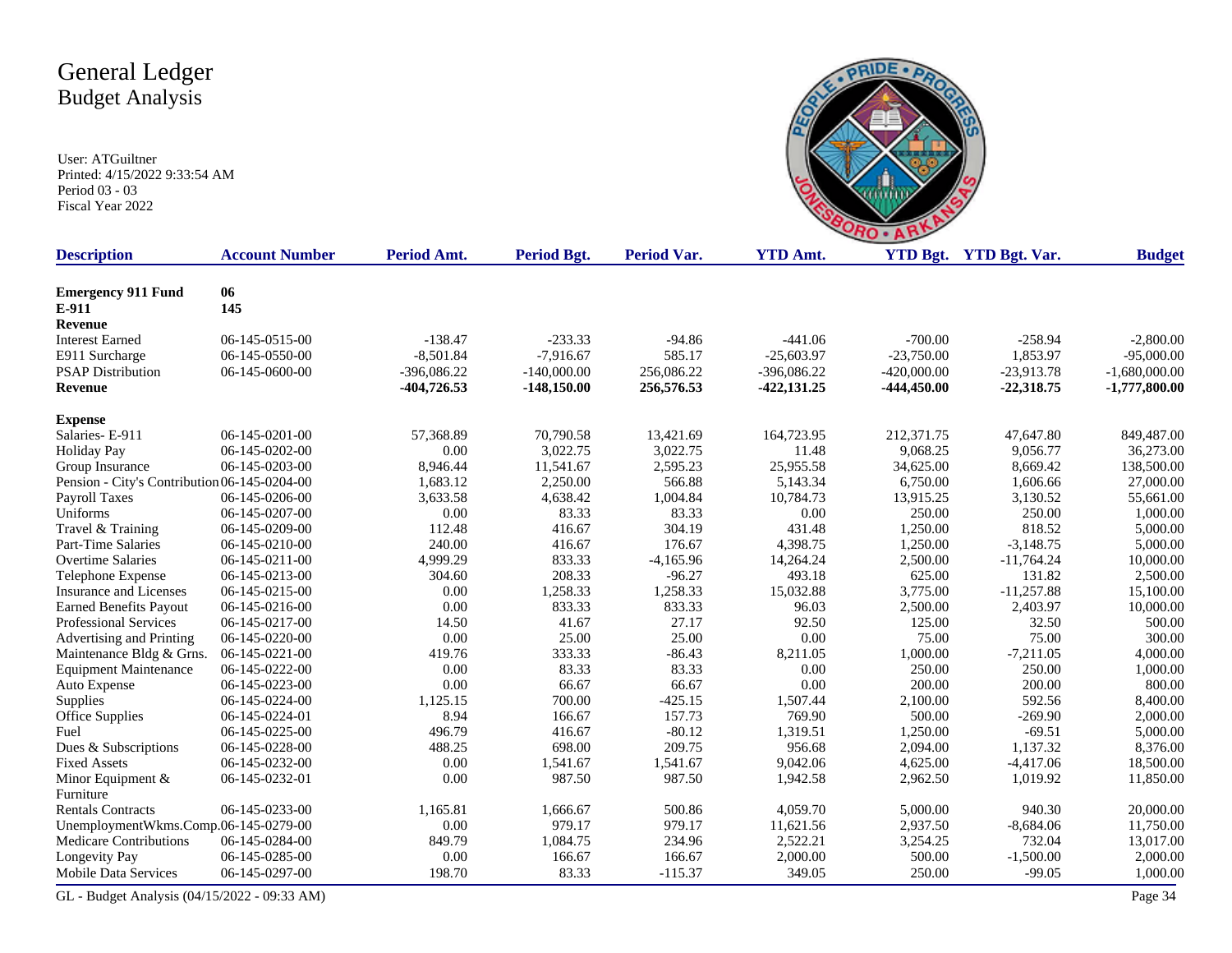| <b>Description</b>                        | <b>Account Number</b> | <b>Period Amt.</b> | Period Bgt.   | <b>Period Var.</b> | <b>YTD Amt.</b> | <b>YTD Bgt.</b> | <b>YTD Bgt. Var.</b> | <b>Budget</b>   |
|-------------------------------------------|-----------------------|--------------------|---------------|--------------------|-----------------|-----------------|----------------------|-----------------|
| Maintenance Contracts                     | 06-145-0318-00        | 52,011.08          | 34.458.33     | $-17.552.75$       | 64,947.54       | 103,375.00      | 38,427.46            | 413,500.00      |
| Dedicated Circuits & Cable 06-145-0320-00 |                       | 19.334.26          | 9,000.00      | $-10.334.26$       | 30.393.56       | 27,000.00       | $-3.393.56$          | 108,000.00      |
| <b>Expense</b>                            |                       | 153,401.43         | 148,792.84    | -4,608.59          | 381,070.98      | 446,378.50      | 65,307.52            | 1,785,514.00    |
| Revenue Total                             |                       | -404,726.53        | $-148.150.00$ | 256,576.53         | $-422.131.25$   | -444.450.00     | $-22,318.75$         | $-1,777,800.00$ |
| <b>Expense Total</b>                      |                       | 153,401.43         | 148,792.84    | -4,608.59          | 381,070.98      | 446,378.50      | 65,307.52            | 1,785,514.00    |
| <b>Grand Total</b>                        |                       | $-251,325.10$      | 642.84        | 251,967.94         | $-41,060.27$    | 1,928.50        | 42,988.77            | 7,714.00        |
| Revenue Total                             |                       | -404,726.53        | $-148.150.00$ | 256,576.53         | $-422.131.25$   | -444.450.00     | $-22.318.75$         | $-1,777,800.00$ |
| <b>Expense Total</b>                      |                       | 153,401.43         | 148,792.84    | -4.608.59          | 381,070.98      | 446,378.50      | 65,307.52            | 1,785,514.00    |
| <b>Grand Total</b>                        |                       | $-251.325.10$      | 642.84        | 251,967.94         | $-41,060.27$    | 1,928.50        | 42,988.77            | 7,714.00        |
| <b>Emergency 911 Fund</b>                 | 06                    | $-251.325.10$      | 642.84        | 251,967.94         | -41.060.27      | 1.928.50        | 42,988.77            | 7.714.00        |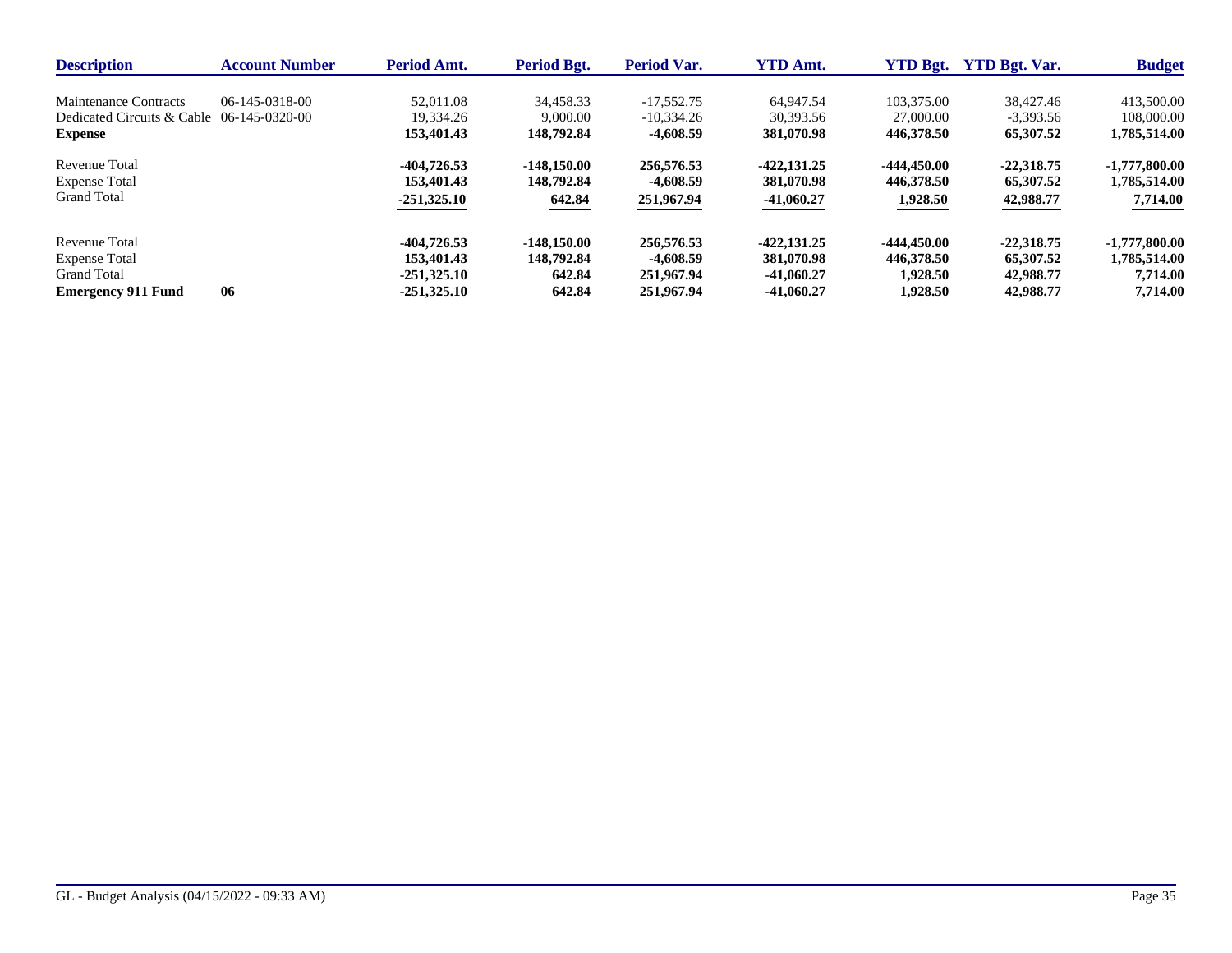

| <b>Description</b>                   | <b>Account Number</b> | Period Amt.    | <b>Period Bgt.</b> | <b>Period Var.</b> | <b>YTD Amt.</b> | <b>YTD Bgt.</b> | <b>YTD Bgt. Var.</b> | <b>Budget</b>   |
|--------------------------------------|-----------------------|----------------|--------------------|--------------------|-----------------|-----------------|----------------------|-----------------|
| A & P Fund                           | 08                    |                |                    |                    |                 |                 |                      |                 |
| Advertising &                        | 180                   |                |                    |                    |                 |                 |                      |                 |
| Promotion                            |                       |                |                    |                    |                 |                 |                      |                 |
| Revenue                              |                       |                |                    |                    |                 |                 |                      |                 |
| <b>Interest Earned</b>               | 08-180-0515-00        | $-226.54$      | $-636.83$          | $-410.29$          | $-498.17$       | $-1,910.50$     | $-1,412.33$          | $-7,642.00$     |
| Hotel & Motel 3%                     | 08-180-0567-00        | $-76,685.57$   | $-66,797.67$       | 9,887.90           | $-214,888.08$   | $-200,393.00$   | 14,495.08            | $-801,572.00$   |
| Tourism                              |                       |                |                    |                    |                 |                 |                      |                 |
| Hotel & Motel 1%                     | 08-180-0567-01        | $-27,140.97$   | $-22,265.08$       | 4,875.89           | $-41,020.97$    | $-66,795.25$    | $-25,774.28$         | $-267,181.00$   |
| Tourism                              |                       |                |                    |                    |                 |                 |                      |                 |
| A & P Prepared Food 08-180-0567-02   |                       | $-448, 114.46$ | $-230,208.33$      | 217,906.13         | $-766,850.74$   | $-690,625.00$   | 76,225.74            | $-2,762,500.00$ |
| <b>Revenue</b>                       |                       | $-552,167.54$  | -319,907.91        | 232,259.63         | $-1,023,257.96$ | -959,723.75     | 63,534.21            | -3,838,895.00   |
| <b>Expense</b>                       |                       |                |                    |                    |                 |                 |                      |                 |
| Salaries-A & P                       | 08-180-0201-00        | 6.802.62       | 0.00               | $-6,802.62$        | 15,872.78       | 0.00            | $-15,872.78$         | 0.00            |
| Payroll Taxes                        | 08-180-0206-00        | 421.76         | 0.00               | $-421.76$          | 984.11          | 0.00            | $-984.11$            | 0.00            |
| Professional Services 08-180-0217-00 |                       | 20,000.00      | 0.00               | $-20,000.00$       | 20,000.00       | 0.00            | $-20,000.00$         | 0.00            |
| Dues & Subscriptions 08-180-0228-00  |                       | 1,335.79       | 0.00               | $-1,335.79$        | 2,449.47        | 0.00            | $-2,449.47$          | 0.00            |
| Minor Equipment & 08-180-0232-01     |                       | 0.00           | 0.00               | 0.00               | 1,896.58        | 0.00            | $-1,896.58$          | 0.00            |
| Furniture                            |                       |                |                    |                    |                 |                 |                      |                 |
| Rentals                              | 08-180-0233-00        | 3,900.00       | 0.00               | $-3,900.00$        | 3,900.00        | 0.00            | $-3,900.00$          | 0.00            |
| <b>Contract Labor</b>                | 08-180-0236-00        | 1,005.25       | $0.00\,$           | $-1,005.25$        | 2,012.25        | 0.00            | $-2,012.25$          | 0.00            |
| UnemploymentWkms 08-180-0279-00      |                       | 0.00           | 0.00               | 0.00               | 70.83           | 0.00            | $-70.83$             | 0.00            |
| Comp                                 |                       |                |                    |                    |                 |                 |                      |                 |
| Medicare                             | 08-180-0284-00        | 98.64          | 0.00               | $-98.64$           | 230.16          | 0.00            | $-230.16$            | 0.00            |
| Contributions                        |                       |                |                    |                    |                 |                 |                      |                 |
| Adv.& Promotion                      | 08-180-0313-00        | 65,625.00      | 60,416.67          | $-5,208.33$        | 81,875.00       | 181,250.00      | 99,375.00            | 725,000.00      |
| Expense                              |                       |                |                    |                    |                 |                 |                      |                 |
| <b>Expense</b>                       |                       | 99,189.06      | 60,416.67          | $-38,772.39$       | 129,291.18      | 181,250.00      | 51,958.82            | 725,000.00      |
| <b>Revenue Total</b>                 |                       | $-552,167.54$  | -319,907.91        | 232,259.63         | $-1,023,257.96$ | -959,723.75     | 63,534.21            | -3,838,895.00   |
| <b>Expense Total</b>                 |                       | 99.189.06      | 60,416.67          | $-38,772.39$       | 129,291.18      | 181,250.00      | 51,958.82            | 725,000.00      |
| <b>Grand Total</b>                   |                       | -452,978.48    | $-259,491.24$      | 193,487.24         | -893,966.78     | -778,473.75     | 115,493.03           | $-3,113,895.00$ |
|                                      |                       |                |                    |                    |                 |                 |                      |                 |
| <b>Revenue Total</b>                 |                       | $-552,167.54$  | -319,907.91        | 232,259.63         | $-1,023,257.96$ | -959,723.75     | 63,534.21            | -3,838,895.00   |
| <b>Expense Total</b>                 |                       | 99,189.06      | 60,416.67          | $-38,772.39$       | 129,291.18      | 181,250.00      | 51,958.82            | 725,000.00      |
| <b>Grand Total</b>                   |                       | -452,978.48    | $-259,491,24$      | 193,487.24         | -893,966.78     | -778,473.75     | 115,493.03           | -3,113,895.00   |
|                                      |                       |                |                    |                    |                 |                 |                      |                 |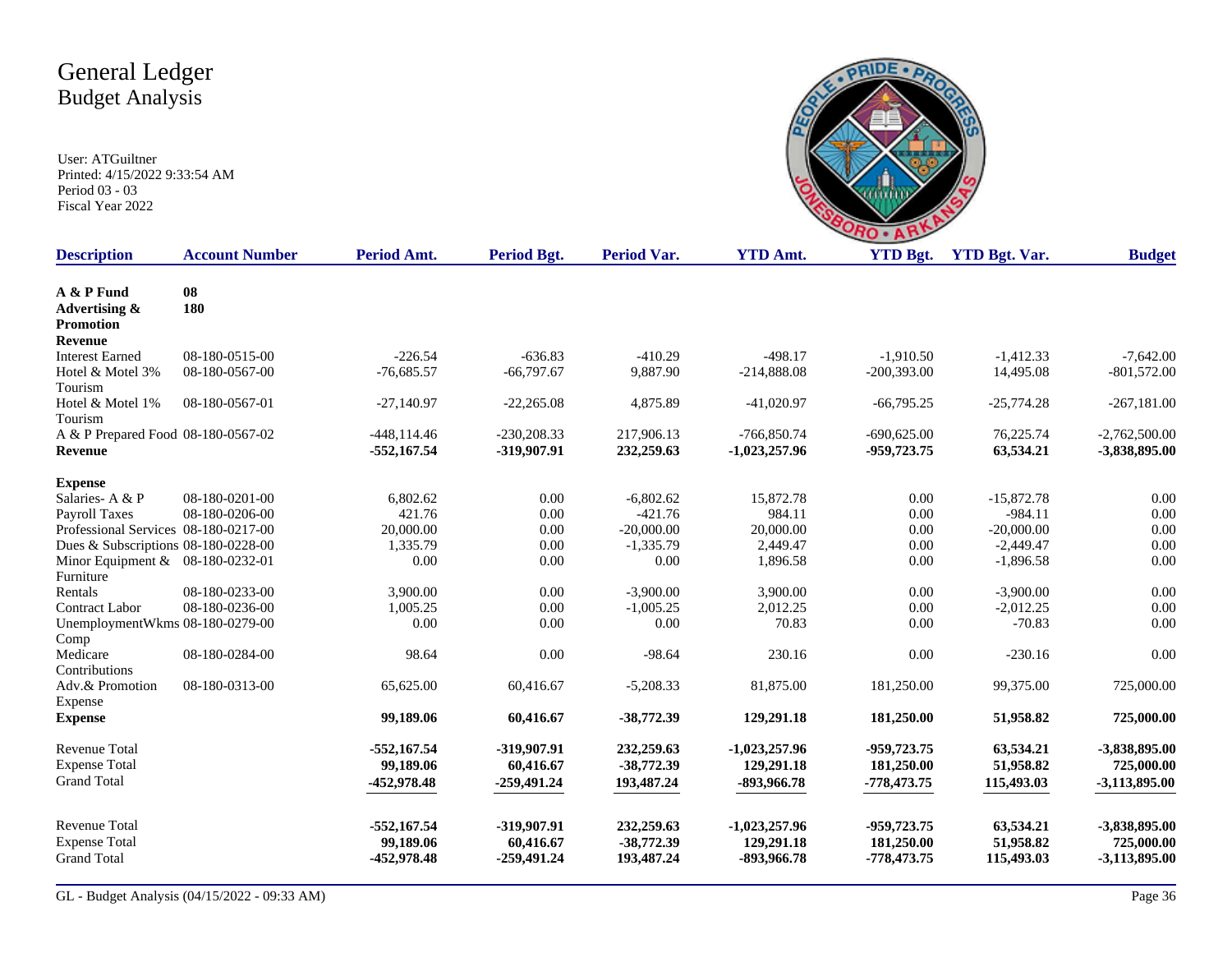| <b>Description</b> | <b>Account Number</b> | <b>Period Amt.</b> | <b>Period Bgt.</b> | <b>Period Var.</b> | $VTD$ Amt.  | $VTD$ Bgt.  | <b>YTD Bgt. Var.</b> | <b>Budget</b> |
|--------------------|-----------------------|--------------------|--------------------|--------------------|-------------|-------------|----------------------|---------------|
| A & P Fund         | 08                    | -452,978.48        | $-259,491,24$      | 193,487.24         | -893,966.78 | -778,473.75 | 115,493.03           | -3,113,895.00 |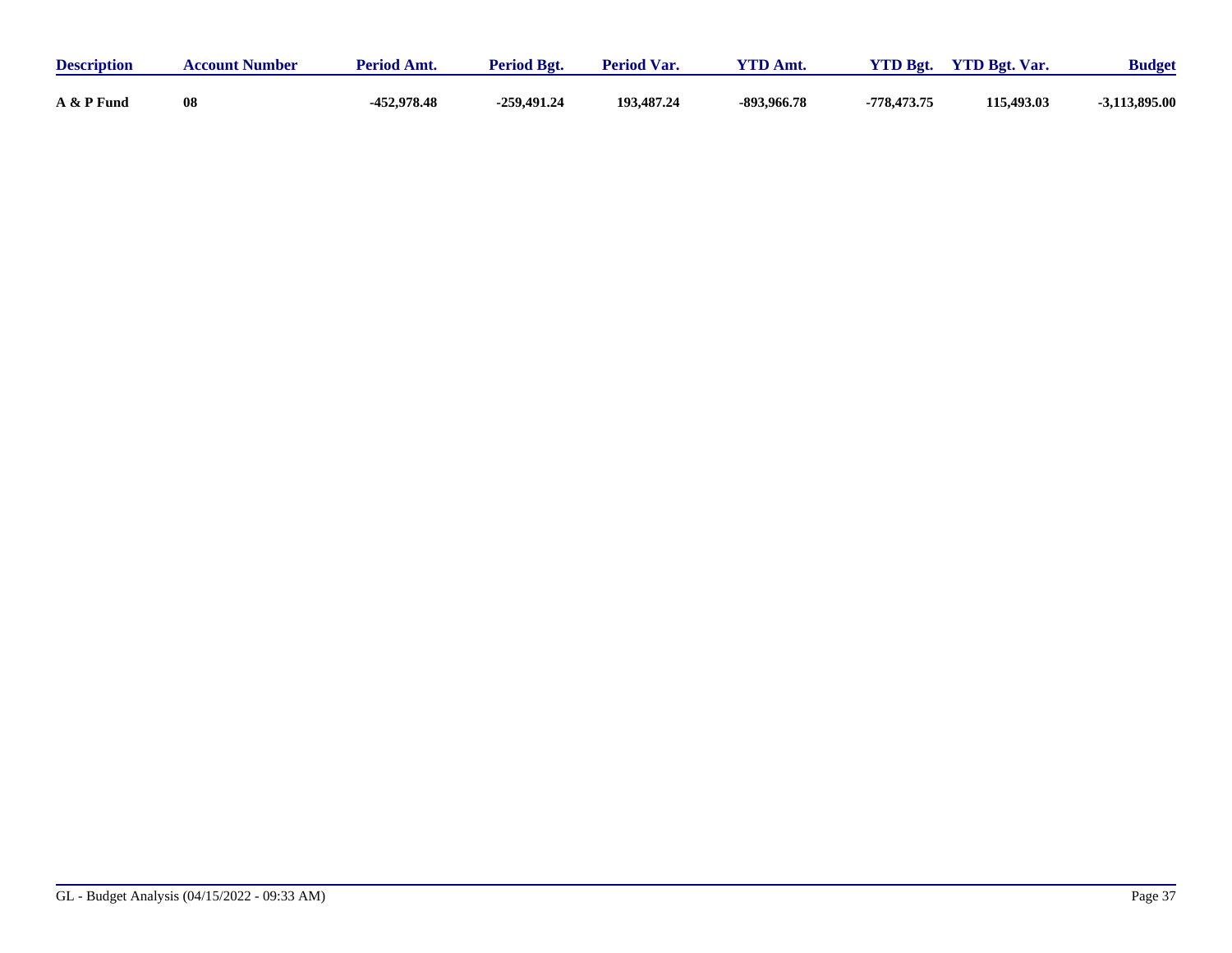| ÷<br>$\mathbf{C}$                       |                      |
|-----------------------------------------|----------------------|
| $V/TD \rightarrow 4$<br>$\Delta$ $\sim$ | $V/TD \rightarrow 4$ |

| <b>Description</b>                                                                       | <b>Account Number</b> | Period Amt.                  | Period Bgt.                         | <b>Period Var.</b>                 | <b>YTD Amt.</b>                          | <b>YTD Bgt.</b>                                  | <b>YTD Bgt. Var.</b>                  | <b>Budget</b>                         |
|------------------------------------------------------------------------------------------|-----------------------|------------------------------|-------------------------------------|------------------------------------|------------------------------------------|--------------------------------------------------|---------------------------------------|---------------------------------------|
| <b>Federal Grants Fund09</b><br><b>HazardFlood</b><br><b>Mitigation Grant</b><br>Revenue | 932                   |                              |                                     |                                    |                                          |                                                  |                                       |                                       |
| Federal Funding -<br><b>FEMA</b>                                                         | 09-932-0664-00        | 0.00                         | 0.00                                | 0.00                               | $-55,718.03$                             | 0.00                                             | 55,718.03                             | 0.00                                  |
| Revenue                                                                                  |                       | 0.00                         | 0.00                                | 0.00                               | $-55,718.03$                             | 0.00                                             | 55,718.03                             | 0.00                                  |
| <b>Expense</b><br><b>Hazard Mitigation</b><br>Assit Grant                                | 09-932-1540-00        | 7,480.98                     | 0.00                                | $-7,480.98$                        | 7,480.98                                 | 0.00                                             | $-7,480.98$                           | 0.00                                  |
| <b>Expense</b>                                                                           |                       | 7,480.98                     | 0.00                                | $-7,480.98$                        | 7,480.98                                 | 0.00                                             | $-7,480.98$                           | 0.00                                  |
| Revenue Total<br><b>Expense Total</b><br><b>Grand Total</b>                              |                       | 0.00<br>7,480.98<br>7,480.98 | 0.00<br>0.00<br>$\boldsymbol{0.00}$ | 0.00<br>$-7,480.98$<br>$-7,480.98$ | $-55,718.03$<br>7,480.98<br>$-48,237.05$ | 0.00<br>0.00<br>$\boldsymbol{0.00}$              | 55,718.03<br>$-7,480.98$<br>48,237.05 | 0.00<br>0.00<br>$0.00\,$              |
| <b>Bullet Proof Vests</b><br>Grant<br>Revenue                                            | 950                   |                              |                                     |                                    |                                          |                                                  |                                       |                                       |
| Federal Funding -<br><b>DOJ</b>                                                          | 09-950-0662-00        | 0.00                         | $-3,839.58$                         | $-3,839.58$                        | $-21,800.00$                             | $-11,518.75$                                     | 10,281.25                             | $-46,075.00$                          |
| Revenue                                                                                  |                       | 0.00                         | $-3,839.58$                         | $-3,839.58$                        | $-21,800.00$                             | $-11,518.75$                                     | 10,281.25                             | $-46,075.00$                          |
| <b>Expense</b><br>Police Equipment -<br><b>BVP</b>                                       | 09-950-0224-00        | 0.00                         | 3,839.58                            | 3,839.58                           | 0.00                                     | 11,518.75                                        | 11,518.75                             | 46,075.00                             |
| <b>Expense</b>                                                                           |                       | 0.00                         | 3,839.58                            | 3,839.58                           | 0.00                                     | 11,518.75                                        | 11,518.75                             | 46,075.00                             |
| Revenue Total<br><b>Expense Total</b><br><b>Grand Total</b>                              |                       | 0.00<br>0.00<br>0.00         | $-3,839.58$<br>3,839.58<br>0.00     | $-3,839.58$<br>3,839.58<br>0.00    | $-21,800.00$<br>0.00<br>$-21,800.00$     | $-11,518.75$<br>11,518.75<br>$\boldsymbol{0.00}$ | 10,281.25<br>11,518.75<br>21,800.00   | $-46,075.00$<br>46,075.00<br>$0.00\,$ |
| <b>JAG</b> Grant                                                                         | 954                   |                              |                                     |                                    |                                          |                                                  |                                       |                                       |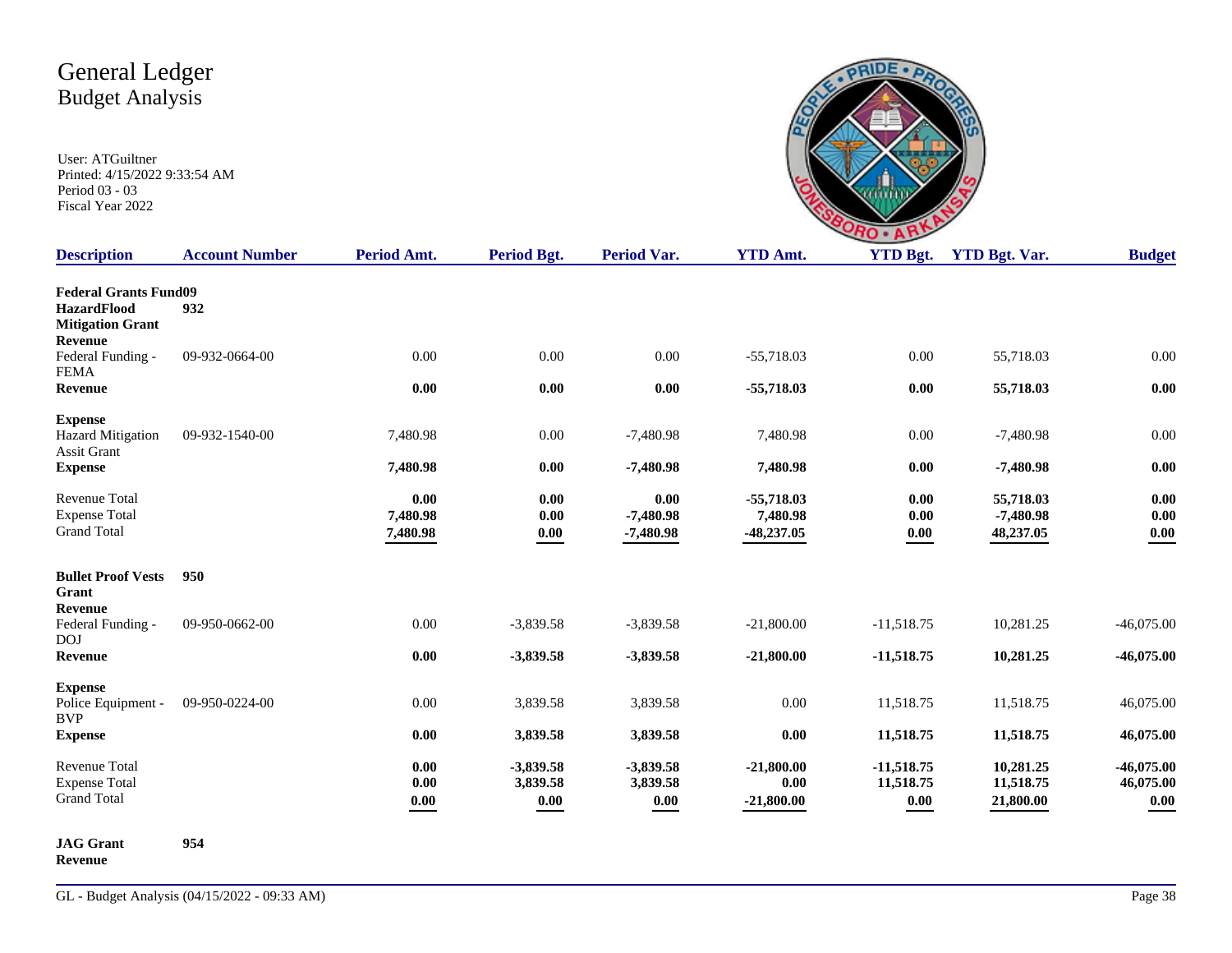| <b>Description</b>              | <b>Account Number</b>                        | Period Amt. | <b>Period Bgt.</b> | Period Var. | <b>YTD Amt.</b> | <b>YTD Bgt.</b> | <b>YTD Bgt. Var.</b> | <b>Budget</b> |
|---------------------------------|----------------------------------------------|-------------|--------------------|-------------|-----------------|-----------------|----------------------|---------------|
| Federal Funding -<br><b>DOJ</b> | 09-954-0662-00                               | 0.00        | 0.00               | 0.00        | $-6,926.00$     | $0.00\,$        | 6,926.00             | $0.00\,$      |
| Revenue                         |                                              | 0.00        | 0.00               | 0.00        | $-6,926.00$     | $0.00\,$        | 6,926.00             | $0.00\,$      |
| <b>Expense</b>                  |                                              |             |                    |             |                 |                 |                      |               |
| Supplies                        | 09-954-0224-00                               | 0.00        | 0.00               | 0.00        | 1,036.00        | 0.00            | $-1,036.00$          | 0.00          |
| Fixed Assets                    | 09-954-0232-00                               | 0.00        | 0.00               | 0.00        | 5,890.00        | 0.00            | $-5,890.00$          | $0.00\,$      |
| <b>Expense</b>                  |                                              | 0.00        | 0.00               | 0.00        | 6,926.00        | 0.00            | $-6,926.00$          | 0.00          |
| <b>Revenue Total</b>            |                                              | 0.00        | 0.00               | 0.00        | $-6,926.00$     | 0.00            | 6,926.00             | 0.00          |
| <b>Expense Total</b>            |                                              | 0.00        | 0.00               | 0.00        | 6,926.00        | 0.00            | $-6,926.00$          | 0.00          |
| <b>Grand Total</b>              |                                              | 0.00        | 0.00               | 0.00        | 0.00            | 0.00            | 0.00                 | 0.00          |
| <b>STEP Grant</b>               | 955                                          |             |                    |             |                 |                 |                      |               |
| Revenue                         |                                              |             |                    |             |                 |                 |                      |               |
| Federal Funding -<br><b>DOJ</b> | 09-955-0662-00                               | 0.00        | $-5,608.33$        | $-5,608.33$ | $-12,131.63$    | $-16,825.00$    | $-4,693.37$          | $-67,300.00$  |
| Revenue                         |                                              | $0.00\,$    | $-5,608.33$        | $-5,608.33$ | $-12,131.63$    | $-16,825.00$    | $-4,693.37$          | $-67,300.00$  |
| <b>Expense</b>                  |                                              |             |                    |             |                 |                 |                      |               |
| Group Insurance                 | 09-955-0203-00                               | 0.28        | 0.00               | $-0.28$     | 61.76           | 0.00            | $-61.76$             | 0.00          |
| LOPFI - City's                  | 09-955-0205-00                               | 608.49      | 0.00               | $-608.49$   | 2,503.82        | 0.00            | $-2,503.82$          | 0.00          |
| Contribution                    |                                              |             |                    |             |                 |                 |                      |               |
| STEP Overtime<br>Salaries       | 09-955-0211-00                               | 2,589.27    | 5,608.33           | 3,019.06    | 10,654.50       | 16,825.00       | 6,170.50             | 67,300.00     |
| Medicare                        | 09-955-0284-00                               | 31.96       | 0.00               | $-31.96$    | 131.20          | 0.00            | $-131.20$            | 0.00          |
| Contributions<br><b>Expense</b> |                                              | 3,230.00    | 5,608.33           | 2,378.33    | 13,351.28       | 16,825.00       | 3,473.72             | 67,300.00     |
|                                 |                                              |             |                    |             |                 |                 |                      |               |
| <b>Revenue Total</b>            |                                              | 0.00        | $-5,608.33$        | $-5,608.33$ | $-12,131.63$    | $-16,825.00$    | $-4,693.37$          | $-67,300.00$  |
| <b>Expense Total</b>            |                                              | 3,230.00    | 5,608.33           | 2,378.33    | 13,351.28       | 16,825.00       | 3,473.72             | 67,300.00     |
| <b>Grand Total</b>              |                                              | 3,230.00    | 0.00               | $-3,230.00$ | 1,219.65        | 0.00            | $-1,219.65$          | 0.00          |
| <b>FY17 SAFER Grant 956</b>     |                                              |             |                    |             |                 |                 |                      |               |
| Revenue                         |                                              |             |                    |             |                 |                 |                      |               |
| Federal Funding -               | 09-956-0664-00                               | $-7,092.73$ | $-778.92$          | 6,313.81    | $-7,092.73$     | $-2,336.75$     | 4,755.98             | $-9,347.00$   |
| <b>FEMA</b><br>Revenue          |                                              | $-7,092.73$ | $-778.92$          | 6,313.81    | $-7,092.73$     | $-2,336.75$     | 4,755.98             | $-9,347.00$   |
| <b>Expense</b>                  |                                              |             |                    |             |                 |                 |                      |               |
| Salaries-FY17                   | 09-956-0201-00                               | $-893.40$   | 583.33             | 1,476.73    | 5,286.44        | 1,750.00        | $-3,536.44$          | 7,000.00      |
| <b>SAFER Grant</b>              |                                              |             |                    |             |                 |                 |                      |               |
| Group Insurance                 | 09-956-0203-00                               | $-83.98$    | 50.00              | 133.98      | 497.34          | 150.00          | $-347.34$            | 600.00        |
| LOPFI - City's                  | 09-956-0205-00                               | $-209.95$   | 137.08             | 347.03      | 1,242.34        | 411.25          | $-831.09$            | 1,645.00      |
| Contribution<br>Medicare        |                                              |             |                    | 19.76       |                 |                 |                      |               |
| Contributions                   | 09-956-0284-00                               | $-11.26$    | 8.50               |             | 66.61           | 25.50           | $-41.11$             | 102.00        |
| <b>Expense</b>                  |                                              | $-1,198.59$ | 778.91             | 1,977.50    | 7,092.73        | 2,336.75        | $-4,755.98$          | 9,347.00      |
|                                 | GL - Budget Analysis (04/15/2022 - 09:33 AM) |             |                    |             |                 |                 |                      | Page 39       |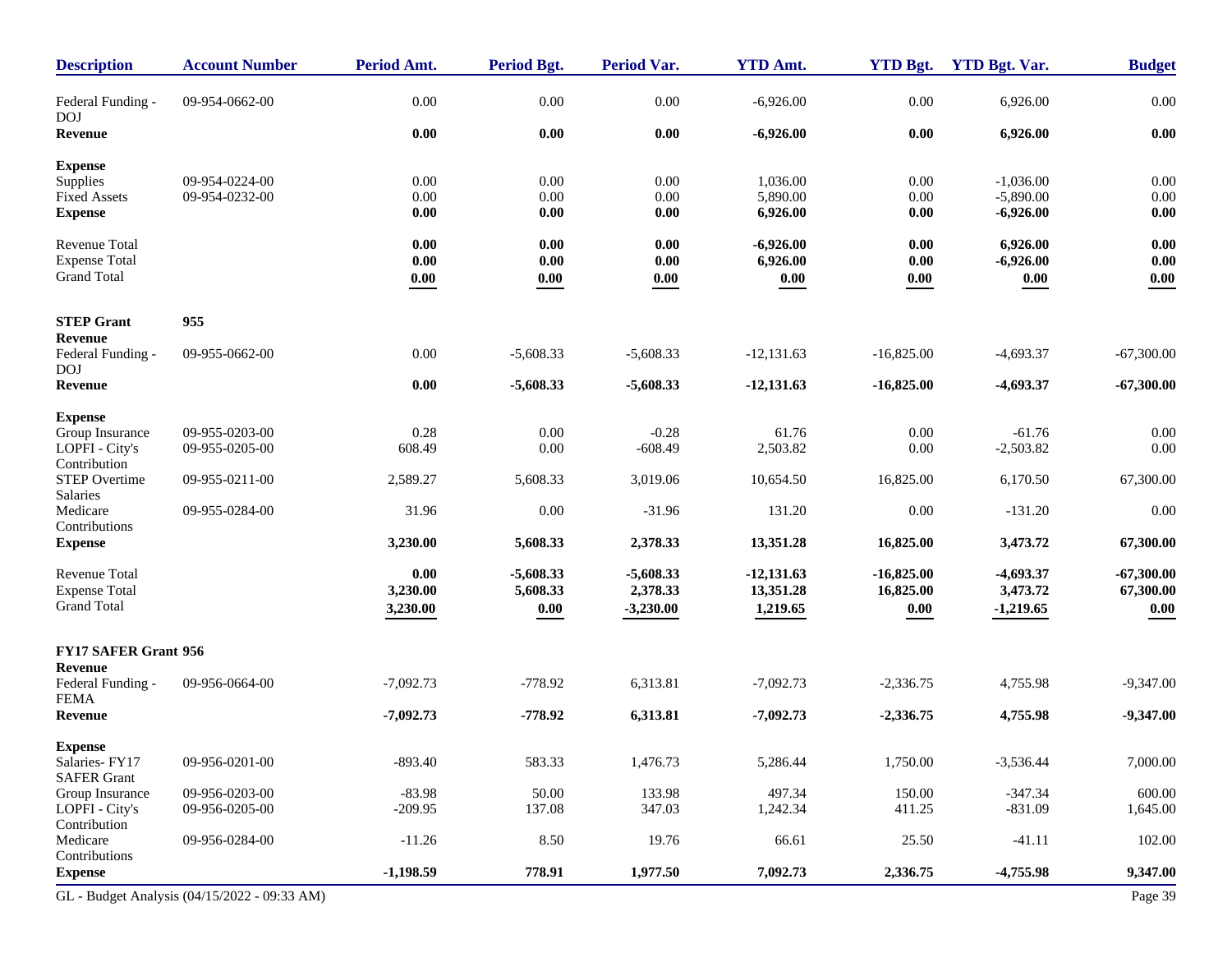| <b>Description</b>                               | <b>Account Number</b> | <b>Period Amt.</b>         | <b>Period Bgt.</b> | <b>Period Var.</b>   | <b>YTD Amt.</b>  | <b>YTD Bgt.</b>      | <b>YTD Bgt. Var.</b> | <b>Budget</b>    |
|--------------------------------------------------|-----------------------|----------------------------|--------------------|----------------------|------------------|----------------------|----------------------|------------------|
| <b>Revenue Total</b>                             |                       | $-7,092.73$                | $-778.92$          | 6,313.81             | $-7,092.73$      | $-2,336.75$          | 4,755.98             | $-9,347.00$      |
| <b>Expense Total</b><br><b>Grand Total</b>       |                       | $-1,198.59$<br>$-8,291.32$ | 778.91<br>$-0.01$  | 1,977.50<br>8,291.31 | 7,092.73<br>0.00 | 2,336.75<br>$0.00\,$ | $-4,755.98$<br>0.00  | 9,347.00<br>0.00 |
|                                                  |                       |                            |                    |                      |                  |                      |                      |                  |
| <b>FY18 SAFER Grant 958</b><br>Revenue           |                       |                            |                    |                      |                  |                      |                      |                  |
| Federal Funding -<br><b>FEMA</b>                 | 09-958-0664-00        | $-18,919.14$               | $-13,660.83$       | 5,258.31             | $-18,919.14$     | $-40,982.50$         | $-22,063.36$         | $-163,930.00$    |
| <b>Revenue</b>                                   |                       | -18,919.14                 | $-13,660.83$       | 5,258.31             | $-18,919.14$     | $-40,982.50$         | $-22,063.36$         | $-163,930.00$    |
| <b>Expense</b>                                   |                       |                            |                    |                      |                  |                      |                      |                  |
| Salaries-FY18<br><b>SAFER Grant</b>              | 09-958-0201-00        | 6,465.83                   | 9,231.00           | 2,765.17             | 19,184.69        | 27,693.00            | 8,508.31             | 110,772.00       |
| Group Insurance                                  | 09-958-0203-00        | 1,504.93                   | 2,126.75           | 621.82               | 4,474.20         | 6,380.25             | 1,906.05             | 25,521.00        |
| LOPFI - City's<br>Contribution                   | 09-958-0205-00        | 1,519.52                   | 2,169.25           | 649.73               | 4,508.49         | 6,507.75             | 1,999.26             | 26,031.00        |
| Medicare<br>Contributions                        | 09-958-0284-00        | 76.36                      | 133.83             | 57.47                | 226.55           | 401.50               | 174.95               | 1,606.00         |
| <b>Expense</b>                                   |                       | 9,566.64                   | 13,660.83          | 4,094.19             | 28,393.93        | 40,982.50            | 12,588.57            | 163,930.00       |
| Revenue Total                                    |                       | $-18,919.14$               | $-13,660.83$       | 5,258.31             | $-18,919.14$     | $-40.982.50$         | $-22,063.36$         | $-163,930.00$    |
| <b>Expense Total</b><br><b>Grand Total</b>       |                       | 9,566.64                   | 13,660.83          | 4,094.19             | 28,393.93        | 40,982.50            | 12,588.57            | 163,930.00       |
|                                                  |                       | $-9,352.50$                | $0.00\,$           | 9,352.50             | 9,474.79         | $0.00\,$             | $-9,474.79$          | 0.00             |
| FY20 COPS Hiring 963<br>Grant                    |                       |                            |                    |                      |                  |                      |                      |                  |
| <b>Revenue</b>                                   |                       |                            |                    |                      |                  |                      |                      |                  |
| Federal Funding -<br><b>DOJ</b>                  | 09-963-0662-00        | 0.00                       | $-21,956.58$       | $-21,956.58$         | $-46, 150.51$    | $-65,869.75$         | -19,719.24           | $-263,479.00$    |
| <b>Revenue</b>                                   |                       | 0.00                       | $-21,956.58$       | $-21,956.58$         | $-46,150.51$     | $-65,869.75$         | -19,719.24           | $-263,479.00$    |
| <b>Expense</b>                                   |                       |                            |                    |                      |                  |                      |                      |                  |
| Salaries-2020 COPS 09-963-0201-00<br>Hiring Gran |                       | 11,363.56                  | 15,529.50          | 4,165.94             | 33,044.21        | 46,588.50            | 13,544.29            | 186,354.00       |
| Group Insurance                                  | 09-963-0203-00        | 1,534.89                   | 2,356.08           | 821.19               | 5,205.46         | 7,068.25             | 1,862.79             | 28,273.00        |
| LOPFI - City's<br>Contribution                   | 09-963-0205-00        | 2,670.45                   | 3,882.33           | 1,211.88             | 7,765.40         | 11,647.00            | 3,881.60             | 46,588.00        |
| Medicare<br>Contributions                        | 09-963-0284-00        | 138.69                     | 188.67             | 49.98                | 402.55           | 566.00               | 163.45               | 2,264.00         |
| <b>Expense</b>                                   |                       | 15,707.59                  | 21,956.58          | 6,248.99             | 46,417.62        | 65,869.75            | 19,452.13            | 263,479.00       |
| Revenue Total                                    |                       | 0.00                       | $-21,956.58$       | $-21,956.58$         | $-46,150.51$     | $-65,869.75$         | $-19,719.24$         | $-263,479.00$    |
| <b>Expense Total</b>                             |                       | 15,707.59                  | 21,956.58          | 6,248.99             | 46,417.62        | 65,869.75            | 19,452.13            | 263,479.00       |
| <b>Grand Total</b>                               |                       | 15,707.59                  | 0.00               | $-15,707.59$         | 267.11           | 0.00                 | $-267.11$            | 0.00             |

#### **Industrial Rail Spur 982**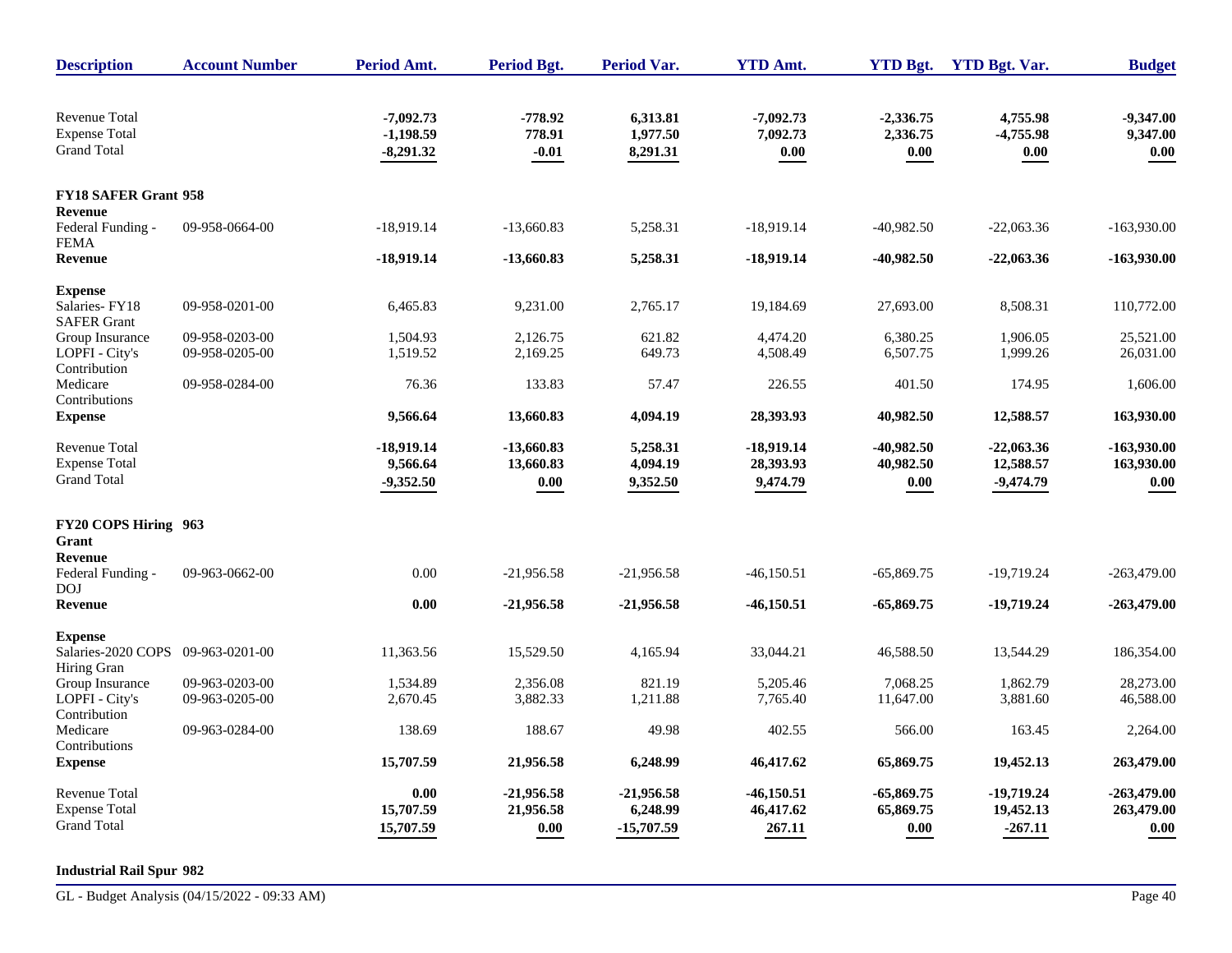| <b>Description</b>               | <b>Account Number</b> | <b>Period Amt.</b> | Period Bgt.  | <b>Period Var.</b> | <b>YTD Amt.</b> | <b>YTD Bgt.</b> | <b>YTD Bgt. Var.</b> | <b>Budget</b> |
|----------------------------------|-----------------------|--------------------|--------------|--------------------|-----------------|-----------------|----------------------|---------------|
| <b>Projects</b>                  |                       |                    |              |                    |                 |                 |                      |               |
| Revenue                          |                       |                    |              |                    |                 |                 |                      |               |
| FRA Reimbursement 09-982-0647-00 |                       | $-73.138.47$       | 0.00         | 73,138.47          | $-73,138.47$    | 0.00            | 73,138.47            | 0.00          |
|                                  |                       |                    |              |                    |                 |                 |                      |               |
| Revenue                          |                       | -73,138.47         | 0.00         | 73,138.47          | -73,138.47      | 0.00            | 73,138.47            | 0.00          |
| <b>Expense</b>                   |                       |                    |              |                    |                 |                 |                      |               |
| <b>CRISI</b> Construction        | 09-982-2100-00        | 204,142.48         | 0.00         | $-204.142.48$      | 202,178.60      | 0.00            | $-202.178.60$        | 0.00          |
| <b>EDA</b> Construction          | 09-982-2301-00        | 3,089.05           | 0.00         | $-3,089.05$        | 7,873.59        | 0.00            | $-7,873.59$          | 0.00          |
| <b>DRA</b> Construction          | 09-982-2302-00        | 772.26             | 0.00         | $-772.26$          | 1,968.39        | 0.00            | $-1,968.39$          | 0.00          |
| <b>Expense</b>                   |                       | 208,003.79         | 0.00         | $-208,003.79$      | 212,020.58      | 0.00            | $-212,020.58$        | 0.00          |
|                                  |                       |                    |              |                    |                 |                 |                      |               |
| <b>Revenue Total</b>             |                       | -73,138.47         | 0.00         | 73,138.47          | $-73,138.47$    | 0.00            | 73,138.47            | 0.00          |
| <b>Expense Total</b>             |                       | 208,003.79         | 0.00         | $-208,003.79$      | 212,020.58      | 0.00            | $-212,020.58$        | 0.00          |
| <b>Grand Total</b>               |                       | 134,865.32         | 0.00         | $-134,865.32$      | 138,882.11      | 0.00            | $-138,882.11$        | 0.00          |
|                                  |                       |                    |              |                    |                 |                 |                      |               |
| <b>Revenue Total</b>             |                       | $-99,150.34$       | $-45,844.24$ | 53,306.10          | $-241,876.51$   | -137,532.75     | 104,343.76           | $-550,131.00$ |
| <b>Expense Total</b>             |                       | 242,790.41         | 45,844.23    | -196,946.18        | 321,683.12      | 137, 532. 75    | $-184,150.37$        | 550,131.00    |
| <b>Grand Total</b>               |                       | 143,640.07         | $-0.01$      |                    | 79,806.61       | 0.00            | -79,806.61           | 0.00          |
|                                  |                       |                    |              | $-143,640.08$      |                 |                 |                      |               |
| <b>Federal Grants Fund09</b>     |                       | 143,640.07         | $-0.01$      | -143,640.08        | 79,806.61       | 0.00            | -79,806.61           | 0.00          |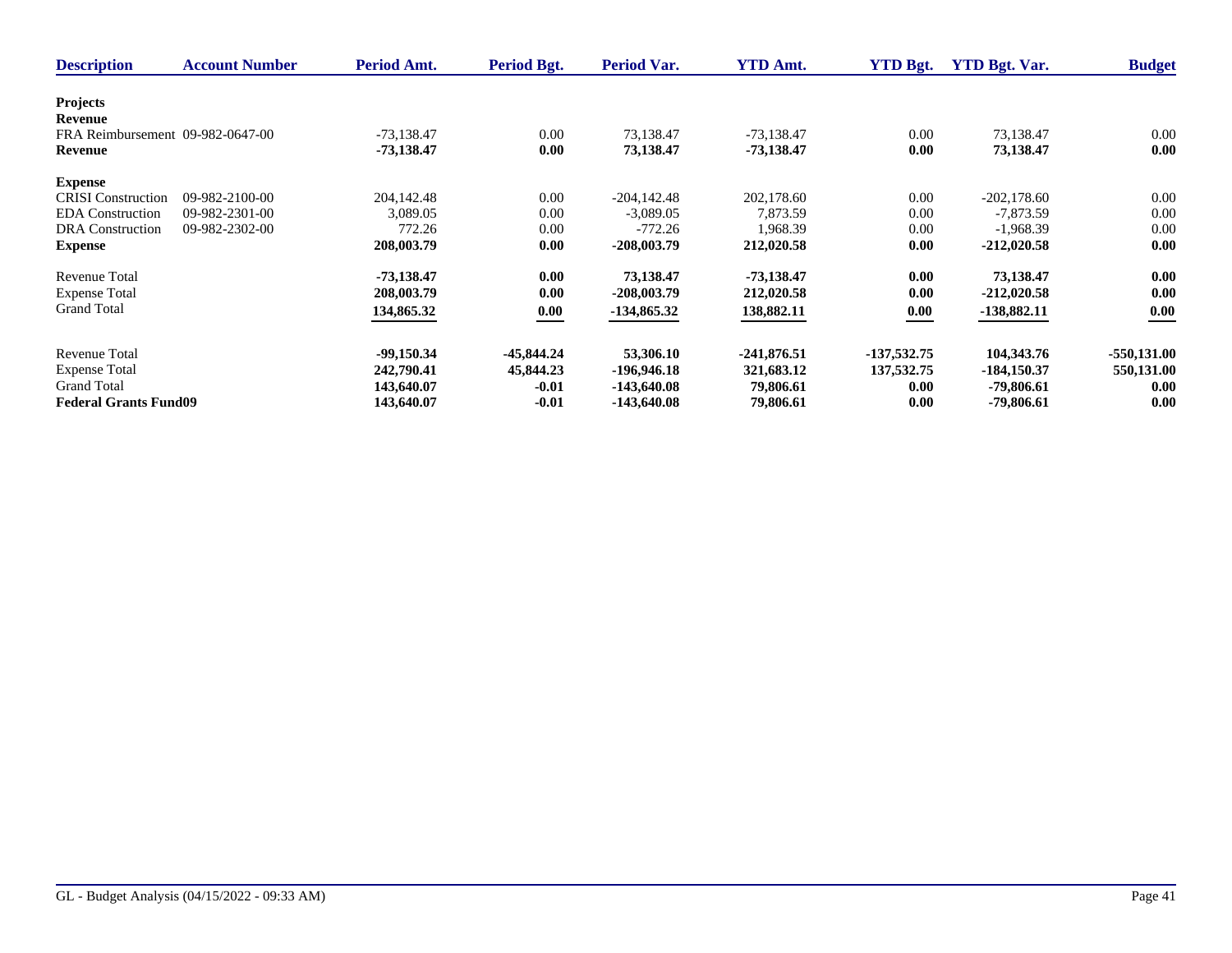

| <b>Description</b>                   | <b>Account Number</b>                        | Period Amt.  | Period Bgt.    | <b>Period Var.</b> | <b>YTD Amt.</b> | <b>YTD Bgt.</b> | <b>YTD Bgt. Var.</b> | <b>Budget</b>   |
|--------------------------------------|----------------------------------------------|--------------|----------------|--------------------|-----------------|-----------------|----------------------|-----------------|
| <b>CDBG</b> Fund<br><b>CDBG</b>      | 10<br>165                                    |              |                |                    |                 |                 |                      |                 |
| <b>Revenue</b>                       |                                              |              |                |                    |                 |                 |                      |                 |
| Miscellaneous                        | 10-165-0517-00                               | 0.00         | 0.00           | 0.00               | $-12,294.43$    | 0.00            | 12,294.43            | 0.00            |
| Revenue                              |                                              |              |                |                    |                 |                 |                      |                 |
| CDBG Funding -                       | 10-165-0660-00                               | $-30,977.31$ | $-59,211.67$   | $-28,234.36$       | $-42,790.11$    | $-177,635.00$   | $-134,844.89$        | $-710,540.00$   |
| <b>HUD</b>                           |                                              |              |                |                    |                 |                 |                      |                 |
| CDBG Funding-                        | 10-165-0660-01                               | 0.00         | $-18,424.33$   | $-18,424.33$       | 0.00            | $-55,273.00$    | $-55,273.00$         | $-221,092.00$   |
| HUD-CV1                              |                                              |              |                |                    |                 |                 |                      |                 |
| CDBG Funding-                        | 10-165-0660-02                               | 0.00         | $-37,500.00$   | $-37,500.00$       | 0.00            | $-112,500.00$   | $-112,500.00$        | $-450,000.00$   |
| HUD-CV3                              |                                              |              |                |                    |                 |                 |                      |                 |
| <b>Revenue</b>                       |                                              | $-30,977,31$ | $-115, 136.00$ | $-84,158.69$       | $-55,084.54$    | $-345,408.00$   | $-290,323.46$        | $-1,381,632.00$ |
| <b>Expense</b>                       |                                              |              |                |                    |                 |                 |                      |                 |
| Salaries-CDBG                        | 10-165-0201-00                               | 7,447.48     | 10,692.50      | 3,245.02           | 26,940.19       | 32,077.50       | 5,137.31             | 128,310.00      |
| <b>Holiday Pay</b>                   | 10-165-0202-00                               | 0.00         | 164.50         | 164.50             | 0.00            | 493.50          | 493.50               | 1,974.00        |
| Group Insurance                      | 10-165-0203-00                               | 648.03       | 667.25         | 19.22              | 1,966.28        | 2,001.75        | 35.47                | 8,007.00        |
| Pension - City's                     | 10-165-0204-00                               | 372.38       | 524.75         | 152.37             | 1,347.01        | 1,574.25        | 227.24               | 6,297.00        |
| Contribution                         |                                              |              |                |                    |                 |                 |                      |                 |
| <b>Payroll Taxes</b>                 | 10-165-0206-00                               | 432.97       | 673.08         | 240.11             | 1,584.00        | 2,019.25        | 435.25               | 8,077.00        |
| Travel & Training                    | 10-165-0209-00                               | 160.76       | 416.67         | 255.91             | 798.26          | 1,250.00        | 451.74               | 5,000.00        |
| Insurance and                        | 10-165-0215-00                               | 0.00         | 0.00           | 0.00               | $-26.71$        | $0.00\,$        | 26.71                | 0.00            |
| Licenses                             |                                              |              |                |                    |                 |                 |                      |                 |
| Professional Services 10-165-0217-00 |                                              | 0.00         | 508.33         | 508.33             | 15.00           | 1,525.00        | 1,510.00             | 6,100.00        |
| Postage                              | 10-165-0218-00                               | 0.00         | 11.67          | 11.67              | 0.00            | 35.00           | 35.00                | 140.00          |
| Advertising and                      | 10-165-0220-00                               | 629.20       | 208.33         | $-420.87$          | 873.60          | 625.00          | $-248.60$            | 2,500.00        |
| Printing                             |                                              |              |                |                    |                 |                 |                      |                 |
| Auto Expense                         | 10-165-0223-00                               | 0.00         | 8.33           | 8.33               | 81.38           | 25.00           | $-56.38$             | 100.00          |
| Supplies                             | 10-165-0224-00                               | 0.00         | 70.83          | 70.83              | 21.68           | 212.50          | 190.82               | 850.00          |
| <b>Office Supplies</b>               | 10-165-0224-01                               | 0.00         | 33.33          | 33.33              | 290.98          | 100.00          | $-190.98$            | 400.00          |
| Dues & Subscriptions 10-165-0228-00  |                                              | 0.00         | 125.00         | 125.00             | $0.00\,$        | 375.00          | 375.00               | 1,500.00        |
| <b>Rentals Contracts</b>             | 10-165-0233-00                               | 0.00         | 22.92          | 22.92              | 0.00            | 68.75           | 68.75                | 275.00          |
| Medicare                             | 10-165-0284-00                               | 101.27       | 157.42         | 56.15              | 370.42          | 472.25          | 101.83               | 1,889.00        |
| Contributions                        |                                              |              |                |                    |                 |                 |                      |                 |
| Computer Software                    | 10-165-0296-00                               | 0.00         | 22.92          | 22.92              | 0.00            | 68.75           | 68.75                | 275.00          |
| Projects - General                   | 10-165-2004-00                               | 0.00         | 19,594.67      | 19,594.67          | 0.00            | 58,784.00       | 58,784.00            | 235,136.00      |
| Government<br>Projects - Social      | 10-165-2005-00                               | 63,491.74    | 14,142.50      | $-49,349.24$       | 63,491.74       | 42,427.50       | $-21,064.24$         | 169,710.00      |
|                                      |                                              |              |                |                    |                 |                 |                      |                 |
|                                      | GL - Budget Analysis (04/15/2022 - 09:33 AM) |              |                |                    |                 |                 |                      | Page 42         |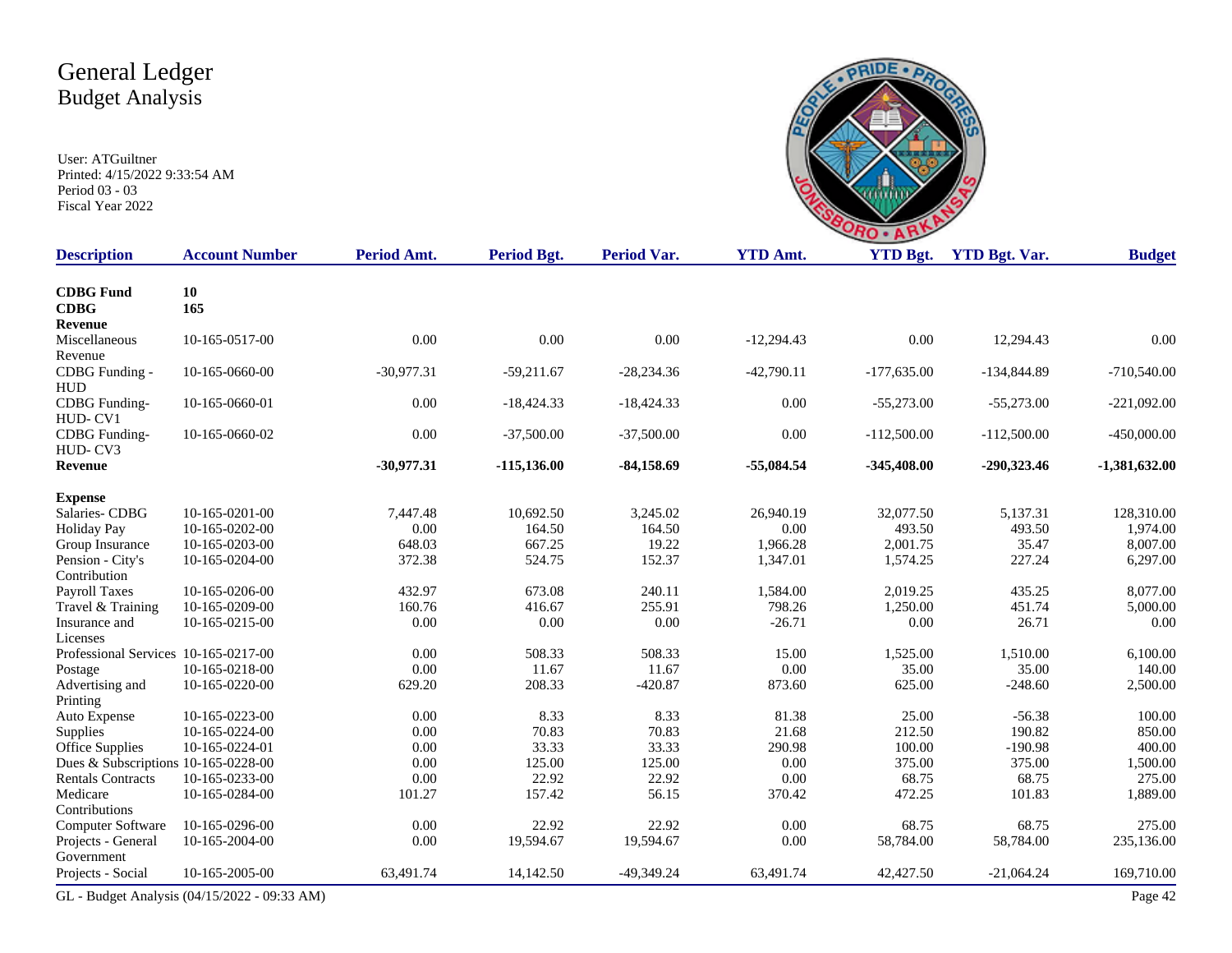| <b>Description</b>                  | <b>Account Number</b> | Period Amt.  | Period Bgt.    | Period Var.  | <b>YTD Amt.</b> | <b>YTD Bgt.</b> | <b>YTD Bgt. Var.</b> | <b>Budget</b>   |
|-------------------------------------|-----------------------|--------------|----------------|--------------|-----------------|-----------------|----------------------|-----------------|
|                                     |                       |              |                |              |                 |                 |                      |                 |
| Service                             |                       |              |                |              |                 |                 |                      |                 |
| Projects -                          | 10-165-2006-00        | 0.00         | 7,500.00       | 7,500.00     | 0.00            | 22,500.00       | 22,500.00            | 90,000.00       |
| <b>RecreationCulture</b>            |                       |              |                |              |                 |                 |                      |                 |
| Projects - Housing                  | 10-165-2007-00        | 4,206.06     | 3,666.67       | $-539.39$    | 22,344.17       | 11,000.00       | $-11,344.17$         | 44,000.00       |
| Services                            |                       |              |                |              |                 |                 |                      |                 |
| Projects - CARES Act 10-165-2008-00 |                       | 0.00         | 18,424.33      | 18,424.33    | 0.00            | 55,273.00       | 55,273.00            | 221,092.00      |
| CV1                                 |                       |              |                |              |                 |                 |                      |                 |
| Projects - CARES Act 10-165-2009-00 |                       | 0.00         | 37,500.00      | 37,500.00    | 0.00            | 112,500.00      | 112,500.00           | 450,000.00      |
| CV <sub>3</sub>                     |                       |              |                |              |                 |                 |                      |                 |
| <b>Expense</b>                      |                       | 77,489.89    | 115,136.00     | 37,646.11    | 120,098.00      | 345,408.00      | 225,310.00           | 1,381,632.00    |
| Revenue Total                       |                       | $-30,977.31$ | $-115, 136.00$ | $-84,158.69$ | $-55,084.54$    | $-345,408.00$   | $-290,323.46$        | $-1,381,632.00$ |
| <b>Expense Total</b>                |                       | 77,489.89    | 115,136.00     | 37,646.11    | 120,098.00      | 345,408.00      | 225,310.00           | 1,381,632.00    |
| <b>Grand Total</b>                  |                       | 46,512.58    | 0.00           | $-46,512.58$ | 65,013.46       | 0.00            | -65,013.46           | 0.00            |
|                                     |                       |              |                |              |                 |                 |                      |                 |
| <b>Revenue Total</b>                |                       | $-30,977.31$ | $-115, 136.00$ | $-84,158.69$ | $-55,084.54$    | $-345,408.00$   | $-290,323.46$        | $-1,381,632.00$ |
| <b>Expense Total</b>                |                       | 77,489.89    | 115,136.00     | 37,646.11    | 120,098.00      | 345,408.00      | 225,310.00           | 1,381,632.00    |
| <b>Grand Total</b>                  |                       | 46,512.58    | 0.00           | $-46,512.58$ | 65,013.46       | 0.00            | $-65,013.46$         | 0.00            |
| <b>CDBG</b> Fund                    | 10                    | 46,512.58    | 0.00           | $-46,512.58$ | 65,013.46       | 0.00            | $-65,013.46$         | 0.00            |
|                                     |                       |              |                |              |                 |                 |                      |                 |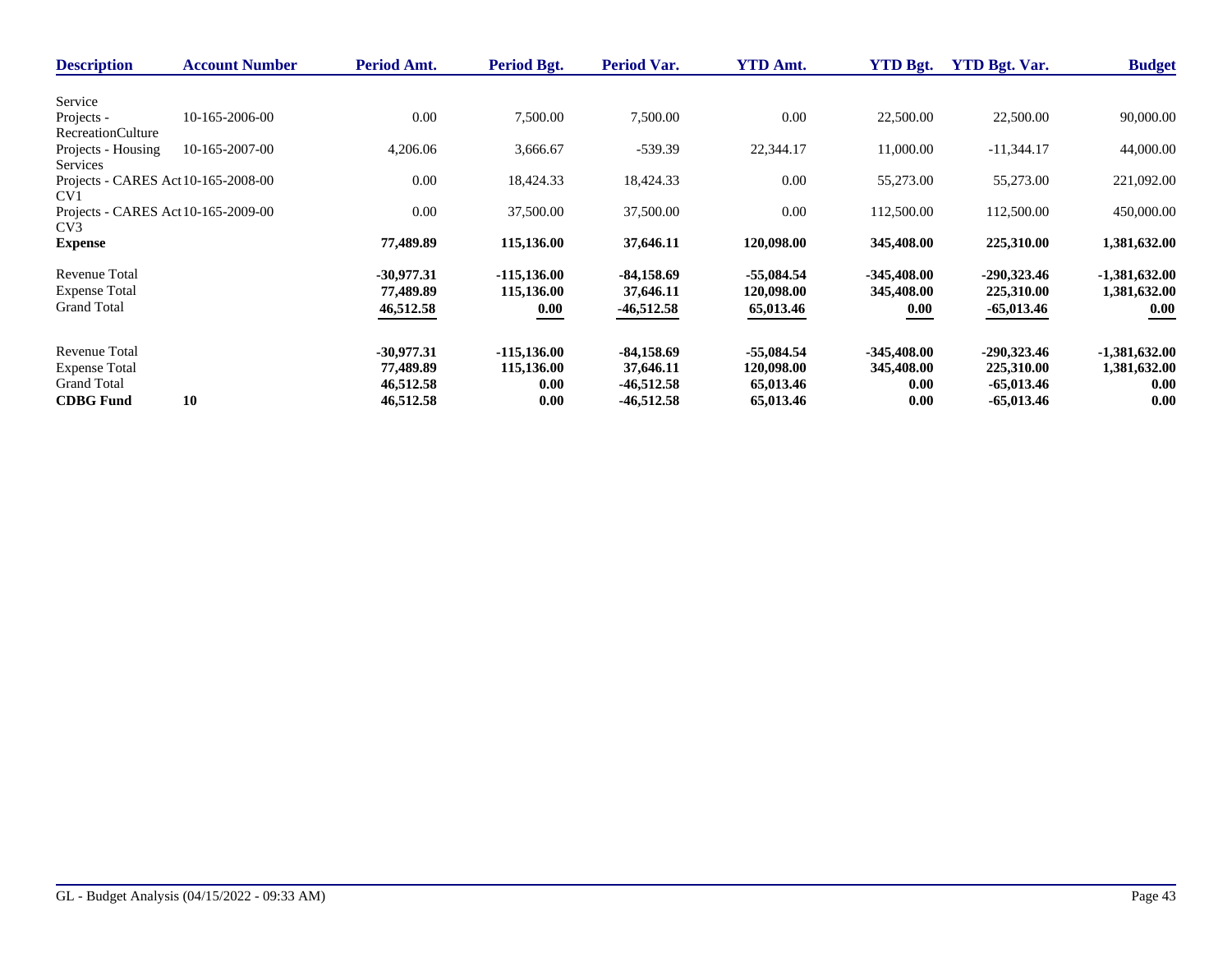

| <b>Description</b>                   | <b>Account Number</b> | Period Amt. | Period Bgt.  | Period Var. | <b>YTD Amt.</b> | <b>YTD Bgt.</b> | <b>YTD Bgt. Var.</b> | <b>Budget</b>  |
|--------------------------------------|-----------------------|-------------|--------------|-------------|-----------------|-----------------|----------------------|----------------|
| <b>MPO</b> Fund                      | 11                    |             |              |             |                 |                 |                      |                |
| <b>MPO</b>                           | 166                   |             |              |             |                 |                 |                      |                |
| Revenue                              |                       |             |              |             |                 |                 |                      |                |
| <b>Interest Earned</b>               | 11-166-0515-00        | $-30.52$    | $-48.33$     | $-17.81$    | $-85.97$        | $-145.00$       | $-59.03$             | $-580.00$      |
| <b>MPO</b>                           | 11-166-0602-00        | 0.00        | $-260.25$    | $-260.25$   | $-7,711.11$     | $-780.75$       | 6,930.36             | $-3,123.00$    |
| Contributions-Other                  |                       |             |              |             |                 |                 |                      |                |
| Cities                               |                       |             |              |             |                 |                 |                      |                |
| <b>MPO</b>                           | 11-166-0602-01        | 0.00        | $-2,293.75$  | $-2,293.75$ | $-28,644.04$    | $-6,881.25$     | 21,762.79            | $-27,525.00$   |
| Contributions-City of                |                       |             |              |             |                 |                 |                      |                |
| Jone                                 |                       |             |              |             |                 |                 |                      |                |
| MPO Planning Grants 11-166-0603-00   |                       | $-7,557.18$ | $-10,409.17$ | $-2,851.99$ | $-43,151.71$    | $-31,227.50$    | 11,924.21            | $-124,910.00$  |
| Revenue                              |                       | $-7,587,70$ | $-13,011.50$ | $-5,423.80$ | -79,592.83      | $-39,034.50$    | 40,558.33            | $-156, 138.00$ |
| <b>Expense</b>                       |                       |             |              |             |                 |                 |                      |                |
| Salaries-MPO                         | 11-166-0201-00        | 7,935.08    | 8,700.67     | 765.59      | 23,796.86       | 26,102.00       | 2,305.14             | 104,408.00     |
| <b>Holiday Pay</b>                   | 11-166-0202-00        | 0.00        | 137.25       | 137.25      | 0.00            | 411.75          | 411.75               | 1,647.00       |
| Group Insurance                      | 11-166-0203-00        | 852.16      | 1,237.50     | 385.34      | 2,556.48        | 3,712.50        | 1,156.02             | 14,850.00      |
| Pension - City's                     | 11-166-0204-00        | 62.09       | 100.00       | 37.91       | 186.09          | 300.00          | 113.91               | 1,200.00       |
| Contribution                         |                       |             |              |             |                 |                 |                      |                |
| Payroll Taxes                        | 11-166-0206-00        | 466.82      | 547.92       | 81.10       | 1,399.93        | 1,643.75        | 243.82               | 6,575.00       |
| Travel & Training                    | 11-166-0209-00        | 0.00        | 666.67       | 666.67      | 0.00            | 2,000.00        | 2,000.00             | 8,000.00       |
| Telephone Expense                    | 11-166-0213-00        | 92.04       | 47.50        | $-44.54$    | 131.06          | 142.50          | 11.44                | 570.00         |
| Professional Services 11-166-0217-00 |                       | 0.00        | 458.33       | 458.33      | 0.00            | 1,375.00        | 1,375.00             | 5,500.00       |
| Postage                              | 11-166-0218-00        | 0.00        | 20.83        | 20.83       | 0.00            | 62.50           | 62.50                | 250.00         |
| Advertising and                      | 11-166-0220-00        | 248.05      | 291.67       | 43.62       | 248.05          | 875.00          | 626.95               | 3,500.00       |
| Printing                             |                       |             |              |             |                 |                 |                      |                |
| Office Supplies                      | 11-166-0224-01        | 0.00        | 66.67        | 66.67       | 0.00            | 200.00          | 200.00               | 800.00         |
| Dues & Subscriptions 11-166-0228-00  |                       | 0.00        | 208.33       | 208.33      | 0.00            | 625.00          | 625.00               | 2,500.00       |
| Minor Equipment & 11-166-0232-01     |                       | 0.00        | 125.00       | 125.00      | 0.00            | 375.00          | 375.00               | 1,500.00       |
| Furniture                            |                       |             |              |             |                 |                 |                      |                |
| <b>Rentals Contracts</b>             | 11-166-0233-00        | 7.70        | 166.67       | 158.97      | 9.24            | 500.00          | 490.76               | 2,000.00       |
| Medicare                             | 11-166-0284-00        | 109.17      | 128.17       | 19.00       | 327.40          | 384.50          | 57.10                | 1,538.00       |
| Contributions                        |                       |             |              |             |                 |                 |                      |                |
| Computer Software                    | 11-166-0296-00        | 0.00        | 66.67        | 66.67       | 0.00            | 200.00          | 200.00               | 800.00         |
| Mobile Data Services 11-166-0297-00  |                       | 20.04       | 0.00         | $-20.04$    | 20.04           | 0.00            | $-20.04$             | 0.00           |
| Maintenance                          | 11-166-0318-00        | 0.00        | 41.67        | 41.67       | 0.00            | 125.00          | 125.00               | 500.00         |
| Contracts                            |                       |             |              |             |                 |                 |                      |                |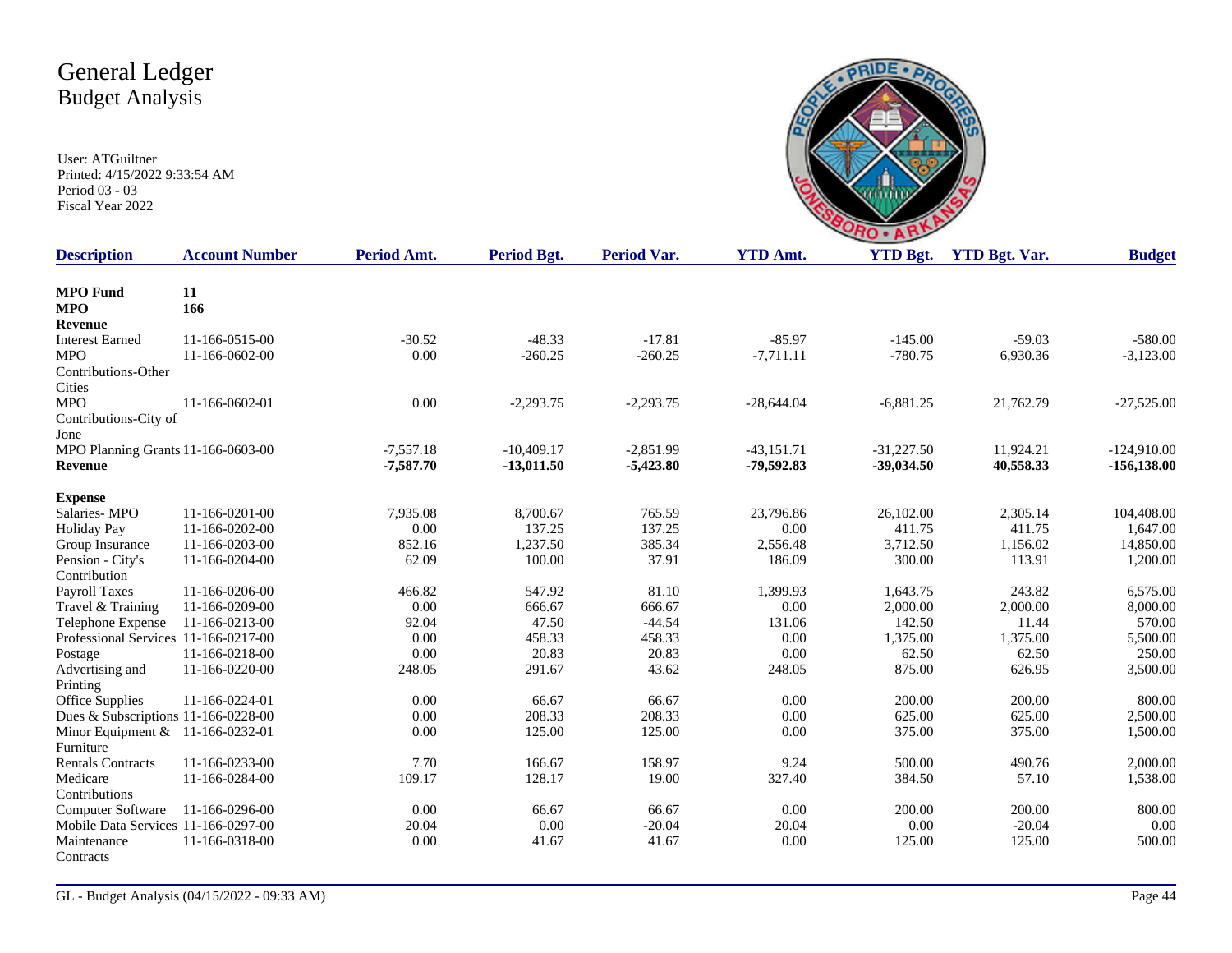| <b>Description</b>   | <b>Account Number</b> | Period Amt. | Period Bgt.  | Period Var. | <b>YTD Amt.</b> | <b>YTD Bgt.</b> | <b>YTD Bgt. Var.</b> | <b>Budget</b> |
|----------------------|-----------------------|-------------|--------------|-------------|-----------------|-----------------|----------------------|---------------|
| <b>Expense</b>       |                       | 9,793.15    | 13,011.52    | 3,218.37    | 28,675.15       | 39,034.50       | 10,359.35            | 156,138.00    |
| Revenue Total        |                       | -7.587.70   | $-13.011.50$ | $-5,423.80$ | -79.592.83      | $-39.034.50$    | 40,558.33            | $-156.138.00$ |
| <b>Expense Total</b> |                       | 9,793.15    | 13,011.52    | 3,218.37    | 28,675.15       | 39,034.50       | 10,359.35            | 156,138.00    |
| <b>Grand Total</b>   |                       | 2,205.45    | 0.02         | $-2,205.43$ | $-50,917.68$    | 0.00            | 50,917.68            | 0.00          |
| Revenue Total        |                       | -7.587.70   | $-13.011.50$ | $-5,423.80$ | -79.592.83      | $-39,034.50$    | 40,558.33            | $-156.138.00$ |
| <b>Expense Total</b> |                       | 9,793.15    | 13,011.52    | 3,218.37    | 28,675.15       | 39,034.50       | 10,359.35            | 156,138.00    |
| <b>Grand Total</b>   |                       | 2,205.45    | 0.02         | $-2.205.43$ | -50.917.68      | 0.00            | 50,917.68            | 0.00          |
| <b>MPO</b> Fund      | 11                    | 2,205.45    | 0.02         | $-2,205.43$ | -50,917.68      | 0.00            | 50,917.68            | 0.00          |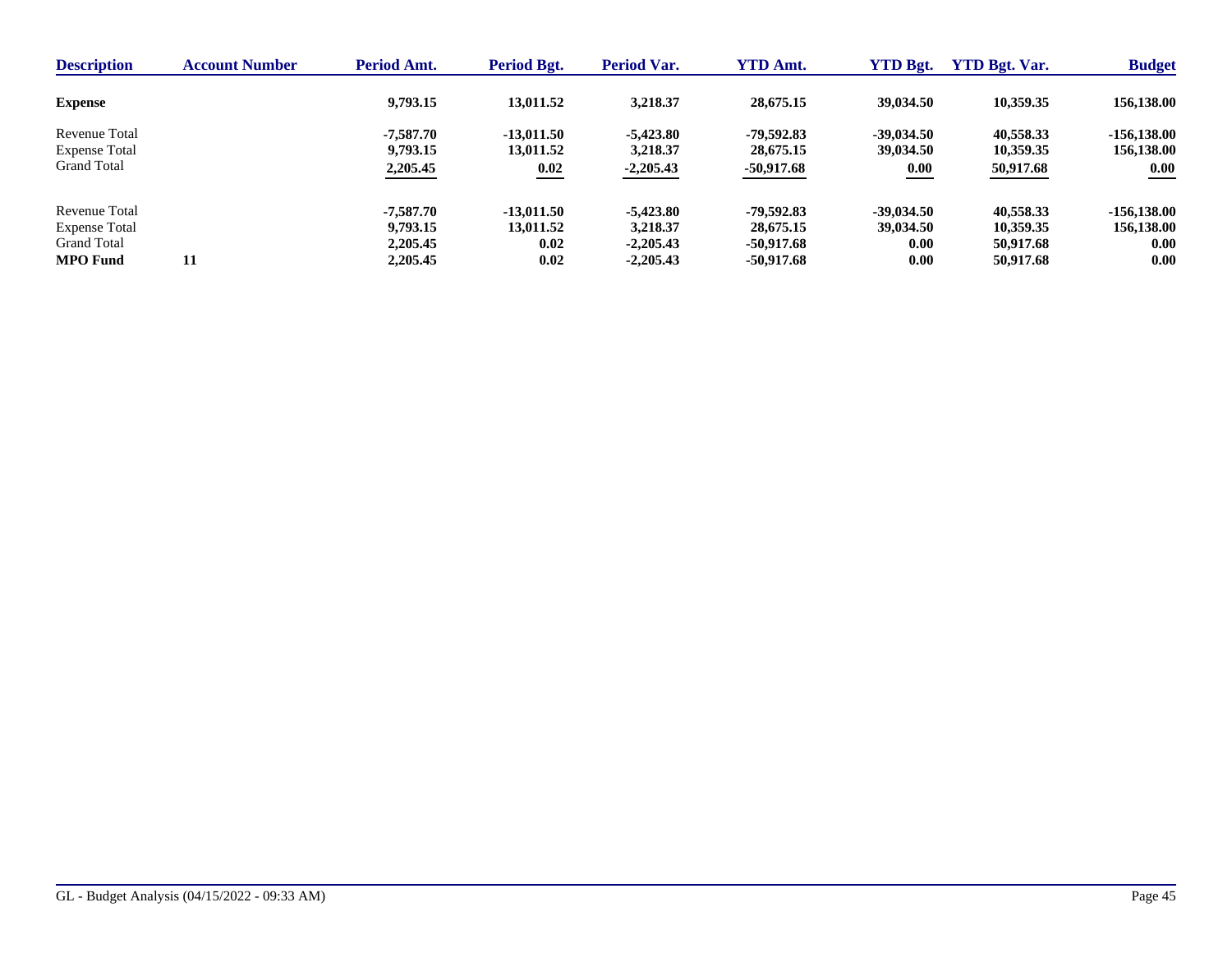User: ATGuiltner Printed: 4/15/2022 9:33:54 AM Period 03 - 03 Fiscal Year 2022

|                 | ٠<br><b>RO</b> |             |
|-----------------|----------------|-------------|
| A <sub>mt</sub> | VTD Rot        | $VTD$ $Rot$ |

| <b>Description</b>                                                                                   | <b>Account Number</b> | Period Amt.                                           | Period Bgt.                  | Period Var.                                               | <b>YTD Amt.</b>                                       | <b>YTD Bgt.</b>              | <b>YTD Bgt. Var.</b>                                        | <b>Budget</b>                |
|------------------------------------------------------------------------------------------------------|-----------------------|-------------------------------------------------------|------------------------------|-----------------------------------------------------------|-------------------------------------------------------|------------------------------|-------------------------------------------------------------|------------------------------|
| <b>American Rescue</b><br>Plan                                                                       | 12                    |                                                       |                              |                                                           |                                                       |                              |                                                             |                              |
| <b>American Rescue</b><br>Plan                                                                       | 975                   |                                                       |                              |                                                           |                                                       |                              |                                                             |                              |
| Revenue<br><b>Interest Earned</b><br>Revenue                                                         | 12-975-0515-00        | $-1,278.79$<br>$-1,278.79$                            | 0.00<br>0.00                 | 1,278.79<br>1,278.79                                      | $-3,784.49$<br>$-3,784.49$                            | 0.00<br>0.00                 | 3,784.49<br>3,784.49                                        | 0.00<br>0.00                 |
| <b>Expense</b><br>American Rescue<br>Plan Expense                                                    | 12-975-2303-25        | 221,114.29                                            | 0.00                         | $-221, 114.29$                                            | 365,111.99                                            | 0.00                         | $-365,111.99$                                               | 0.00                         |
| <b>Expense</b>                                                                                       |                       | 221,114.29                                            | 0.00                         | $-221,114.29$                                             | 365,111.99                                            | 0.00                         | $-365,111.99$                                               | 0.00                         |
| Revenue Total<br><b>Expense Total</b><br><b>Grand Total</b>                                          |                       | $-1,278.79$<br>221,114.29<br>219,835.50               | 0.00<br>0.00<br>0.00         | 1,278.79<br>$-221,114.29$<br>$-219,835.50$                | $-3,784.49$<br>365,111.99<br>361,327.50               | 0.00<br>0.00<br>0.00         | 3,784.49<br>$-365,111.99$<br>$-361,327.50$                  | 0.00<br>0.00<br>$0.00\,$     |
| <b>Revenue Total</b><br><b>Expense Total</b><br><b>Grand Total</b><br><b>American Rescue</b><br>Plan | 12                    | $-1,278.79$<br>221,114.29<br>219,835.50<br>219,835.50 | 0.00<br>0.00<br>0.00<br>0.00 | 1,278.79<br>$-221,114.29$<br>$-219,835.50$<br>-219,835.50 | $-3,784.49$<br>365,111.99<br>361,327.50<br>361,327.50 | 0.00<br>0.00<br>0.00<br>0.00 | 3,784.49<br>$-365,111.99$<br>$-361,327.50$<br>$-361,327.50$ | 0.00<br>0.00<br>0.00<br>0.00 |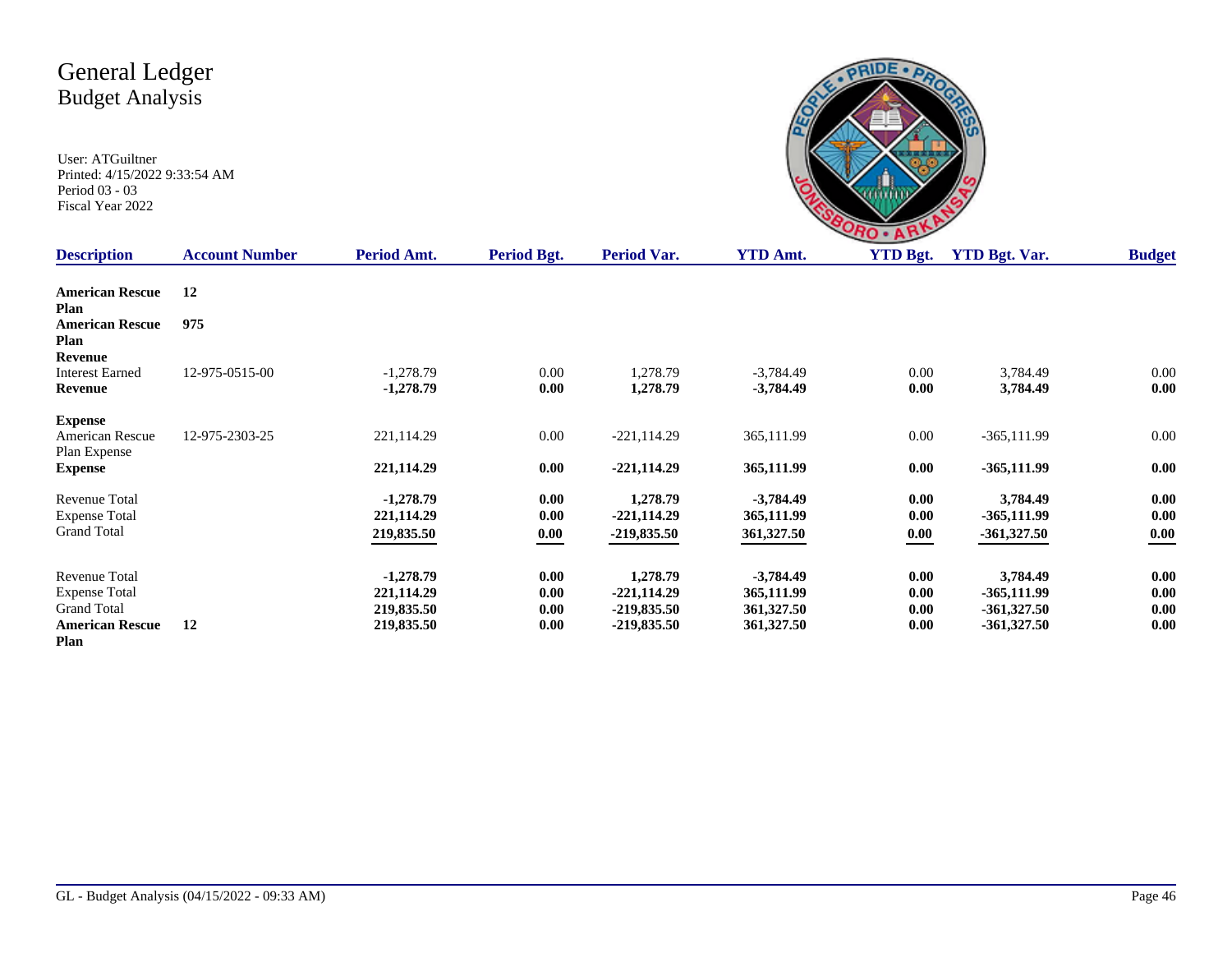

| <b>Description</b>                           | <b>Account Number</b> | Period Amt.   | Period Bgt.    | Period Var.  | <b>YTD Amt.</b> |               | <b>YTD Bgt.</b> YTD Bgt. Var. | <b>Budget</b>   |
|----------------------------------------------|-----------------------|---------------|----------------|--------------|-----------------|---------------|-------------------------------|-----------------|
| <b>JET Fund</b>                              | 13                    |               |                |              |                 |               |                               |                 |
| <b>JET</b>                                   | 167                   |               |                |              |                 |               |                               |                 |
| <b>Revenue</b>                               |                       |               |                |              |                 |               |                               |                 |
| <b>Promotional Revenue</b>                   | 13-167-0627-00        | $-4,860.00$   | $-1,000.00$    | 3,860.00     | $-4,860.00$     | $-3,000.00$   | 1,860.00                      | $-12,000.00$    |
| Other State Aid - AHTD                       | 13-167-0652-01        | $-14,078.00$  | $-4,666.67$    | 9,411.33     | $-14,078.00$    | $-14,000.00$  | 78.00                         | $-56,000.00$    |
| <b>Revenue</b>                               |                       | $-18,938.00$  | $-5,666.67$    | 13,271.33    | $-18,938.00$    | $-17,000.00$  | 1,938.00                      | $-68,000.00$    |
| Revenue Total                                |                       | $-18,938.00$  | $-5,666.67$    | 13,271.33    | $-18,938.00$    | $-17,000.00$  | 1,938.00                      | $-68,000.00$    |
| <b>Expense Total</b>                         |                       | 0.00          | 0.00           | 0.00         | 0.00            | 0.00          | 0.00                          | 0.00            |
| <b>Grand Total</b>                           |                       | $-18,938.00$  | $-5,666.67$    | 13,271.33    | $-18,938.00$    | $-17,000.00$  | 1,938.00                      | $-68,000.00$    |
| <b>JET Cares Act</b>                         | 168                   |               |                |              |                 |               |                               |                 |
| <b>Revenue</b>                               |                       |               |                |              |                 |               |                               |                 |
| <b>Interest Earned</b>                       | 13-168-0515-00        | $-101.03$     | $-71.67$       | 29.36        | $-260.22$       | $-215.00$     | 45.22                         | $-860.00$       |
| <b>JET Pass Sales</b>                        | 13-168-0629-00        | $-430.00$     | $-727.25$      | $-297.25$    | $-2,832.25$     | $-2,181.75$   | 650.50                        | $-8,727.00$     |
| <b>JET Bus Fares</b>                         | 13-168-0629-01        | $-5,480.42$   | $-3,037.33$    | 2,443.09     | $-12,588.80$    | $-9,112.00$   | 3,476.80                      | $-36,448.00$    |
| <b>CPT-HSTP Revenue</b>                      | 13-168-0653-02        | 0.00          | $-83.33$       | $-83.33$     | 0.00            | $-250.00$     | $-250.00$                     | $-1,000.00$     |
| Transit FTA 5307                             | 13-168-0655-00        | 0.00          | $-44,085.08$   | $-44,085.08$ | 0.00            | $-132,255.25$ | $-132,255.25$                 | $-529,021.00$   |
| JET Cares Act Funding                        | 13-168-0655-01        | $-98,569.00$  | $-115,169.42$  | $-16,600.42$ | $-277,611.00$   | $-345,508.25$ | $-67,897.25$                  | $-1,382,033.00$ |
| <b>Revenue</b>                               |                       | $-104,580.45$ | $-163, 174.08$ | -58,593.63   | -293,292.27     | -489,522.25   | $-196,229.98$                 | $-1,958,089.00$ |
| <b>Expense</b>                               |                       |               |                |              |                 |               |                               |                 |
| Salaries- JET Cares Act                      | 13-168-0201-00        | 56,926.58     | 66,001.08      | 9,074.50     | 171,977.36      | 198,003.25    | 26,025.89                     | 792,013.00      |
| <b>Holiday Pay</b>                           | 13-168-0202-00        | 165.77        | 1,025.83       | 860.06       | 288.90          | 3,077.50      | 2,788.60                      | 12,310.00       |
| Group Insurance                              | 13-168-0203-00        | 7,532.30      | 8,384.75       | 852.45       | 22,593.54       | 25,154.25     | 2,560.71                      | 100,617.00      |
| Pension - City's Contribution 13-168-0204-00 |                       | 1,802.59      | 2,269.25       | 466.66       | 5,509.82        | 6,807.75      | 1,297.93                      | 27,231.00       |
| Payroll Taxes                                | 13-168-0206-00        | 4,131.49      | 5,320.67       | 1,189.18     | 11,940.01       | 15,962.00     | 4,021.99                      | 63,848.00       |
| Uniforms                                     | 13-168-0207-00        | 898.36        | 1.166.67       | 268.31       | 4,007.14        | 3,500.00      | $-507.14$                     | 14,000.00       |
| Travel & Training                            | 13-168-0209-00        | 0.00          | 416.67         | 416.67       | 0.00            | 1,250.00      | 1,250.00                      | 5,000.00        |
| Part-Time Salaries                           | 13-168-0210-00        | 9,840.72      | 17,125.00      | 7,284.28     | 27,121.17       | 51,375.00     | 24,253.83                     | 205,500.00      |
| <b>Overtime Salaries</b>                     | 13-168-0211-00        | 1,836.21      | 1,666.67       | $-169.54$    | 3,030.63        | 5,000.00      | 1,969.37                      | 20,000.00       |
| Telephone Expense                            | 13-168-0213-00        | 105.66        | 166.67         | 61.01        | 317.76          | 500.00        | 182.24                        | 2,000.00        |
| Insurance and Licenses                       | 13-168-0215-00        | 0.00          | 1,291.67       | 1,291.67     | 14,686.91       | 3,875.00      | $-10,811.91$                  | 15,500.00       |
| <b>Earned Benefits Payout</b>                | 13-168-0216-00        | 2,116.02      | 500.00         | $-1,616.02$  | 2,812.62        | 1,500.00      | $-1,312.62$                   | 6,000.00        |
| Professional Services                        | 13-168-0217-00        | 168.00        | 1,666.67       | 1,498.67     | 199.90          | 5,000.00      | 4,800.10                      | 20,000.00       |
| Postage                                      | 13-168-0218-00        | 0.00          | 58.33          | 58.33        | 18.39           | 175.00        | 156.61                        | 700.00          |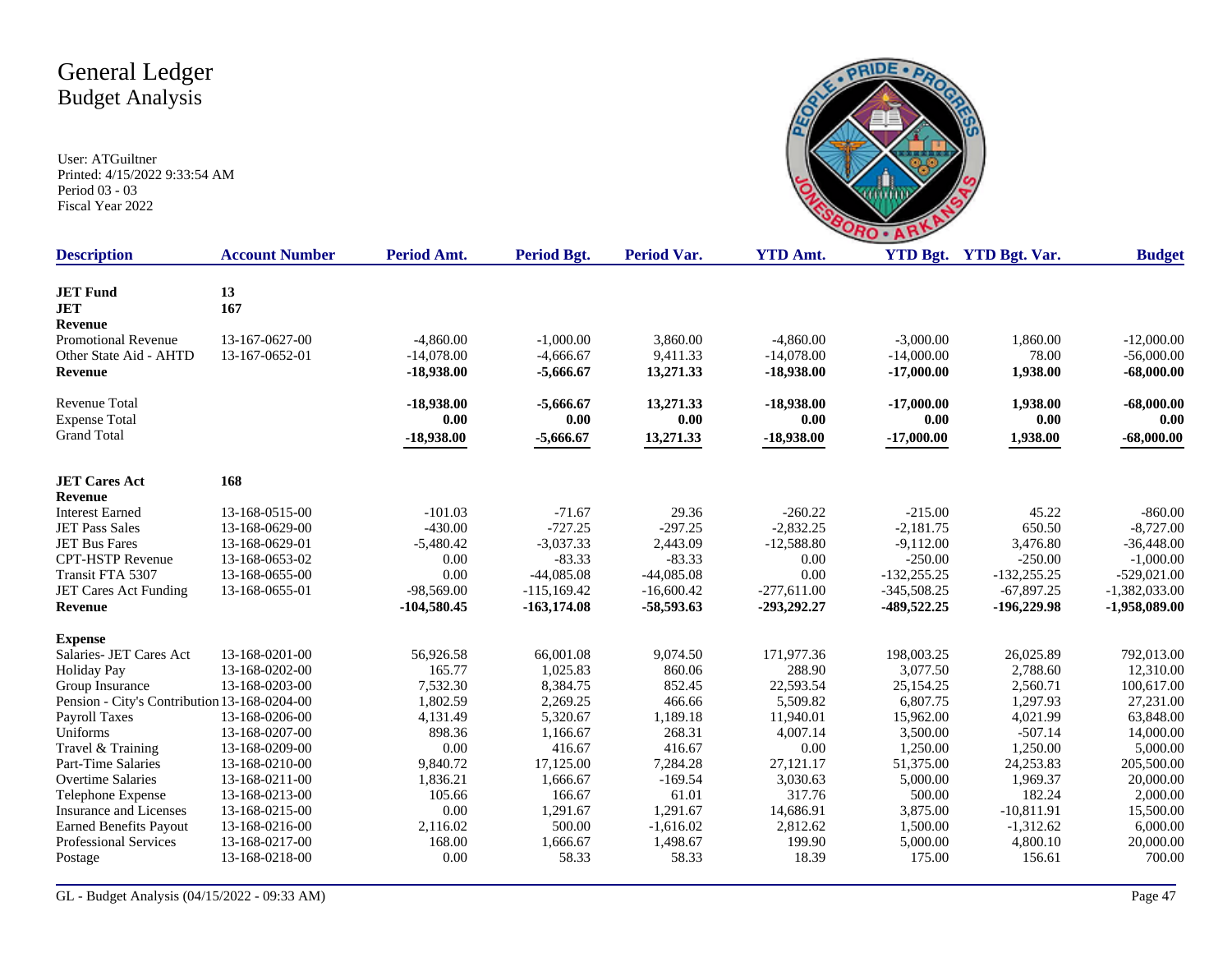| <b>Description</b>                        | <b>Account Number</b> | Period Amt.   | <b>Period Bgt.</b> | <b>Period Var.</b> | <b>YTD Amt.</b> | <b>YTD Bgt.</b> | <b>YTD Bgt. Var.</b> | <b>Budget</b>   |
|-------------------------------------------|-----------------------|---------------|--------------------|--------------------|-----------------|-----------------|----------------------|-----------------|
|                                           |                       |               |                    |                    |                 |                 |                      |                 |
| Advertising and Printing                  | 13-168-0220-00        | 220.00        | 666.67             | 446.67             | 715.00          | 2,000.00        | 1,285.00             | 8,000.00        |
| Maintenance Bldg & Grns.                  | 13-168-0221-00        | 650.63        | 1,629.17           | 978.54             | 2,512.10        | 4,887.50        | 2,375.40             | 19,550.00       |
| <b>Equipment Maintenance</b>              | 13-168-0222-00        | 0.00          | 416.67             | 416.67             | 0.00            | 1,250.00        | 1,250.00             | 5,000.00        |
| Auto Expense                              | 13-168-0223-00        | 2,542.62      | 4,100.00           | 1,557.38           | 14,859.69       | 12,300.00       | $-2,559.69$          | 49,200.00       |
| Auto Expense- CPT-HSTP                    | 13-168-0223-01        | 0.00          | 125.00             | 125.00             | 0.00            | 375.00          | 375.00               | 1,500.00        |
| <b>Supplies</b>                           | 13-168-0224-00        | 107.91        | 500.00             | 392.09             | 379.17          | 1,500.00        | 1,120.83             | 6,000.00        |
| Office Supplies                           | 13-168-0224-01        | 0.00          | 83.33              | 83.33              | 198.86          | 250.00          | 51.14                | 1,000.00        |
| Fuel                                      | 13-168-0225-00        | 10,608.47     | 11,833.33          | 1,224.86           | 34,784.10       | 35,500.00       | 715.90               | 142,000.00      |
| Dues & Subscriptions                      | 13-168-0228-00        | 0.00          | 83.33              | 83.33              | 0.00            | 250.00          | 250.00               | 1,000.00        |
| <b>Fixed Assets</b>                       | 13-168-0232-00        | 0.00          | 28,104.00          | 28,104.00          | 0.00            | 84,312.00       | 84,312.00            | 337,248.00      |
| Minor Equipment &                         | 13-168-0232-01        | 759.47        | 500.00             | $-259.47$          | 759.47          | 1,500.00        | 740.53               | 6,000.00        |
| Furniture                                 |                       |               |                    |                    |                 |                 |                      |                 |
| <b>Rentals Contracts</b>                  | 13-168-0233-00        | 37.43         | 208.33             | 170.90             | 74.13           | 625.00          | 550.87               | 2,500.00        |
| Sidewalk Improvements                     | 13-168-0252-00        | 0.00          | 18,521.08          | 18,521.08          | 37,760.03       | 55,563.25       | 17,803.22            | 222,253.00      |
| UnemploymentWkms.Comp.13-168-0279-00      |                       | 0.00          | 1,641.67           | 1,641.67           | 19,063.11       | 4,925.00        | $-14,138.11$         | 19,700.00       |
| Medicare Contributions                    | 13-168-0284-00        | 966.26        | 1,244.33           | 278.07             | 2,792.47        | 3,733.00        | 940.53               | 14,932.00       |
| Computer Software                         | 13-168-0296-00        | 2,762.55      | 2,083.33           | $-679.22$          | 3,246.74        | 6,250.00        | 3,003.26             | 25,000.00       |
| <b>Mobile Data Services</b>               | 13-168-0297-00        | 292.45        | 104.17             | $-188.28$          | 432.66          | 312.50          | $-120.16$            | 1,250.00        |
| <b>Maintenance Contracts</b>              | 13-168-0318-00        | 0.00          | 1,250.00           | 1,250.00           | 10,000.00       | 3,750.00        | $-6,250.00$          | 15,000.00       |
| Dedicated Circuits & Cable 13-168-0320-00 |                       | 27.13         | 333.33             | 306.20             | 81.39           | 1,000.00        | 918.61               | 4,000.00        |
| ADA Improvement Projects 13-168-0710-00   |                       | 0.00          | 416.67             | 416.67             | 0.00            | 1,250.00        | 1,250.00             | 5,000.00        |
| <b>Expense</b>                            |                       | 104,498.62    | 180,904.34         | 76,405.72          | 392,163.07      | 542,713.00      | 150,549.93           | 2,170,852.00    |
| Revenue Total                             |                       | $-104,580.45$ | $-163, 174.08$     | $-58,593.63$       | -293,292.27     | -489,522.25     | $-196,229.98$        | $-1,958,089.00$ |
| <b>Expense Total</b>                      |                       | 104,498.62    | 180,904.34         | 76,405.72          | 392,163.07      | 542,713.00      | 150,549.93           | 2,170,852.00    |
| <b>Grand Total</b>                        |                       | $-81.83$      | 17,730.26          | 17,812.09          | 98,870.80       | 53,190.75       | -45,680.05           | 212,763.00      |
|                                           |                       |               |                    |                    |                 |                 |                      |                 |
| <b>Revenue Total</b>                      |                       | $-123,518.45$ | $-168,840.75$      | $-45,322.30$       | $-312,230.27$   | $-506,522.25$   | $-194,291.98$        | $-2,026,089.00$ |
| <b>Expense Total</b>                      |                       | 104,498.62    | 180,904.34         | 76,405.72          | 392,163.07      | 542,713.00      | 150,549.93           | 2,170,852.00    |
| <b>Grand Total</b>                        |                       | $-19,019.83$  | 12,063.59          | 31,083.42          | 79,932.80       | 36,190.75       | $-43,742.05$         | 144,763.00      |
| <b>JET Fund</b>                           | 13                    | $-19,019.83$  | 12,063.59          | 31,083.42          | 79,932.80       | 36,190.75       | $-43,742.05$         | 144,763.00      |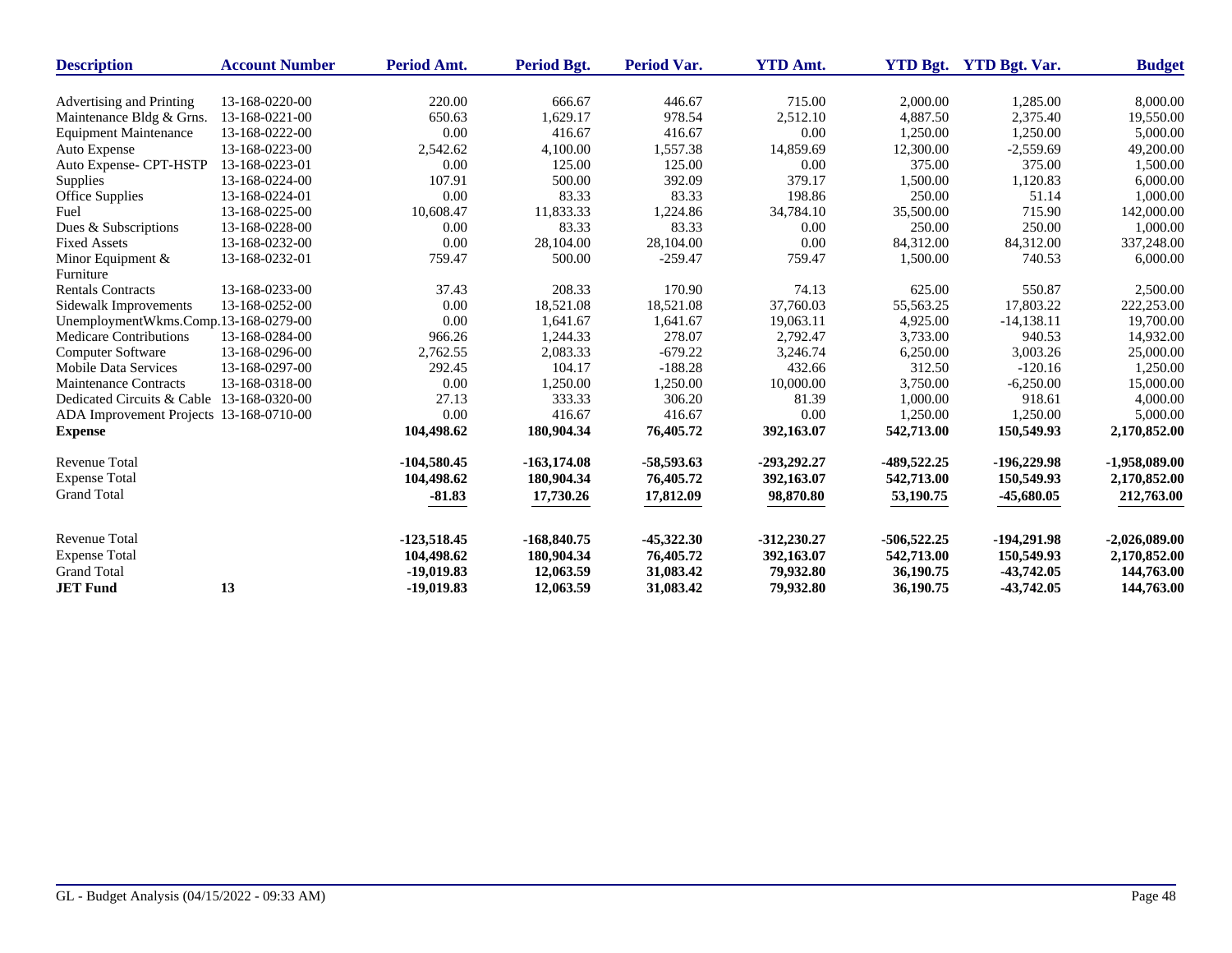|                 | RO.     |             |  |
|-----------------|---------|-------------|--|
| A <sub>mt</sub> | VTD Rot | VTD Rot Var |  |
|                 |         |             |  |

| <b>Description</b>                                      | <b>Account Number</b>                        | Period Amt. | <b>Period Bgt.</b> | <b>Period Var.</b> | <b>YTD Amt.</b> | <b>YTD Bgt.</b>    | <b>YTD Bgt. Var.</b> | <b>Budget</b> |
|---------------------------------------------------------|----------------------------------------------|-------------|--------------------|--------------------|-----------------|--------------------|----------------------|---------------|
| <b>Restricted Fund</b><br>Capital                       | 17<br>170                                    |             |                    |                    |                 |                    |                      |               |
| Improvement                                             |                                              |             |                    |                    |                 |                    |                      |               |
| <b>Expense</b>                                          |                                              |             |                    |                    |                 |                    |                      |               |
| <b>Industrial Rail Spur</b><br>Projects                 | 17-170-0751-01                               | 38,225.11   | 0.00               | $-38,225.11$       | 57,024.72       | 0.00               | $-57,024.72$         | 0.00          |
| CI Facilities Project                                   | 17-170-0753-00                               | 63,570.81   | 0.00               | $-63,570.81$       | 66,703.10       | 0.00               | $-66,703.10$         | 0.00          |
| CI Parks Projects                                       | 17-170-0755-00                               | 0.00        | 0.00               | 0.00               | 24,159.16       | 0.00               | $-24,159.16$         | 0.00          |
| Jonesboro Shooting<br>Complex                           | 17-170-0755-09                               | 80,334.85   | 0.00               | $-80,334.85$       | 306,901.05      | 0.00               | $-306,901.05$        | 0.00          |
| J'boro Downtown to 17-170-0755-11<br><b>ASU</b> Connect |                                              | 750.00      | 0.00               | $-750.00$          | 39,892.39       | 0.00               | -39,892.39           | 0.00          |
| AHTD100657 MLK 17-170-0759-13<br>Extension              |                                              | 0.00        | 0.00               | 0.00               | 1,339.65        | 0.00               | $-1,339.65$          | 0.00          |
| <b>Expense</b>                                          |                                              | 182,880.77  | 0.00               | $-182,880.77$      | 496,020.07      | 0.00               | -496,020.07          | 0.00          |
| <b>Revenue Total</b>                                    |                                              | 0.00        | 0.00               | 0.00               | 0.00            | 0.00               | 0.00                 | 0.00          |
| <b>Expense Total</b>                                    |                                              | 182,880.77  | 0.00               | -182,880.77        | 496,020.07      | 0.00               | -496,020.07          | 0.00          |
| <b>Grand Total</b>                                      |                                              | 182,880.77  | $0.00\,$           | -182,880.77        | 496,020.07      | 0.00               | -496,020.07          | 0.00          |
| <b>Other Expenses</b>                                   | 888                                          |             |                    |                    |                 |                    |                      |               |
| <b>Expense</b>                                          |                                              |             |                    |                    |                 |                    |                      |               |
| Fire Act 833                                            | 17-888-0500-01                               | 32,192.91   | 14,583.33          | $-17,609.58$       | 45,930.12       | 43,750.00          | $-2,180.12$          | 175,000.00    |
| Keep Jonesboro<br><b>Beautiful Comm</b>                 | 17-888-0500-05                               | 609.34      | 1,166.67           | 557.33             | 5,487.84        | 3,500.00           | $-1,987.84$          | 14,000.00     |
|                                                         |                                              | 0.00        |                    |                    |                 |                    |                      |               |
| Library Millage                                         | 17-888-0500-09                               | 0.00        | 233,833.33<br>0.00 | 233,833.33         | 412,990.30      | 701,500.00<br>0.00 | 288,509.70           | 2,806,000.00  |
| Adopt An Intersection 17-888-0500-22                    |                                              |             |                    | 0.00               | 16.233.77       |                    | $-16,233.77$         | 0.00          |
| <b>DARE</b> Expenses                                    | 17-888-0500-29                               | 1,297.33    | 2,083.33           | 786.00             | 2,312.79        | 6,250.00           | 3,937.21             | 25,000.00     |
| K9 Aquisition<br>Expense                                | 17-888-0500-34                               | 375.00      | 833.33             | 458.33             | 375.00          | 2,500.00           | 2,125.00             | 10,000.00     |
| Animal Control                                          | 17-888-0500-67                               | 0.00        | 333.33             | 333.33             | 0.00            | 1,000.00           | 1,000.00             | 4,000.00      |
| Expenses<br>Auto Depreciation                           | 17-888-0500-80                               | 869,521.00  | 0.00               | $-869,521.00$      | 912,879.00      | $0.00\,$           | -912,879.00          | 0.00          |
| Fund                                                    |                                              |             |                    |                    |                 |                    |                      |               |
| Public Safety<br>Surveillance Ept                       | 17-888-0500-89                               | 0.00        | 250.00             | 250.00             | 0.00            | 750.00             | 750.00               | 3,000.00      |
| Police Suspense                                         | 17-888-0500-90                               | 0.00        | 1,219.58           | 1,219.58           | 0.00            | 3,658.75           | 3,658.75             | 14,635.00     |
|                                                         | GL - Budget Analysis (04/15/2022 - 09:33 AM) |             |                    |                    |                 |                    |                      | Page 49       |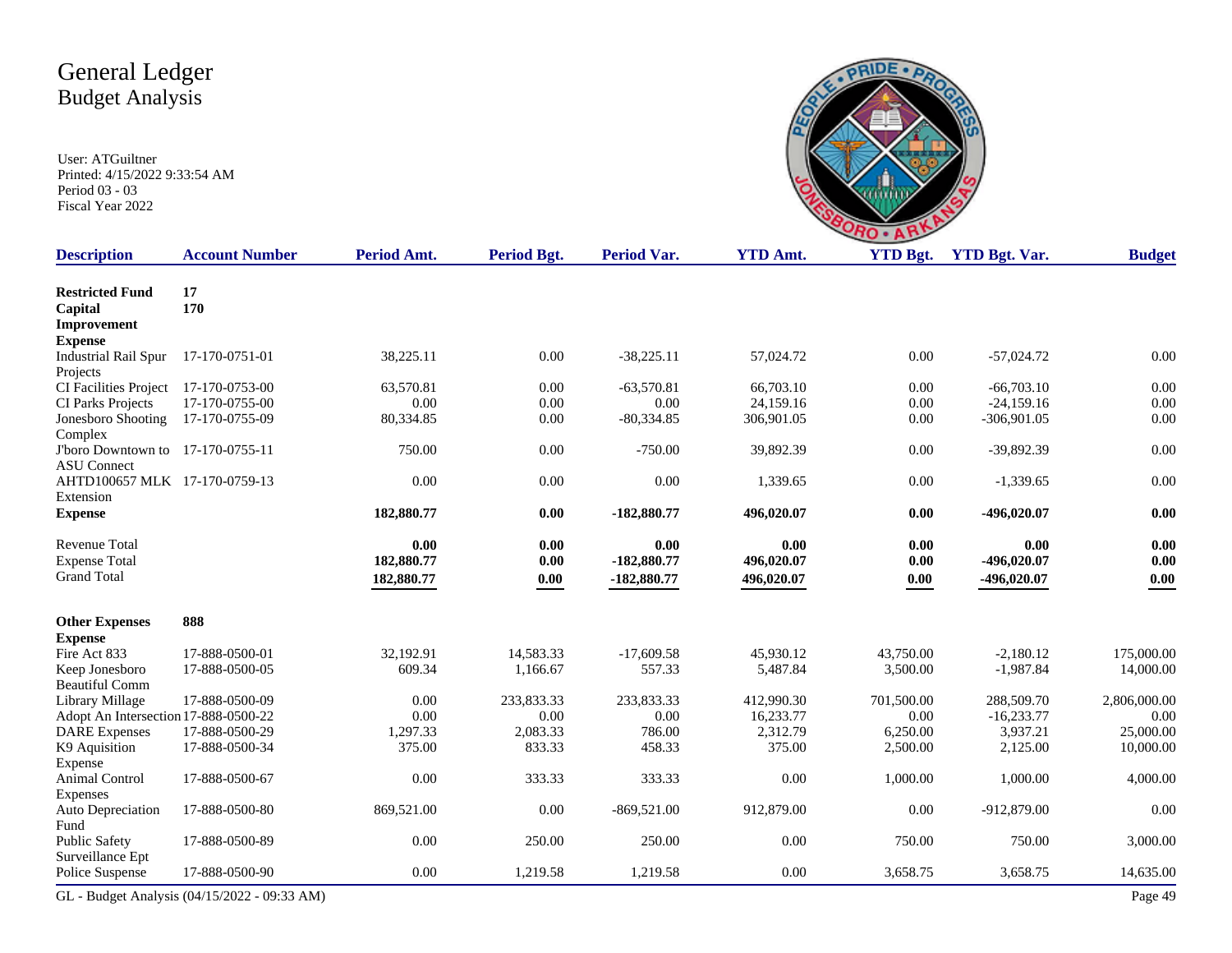| <b>Description</b>                    | <b>Account Number</b> | Period Amt.   | Period Bgt.   | <b>Period Var.</b> | <b>YTD Amt.</b> | <b>YTD Bgt.</b> | <b>YTD Bgt. Var.</b> | <b>Budget</b>   |
|---------------------------------------|-----------------------|---------------|---------------|--------------------|-----------------|-----------------|----------------------|-----------------|
| State Asset Forfeiture 17-888-0500-91 |                       | 16,822.59     | 4,166.67      | $-12,655.92$       | 29,333.28       | 12,500.00       | $-16,833.28$         | 50,000.00       |
| In Lieu of Sidewalks 17-888-0500-93   |                       | $0.00\,$      | 3,333.33      | 3,333.33           | $0.00\,$        | 10,000.00       | 10,000.00            | 40,000.00       |
| Cemetery Fund<br>Expense              | 17-888-0500-95        | 7,895.00      | 2,916.67      | $-4,978.33$        | 7,955.00        | 8,750.00        | 795.00               | 35,000.00       |
| <b>Expense</b>                        |                       | 928,713.17    | 264,719.57    | $-663,993.60$      | 1,433,497.10    | 794,158.75      | -639,338.35          | 3,176,635.00    |
| <b>Revenue Total</b>                  |                       | 0.00          | 0.00          | 0.00               | 0.00            | 0.00            | 0.00                 | 0.00            |
| <b>Expense Total</b>                  |                       | 928,713.17    | 264,719.57    | $-663,993.60$      | 1,433,497.10    | 794,158.75      | -639,338.35          | 3,176,635.00    |
| <b>Grand Total</b>                    |                       | 928,713.17    | 264,719.57    | $-663,993.60$      | 1,433,497.10    | 794,158.75      | -639,338.35          | 3,176,635.00    |
| <b>Other Revenues</b>                 | 999                   |               |               |                    |                 |                 |                      |                 |
| Revenue                               |                       |               |               |                    |                 |                 |                      |                 |
| Fire Act 833                          | 17-999-0500-01        | 0.00          | $-14,583.33$  | $-14,583.33$       | 0.00            | $-43,750.00$    | $-43,750.00$         | $-175,000,00$   |
| Library Millage                       | 17-999-0500-09        | -97,493.27    | $-233,833.33$ | $-136,340.06$      | $-510,483.57$   | $-701,500.00$   | $-191,016.43$        | $-2,806,000.00$ |
| <b>WWL Donations</b>                  | 17-999-0500-18        | 0.00          | 0.00          | 0.00               | $-114.99$       | 0.00            | 114.99               | 0.00            |
| Dare Donations                        | 17-999-0500-29        | $-205.00$     | $-1,422.08$   | $-1,217.08$        | $-3,998.00$     | $-4,266.25$     | $-268.25$            | $-17,065,00$    |
| K9 Aquisition                         | 17-999-0500-34        | 0.00          | $-833.33$     | $-833.33$          | 0.00            | $-2,500.00$     | $-2,500.00$          | $-10,000.00$    |
| Donations                             |                       |               |               |                    |                 |                 |                      |                 |
| Contribution to<br>Animal Control     | 17-999-0500-67        | $-315.00$     | $-333.33$     | $-18.33$           | $-665.00$       | $-1,000.00$     | $-335.00$            | $-4,000.00$     |
| State Asset Forfeiture 17-999-0500-91 |                       | $-19,667.77$  | $-4,166.67$   | 15,501.10          | $-19,667.77$    | $-12,500.00$    | 7,167.77             | $-50,000.00$    |
| In Lieu of Sidewalks 17-999-0500-93   |                       | 0.00          | $-1,250.00$   | $-1,250.00$        | 0.00            | $-3,750.00$     | $-3,750.00$          | $-15,000.00$    |
| Cemetery Fund                         | 17-999-0500-95        | $-8,040.00$   | $-2,916.67$   | 5,123.33           | $-13,060.00$    | $-8,750.00$     | 4,310.00             | $-35,000.00$    |
| Revenue                               |                       |               |               |                    |                 |                 |                      |                 |
| <b>MYAC</b>                           | 17-999-0500-99        | $-300.00$     | 0.00          | 300.00             | $-300.00$       | 0.00            | 300.00               | 0.00            |
| Revenue                               |                       | $-126,021.04$ | -259,338.74   | $-133,317,70$      | -548,289.33     | $-778,016.25$   | $-229,726.92$        | $-3,112,065.00$ |
| <b>Revenue Total</b>                  |                       | $-126,021.04$ | $-259,338.74$ | $-133,317.70$      | -548,289.33     | $-778,016.25$   | $-229,726.92$        | $-3,112,065.00$ |
| <b>Expense Total</b>                  |                       | 0.00          | 0.00          | 0.00               | 0.00            | 0.00            | 0.00                 | 0.00            |
| <b>Grand Total</b>                    |                       | $-126,021.04$ | $-259,338.74$ | $-133,317,70$      | -548,289.33     | $-778,016.25$   | $-229,726.92$        | $-3,112,065.00$ |
| <b>Revenue Total</b>                  |                       | $-126,021.04$ | -259,338.74   | $-133,317.70$      | -548,289.33     | $-778,016.25$   | $-229,726.92$        | $-3,112,065.00$ |
| <b>Expense Total</b>                  |                       | 1,111,593.94  | 264,719.57    | $-846,874.37$      | 1,929,517.17    | 794,158.75      | $-1,135,358.42$      | 3,176,635.00    |
| <b>Grand Total</b>                    |                       | 985,572.90    | 5,380.83      | -980,192.07        | 1,381,227.84    | 16,142.50       | $-1,365,085.34$      | 64,570.00       |
| <b>Restricted Fund</b>                | 17                    | 985,572.90    | 5,380.83      | -980,192.07        | 1,381,227.84    | 16,142.50       | $-1,365,085.34$      | 64,570.00       |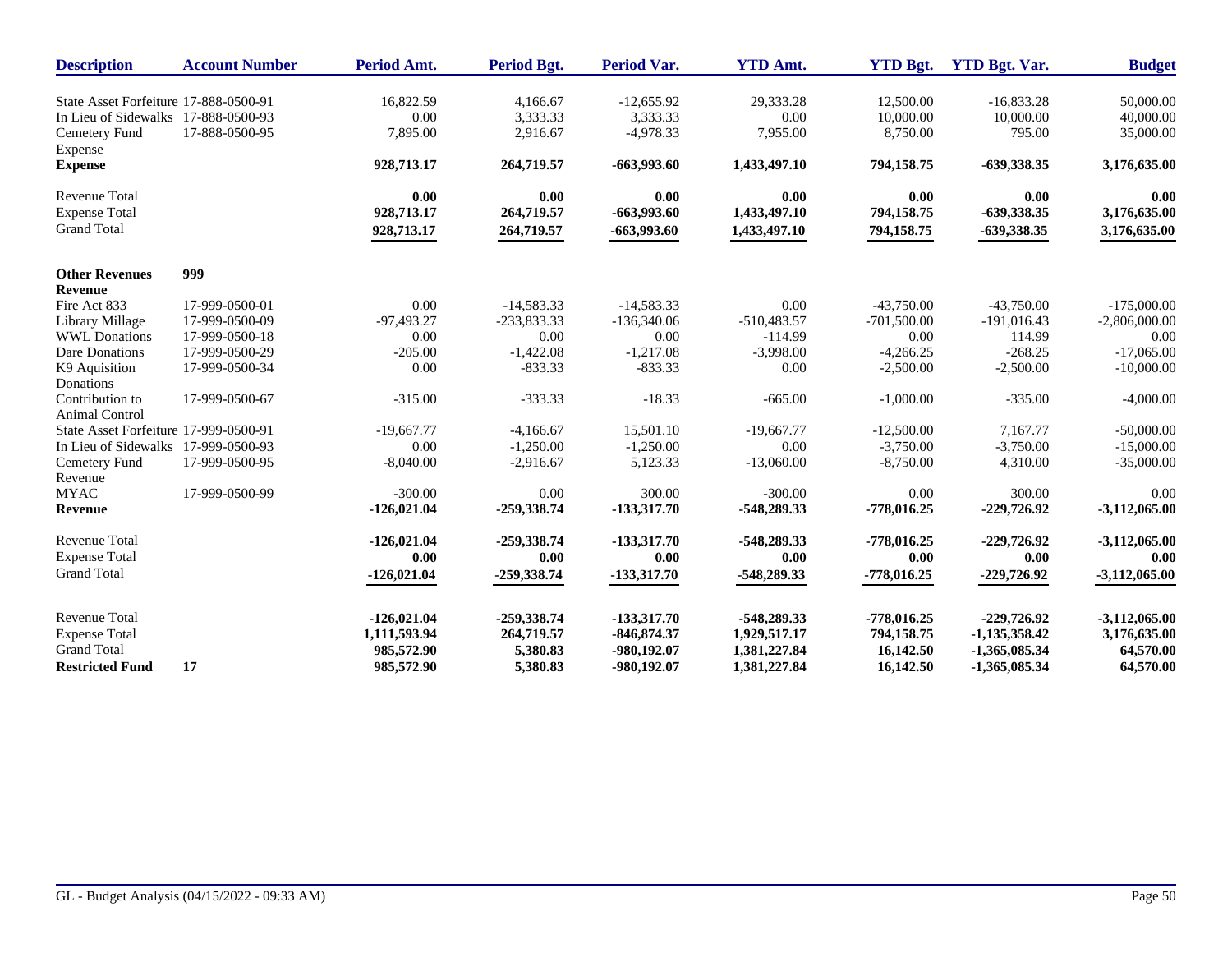| s.<br><b>C</b>             |        |
|----------------------------|--------|
| $\sqrt{7}$<br>п<br>n<br>n. | VIDD T |

| <b>Description</b>       | <b>Account Number</b> | Period Amt. | <b>Period Bgt.</b> | <b>Period Var.</b> | <b>YTD Amt.</b> | <b>YTD Bgt.</b> | <b>YTD Bgt. Var.</b> | <b>Budget</b> |
|--------------------------|-----------------------|-------------|--------------------|--------------------|-----------------|-----------------|----------------------|---------------|
| Non-Uniform              | 19                    |             |                    |                    |                 |                 |                      |               |
| <b>Pension Plan Fund</b> |                       |             |                    |                    |                 |                 |                      |               |
| <b>Non Department</b>    | 000                   |             |                    |                    |                 |                 |                      |               |
| <b>Revenue</b>           |                       |             |                    |                    |                 |                 |                      |               |
| <b>Interest Earned</b>   | 19-000-0515-00        | $-24.99$    | 0.00               | 24.99              | $-80.03$        | 0.00            | 80.03                | 0.00          |
| <b>Benefit Payments</b>  | 19-000-0539-00        | 0.00        | 0.00               | 0.00               | $-216.13$       | 0.00            | 216.13               | 0.00          |
| Credits                  |                       |             |                    |                    |                 |                 |                      |               |
| Dividends                | 19-000-0540-00        | $-1,474.27$ | 0.00               | 1,474.27           | $-3,683.82$     | 0.00            | 3,683.82             | 0.00          |
| <b>Investment Return</b> | 19-000-0541-00        | 10,244.42   | 0.00               | $-10,244.42$       | 693.640.28      | 0.00            | $-693.640.28$        | 0.00          |
| Revenue                  |                       | 8,745.16    | 0.00               | $-8,745.16$        | 689,660.30      | 0.00            | $-689,660.30$        | 0.00          |
| <b>Expense</b>           |                       |             |                    |                    |                 |                 |                      |               |
| Pension - City's         | 19-000-0204-00        | 12,782.71   | 0.00               | $-12,782.71$       | 38,564.26       | 0.00            | $-38,564.26$         | 0.00          |
| Contribution             |                       |             |                    |                    |                 |                 |                      |               |
| Pension Benefits -       | 19-000-0204-01        | 29,578.08   | 0.00               | $-29,578.08$       | 84,489.60       | 0.00            | $-84,489.60$         | 0.00          |
| <b>Stephens</b>          |                       |             |                    |                    |                 |                 |                      |               |
| Administrative           | 19-000-0217-00        | 3,226.20    | 0.00               | $-3,226.20$        | 6,526.35        | 0.00            | $-6,526.35$          | 0.00          |
| Expenses                 |                       |             |                    |                    |                 |                 |                      |               |
| <b>Expense</b>           |                       | 45,586.99   | 0.00               | -45,586.99         | 129,580.21      | 0.00            | -129,580.21          | $0.00\,$      |
| <b>Revenue Total</b>     |                       | 8,745.16    | 0.00               | $-8,745.16$        | 689,660.30      | 0.00            | $-689,660.30$        | 0.00          |
| <b>Expense Total</b>     |                       | 45,586.99   | 0.00               | -45,586.99         | 129,580.21      | 0.00            | $-129,580.21$        | 0.00          |
| <b>Grand Total</b>       |                       | 54,332.15   | 0.00               | $-54,332,15$       | 819,240.51      | 0.00            | $-819,240.51$        | 0.00          |
|                          |                       |             |                    |                    |                 |                 |                      |               |
| <b>Revenue Total</b>     |                       | 8,745.16    | 0.00               | $-8,745.16$        | 689,660.30      | 0.00            | -689,660.30          | 0.00          |
| <b>Expense Total</b>     |                       | 45,586.99   | 0.00               | -45,586.99         | 129,580.21      | 0.00            | $-129,580.21$        | $0.00\,$      |
| <b>Grand Total</b>       |                       | 54,332.15   | 0.00               | $-54,332.15$       | 819,240.51      | 0.00            | $-819,240.51$        | 0.00          |
| Non-Uniform              | 19                    | 54,332.15   | 0.00               | $-54,332.15$       | 819,240.51      | 0.00            | $-819,240.51$        | 0.00          |
| <b>Pension Plan Fund</b> |                       |             |                    |                    |                 |                 |                      |               |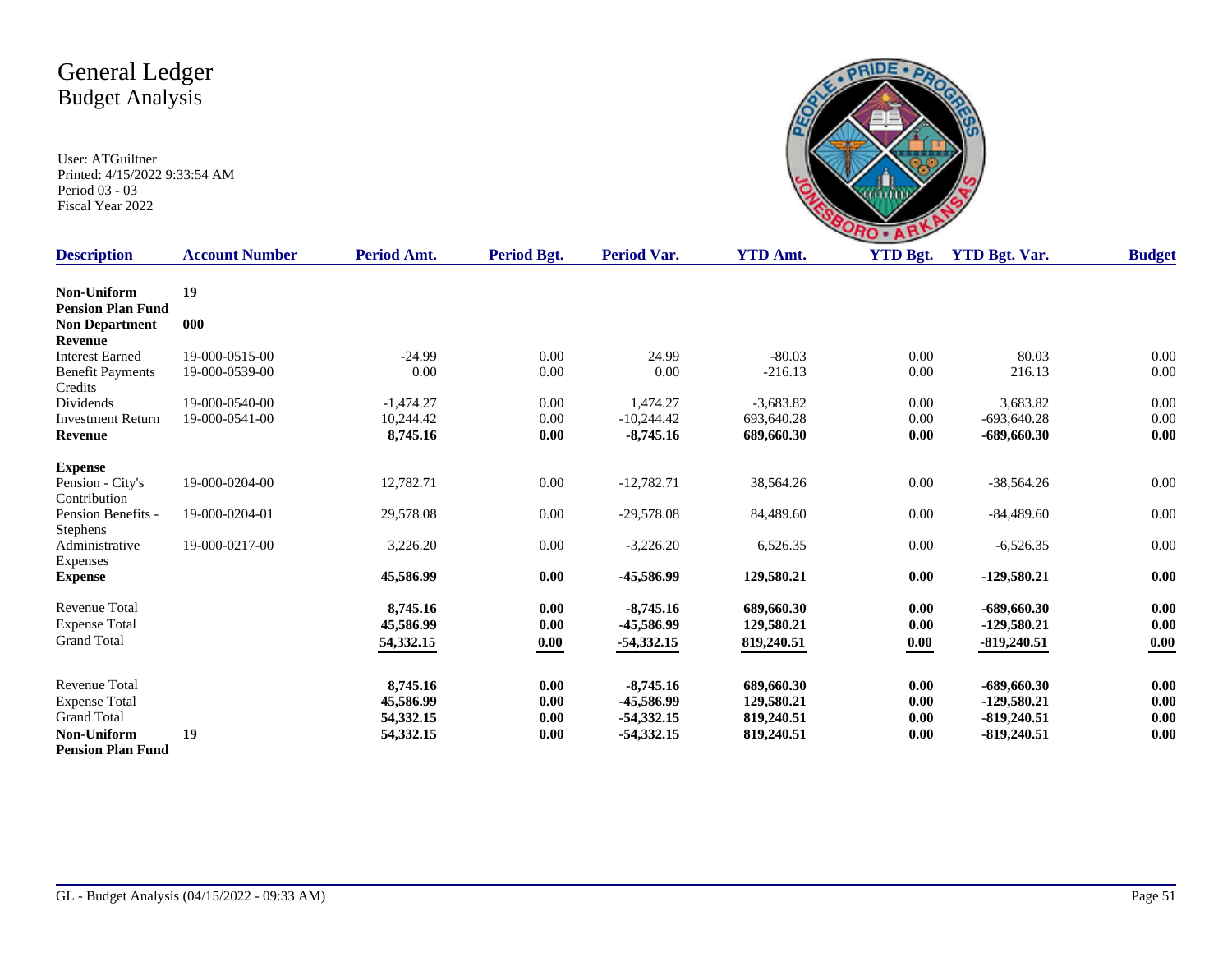

| <b>Description</b>       | <b>Account Number</b> | Period Amt.  | <b>Period Bgt.</b> | Period Var.  | <b>YTD Amt.</b> | <b>YTD Bgt.</b> | <b>YTD Bgt. Var.</b> | <b>Budget</b> |
|--------------------------|-----------------------|--------------|--------------------|--------------|-----------------|-----------------|----------------------|---------------|
|                          |                       |              |                    |              |                 |                 |                      |               |
| Non-Uniform 401A 21      |                       |              |                    |              |                 |                 |                      |               |
| <b>Pension Plan</b>      |                       |              |                    |              |                 |                 |                      |               |
| <b>Non Department</b>    | 000                   |              |                    |              |                 |                 |                      |               |
| Revenue                  |                       |              |                    |              |                 |                 |                      |               |
| Dividends-Income         | 21-000-0540-00        | $-4,820.75$  | 0.00               | 4,820.75     | $-15,861.80$    | 0.00            | 15,861.80            | 0.00          |
| <b>Investment Return</b> | 21-000-0541-00        | 25,132.53    | 0.00               | $-25,132.53$ | 177,672.84      | 0.00            | $-177,672.84$        | 0.00          |
| Employer                 | 21-000-0580-00        | $-27,718.55$ | 0.00               | 27,718.55    | $-85,898.44$    | 0.00            | 85,898.44            | 0.00          |
| Contributions            |                       |              |                    |              |                 |                 |                      |               |
| Revenue                  |                       | $-7,406.77$  | 0.00               | 7,406.77     | 75,912.60       | 0.00            | $-75,912.60$         | 0.00          |
| <b>Expense</b>           |                       |              |                    |              |                 |                 |                      |               |
| Pension - City's         | 21-000-0204-00        | 30,720.56    | 0.00               | $-30,720.56$ | 68,078.81       | 0.00            | $-68,078.81$         | 0.00          |
| Contribution             |                       |              |                    |              |                 |                 |                      |               |
| Administrative           | 21-000-0217-00        | 0.00         | 0.00               | 0.00         | 2,602.50        | 0.00            | $-2,602.50$          | 0.00          |
| Expenses                 |                       |              |                    |              |                 |                 |                      |               |
| <b>Expense</b>           |                       | 30,720.56    | 0.00               | $-30,720.56$ | 70,681.31       | 0.00            | $-70,681.31$         | 0.00          |
| Revenue Total            |                       | $-7,406.77$  | 0.00               | 7,406.77     | 75,912.60       | 0.00            | $-75,912.60$         | 0.00          |
| <b>Expense Total</b>     |                       | 30,720.56    | 0.00               | $-30,720.56$ | 70,681.31       | 0.00            | $-70,681.31$         | 0.00          |
| <b>Grand Total</b>       |                       | 23,313.79    | 0.00               | $-23,313.79$ | 146,593.91      |                 | -146,593.91          | 0.00          |
|                          |                       |              |                    |              |                 | 0.00            |                      |               |
| <b>Revenue Total</b>     |                       | $-7,406.77$  | 0.00               | 7,406.77     | 75,912.60       | 0.00            | $-75,912.60$         | $0.00\,$      |
| <b>Expense Total</b>     |                       | 30,720.56    | 0.00               | $-30,720.56$ | 70,681.31       | 0.00            | $-70.681.31$         | $0.00\,$      |
| <b>Grand Total</b>       |                       | 23,313.79    | 0.00               | $-23,313.79$ | 146,593.91      | 0.00            | -146,593.91          | 0.00          |
| Non-Uniform 401A 21      |                       | 23,313.79    | 0.00               | $-23,313.79$ | 146,593.91      | 0.00            | -146,593.91          | 0.00          |
| <b>Pension Plan</b>      |                       |              |                    |              |                 |                 |                      |               |
|                          |                       |              |                    |              |                 |                 |                      |               |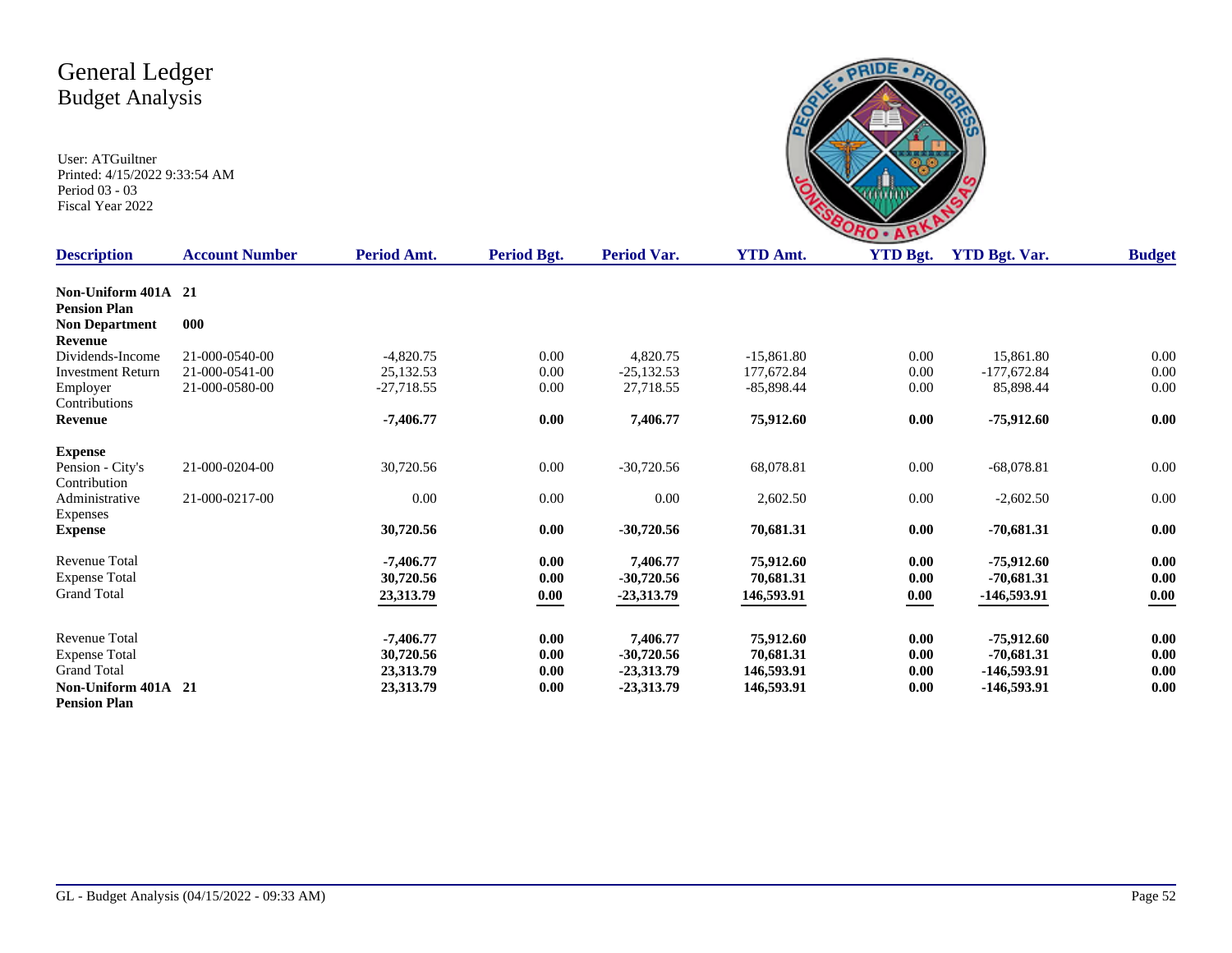

| <b>Description</b>                                                 | <b>Account Number</b> | Period Amt.          | <b>Period Bgt.</b>              | <b>Period Var.</b>              | <b>YTD Amt.</b>                    | <b>YTD Bgt.</b>                   | <b>YTD Bgt. Var.</b>              | <b>Budget</b>                                    |
|--------------------------------------------------------------------|-----------------------|----------------------|---------------------------------|---------------------------------|------------------------------------|-----------------------------------|-----------------------------------|--------------------------------------------------|
| <b>Non-Federal Grants 23</b><br><b>Fund</b>                        |                       |                      |                                 |                                 |                                    |                                   |                                   |                                                  |
| <b>STEP Grant</b><br>Revenue                                       | 955                   |                      |                                 |                                 |                                    |                                   |                                   |                                                  |
| State Grants Funding 23-955-0652-00<br>Revenue                     |                       | 0.00<br>0.00         | $-666.67$<br>$-666.67$          | $-666.67$<br>$-666.67$          | $-5,477.67$<br>$-5,477.67$         | $-2,000.00$<br>$-2,000.00$        | 3,477.67<br>3,477.67              | $-8,000.00$<br>$-8,000.00$                       |
| <b>Expense</b>                                                     |                       |                      |                                 |                                 |                                    |                                   |                                   |                                                  |
| Supplies<br><b>Expense</b>                                         | 23-955-0224-00        | 0.00<br>0.00         | 666.67<br>666.67                | 666.67<br>666.67                | 0.00<br>0.00                       | 2,000.00<br>2,000.00              | 2,000.00<br>2,000.00              | 8,000.00<br>8,000.00                             |
| <b>Revenue Total</b><br><b>Expense Total</b><br><b>Grand Total</b> |                       | 0.00<br>0.00<br>0.00 | $-666.67$<br>666.67<br>$0.00\,$ | $-666.67$<br>666.67<br>0.00     | $-5,477.67$<br>0.00<br>$-5,477.67$ | $-2,000.00$<br>2,000.00<br>0.00   | 3,477.67<br>2,000.00<br>5,477.67  | $-8,000.00$<br>8,000.00<br>0.00                  |
| <b>Skate Park at Allen</b> 970<br>Park                             |                       |                      |                                 |                                 |                                    |                                   |                                   |                                                  |
| Revenue<br>Private Funding<br><b>Revenue</b>                       | 23-970-0654-00        | 0.00<br>0.00         | $-6,666.67$<br>$-6,666.67$      | $-6,666.67$<br>$-6,666.67$      | 0.00<br>0.00                       | $-20,000.00$<br>$-20,000.00$      | $-20,000.00$<br>$-20,000.00$      | $-80,000.00$<br>$-80,000.00$                     |
| <b>Expense</b><br>Park Structures<br><b>Expense</b>                | 23-970-0232-00        | 0.00<br>0.00         | 6.666.67<br>6,666.67            | 6,666.67<br>6,666.67            | 0.00<br>0.00                       | 20,000.00<br>20,000.00            | 20,000.00<br>20,000.00            | 80,000.00<br>80,000.00                           |
| Revenue Total<br><b>Expense Total</b><br><b>Grand Total</b>        |                       | 0.00<br>0.00<br>0.00 | $-6,666.67$<br>6,666.67<br>0.00 | $-6,666.67$<br>6,666.67<br>0.00 | 0.00<br>0.00<br>0.00               | $-20,000.00$<br>20,000.00<br>0.00 | $-20,000.00$<br>20,000.00<br>0.00 | $-80,000.00$<br>80,000.00<br>$\boldsymbol{0.00}$ |
| <b>Recycling Grants</b><br>Revenue                                 | 981                   |                      |                                 |                                 |                                    |                                   |                                   |                                                  |
| Recycling Advertising 23-981-0653-01<br>- RSWMD                    |                       | 0.00                 | $-416.67$                       | $-416.67$                       | 0.00                               | $-1,250.00$                       | $-1,250.00$                       | $-5,000.00$                                      |
| Recycling Sorting -<br><b>RSWMD</b>                                | 23-981-0653-02        | $-4,088.00$          | $-4,088.00$                     | 0.00                            | $-12,264.00$                       | $-12,264.00$                      | 0.00                              | $-49,056.00$                                     |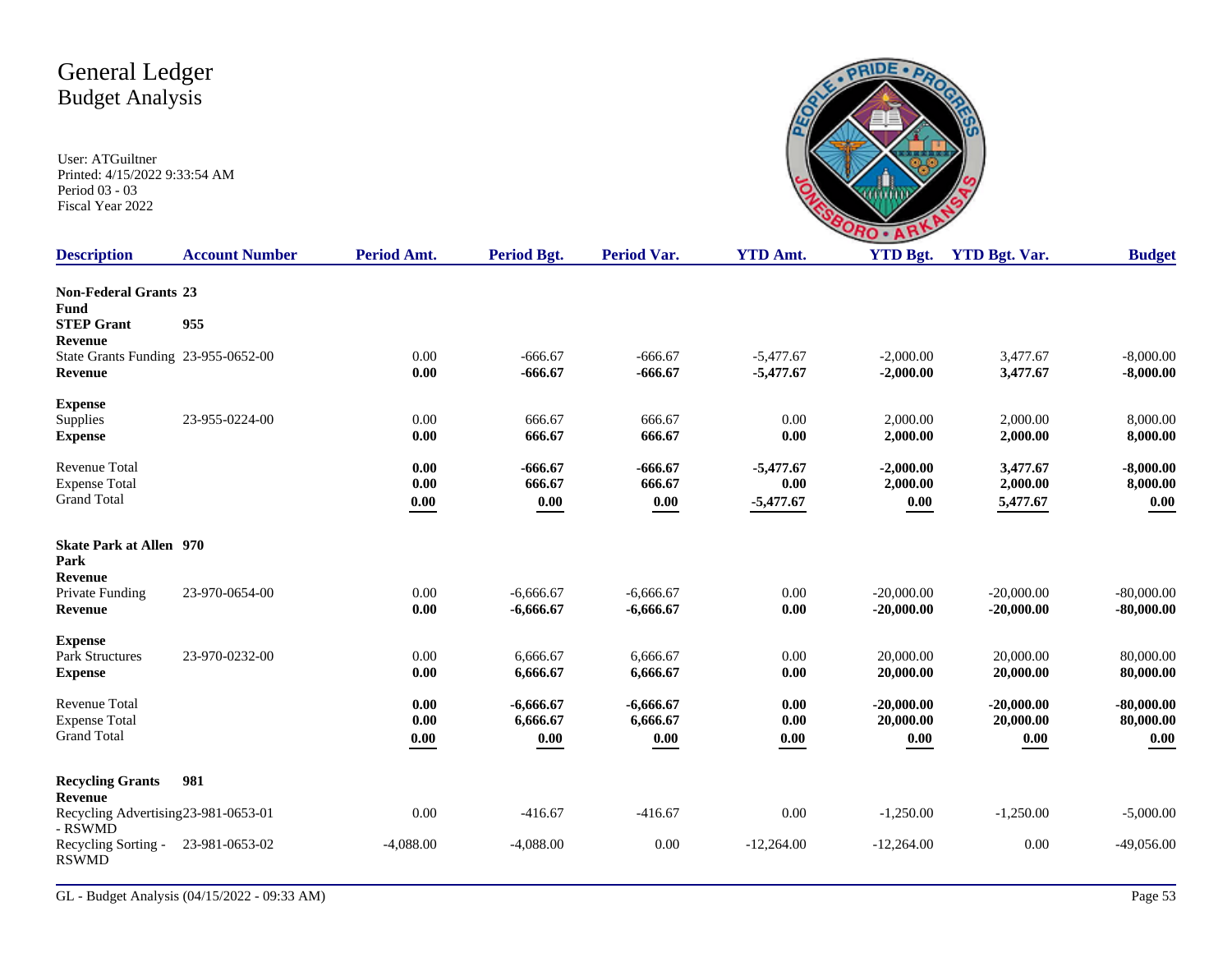| <b>Description</b>                         | <b>Account Number</b> | Period Amt.          | Period Bgt.           | <b>Period Var.</b>    | <b>YTD Amt.</b>        | <b>YTD Bgt.</b>        | <b>YTD Bgt. Var.</b>  | <b>Budget</b>           |
|--------------------------------------------|-----------------------|----------------------|-----------------------|-----------------------|------------------------|------------------------|-----------------------|-------------------------|
| Revenue                                    |                       | $-4,088.00$          | $-4,504.67$           | $-416.67$             | $-12,264.00$           | $-13,514.00$           | $-1,250.00$           | $-54,056.00$            |
| <b>Expense</b>                             |                       |                      |                       |                       |                        |                        |                       |                         |
| Recycling Advertising 23-981-0220-00       |                       | 0.00                 | 416.67                | 416.67                | 0.00                   | 1,250.00               | 1,250.00              | 5,000.00                |
| Recycling Sorting                          | 23-981-0291-00        | 4,088.00             | 4,088.00              | 0.00                  | 12,264.00              | 12,264.00              | 0.00                  | 49,056.00               |
| <b>Expense</b>                             |                       | 4,088.00             | 4,504.67              | 416.67                | 12,264.00              | 13,514.00              | 1,250.00              | 54,056.00               |
| <b>Revenue Total</b>                       |                       | $-4,088.00$          | $-4,504.67$           | $-416.67$             | $-12,264.00$           | $-13,514.00$           | $-1,250.00$           | $-54,056.00$            |
| <b>Expense Total</b>                       |                       | 4,088.00             | 4,504.67              | 416.67                | 12,264.00              | 13,514.00              | 1,250.00              | 54,056.00               |
| <b>Grand Total</b>                         |                       | 0.00                 | 0.00                  | 0.00                  | 0.00                   | 0.00                   | 0.00                  | 0.00                    |
| <b>Veteran's Village</b>                   | 983                   |                      |                       |                       |                        |                        |                       |                         |
| <b>Expense</b>                             |                       |                      |                       |                       |                        |                        |                       |                         |
| Veteran's Village                          | 23-983-0323-00        | 2,551.36             | 7,019.17              | 4,467.81              | 17,551.37              | 21,057.50              | 3,506.13              | 84,230.00               |
| Expense                                    |                       |                      |                       |                       |                        |                        |                       |                         |
| <b>Expense</b>                             |                       | 2,551.36             | 7,019.17              | 4,467.81              | 17,551.37              | 21,057.50              | 3,506.13              | 84,230.00               |
| <b>Revenue Total</b>                       |                       | 0.00                 | 0.00                  | 0.00                  | 0.00                   | 0.00                   | 0.00                  | 0.00                    |
| <b>Expense Total</b>                       |                       | 2,551.36             | 7,019.17              | 4,467.81              | 17,551.37              | 21,057.50              | 3,506.13              | 84,230.00               |
| <b>Grand Total</b>                         |                       | 2,551.36             | 7,019.17              | 4,467.81              | 17,551.37              | 21,057.50              | 3,506.13              | 84,230.00               |
|                                            |                       |                      |                       |                       |                        |                        |                       |                         |
| <b>Revenue Total</b>                       |                       | $-4,088.00$          | $-11,838.01$          | $-7,750.01$           | $-17,741.67$           | $-35,514.00$           | $-17,772.33$          | $-142,056.00$           |
| <b>Expense Total</b><br><b>Grand Total</b> |                       | 6,639.36<br>2,551.36 | 18,857.18<br>7,019.17 | 12,217.82<br>4,467.81 | 29,815.37<br>12,073.70 | 56,571.50<br>21,057.50 | 26,756.13<br>8,983.80 | 226,286.00<br>84,230.00 |
| <b>Non-Federal Grants 23</b>               |                       | 2,551.36             | 7,019.17              | 4,467.81              | 12,073.70              | 21,057.50              | 8,983.80              | 84,230.00               |
| Fund                                       |                       |                      |                       |                       |                        |                        |                       |                         |